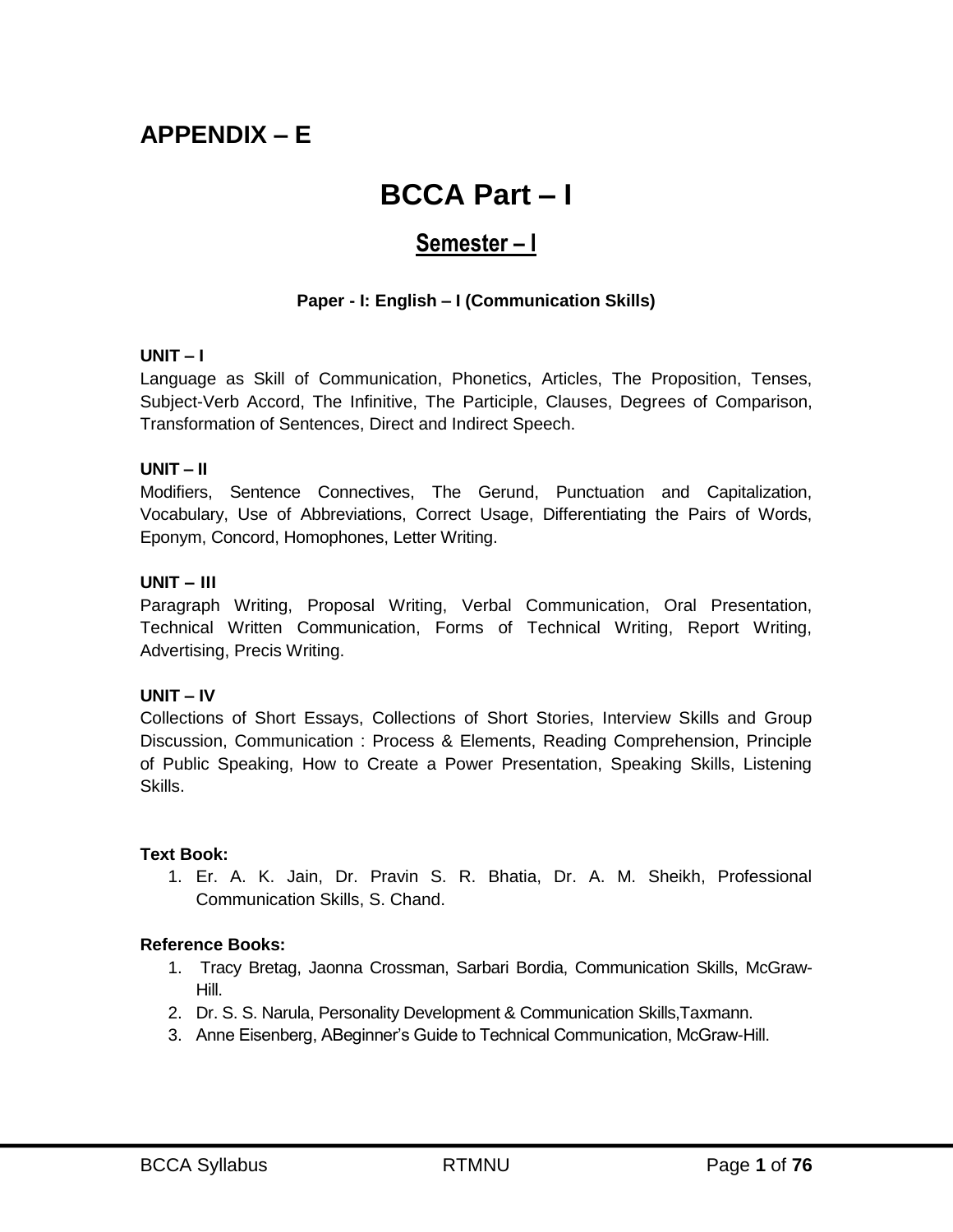#### **Paper - II: Financial Accounting**

#### **UNIT – I**

**Introduction to Financial Accounting:** Accounting as an information system, Financial, cost and management Accounting and their interrelationships, Finance Function and Accounting, Accounting as an academic Discipline, Accounting as an Career and Profession, Place of Accounting Officers in the Organization, Auditing and Internal Control, Ethical Issues in Accounting, Forms of Organizations and Their Effect on Accounting, Accounting and Corporate Governance. **Accounting Concepts, Standards and IFRS:** Introduction ,Accounting Concepts and Convention, Accounting Policies, Generally Accepted Accounting Principles(GAAP), International Financial Reporting Standards(IFRS),Indian Accounting Standards(Ind AS),India's Road map to Convergence with IFRS, Indian Government Accounting Standards(IGAS). **Presentation of Financial Statements: Balance Sheet:** Conceptual Basis of a Balance Sheet, Capital and Revenue Expenditure and receipts, Classification of Item on a Balance sheet, Format of Balance Sheet, Balance Sheet Equation, Preparing Balance Sheet.

# **UNIT – II**

**Preparation of final Accounts: The Income Statements:** Introduction, Format of Profit and Loss Account, Profit and Loss account of a Manufacturing Concern, Appropriation of Profit, Advantages of Profit and Loss Account. **Mechanics of Accounting:** Introduction, Classification of Accounts, Double Entry System, Overview of Accounting cycle, Preparing journals, Subsidiary Books, Ledger, Preparation of Trial Balance, Accounting Errors and Their Rectification, Bank Reconciliation statement (BRS), Computerised Accounting. **Fixed Assets and Depreciation Accounting:** Introduction, Cost of Fixed Assets, Depreciation, Method of computing depreciation, Accounting Treatments for transactions, Impairment of Assets.

#### **UNIT – III**

**Inventory Valuation:** Introduction, Record Keeping for Inventory, Perpetual inventory System, Inventory Valuation/Measurement, Methods of Valuation of Inventories, Analysis of Inventories. **Corporate Accounts:** Introduction to Companies, Types of Companies, Shares and Share Capital, Issue of Shares. **Share Issue:** Payments in Installment, Buyback of Shares, Debentures and Bonds, Income Statement/Profit and Loss Account, Balance Sheet, Company Annual Report. **Cash Flow Statement:** Introduction to Cash Flow Statement, Cash and Cash Equivalents, Cash Flow Activities, Operating Activities, Some Special Items, Free cash Flow, Fund Flow Statement, Analysis of cash Flow Statement, Preparation of cash Flow Statement.

#### **UNIT – IV**

**Financial Statement Analysis:** Introduction Techniques for financial Statement Analysis Horizontal Analysis: Comparative and Trend Statements, Vertical Analysis: Common Size, Liquidity Ratios: Current and Quick Ratio, Solvency Ratios: D/E, Interest Coverage, Profitability ratios: (GP,NP,EBIT,EBDITA,EPS), Return Ratios: ROI, ROE, Turnover Ratios, Analysis of Stock and Debtors, Working Capital Management, Stock Prices and Financial Data: P/E. **Investments:** Introduction, Financial Instruments, Assets and Liabilities, Joint Ventures, Subsidiaries and Associates, Consolidated Financial Statement, Business Combinations, Accounting for Investments, Contemporary Issues in Accounting : Introduction ,Foreign Currency Accounting , Creative Accounting, Forensic Accounting , Environmental Accounting, Lean Accounting ,Human Resource Accounting, Objectives of Human resource Accounting, HRA in India, Inflation Accounting, Responsibility Accounting, Transfer Pricing, Segment reporting, Extensible business Reporting Language(XBRL).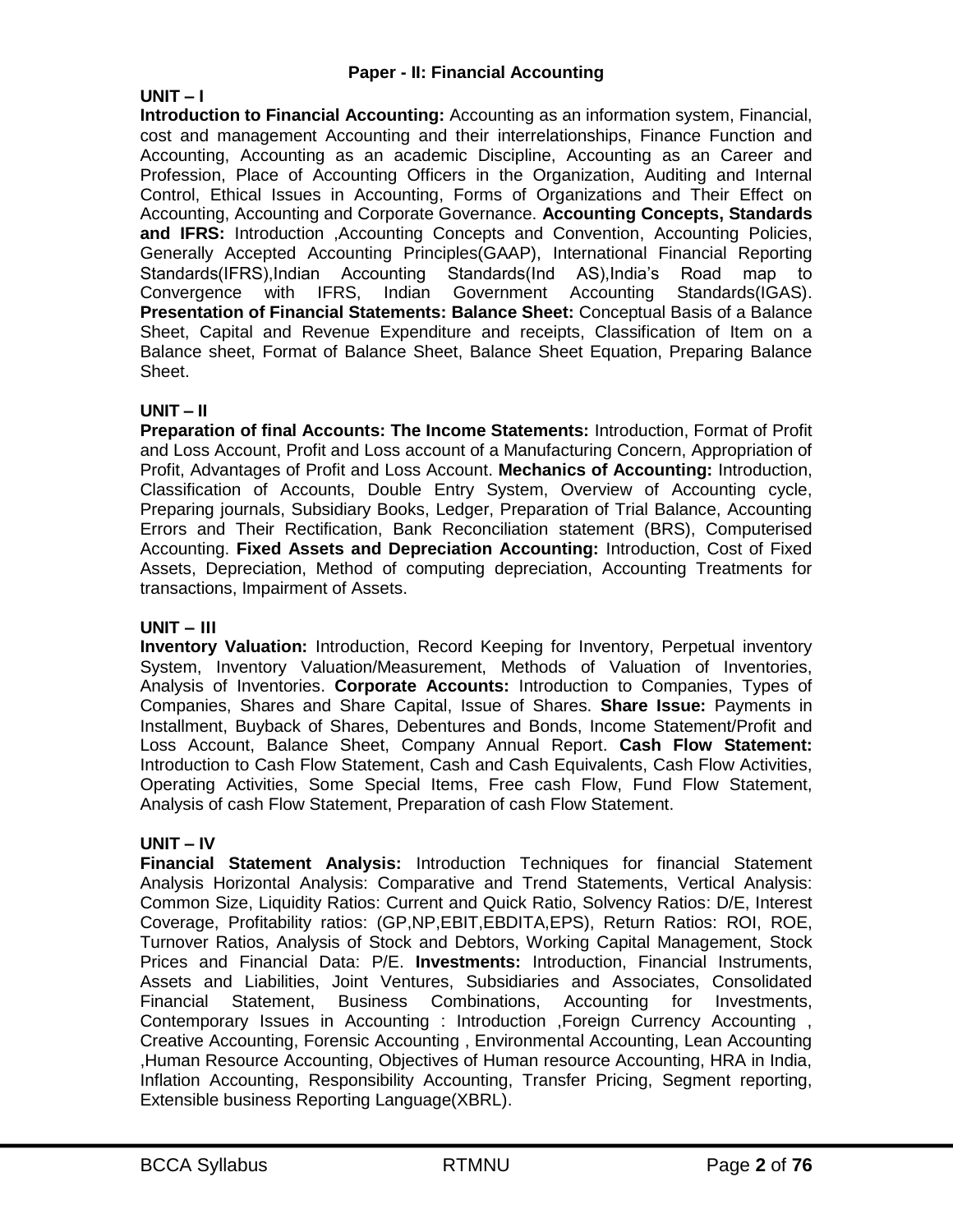# **Text Book:**

1. Varadraj Bapat, Mehul Raithatha, Financial Accounting, McGraw-Hill.

# **Reference Books:**

- 1. M.N. Arora, K.V.Achalapati, S.Brinda, Finiancial Accounting, Taxmann
- 2. M. Hanif, A. Mukherjee, Financial Accounting, McGraw-Hill.
- 3. N. Ramachandran, Ram Kumar Kakani, Financial Accounting for management, McGraw-Hill.
- 4. Dhanesh K Khatri, Accounting for Management, McGraw-Hill.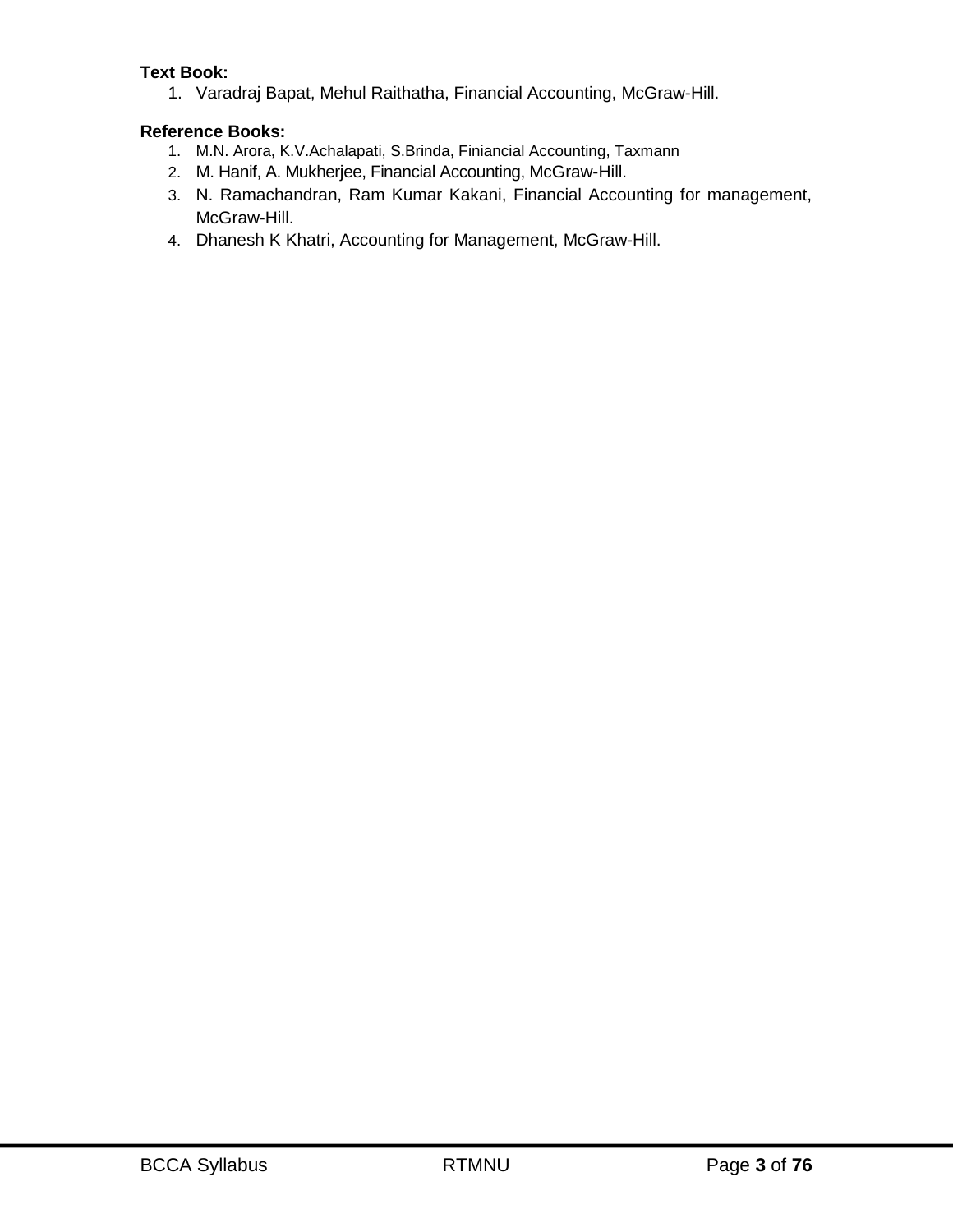#### **UNIT – I**

**Understanding the Computer:** Introduction, Evolution of computers, Generation of computers, Classification of computers, Computing concepts, The computer system, Application of computers. **Computer Organization and Architecture:** Introduction, Central processing unit, Internal communications, Machine cycle, The bus, Instruction set. **Memory and Storage Systems:** Introduction, Memory representation, Random Access Memory, Read Only Memory, Storage systems, Magnetic storage systems, Optical storage systems, Magneto optical system, Solid-state storage devices, storage evaluation criteria.

#### **UNIT – II**

**Input Devices:** Introduction, Keyboard, Pointing devices, Scanning devices, Optical recognition devices, Digital camera, Voice recognition system, Data acquisition sensors, Media input devices. **Output Devices:** Introduction, Display monitors, Printers, Impact printers, Non-impact printers, Plotters, Voice output systems, Projectors, Terminals. **Computer Codes:** Introduction, Decimal system, Binary system, Hexadecimal system, Octal system, 4-bit Binary Coded Decimal(BCD) Systems, 8-bit BCD Systems, 16-bit Unicode, Conversion of numbers

#### **UNIT – III**

**Computer Software:** Introduction, Types of computer software, System management programs, System development programs, standard application programs, Unique application programs, Problem solving, Structuring the logic, Using the computer. **Programming Languages:** Introduction, History of programming languages, Generations of programming languages, Characteristics of good programming languages, Categorization of High-level languages, Popular High-level languages, Factors affecting the choice of languages, Developing a program, Running a program. **Data Communication and Networks:** Introduction, Data communication using modem, Computer network, Network topologies, Network protocol and software, Application of network.

#### **UNIT – IV**

**Operating Systems:** Introduction, History of operating systems, Functions of operating systems, Process management, Memory management, File management, Device management, Security management, Types of operating systems, Providing user interface, Popular operating systems. **Microsoft Software:** Introduction, MS-DOS, MS Word systems, MS Excel systems, MS PowerPoint systems, MS Access systems, MS Publisher,

#### **Text Book:**

1. E Balagurusamy, Fundamentals of Computers, Mc Graw Hill Education.

#### **Reference Books:**

- 1. Dr. Rajiv Midha, S. Brinda, Fundamental of Information Technology, Taxmann.
- 2. Madhulika Jain, Shashank Jain, Satish Jain, Information Technology Concepts, BPB Publication.
- 3. Dr. Rajiv Midha, Information Technology, Taxmann
- 4. B. Ram, Computer Fundamentals (Architecture & organization), New Age International Publisher.
- 5. Turban, Rainer, Potter, Introduction to Information Technology, Wiley India Edition.
- 6. Sanjay Saxsena, Introduction to Information Technology, Vikash Publishing House Pvt. Ltd.
- 7. Dr. Sushila Madan, Information Technology, Taxmann.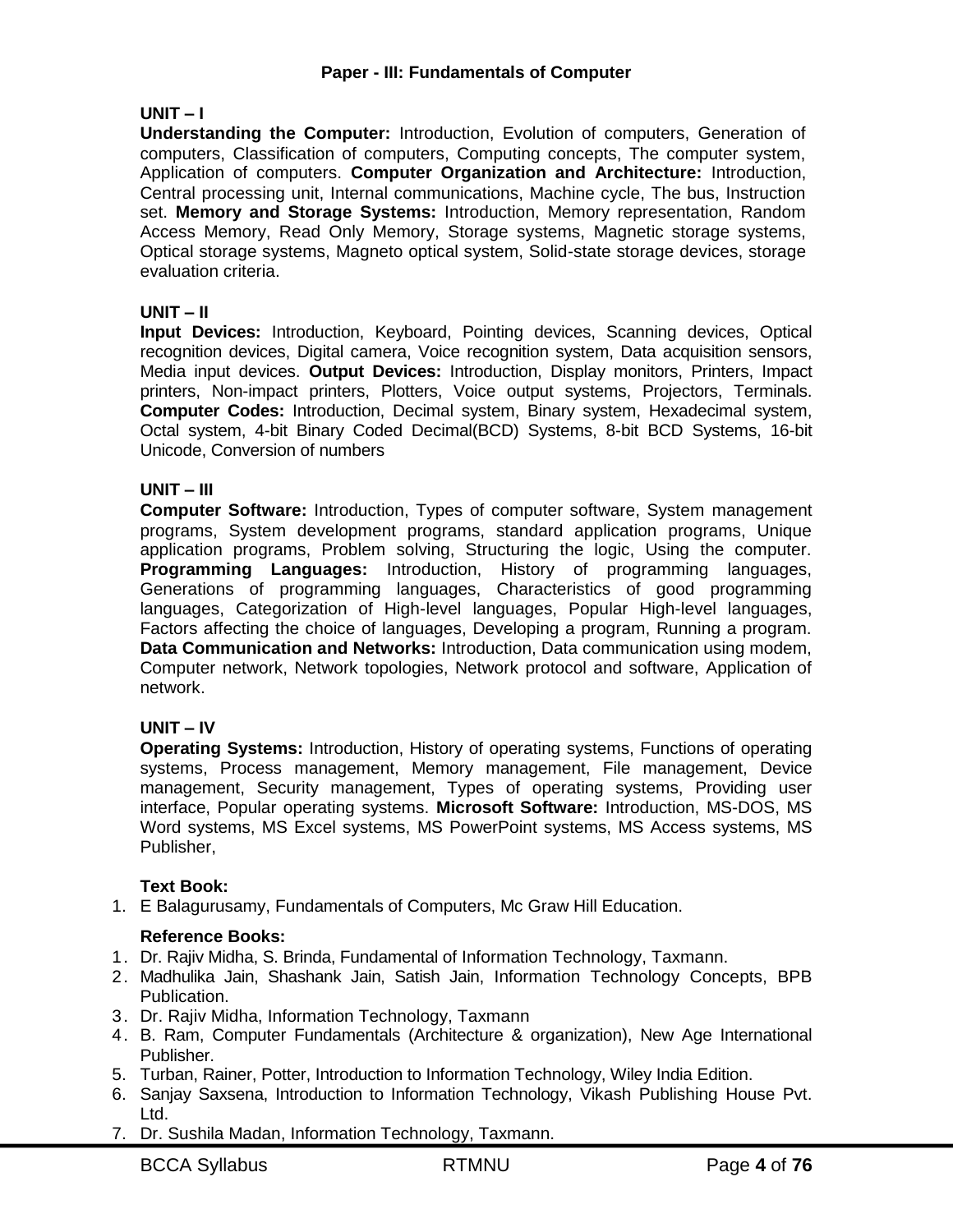# **Practical List of Fundamentals of Computer**

1. Insert a line chart with the following data. Specify Chart title as "Yearly Income (In Lakhs)".

| <b>COUNTRIES</b> | GOLD | <b>DIAMOND</b> | <b>IRON ORE</b> |
|------------------|------|----------------|-----------------|
| <b>INDIA</b>     | 50   | 35             | 60              |
| USA              | 40   | 40             | 35              |
| <b>CHINA</b>     | 45   | 55             | 60              |
| <b>JAPAN</b>     |      | 65             |                 |

- 2. Create a Table of Contents for Generations of Computers.
- 3. Create the following result card in Ms-Word

| <b>Mount Carmel School</b><br>Sector 46, Chandigarh. |
|------------------------------------------------------|
| <b>Roll No. 123</b>                                  |
| Maninder Raj                                         |
| Sh.S.S. Chauhan                                      |

Class  $9<sup>th</sup>$ Student Name<br>Father's Name

#### **Result Card Term-II Examination**

| TEHIFILE A GIHII GUUN   |            |                       |  |  |  |  |
|-------------------------|------------|-----------------------|--|--|--|--|
| Subject                 | Max. Marks | <b>Marks Obtained</b> |  |  |  |  |
| English                 | 100        | 92                    |  |  |  |  |
| Maths                   | 100        | 93                    |  |  |  |  |
| Science                 | 100        | 98                    |  |  |  |  |
| <b>Social Studies</b>   | 100        | 88                    |  |  |  |  |
| Hindi                   | 100        | 78                    |  |  |  |  |
| <b>Computer Science</b> | 100        | 90                    |  |  |  |  |
| Total                   | 600        | 539                   |  |  |  |  |

Position in the Class: II<sup>nd</sup> Remarks: Good Parents Signature **Principal Signature** Principal Signature

- 4. Write all the options of standard and formatting toolbar. Use different types of bullets and numbering. Divide the page in two columns.
- 5. Using Mail merge, write a letter to all the selected candidate for their final interview on 20th Sep 2008 at Dotcom Services Ltd, Nawab Layout, Nagpur 10 at 11:00 am along with necessary documents, resume and 2 Passport size photographs.
- 6. Create the following table by Insert Table option of MS Word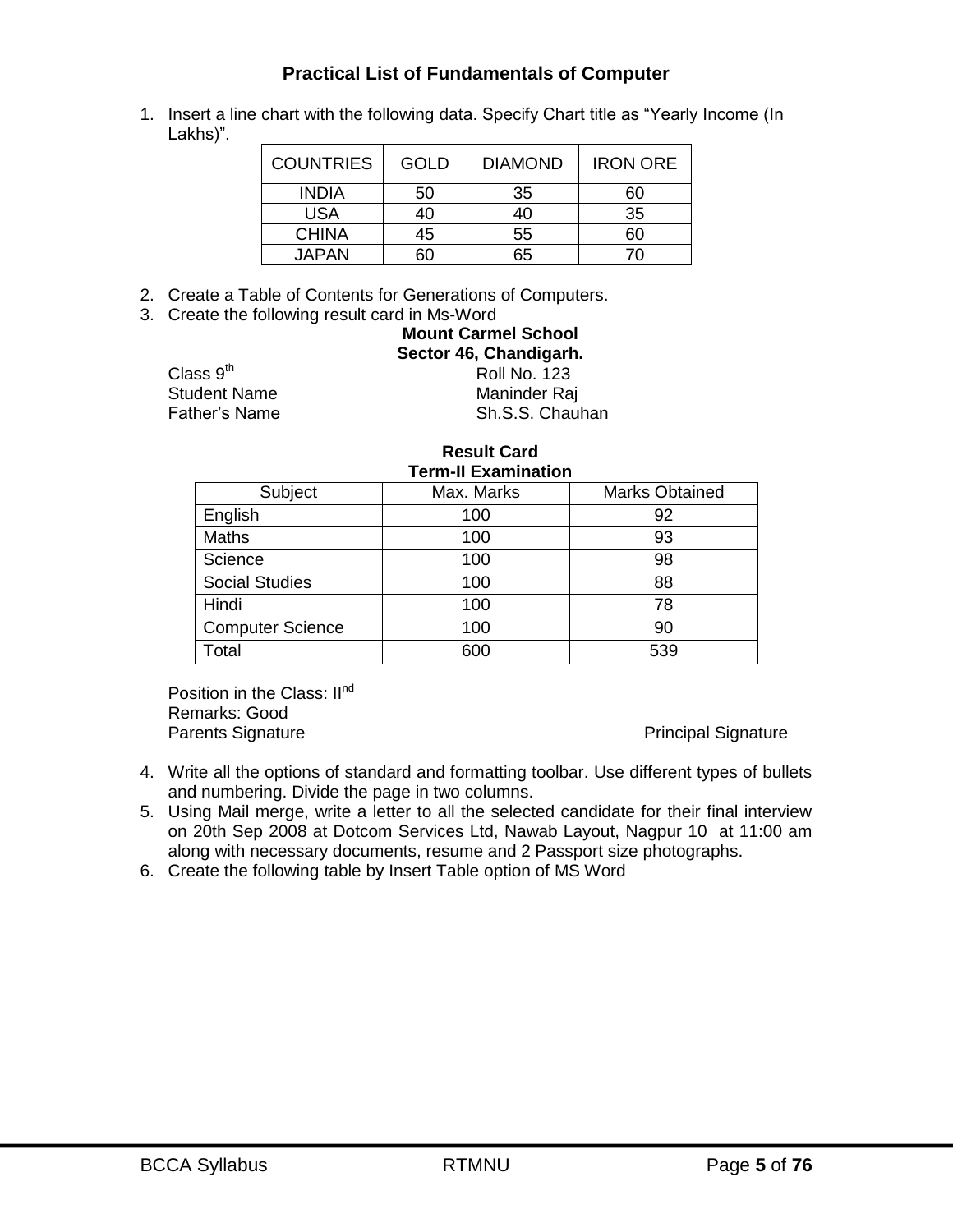|                     | <b>Population Chart</b> |                                 |  |  |
|---------------------|-------------------------|---------------------------------|--|--|
| <b>Country</b>      | Year                    | <b>Population (In</b><br>Lakhs) |  |  |
|                     | 1998                    | 80                              |  |  |
| <b>INDIA</b>        | 1999                    | 90                              |  |  |
|                     | 2000                    | 100                             |  |  |
| <b>USA</b>          | 1998                    | 60                              |  |  |
|                     | 1999                    | 70                              |  |  |
|                     | 2000                    | 80                              |  |  |
|                     | 1998                    | 70                              |  |  |
| <b>UK</b>           | 1999                    | 75                              |  |  |
|                     | 2000                    | 80                              |  |  |
| Total<br>Population |                         |                                 |  |  |

Apply Auto format (Table web2) to the above table. Calculate Total Population by using formula "SUM".

- 7. Create your resume using Resume Wizard.(Using Templates)
- 8. Write a Cotemporary letter regarding launch of new product in a company.(Using Templates).
- 9. Make a list of the following functions with example and syntax.
	- i. Sum ii. Average iii. Max iv. Min v. Count vi. Round vii. Sqrt viii. ABS ix. Upper x. Lower xi. Today xii. Now xiii. Roman xiv. Mean xv. Median xvi. Mode
- 10. Calculate Profit and prepare a Column chart in MS Excel using the data.

|               | <b>Net Sales</b><br>(Rs. | <b>Total Cost</b><br>(Rs. | Profit<br>(Rs. |
|---------------|--------------------------|---------------------------|----------------|
| Month         | Lakhs)                   | Lakhs)                    | Lakhs)         |
| $Jan-02$      | 22                       | 18                        |                |
| Feb-02        | 24                       | 9                         |                |
| Mar-02        | 32                       | 24                        |                |
| Apr-02        | 26                       | 23                        |                |
| $May-02$      | 30                       | 24                        |                |
| <b>Jun-02</b> | 34                       | 25                        |                |
| $Jul-02$      | 35                       | 30                        |                |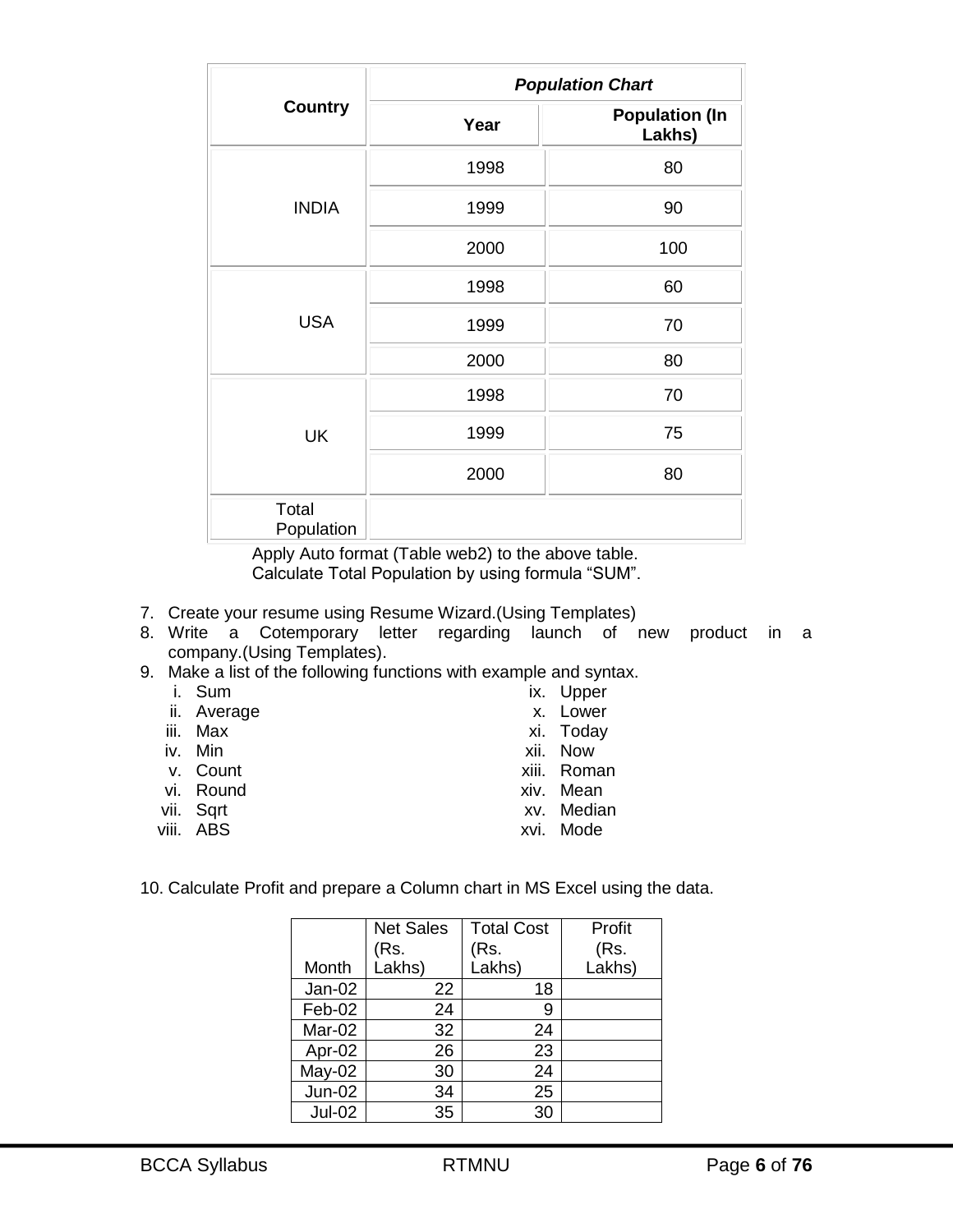- **a)** Give chart Title Profit Report
- **b)** X axis Title Months
- **c)** Y axis Title Amt(in Lakhs)
- 11. Prepare billing report for M/s.Total Synergy Consultancy Private Limited (TSCPL) in MS Excel.

|                     |            |             |            | Figures in '000 |                     |
|---------------------|------------|-------------|------------|-----------------|---------------------|
| <b>Consultant</b>   | Qtr 1      | Qtr 2       | Qtr3       | Qtr 4           | <b>Yearly Total</b> |
| R.Bhatnagar         | Rs9,752.00 | Rs10,129.00 | Rs8,212.00 | Rs7,032.00      |                     |
| M.Lath              | Rs5,755.00 | Rs6,477.00  | Rs5,447.00 | Rs4,584.00      |                     |
| P.Sharma            | Rs6,769.00 | Rs6,758.00  | Rs6,378.00 | Rs1,644.00      |                     |
| K.Pandey            | Rs3,708.00 | Rs5,795.00  | Rs6,188.00 | Rs1,636.00      |                     |
| M.Swamy             | Rs5,009.00 | Rs2,009.00  | Rs7,643.00 | Rs7,323.00      |                     |
|                     |            |             |            |                 |                     |
| Total $\rightarrow$ |            |             |            |                 |                     |

Prepare Pie Chart showing consultant's contribution to Total yearly Billing from the above example.

12. Prepare a statement of Marks (Calculate the Total Marks, Average and Grade using functions Sum, Average and IF).

**Criteria for Grade:** Average >=75 ----Distinction

Average >=60 ----First Average >=50 ----Second Average >=45 ----Third

13. Prepare the following table in a worksheet using Ms-Excel

| Name        | <b>Basic</b> | DA   | <b>HRA</b> | Gross<br>Pay | <b>PF</b> | <b>Net</b><br>Pay |
|-------------|--------------|------|------------|--------------|-----------|-------------------|
| Rojer       | 10000        | 2000 | 2780       |              |           |                   |
| <b>Mack</b> | 20000        | 1050 | 1500       |              |           |                   |
| Simon       | 35000        | 2100 | 1900       |              |           |                   |
| Fredric     | 25000        | 2500 | 2100       |              |           |                   |
| Harry       | 20000        | 1000 | 1500       |              |           |                   |

Perform the following calculations:

- a) Gross Pay=Basic Pay +DA+HRA
- b) PF=12% of DA
- c) Net Pay=Gross Pay- PF

Perform the following formatting:

- a) Set column width=10
- b) Set row height=15
- c) Text Alignment:
	- i. Horizontal : Center
	- ii. Vertical : Centre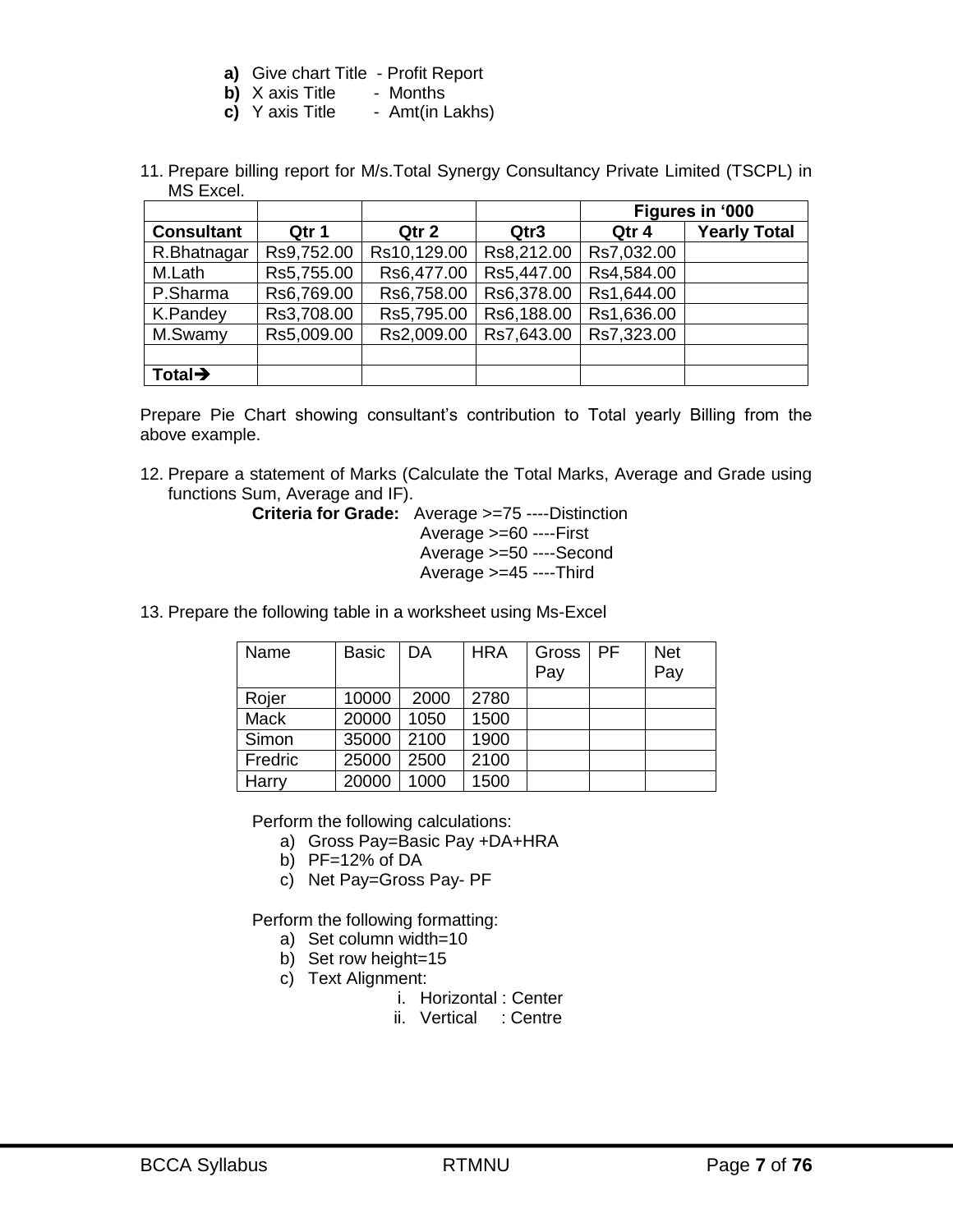# 14. Prepare following table for "DOTCOM SOLUTIONS LIMITED"

| <b>DOTCOM SOLUTIONS LIMITED</b><br><b>INVENTORY DATABASE</b>                |                        |    |       |  |  |  |  |
|-----------------------------------------------------------------------------|------------------------|----|-------|--|--|--|--|
| <b>INV.CODE</b><br><b>PRICE</b><br><b>DESC</b><br><b>RATE</b><br><b>QTY</b> |                        |    |       |  |  |  |  |
| P1002                                                                       | TV-COLOUR 21"          | 35 | 11000 |  |  |  |  |
| P <sub>1001</sub>                                                           | TV-COLOUR 29"          | 15 | 28000 |  |  |  |  |
| P <sub>1003</sub>                                                           | <b>DVD</b>             | 20 | 12000 |  |  |  |  |
| P <sub>1007</sub>                                                           | <b>STERIO</b>          | 53 | 6000  |  |  |  |  |
| P1008                                                                       | <b>WASHING MACHINE</b> | 21 | 18000 |  |  |  |  |
| P <sub>1005</sub>                                                           | <b>REFRIGERATOR</b>    | 40 | 8000  |  |  |  |  |
| P0004                                                                       | <b>DISH WASHER</b>     | 5  | 20000 |  |  |  |  |
| P1009                                                                       | <b>MIXER</b>           | 35 | 3000  |  |  |  |  |
| P <sub>1010</sub>                                                           | <b>GRINDER</b>         | 20 | 5000  |  |  |  |  |

i) Calculate price and apply Auto format to the above table.

ii) Sort the records in the table in ascending order of INV.CODE.

- 15. Using conditional formatting on the above table perform the following :
	- a) Highlight those INV.CODE values where INV.CODE is greater than P1005.
	- b) Highlight those quantity values where Qty is between 30 and 50.
	- c) Highlight (Single Underline) the rate values where rate is less than 10000 and (Bold) greater than or equal to 20000.
	- d) Highlight (Strikethrough) the price value where price is equal to 3, 20,000 and (Bold-Italic) not equal to 1, 00,000.

#### 16. Following data of DOTCOM SOLUTIONS LTD. is given

| <b>Sales</b>   | Rs.40, 00,000 |
|----------------|---------------|
| Variable costs | Rs.30, 00,000 |
| Fixed expenses | Rs.70, 000    |

Calculate:

- **I.** Contribution
- **II.** Profit Volume Ratio
- **III.** Break Even Point
- **IV.** Margin of Safety

NOTE: Contribution=sales – variable cost PVR= (contribution /sales) \*100  $BEP = (fixed cost / PVR)^*100$ MOS=Profit / PVR\*100 Profit=contribution-fixed expense

#### 17. Use IF Function

i. From the data given below check whether the expenses are over budget or within budget using function IF.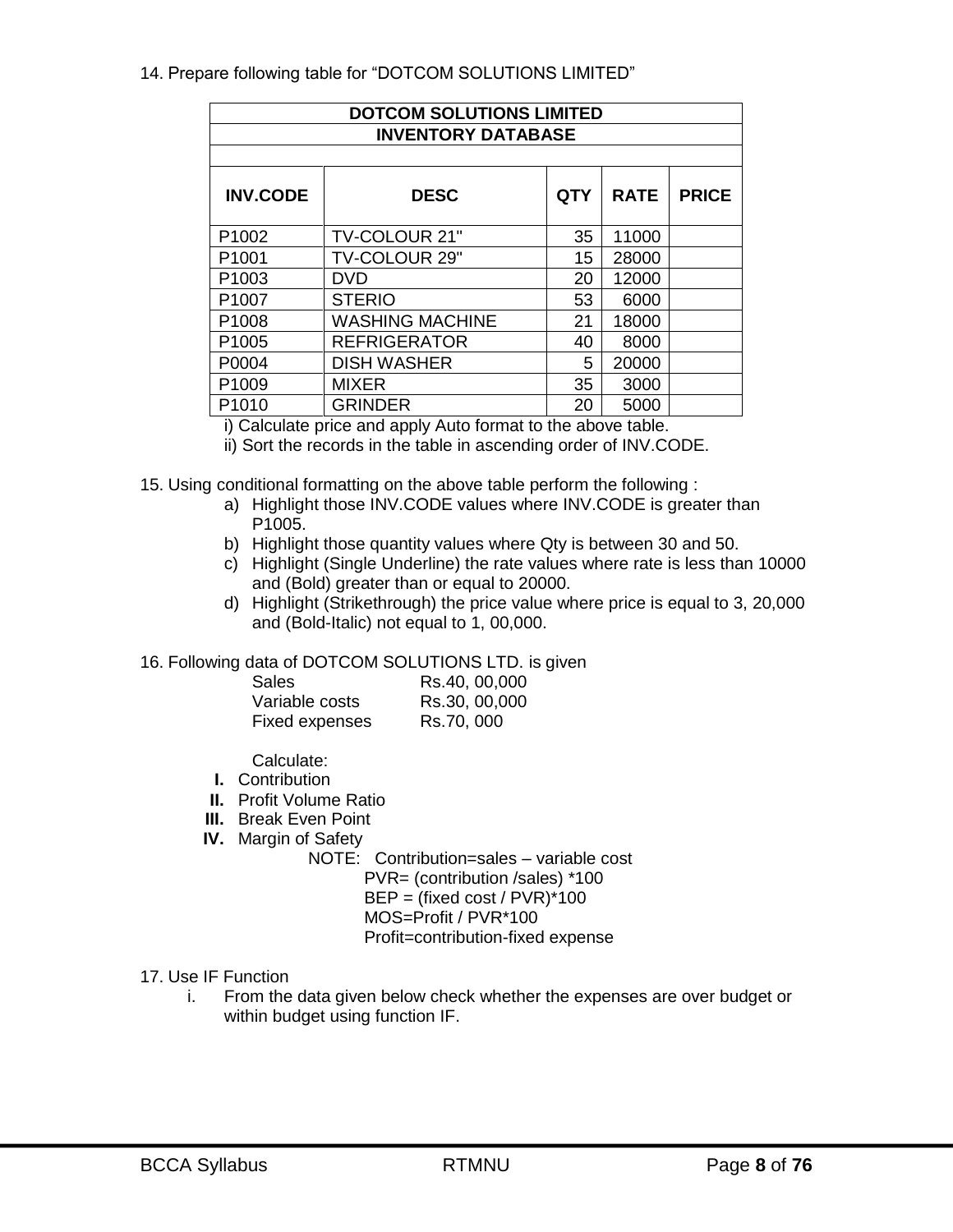| <b>Actual</b><br><b>Expenses</b> | <b>Predicted Expenses</b> | <b>Over/Within Budget</b> |
|----------------------------------|---------------------------|---------------------------|
| 1500                             | 900                       |                           |
| 500                              | 900                       |                           |
| 500                              | 925                       |                           |
| 2000                             | 1500                      |                           |

ii. Design a mark sheet and enter record of any 5 students for three subject and check whether their result is PASS or FAIL using (IF-AND). Table st

|  |  |  | able structure should be as given: |  |
|--|--|--|------------------------------------|--|
|  |  |  |                                    |  |

| No | Student<br>Name | <b>Marks</b> |                                                   |
|----|-----------------|--------------|---------------------------------------------------|
|    |                 |              | Subject   Subject2   Subject3   Result(PASS/FAIL) |
|    |                 |              |                                                   |

Condition: result will be "PASS" if marks of each subject are greater than 45.

18. Enter the following data in MS-Excel

| <b>Property</b><br><b>Value</b> | <b>Commission</b> |  |
|---------------------------------|-------------------|--|
| 100,000                         | 7,000             |  |
| 200,000                         | 14,000            |  |
| 300,000                         | 21,000            |  |
| 400,000                         | 28,000            |  |

From the above data calculate the following using function SUMIF

- Sum of the commissions for property values over 160,000
- Sum of the commissions for property values below 300,000.
- Sum of the commissions for property values over 100,000
- 19. Create Timetable by inserting table in Power Point.

20. Using the following data create a chart in power Point.

|        | Sub <sub>1</sub> | Sub <sub>2</sub> | Sub <sub>3</sub> | Sub <sub>4</sub> |
|--------|------------------|------------------|------------------|------------------|
| John   | 56               | 56               | 60               | 67               |
| Rita   | 45               | 67               | 80               | 45               |
| Joseph | 56               | 67               | 89               | 78               |

- 9. Create a Power Point presentation using Auto Content Wizard.
- 10. Create a PowerPoint presentation showing various features of MS Office. Demonstrate the use of master slide.
- 11. Create a Power Point presentation listing various design templates available. Use various types of bullets and numbering. Each slide should have Animation effect.
- 12. Create a Power Point Presentation for explaining various network topologies.
- 13. Create an advertisement in Power Point with maximum 6 slides. Each slide should have custom animation.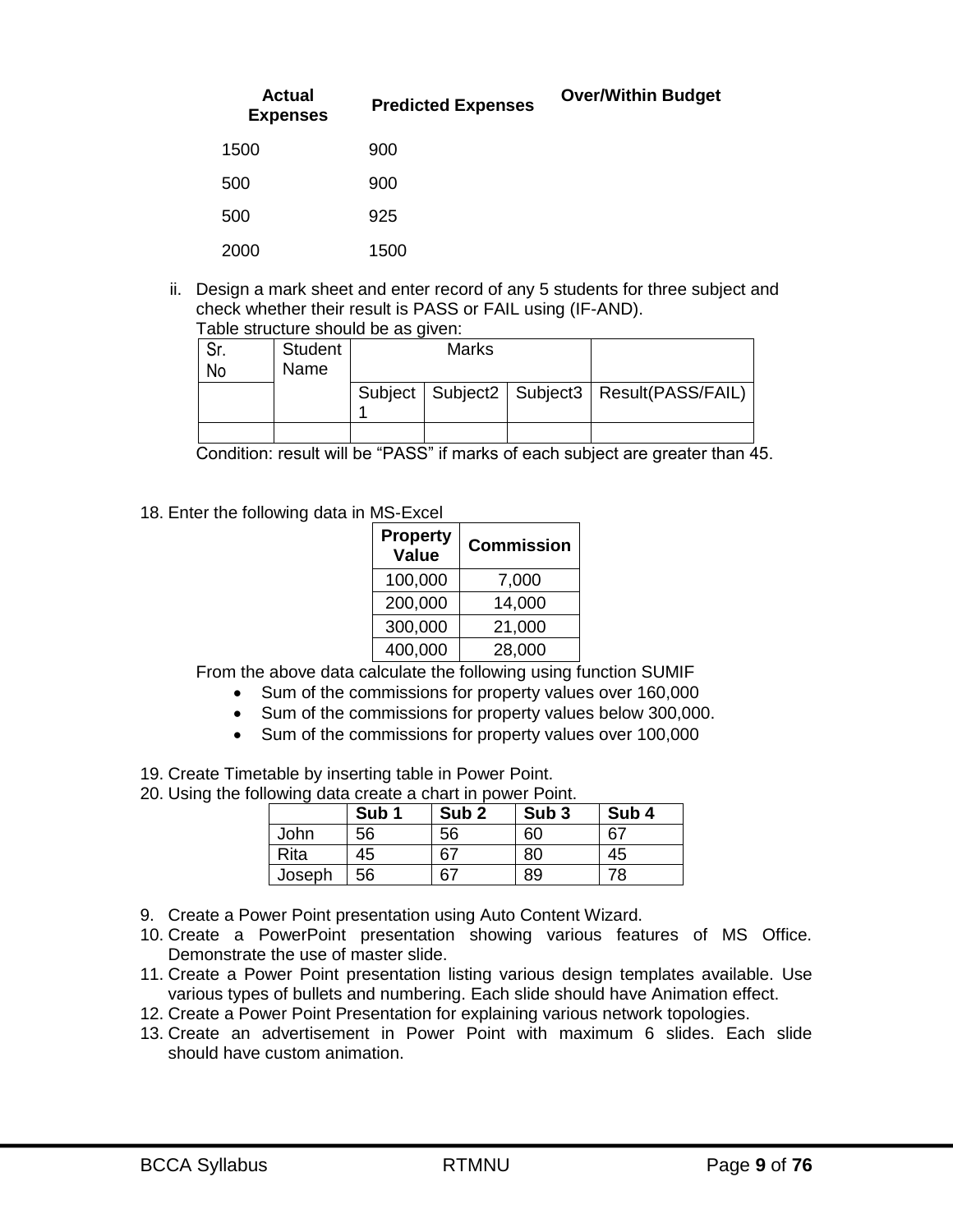#### 14. Create a table **EmpMaster** in MS-ACCESS with following details:

| <b>Field Name</b> | Data Type | <b>Description</b>                               |  |
|-------------------|-----------|--------------------------------------------------|--|
| $Emp_id$          | Text      | Size=15, Input Mask: ###-##-###                  |  |
| Emp_Name          | Text      | Size=20, Format: > (Display in Uppercase)        |  |
| Address           | Text      | $Size = 30$                                      |  |
| Joining_date      | Date      | Format="Short date", Validation rule =           |  |
|                   |           | Employee joined between 01/01/07 and date()      |  |
| Married           | Yes/No    |                                                  |  |
| No of Children    | Number    | Validation Rule : not more than $2$ ( $\leq$ =2) |  |

a) Set Emp\_Id as Primary key. b) Insert information about 10 Employees.

c) Use column width as best fit.

d) Print the table design view and datasheet view.

#### 15. Create a table **BookDetails** in MS-ACCESS with following details:

| <b>Field Name</b> | Data Type | <b>Description</b>                        |  |  |
|-------------------|-----------|-------------------------------------------|--|--|
| Book Id           | Text      | Size=3, Like Eg: B101                     |  |  |
| Title             | Text      | Size=20, Format: < (Display in lowercase) |  |  |
| Author            | Text      | Size=20, Format: > (display in uppercase) |  |  |
| Publication       | Text      | $Size = 30$                               |  |  |
| Edition No        | Number    | Format=Byte                               |  |  |
| Price             | Currency  | Use Currency Symbol Rs.                   |  |  |
| Pages             | Number    | Format=Byte                               |  |  |

a) Set Book\_Id as Primary key. b) Insert information about 10 Books.

c) Use column width as best fit.

d) Print the table design view and datasheet view.

#### 16. Consider the following table and perform the operation given below:

#### **ProductDetails**

| Prod Id | <b>Prod Name</b> | <b>Company_Name</b> | <b>Country</b> |
|---------|------------------|---------------------|----------------|
| 101     | Chavanprash      | Dabur Ltd           | India          |
| 121     | Chocolates       | Amul Ltd            | India          |
| 126     | Face wash        | Amway Ltd           | <b>USA</b>     |
| 163     | Soap             | Hindustan Lever Ltd | India          |
| 132     | Cold Cream       | Nivea Ltd           | Germany        |
| 135     | Hair Gel         | L'Oreal Pvt Ltd     | Australia      |
| 111     | Deodorant        | Coty Incorporation  | South Africa   |
| 106     | Hair Shampoo     | Amway Ltd           | <b>USA</b>     |

a) Select only those records whose country  $=$  "India"

b) Select only those record whose company = "Amway Ltd"

c) Print the table datasheet view of both a) and b) after selection.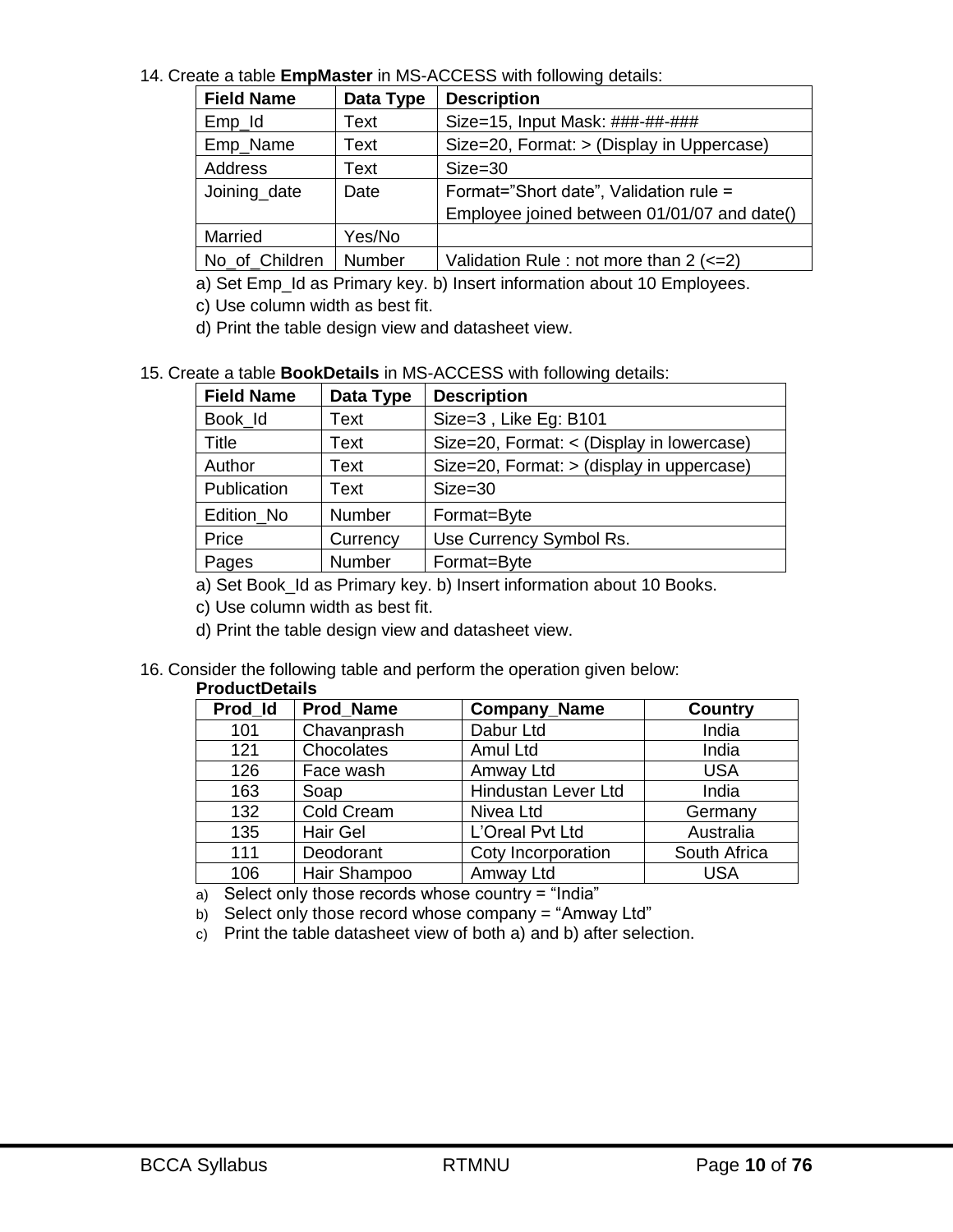# 17. Consider the following table and perform the operation given below **Employee\_Details**

| Emp_Id | Emp_Name | Desg         | Dept Name  | Add        | <b>City</b> | Sal           |
|--------|----------|--------------|------------|------------|-------------|---------------|
|        | Rakesh   | Programmer   | <b>CMP</b> | Ramanagar  | Nagpur      | Rs. 10,000.00 |
| 2      | Amit     | <b>Clerk</b> | <b>ACT</b> | Khamla     | Nagpur      | Rs. 4,500.00  |
| 3      | Anjali   | Operator     | <b>REC</b> | Sadar      | Nagpur      | Rs. 2,200.00  |
| 4      | Sachin   | Accountant   | <b>ACT</b> | Tilaknagar | Nagpur      | Rs. 11,500.00 |
| 5      | Sagar    | Sr.          | <b>ACT</b> | Ravinagar  | Nagpur      | Rs. 12,500.00 |
|        |          | Accountant   |            |            |             |               |
| 6      | Abhilash | Operator     | <b>STO</b> | Dharampeth | Nagpur      | Rs. 2,200.00  |

- o Select Emp\_Name, Desg and Sal from Employee\_Details.
- o Select All fields from Employee\_Details where Dept\_Name = "ACT" AND Sal  $> 4000.$
- o Print the Query design view, Datasheet view and SQL view of a) and b
- 18. Consider the following table and perform the operation given below

| <b>Account</b> |                 |               |
|----------------|-----------------|---------------|
| <b>Acctld</b>  | <b>AcctType</b> | <b>Amount</b> |
| A <sub>1</sub> | Saving          | Rs.50,000.00  |
| A2             | Saving          | Rs.25,000.00  |
| A <sub>3</sub> | Fixed           | Rs.100,000.00 |
| A <sub>4</sub> | Fixed           | Rs.55,000.00  |
| A5             | Saving          | Rs.25,000.00  |

- a) DELETE FROM Account WHERE Amount <=25,000
- b) Print the Query design view, Datasheet view and SQL view.
- 19. Make a directory naming CPC in DOS. Under that make three sub directories BCAI, BCA II, BCAIII. Also explain the commands used in making the directories and subdirectories in DOS.
- 20. Using Tree Command in DOS make the following tree diagram



21. Using tree command in DOS make the following tree diagram

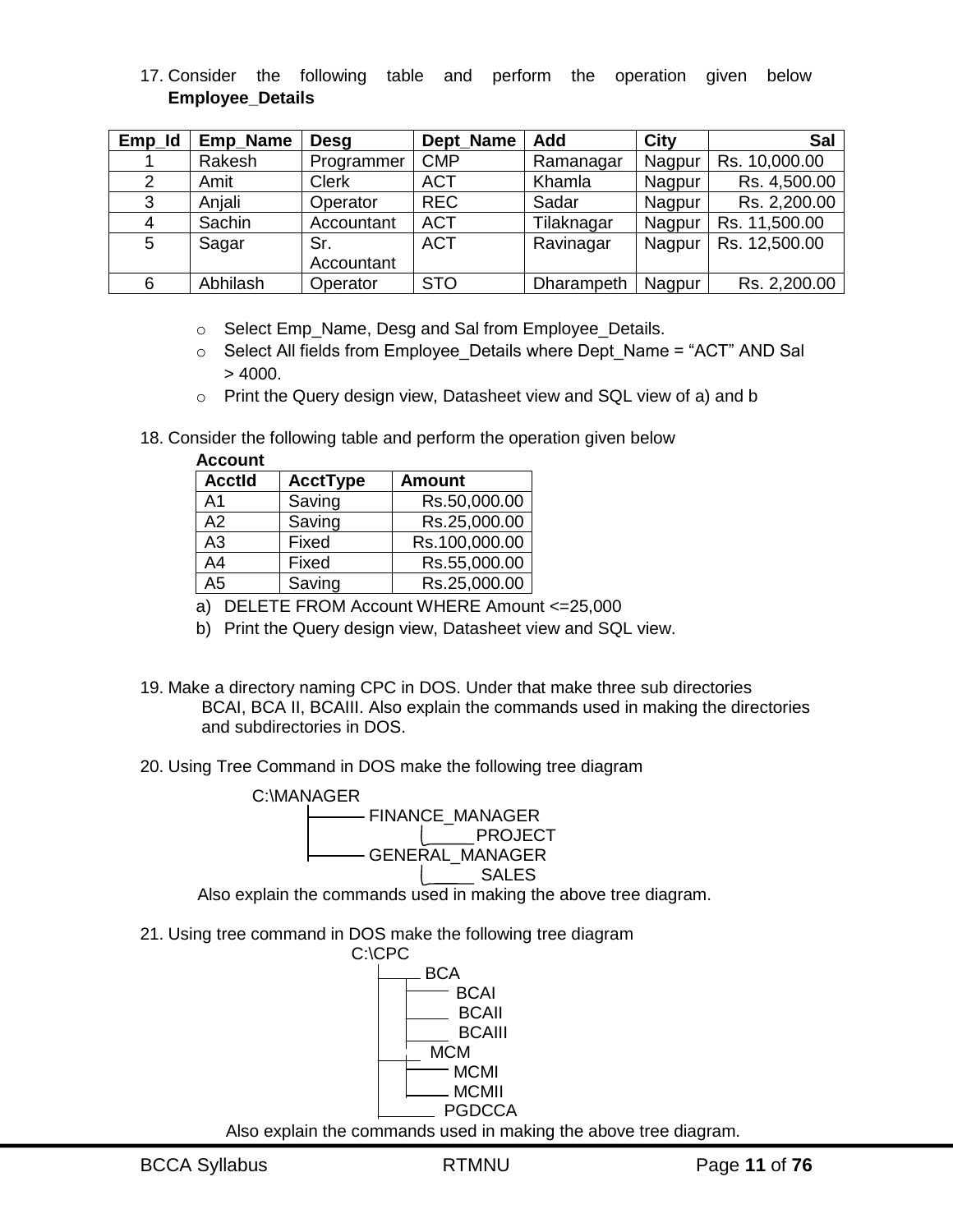22. Make a file named "compute.txt" in DOS and write the definition and characteristics of computer in that file.

Rename the file compute.txt to computer.txt.

 Also explain the commands used in making the file and renaming file. Explain the difference between copy and ren Command.

23. Make a file named "compute.txt" in DOS and write the definition and characteristics of computer in that file.

Copy the contents of file compute.txt to computer.txt.

- Also explain the commands used in making the file and copying the contents of one file to another file.
- 24. Make a file named file1.txt in DOS and enter the following text in that file.

 WWW can be defined as a set of standards for storing, retrieving, formatting and displaying information using client/server architecture, graphical user interfaces and a hypertext language that enables dynamic link to documents. World Wide Web is a repository of information spread all over the world and linked together.

Copy the contents of file1.txt to file2.txt also explain the difference between rename and copy command.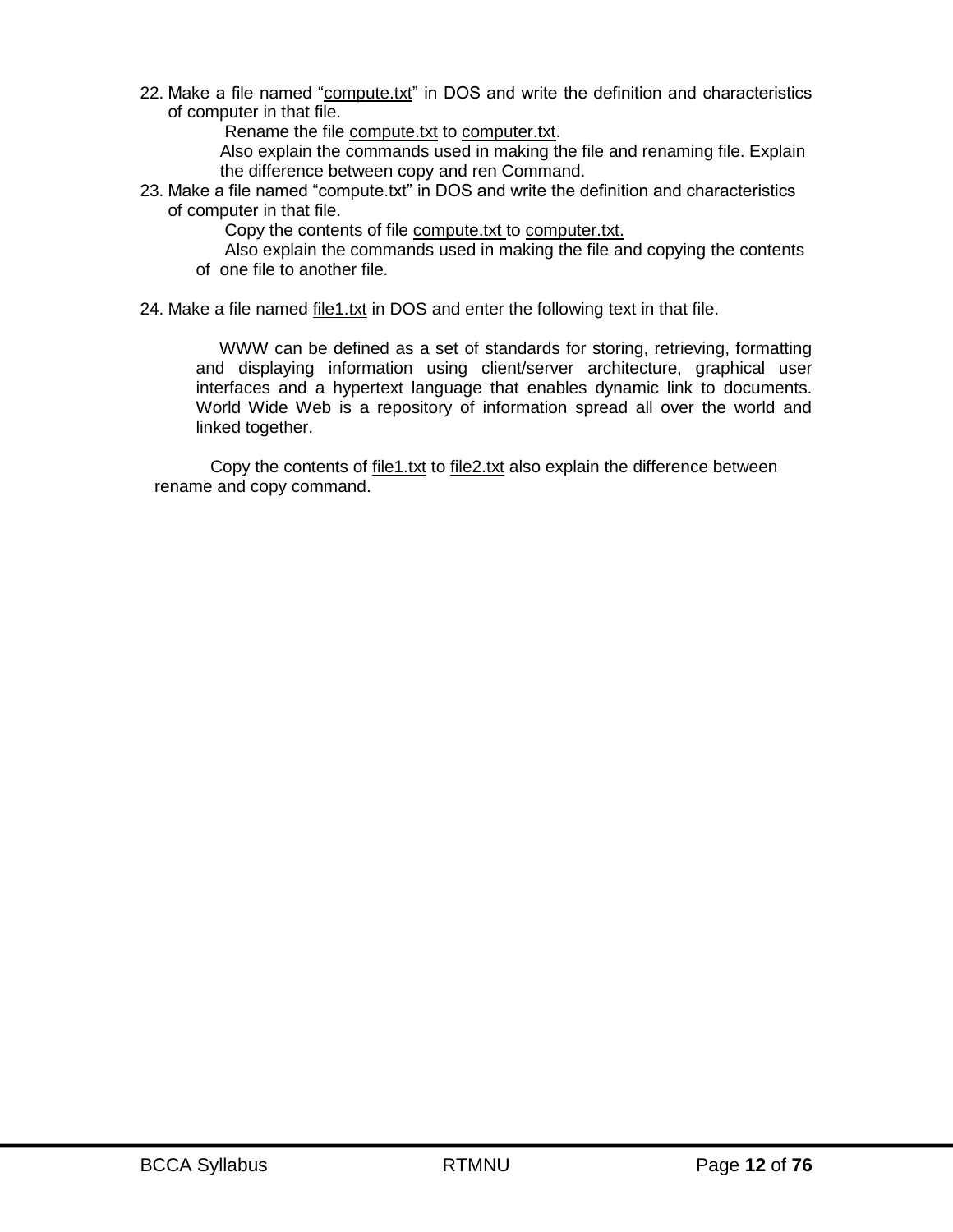# **Paper - IV: Programming in ‗C'**

# **UNIT – I**

**Data Types, Operators and some statements:** Identifiers and keywords, Constants, C Operators, Type Conversion. **Writing a Program in C:** Variable declaration, Statements, Simple C Programs, Simple Input Statements, Simple Output Statements, and Features of stdio.h. **Control Statements:** Conditional Expressions, Loop Statements, Breaking control statements.

# **UNIT – II**

**Function and Program Structures:** Introduction, Defining a Function, Return Statement, Types of Functions, Actual & Formal Arguments, Local & Global Variables, Multifunction Program, and The Scope of Variables, Recursive Function, and ANSI Function Slandered. **Arrays:** Array Notation, Array Declaration, Array Initialization, Processing with Arrays, Arrays and Functions, Multidimensional Array, Character Array.

#### **UNIT – III**

**Pointers:** Pointer Declaration, Pointer Arithmetic, Pointers and Functions, Pointers and Arrays, Pointer and Strings, Array of Pointers, Pointers to Pointers. **More on Functions:** Pre-processors, Macros, Header Files, standard Functions.

# **UNIT-IV**

**Structures, unions and Bit Fields:** Declaration of Structure, Initializing a Structure, Functions and Structures, Array of Structure, Arrays within Structure, Structure within structure, Pointer and ?Structure, Union, Bit Fields, Typedef Enumerations. **Data File Operations:** Review of input/output Functions, Opening and Closing of files, Simple File Operation, Structures and File Operation, Block Read/Write, More on File operations, Low level File operations, Random Access File processing.

#### **Text Book:**

1. D. Ravichandran, Programming in C, New Age International Publishers.

#### **Reference Books:**

- 1. E. Balaguruswami, Programming in ANSI C, McGraw-Hill.
- 2. R Subburaj, Programming in C, Vikash Publishing House Pvt. Ltd.
- 3. S. K. Shrivastava & Dipali Srivastava, C in Depth, BPB Publication.
- 4. Yashwant Kanetkar, Let Us C, BPB Publication, 9th Edition.
- 5. Veugopal Prasad, Mastering C, McGraw-Hill.
- 6. Schildt, The Complete Reference C, McGraw-Hill.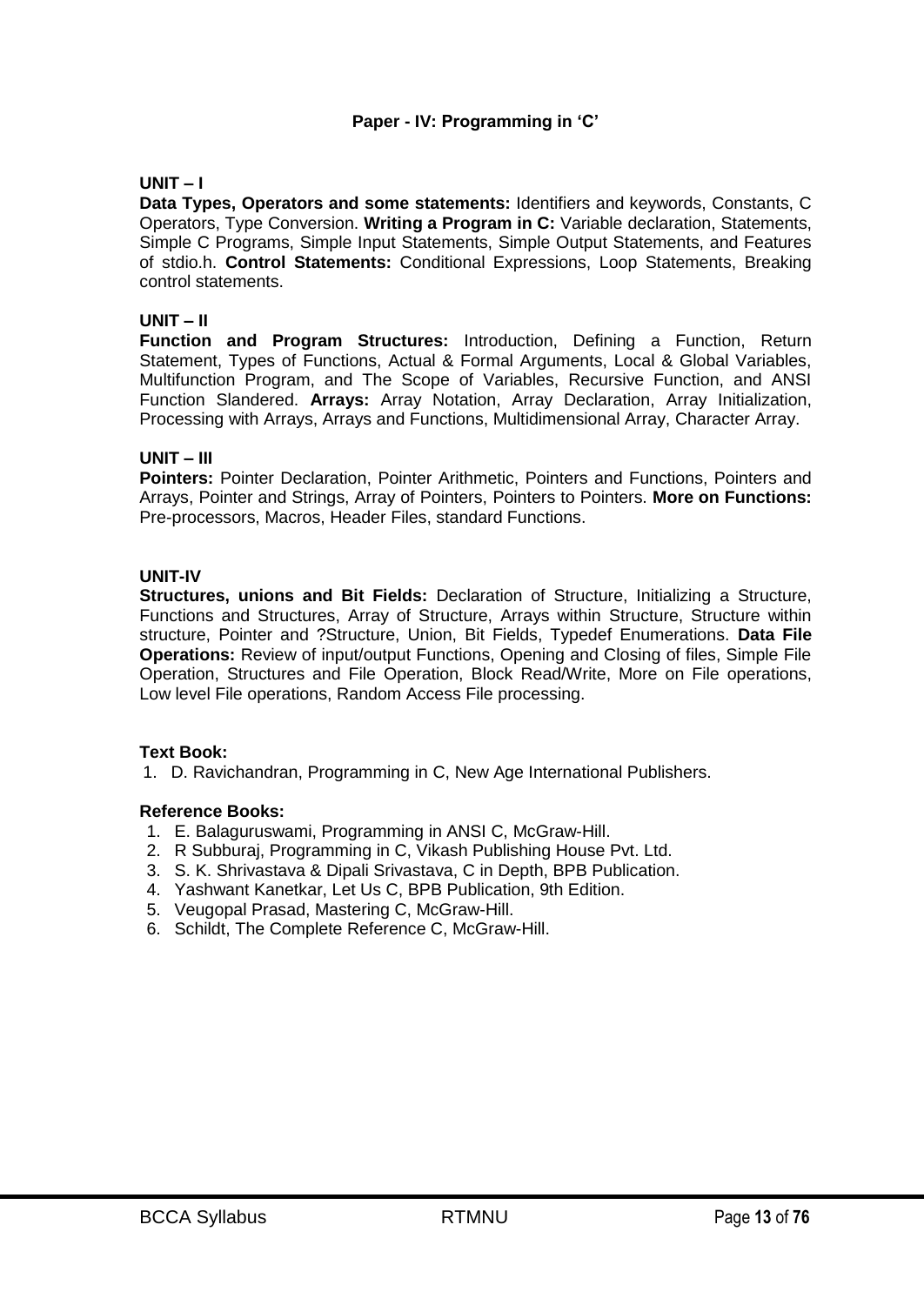# **Practical List of Programming in C**

- A1. Draw a flowchart, write an algorithm and program in "C" to check whether the entered character is either alphabet, Digit or Special Character.
- A2. Draw a flowchart, write an algorithm and program in "C" to check whether the entered character is in either Uppercase or Lowercase and also convert that character either in Uppercase or Lowercase by using toupper(), tolower(), getchar(), putchar( ), isupper( ) and islower( ) library functions.
- A3. Draw a flowchart, write an algorithm and program in "C" to generate the mark sheet of student using following information.
	- a. Name of the student.
	- b. Roll Number
	- c. Course Name
	- d. Marks of 5 subjects, each subject carries 100 marks. Passing marks of each subject is 45.
	- e. Calculate Total Marks.
	- f. Calculate Percentage.
	- g. Display the Result, the conditions for result is
		- $\triangleright$  Result = "Pass", if the student get 50% aggregate and must not get less than 45 marks in each subject.
		- $\triangleright$  Else Result = "Fail"
	- h. Display the Grade, The grade will be
		- $\triangleright$  Grade = "Distinction", If Percentage >=75.
		- $\triangleright$  Grade = "First Class", If 60 <= Percentage < 75.
		- $\triangleright$  Grade = "Second Class, If 50  $\leq$  Percentage  $\leq$ 60.
		- $\triangleright$  Grade = "Fail", If Percentage < 50.
- A4. Draw a flowchart, write an algorithm and program in "C" to generate and print Fibonacci series and check whether each number is prime or unprimed.
- A5. Draw a flowchart, write an algorithm and program in "C" to generate and print Fibonacci series and check whether each number is EVEN or ODD.
- A6. Draw a flowchart; write an algorithm and program in "C" to convert the total number of days into number of years, months and remaining days. Consider 360 days in a year and 30 days in month.
- A7. Draw a flowchart; write an algorithm and program in "C" to perform the following arithmetic operations using arithmetic operators in switch statement. The Arithmetic operations are addition (+), Subtraction (-), Multiplication (\*), Integer Division (/) Real Division (/), modulo (%) and Raise to power (^).
- **A8.** Draw a flowchart; write an algorithm and program in "C" to check the entered character is vowel or not using switch statement.
- A9. Draw a flowchart; write an algorithm and program in "C" to convert Decimal Number to its equivalent Binary Number.
- A10. Draw a flowchart; write an algorithm and program in "C" to convert Binary Number to its equivalent Decimal Number.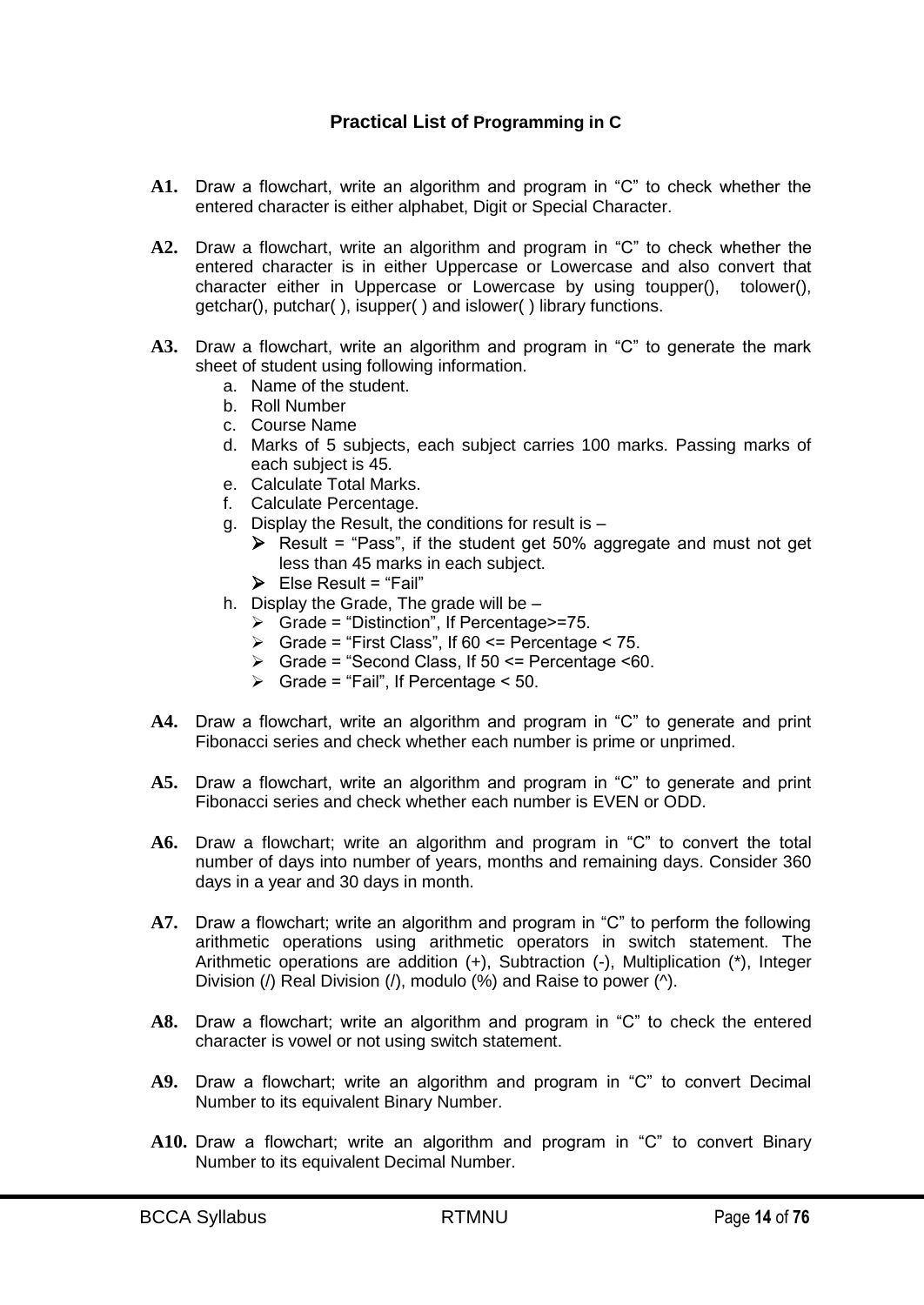- A11. Draw a flowchart; write an algorithm and program in "C" to find LCM and HCF of two numbers.
- A12. Draw a flowchart, write an algorithm and program in "C" to Print and evaluate the following series. The series is ----- **Sum = (x)+(x^2/2!) )+(x^3/3!) )+(x^4/4!) +(x^5/5!) )+………………..**
- A13. Draw a flowchart, write an algorithm and program in "C" to Print and evaluate the following series. The series is ----- **Sum = (x)+(x^3/3!) )+(x^5/5!) )+(x^7/7!) +(x^9/9!) )+………………..**
- A14. Draw a flowchart, write an algorithm and program in "C" to enter the Nine digit number, find and print even and odd numbers from that nine digit number also find the summation of all even number and odd numbers.
- A15. Draw a flowchart, write an algorithm and program in "C" to check the entered number is Palindrome or not also print the reverse of the given number.
- A16. Draw a flowchart, write an algorithm and program in "C" to swap the values of two variables with and without using third variable.
- A17. Draw a flowchart, write an algorithm and program in "C" to generate and print the Prime Factors of a given number.
- A18. Draw a Flowchart; Write an Algorithm and Program in "C" to Calculate the Mean and Variance of 10 Integer Numbers.<br>Where Mean =  $M$ ean =  $\Sigma(X_i)/N$  and

$$
Variance = \sum (X_i - \hat{X})^2 / N
$$

- A19. Draw a Flowchart; Write an Algorithm and Program in "C" to Find the Largest and smallest number form a single dimension array.
- A20. Draw a Flowchart; Write an Algorithm and Program in "C" to Search an Element from a single dimension array with its position using Sequential search Technique. Print the message "Element found at position  $\overline{\hspace{1cm}}$ ", if the element present in an array and print message "Element Not Found", If element is not present in an array.
- A21. Draw a Flowchart; Write an Algorithm and Program in "C" to insert an element in a given position in an array.
- A22. Draw a Flowchart; Write an Algorithm and Program in "C" to delete an element from a given position of an array.
- A23. Draw a Flowchart; Write an Algorithm and Program in "C" to Sort elements of a given array using Bubble Sort in an ascending order.
- A24. Draw a Flowchart; Write an Algorithm and Program in "C" to find the sum of Each Row and each column of a given Matrix and also find the sum of all elements.
- A25. Draw a Flowchart; Write an Algorithm and Program in "C" to convert the matrix into Transpose of Matrix also print both the original and Transpose of Matrix.
- A26. Draw a Flowchart; Write an Algorithm and Program in "C" to add two matrices of the given range and print all the three matrices.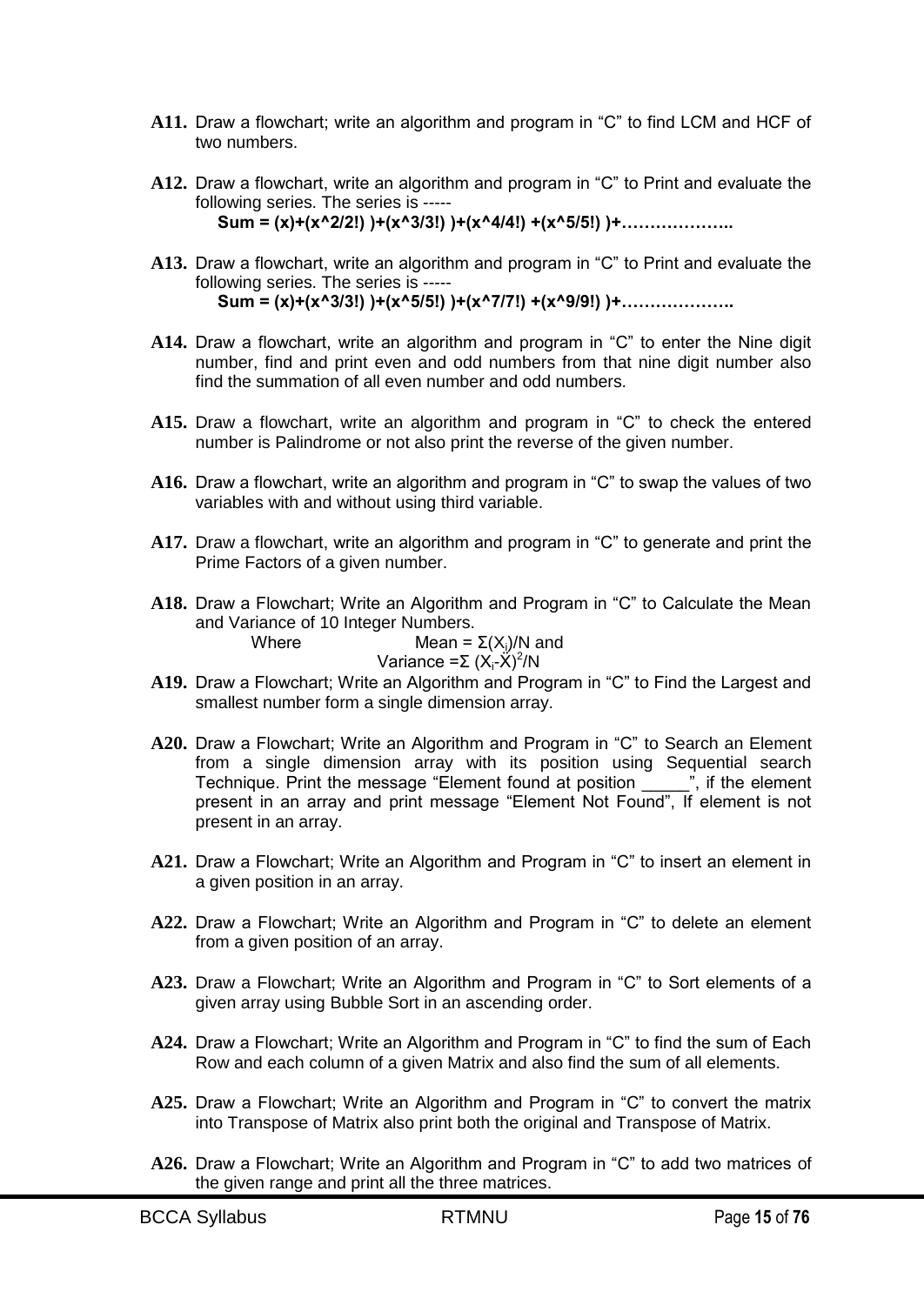- A27. Draw a Flowchart; Write an Algorithm and Program in "C" to find the product of two matrices of the given range and print all the three matrices.
- A28. Draw a Flowchart; Write an Algorithm and Program in "C" to check the entered String is Palindrome or not with and without using String Manipulation Functions.
- A29. Draw a Flowchart: Write an Algorithm and Program in "C" to Find the given character and replace that character with new character of the original text also print the modified text.
- A30. Draw a Flowchart; Write an Algorithm and Program in "C" to count the number of spaces, alphabets, digits, special symbols from a given text using String Manipulation Functions.
- **A31.** Draw a Flowchart; Write an Algorithm and Program in "C" to count the number of spaces, alphabets, digits, special symbols from a given text using ASCII Characters.
- A32. Draw a Flowchart; Write an Algorithm and Program in "C" to count the number of words and all characters excluding spaces from a given text without using string manipulation Functions.
- A33. Draw a Flowchart; Write an Algorithm and Program in "C" to concatenate two strings into third string without using string manipulation Functions.
- **A34.** Draw a flowchart, write an algorithm and program in "C" to Design and Print the following Output of any entered string, for example -

| Ρ |   |   |   |    |
|---|---|---|---|----|
| Ρ | R |   |   |    |
| Ρ | R | ı |   |    |
| Ρ | R | ı | N |    |
| Ρ | R | ı | N | Ι. |
| Ρ | R | ı | N |    |
| Ρ | R | ı |   |    |
| P | R |   |   |    |
| P |   |   |   |    |
|   |   |   |   |    |

- A35. Draw a Flowchart; Write an Algorithm and Program in "C" to Append to string arrays in third array.
- A36. Draw a Flowchart; Write an Algorithm and Program in "C" to Sort a String array in either Ascending or Descending order.
- A37. Draw a Flowchart; Write an Algorithm and Program in "C" to insert an element in an appropriate position in a sorted array. The array is sorted in an ascending order.
- A38. Draw a flowchart, write an algorithm and program in "C" to Design and Print the following Output.

|   |   |                | $\overline{2}$  | $\mathbf{3}$   | $\overline{2}$ |                |   |    |
|---|---|----------------|-----------------|----------------|----------------|----------------|---|----|
|   |   | 3 <sup>1</sup> | $\overline{4}$  | 5 <sup>5</sup> | 4              | 3              |   |    |
|   | 4 | 5              | $6\overline{6}$ | $\overline{7}$ | 6              | -5             | Δ |    |
| 5 | 6 | $\overline{7}$ | 8               | 9              | 8              | $\overline{7}$ | 6 | -5 |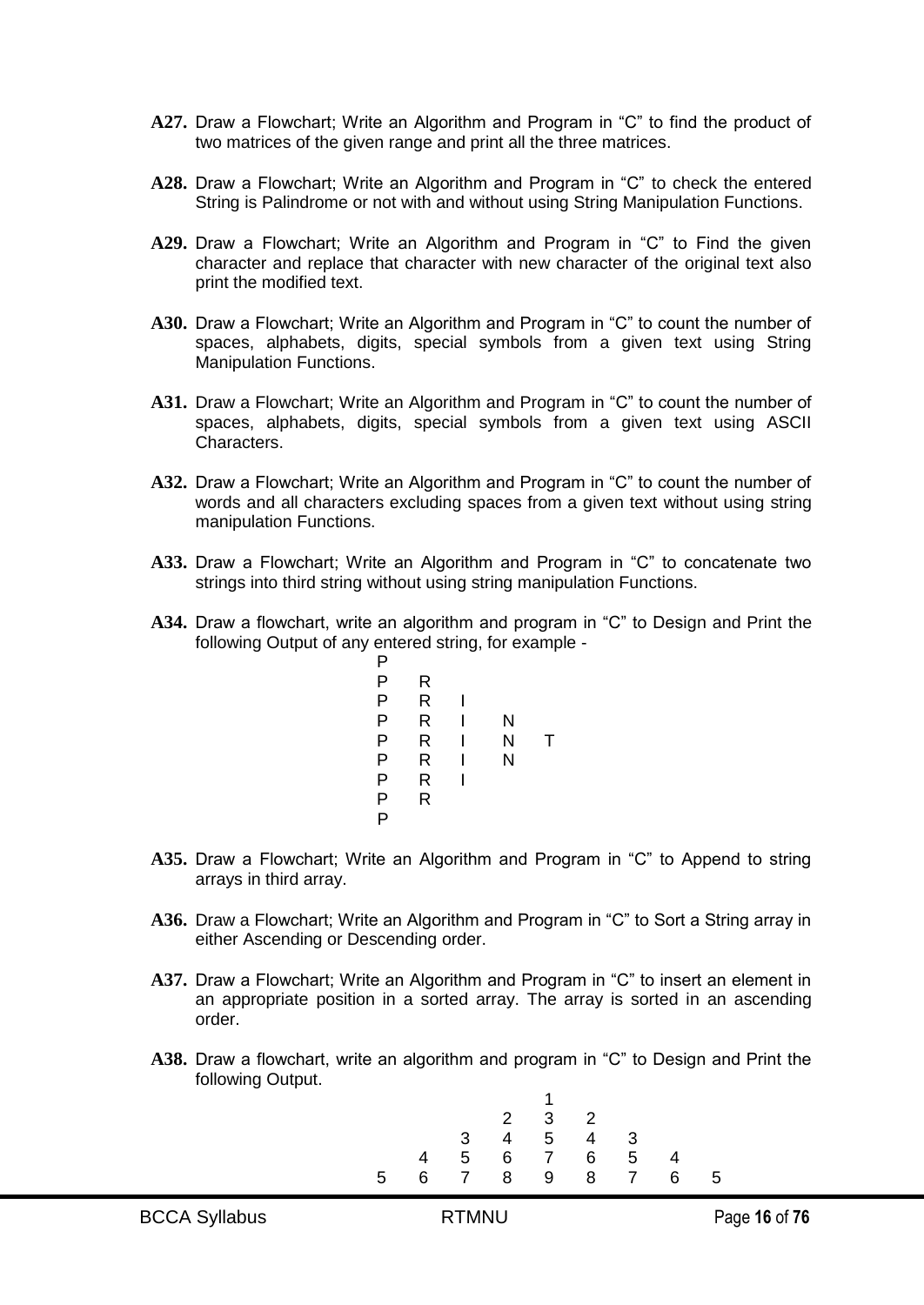A39. Draw a flowchart, write an algorithm and program in "C" to Design and Print the following Output.



- A40. Draw a flowchart, write an algorithm and program in "C" to Design and Print the following Output.
	- 1 0 1  $0 \quad 1 \quad 0$ 1 0 1 0 1 0 1 0 1  $0 \t1 \t0 \t1$
- A41. Write an algorithm, draw a flowchart and develop 'C' program to Create a structure Student containing fields for Roll No., Name, Class, Year and Total Marks. Create 10 students and store them in a file.
- A42. Write an algorithm, draw a flowchart and develop 'C' program to create a file "abc.txt" and store the text. Copy the content from "abc.txt" to another file "xyz.txt" using putc() and getc() function. Also read the content of both files.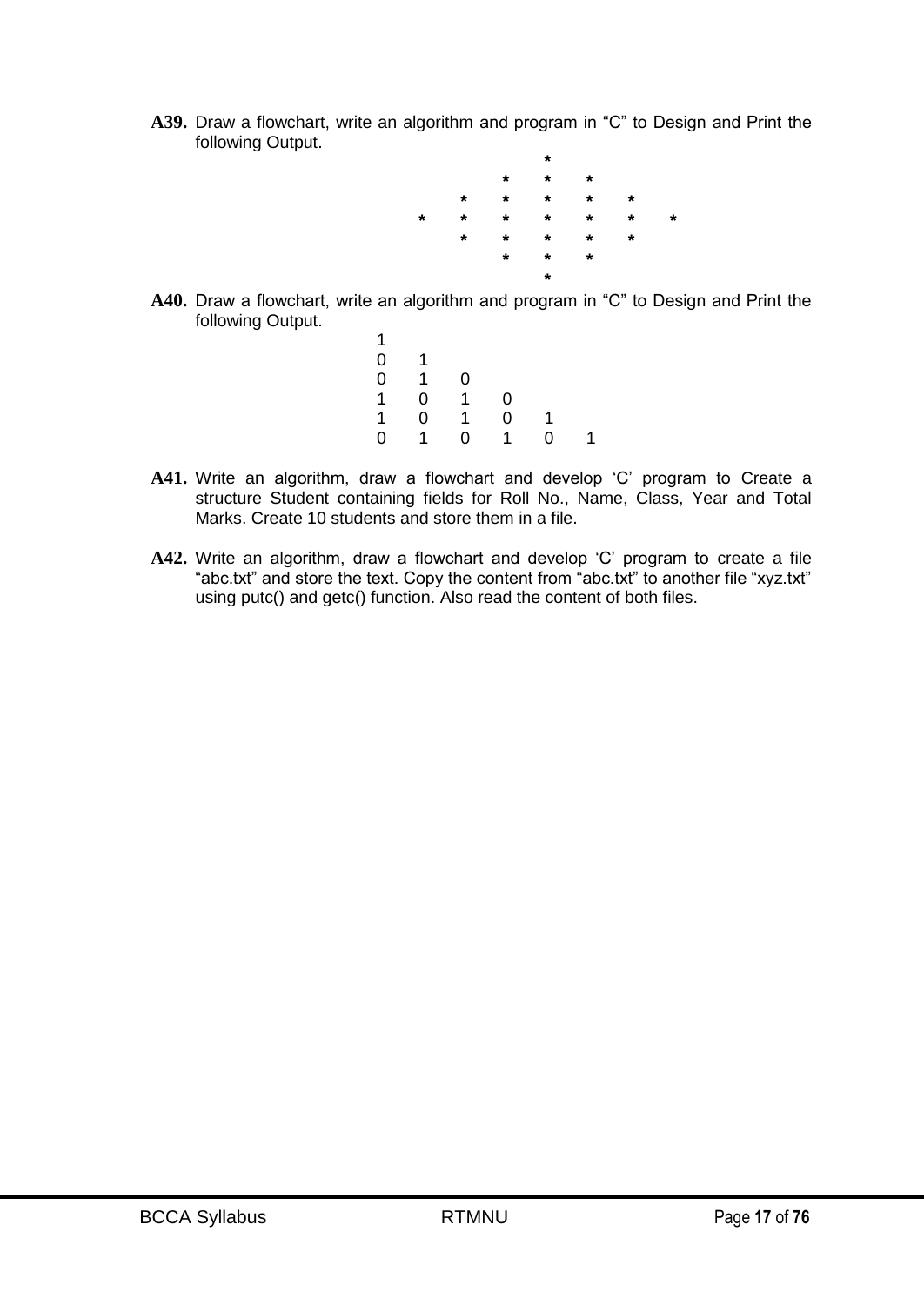# **BCCA Part – I**

# **Semester – II**

#### **Paper - I: English – II (Business Communication)**

#### **UNIT- I**

**Basic Ideas In The Study of Communication** - Nature of Communication, Importance of Communication, Process of Communication, Barriers to Communication, Effective Communication, Communication Theories and Models, Audience Analysis, SWOT Analysis. **Forms of Communication** – Introduction to Classification of Communication, Verbal Communication-Written, Oral, Non-verbal Communication, Dimension/Direction of Communication, Formal and Informal Communication, Modern Forms of Communication-Fax, Internet/Email. **Listening As A Tool of Communication –** Introduction to Listening Skills, Approaches to Listening, Barriers to Effective Listening, Tips for Effective Listening. **Group Communication –** Introduction to Meaning and Definition of Group, Advantages of Group Decision-Making, Techniques of Decision-Making, Meetings, Notice, Agenda, Minutes, Conferences, Seminars, Symposia and Workshops. **Business Letter Writing** – Business Correspondence, Essentials of a Good Business Latter, Structure of a Business Latter, Format of Business Latter, Tips for Clear Writing/Craft of Business Letter Writing

#### **UNIT- II**

**Enquiries, Quotations And Tender Notices -** Enquiries, Quotations (Replies an Enquiries), Tender Notices. **Placing Order and Their Fulfillment –** Order, Fulfillment of Order. **Complaints (Claims) And Adjustments –** Complaints (Claim) Letters, Adjustment Letter (Replies to Complaints). **Circular And Letters –** Circular Letters, Sales Letters. **Collection Letter** – Introduction, Guideline for Writing Collection Letters, First Stage Collection Letter, Persuasive/Firm Reminder, Last Resort Letter/ Final Collection Letter

#### **UNIT- III**

**Export-Import Correspondence –** The Number of Export-Import Correspondence, Export Procedure, Import Procedure, Terminology in Foreign Trade, Specimen Letters **Correspondence With Banks** – Introduction: General Instruction for Writing Banking Letters, Specimen Letters. **Correspondence With Insurance Companies –** Principles of Insurance, Drafting Insurance Letter**,** Specimen Insurance Letters. **Job-Related Letters, Group Discussion, And Interviews –** Job Application, CV (Biodata, Resume), Writing References, Group Discussion, Personal Interview, Appointment and Discharge Letters

#### **UNIT- IV**

**Correspondence With Public Authorities –** Introduction, Correspondence With Government Departments, Correspondence With Income Tax and Sales Tax Authorities, Correspondence With Provident Fund(PF) Authorities, Correspondence With Postal Authorities. **Internal Communication-** Introduction, Memorandum, Office Order, Office Circular, Office Note, Correspondence With Branch Office. **Precis And Summarising –** What is Precis?, Uses of Precis, How to Write a Precis, Some Specimen Precis.**Report And Personal Writing –** Reports, Transmittal Letters, Proposals. **Corporate Communication -** Corporate Communication, House Journals, Corporate Brochures, Information Booklets, Press Releases and Press Conferences, Company Meeting, Agenda, Notice and Minutes, Relation, Basics of Advertisement, International **Communication**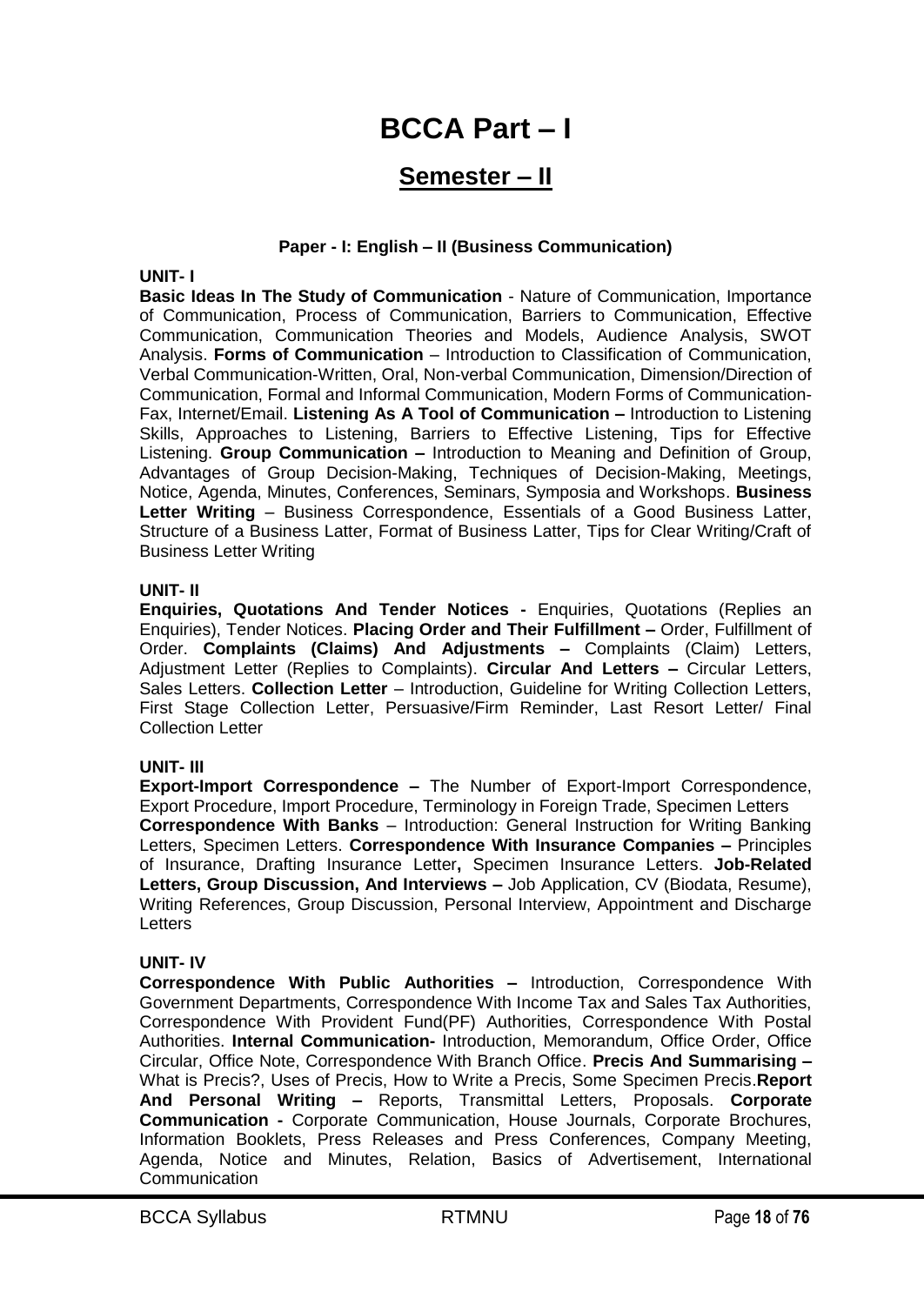# **Text Book:**

1. Dr. V. K. Jain, Dr. Omprakash Biyani, Business Communication, S. Chand.

#### **Reference Books:**

- 1. Shalini Verma, Business Communication, Vikash Publishing House Pvt. Ltd.
- 2. K. K. Sinha, Business Communication, Taxmann.
- 3. Peter W. Cardon, Business Communication, McGraw-hill.
- 4. K. K. Sinha, Fundamental of Business Communication, Taxmann
- 5. Matthukutty M. Monipally, Business Communication, McGraw-hill.
- 6. P. S. Rathore, Business Ethecs and Communication, S. Chand.
- 7. Neera Jain, Shoma Mukherji, Effective Business Communication, McGraw-hill.
- 8. J. P. Parikh, Anshu Surve, Swarnabharati, Asma Bahrainwala, Business Communication, Orient BlackSwan.

#### **Paper - II: Principles of Business Management**

#### **UNIT- I**

**Nature And Functions Of Management** – Importance Of Management, Definition Of Management, Management Function Or The Process Of Management, Levels Of Management, Organizational Or Business Functions, Role Of A Senior Management, Managerial Skills, Managerial Effectiveness, Management And Administration, Management- A Science Or An Art?, Management- A Profession?, Professional Management Vs Family Management, Management Of International Business. **Development Of Management Thought-** Early Classical Approaches, Neo-Classical Approaches, Modern Approaches. **Planning**- Nature Of Planning, Importance Of Planning, Types Of Plans, Steps In Planning, Strategic Planning Process, Limitation Of Planning, Making Planning Effective, Planning Skills, Strategic Planning In The Indian Industry. **Decision Making**- Meaning Of Decision, Types Of Decision, Steps In Relational Decision-Making, Rationality In Decision-Making, Environment Of Decision-Making, Common Difficulties In Decision-Making.

#### **UNIT- II**

**Organization**- What Is An Organization?, Process Of Organizing, Principles Of Organizing, Span Of Management, Departmentalization, Process Departmentalization, Purpose Departmentalization, Organization Structure, What Type Of Structure Is Best?, Emerging Organization Structures, Committees, Teams, International Organization Structures. **Coordination** – Distinction Between Coordination And Cooperation, Distinction Between Coordination And Control, Need For Coordination, Requisites For Excellent Coordination, Types Of Coordination, Techniques Of Coordination, Difficulties Of Coordination, Coordinating Global Operations. **Informal Organization** – Why Do Informal Group Forms?, Types Of Informal Groups, Stages Of Group Development, Distinction Between Formal And Informal Organization, Benefits Of Informal Organization To Its Members, Benefits Of Informal Organization To Its Management, Dysfunctional Effects Of Informal Organization, How To Minimize The Dysfunctional Effects Of Informal Organization?, Group Dynamics. **Staffing**- Importance And Need For Proper Staffing, Manpower Planning, Recruitment, Selection, Placement, Induction, Manpower Planning In India, Staffing From A Global Perspective.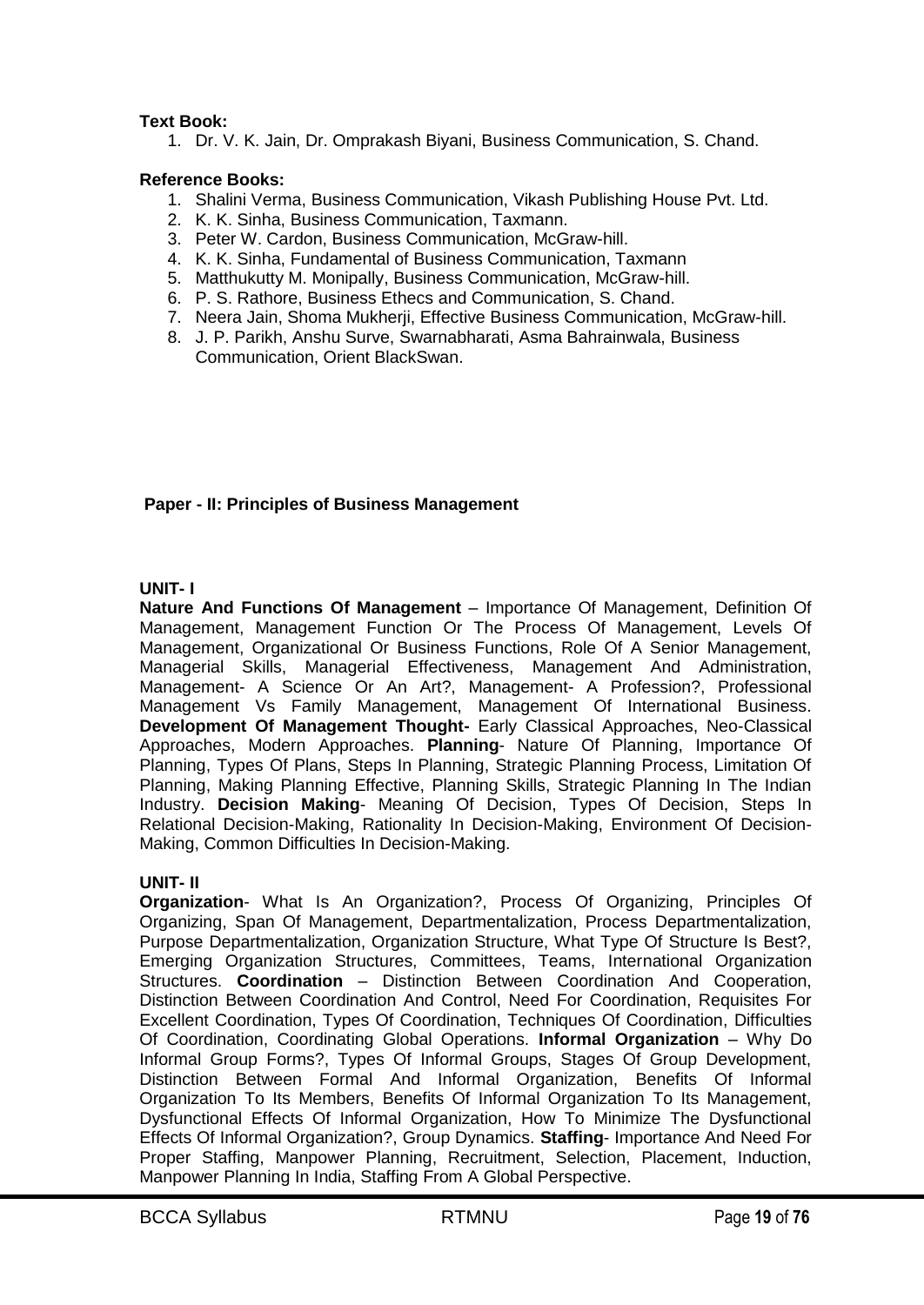#### **UNIT- III**

**Training And Development**- Difference Between Training, Education And Development, Advantages Of Training, Steps In Setting Up A Training And Development Programme, Design And Development Of The Training Programme, Evaluation Of Training And Development, Executive Training Practices In India, Mentoring, Learning Organization, Knowledge Management. **Performance Management**- Purpose Of Appraisal, Steps In Designing Performance Management System, Criteria And Standards Of Performance Appraisal, Frequency Of Appraisal, Performance Appraisal Methods, Limitations Of Traditional Appraisal Methods, Post-Appraisal Interview, Appraisal Of Management, Performance Management In Indian Industries, Expatriate Performance Appraisal, Career Planning And Development, Appraisal Of Organizational Development. **Compensation Plans**- Classification Of Compensation, Primary Compensation, Monetary Incentive, Non-Monetary Incentive, Recognition As A Reward, Benefits, Wage Packet Of Indian Worker, International Compensation. **Direction And Supervision-** Requirements Of Effective Direction, Giving Orders, Motivation, Job Satisfaction, Organizational Commitment, Morale, First-Level Or Front- Line Supervision.

# **UNIT- IV**

**Communication**- Importance Of Communication, Purpose Of Communication, Formal Communication, Forms Of Communication, Informal Communication, The Communication Process, Barriers To Communication, Principles Of Effective Communication, Communication Networks, Checks On In-Plant Communication, Communication In Indian Industries. **Leadership** – Difference Between A Leader And A Manager, Characteristics Of Leadership, Functions Of A Leader, Traditional Approaches To Leadership, Situational Factors Determining Choice Of Leadership Style, New Approaches To Leadership, Leadership Assessment, Leadership Style In Indian Organization, Worker Participation In Management In India. **Managerial Control-** Steps In A Control Process, Need For Control System, Benefits Of Control, Essentials Of Effective Control System, Problems Of The Control System, Control Techniques. **Organizational Change**- Need For Planned Change, Managing Organizational Change, Requisites For Successful Planned Chase, Recent Planned Changes In The Corporate Sector In India.

# **Text Book:**

1. P. C. Tripathi, P. N. Reddy, Principles of Management, McGraw-Hill.

# **Reference Books:**

- 1. Prof. Partho S. Sengupta, Principles and Practices of Management, Vikash Publishing House Pvt. Ltd.
- 2. Neeru Vaisishth, Vibhuti Vasishth, Principles of Management Text & Cases, Taxmann
- 3. Harold Koontz, Heinz Weihrich, Essentials of management, McGraw-Hill.
- 4. Neeru Vaisishth, Business Management, Taxmann.
- 5. R. S. N. Pillai, S. Kala, Principles and Practices of Management, S. Chand.
- 6. Chandra Bose, Principles of Management & Administration, PHI.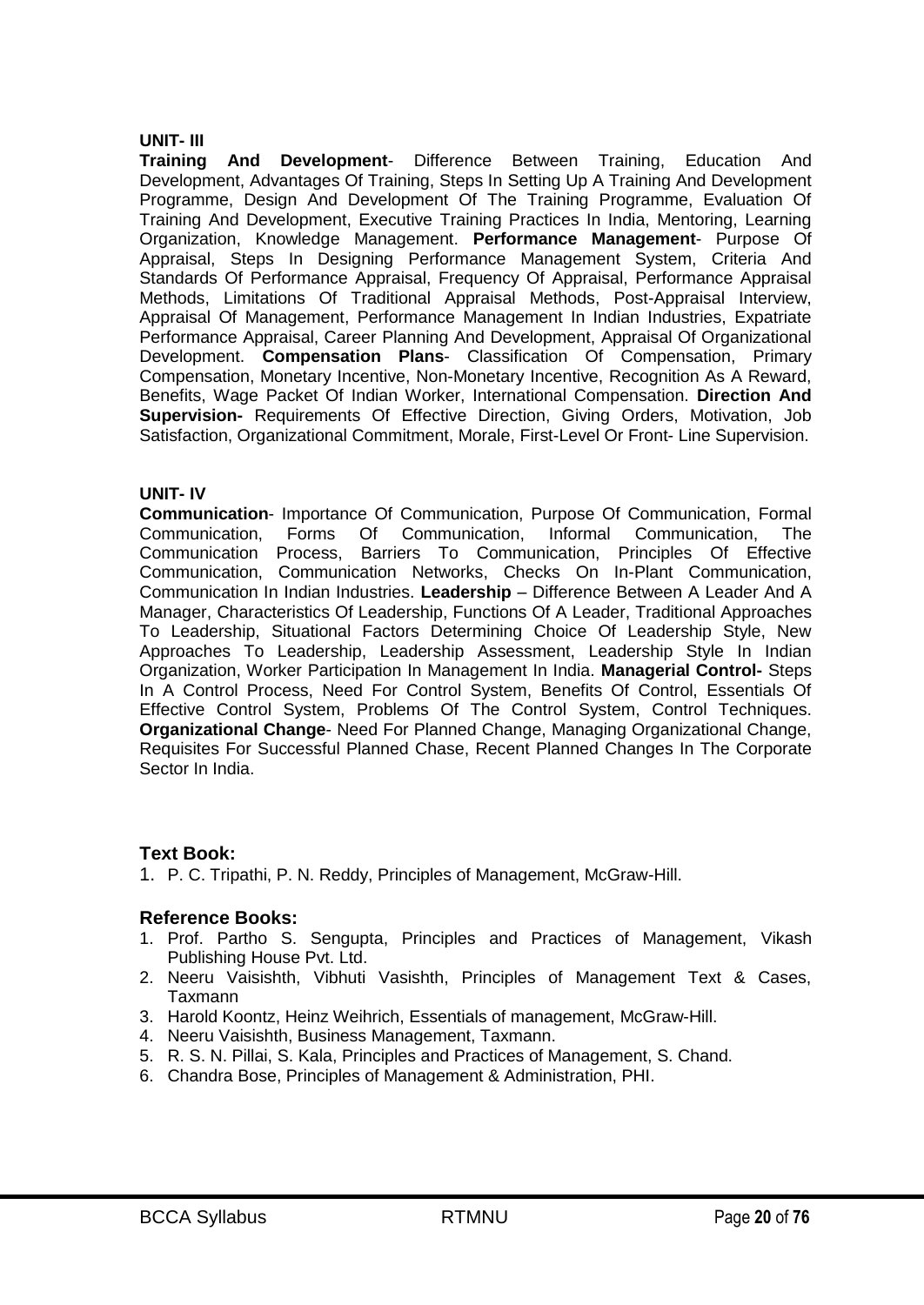# **Paper - III: Programming in 'C++'**

# **UNIT – I**

**Introduction to Object Oriented Programming:** Introduction, What is Object Oriented Programming(OOP)?, Structured Procedural programming(SPP), Object Oriented Programming OOP, Characteristics of OOPs, Advantages of OOPs, Disadvantages of OOPs, Comparison of SPP and OOP, Steps in Developing OOP Programs, Structure of Object Oriented Programs, Object Oriented Languages, Importance of C++. **Data Types, Operators and Expressions:** Identifiers & Keywords, Data Types, C++ Simple Data Types, Literals, Variables, the Const Data type, C++ Operators, Type Conversion. **Input and Output Streams:** Comments, Declaration of Variables, the Main () Function, Simple C++ Programs, Program Termination, Features of IOStream, Keyboard and Screen I/O, Manipulator Functions, Input and Output (I/O) Stream Flags. **Control Statements:** Conditional Expressions, Loop Statements, Nested Control Structures, Breaking Control Statements.

# **UNIT – II**

**Function and Program Structures:** Introduction, Defining a Function, Return Statement, Types of Functions, Actual & Formal Arguments, Local & Global Variables, Default Arguments, Structure of C++ Program, Order of the Function Declaration, Manually invocated Functions, Nested Functions, Scope Rules, Side Effects, Storage Class Specifiers, Recursive Function, Pre-processors, Header Files, Standard Functions. **Arrays:** Introduction, Array Notation, Array Declaration, Array Initialization, Processing with Arrays, Arrays and Functions, Multidimensional Array, Character Array. **Pointers and Strings:** Introduction, Pointer Arithmetic, Pointers and Functions, Pointers to Functions, Pointers and Arrays, Array of Pointers, Pointers to Pointers, Pointer and Strings, Deciphering Complex Declarations. **Structures, Unions and Bit Fields:**  Introduction, Declaration of Structure, Processing with Structures, Initialization of Structures, Functions and Structures, Array of Structure, Array within a Structure, Nested Structure, Pointer and Structure, Unions, Bit Fields, Typedef, Enumerations.

# **UNIT – III**

**Classes and Objects:** Introduction, Structures and Classes, Declaration of Class, Member Functions, Defining the Object of a Class, Accessing a Member of Class, Array of Class Objects, Pointer and Classes, Union and Classes, Classes within classes(Nested Class). **Special Member Function:** Introduction, Constructors,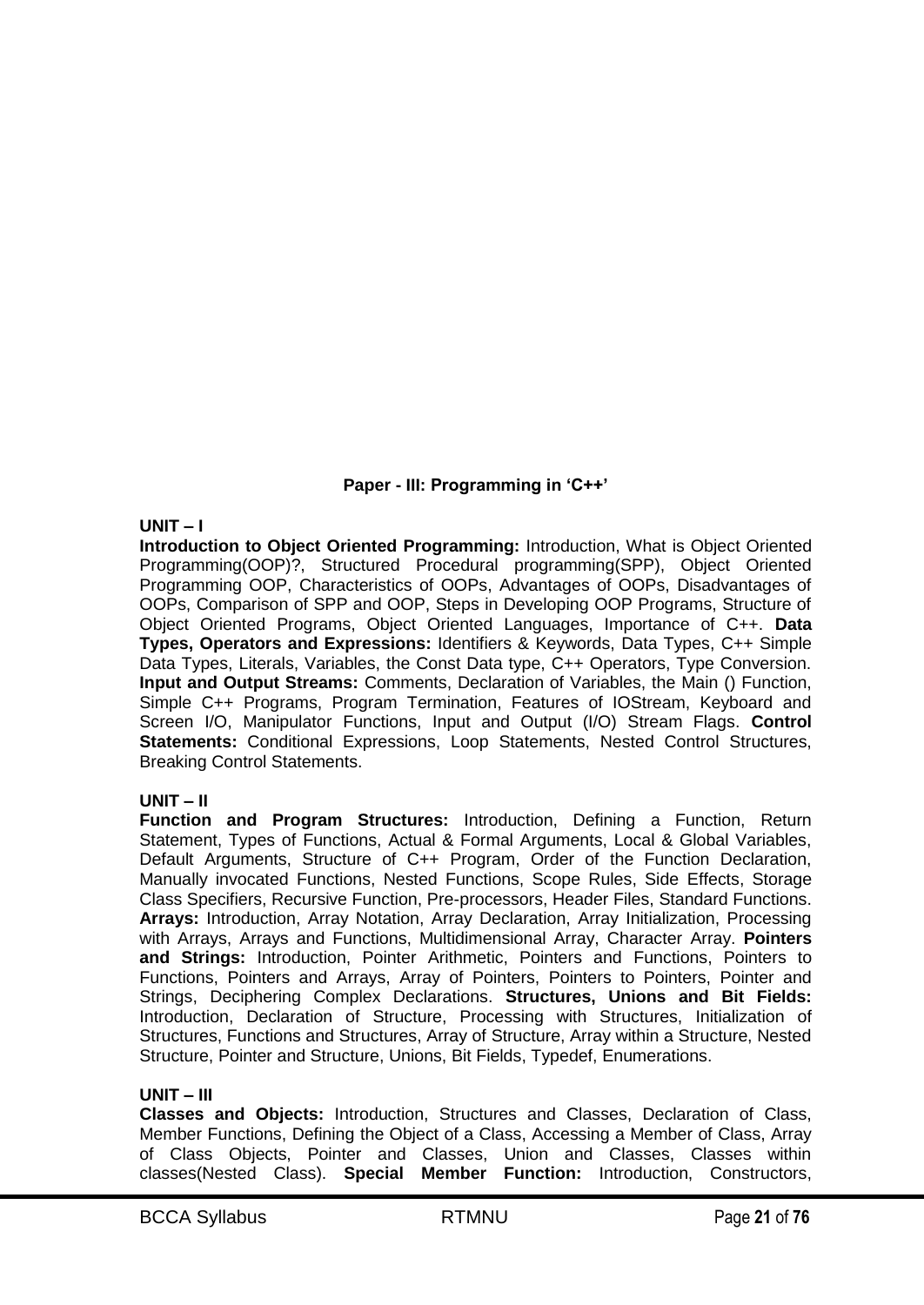Destructors, Inline Member Functions, Static Class Members, Friend Function, Dynamic Memory Allocations, This Pointer, Mutable. **Single and Multiple Inheritance:**  Introduction, Single Inheritance, Types of Base Classes, Type of Derivation, Ambiguity in Single Inheritance, Array of Class Objects and Single Inheritance, Multiple Inheritance, Container Classes, Member Access Control.

# **UNIT-IV**

**Overloading Functions and Operators:** Function Overloading, Operator Overloading, Overloading of Binary Operators, Overloading of Unary Operators. **Polymorphism and Virtual Functions:** Polymorphism, Early Binding, Polymorphism with Pointers, Virtual Functions, Late Binding, Pure Virtual Functions, Abstract Base Classes, Constructors under Inheritance, Destructors under Inheritance, Virtual Destructors, Virtual Base Classes. **Templates and Exception Handling:** Function Template, Class Template, Overloading of Function Template, Exception Handling. **Data File Operations:** Opening and Closing of Files, Stream State Member Functions, Reding/Writing a Character from a File, Binary File Operations, Classes and File Operations, Structure and File Operations, Array of Class Objects and File Operations, Nested Class and File Operations. Random Access File Processing.

# **Text Book:**

1. D. Ravichandran, Programming with C++, McGraw-Hill.

# **Reference Books:**

- 1. E. Balaguruswami, Object Oriented Programming with C++, McGraw-Hill.
- 2. Rohit Khurana, Object Oriented Programming with C++, Vikash Publishing House Pvt. Ltd.
- 3. Anirban Das, Goutam Panigrahi, Object Oriented Programming with C++, Vikash Publishing House Pvt. Ltd.
- 4. Herbert Schildt, The Complete Reference C++, McGraw-Hill.

# **Practical List of Programming in 'C++'**

- 1. Write an algorithm, draw a flowchart and develop a C++ program to print the sum and product of digits of an integer.
- 2. Write an algorithm, draw a flowchart and develop a C++ program to reverse a number.
- 3. Write an algorithm, draw a flowchart and develop a C++ program to compute the sum of the first n terms of the following series -  $S = 1 + 1/2 + 1/3 + 1/4 + \dots$
- 4. Write an algorithm, draw a flowchart and develop a C++ program to compute the sum of the first n terms of the following series  $- S = 1-2+3-4+5$ ...............
- 5. Write an algorithm, draw a flowchart and develop a C++ function that checks whether a given string is Palindrome or not. Use this function to find whether the string entered by user is Palindrome or not.
- 6. Write an algorithm, draw a flowchart and develop a C++ function to find whether a given no. is prime or not. Use the same to generate the prime numbers less than 100.
- 7. Write an algorithm, draw a flowchart and develop a C++ program to compute the factors of a given number.
- 8. Write an algorithm, draw a flowchart and develop a C++ program to print a triangle of stars as follows (take number of lines from user):
	- \*

```
***
*****
```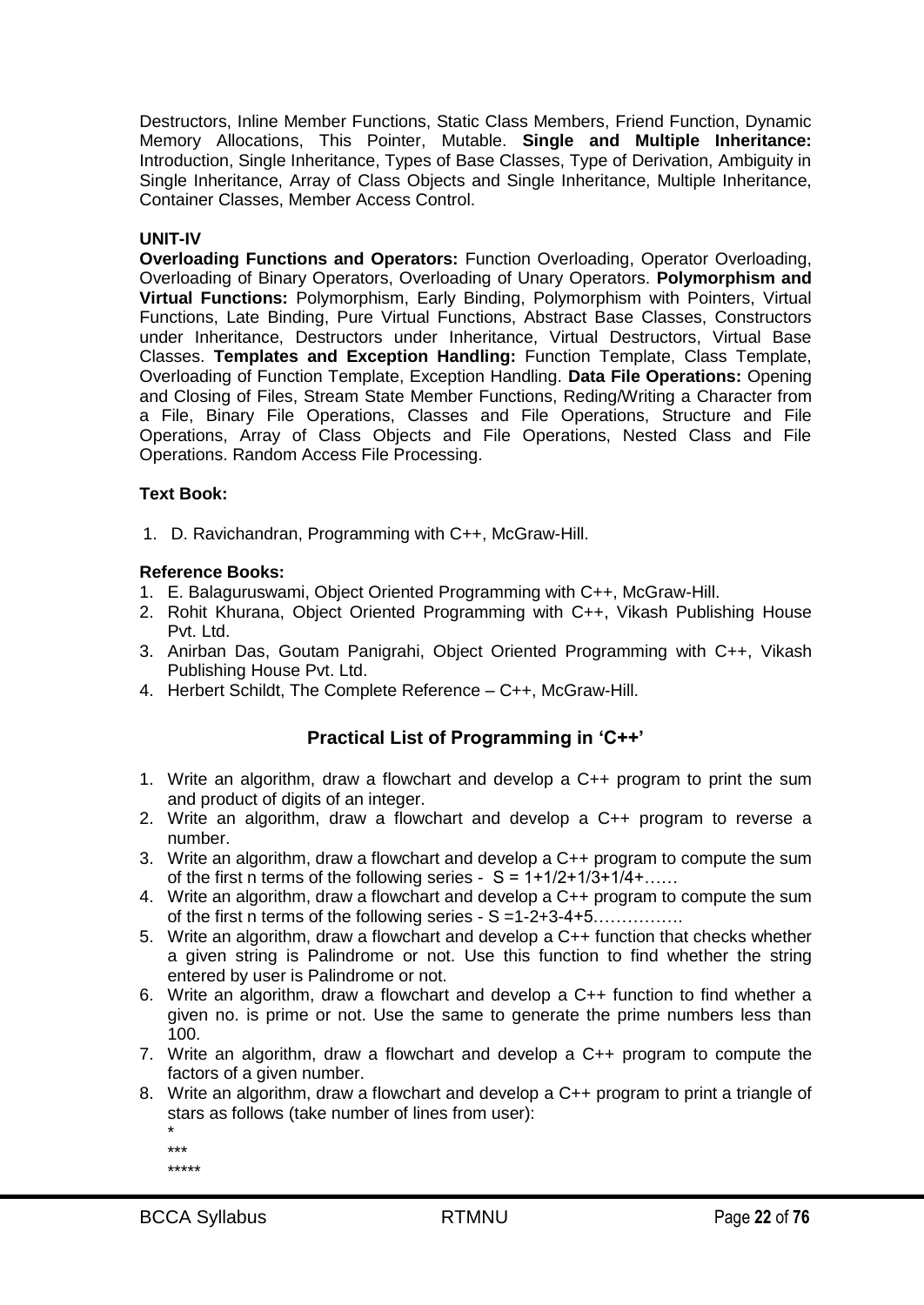\*\*\*\*\*\*\*

\*\*\*\*\*\*\*\*\*

- 9. Write an algorithm, draw a flowchart and develop a C++ program to perform following actions on an array entered by the user:
	- i) Print the even-valued elements
	- ii) Print the odd-valued elements
	- iii) Calculate and print the sum and average of the elements of array
	- iv) Print the maximum and minimum element of array
	- v) Remove the duplicates from the array
	- vi) Print the array in reverse order

The program should present a menu to the user and ask for one of the options. The menu should also include options to re-enter array and to quit the program.

- 10. Write an algorithm, draw a flowchart and develop a C++ program WAP that prints a table indicating the number of occurrences of each alphabet in the text entered as command line arguments.
- 11. Write an algorithm, draw a flowchart and develop a C++ program to swaps two numbers using pointers.
- 12. Write an algorithm, draw a flowchart and develop a C++ program in which a function is passed address of two variables and then alter its contents.
- 13. Write an algorithm, draw a flowchart and develop a C++ program which takes the radius of a circle as input from the user, passes it to another function that computes the area and the circumference of the circle and displays the value of area and circumference from the main() function.
- 14. Write an algorithm, draw a flowchart and develop a C++ program to find sum of n elements entered by the user. To write this program, allocate memory dynamically using malloc() / calloc() functions or new operator.
- 15. Write an algorithm, draw a flowchart and develop a C++ program to perform following operations on strings:
	- a) Show address of each character in string
	- b) Concatenate two strings without using strcat function.
	- c) Concatenate two strings using strcat function.
	- d) Compare two strings
	- e) Calculate length of the string (use pointers)
	- f) Convert all lowercase characters to uppercase
	- g) Convert all uppercase characters to lowercase
	- h) Calculate number of vowels
	- i) Reverse the string
- 16. Write an algorithm, draw a flowchart and develop a C++ program to merge the twoarrays to get an ordered array.
- 17. Write an algorithm, draw a flowchart and develop a C++ program to display Fibonacci series (i)using recursion, (ii) using iteration
- 18. Write an algorithm, draw a flowchart and develop a C++ program to calculate Factorial of a number (i)using recursion, (ii) using iteration
- 19. Write an algorithm, draw a flowchart and develop a C++ program to perform following Matrix operations (2-D array implementation):
	- a) Sum b) Difference c) Product d) Transpose
- 20. Write an algorithm, draw a flowchart and develop a C++ program to create the Person class. Create some objects of this class (by taking information from the user). Inherit the class Person to create two classes Teacher and Student class. Maintain the respective information in the classes and create, display and delete objects of these two classes (Use Runtime Polymorphism).
- 21. Write an algorithm, draw a flowchart and develop a C++ program to Create a class Triangle. Include overloaded functions for calculating area. Overload assignment operator and equality operator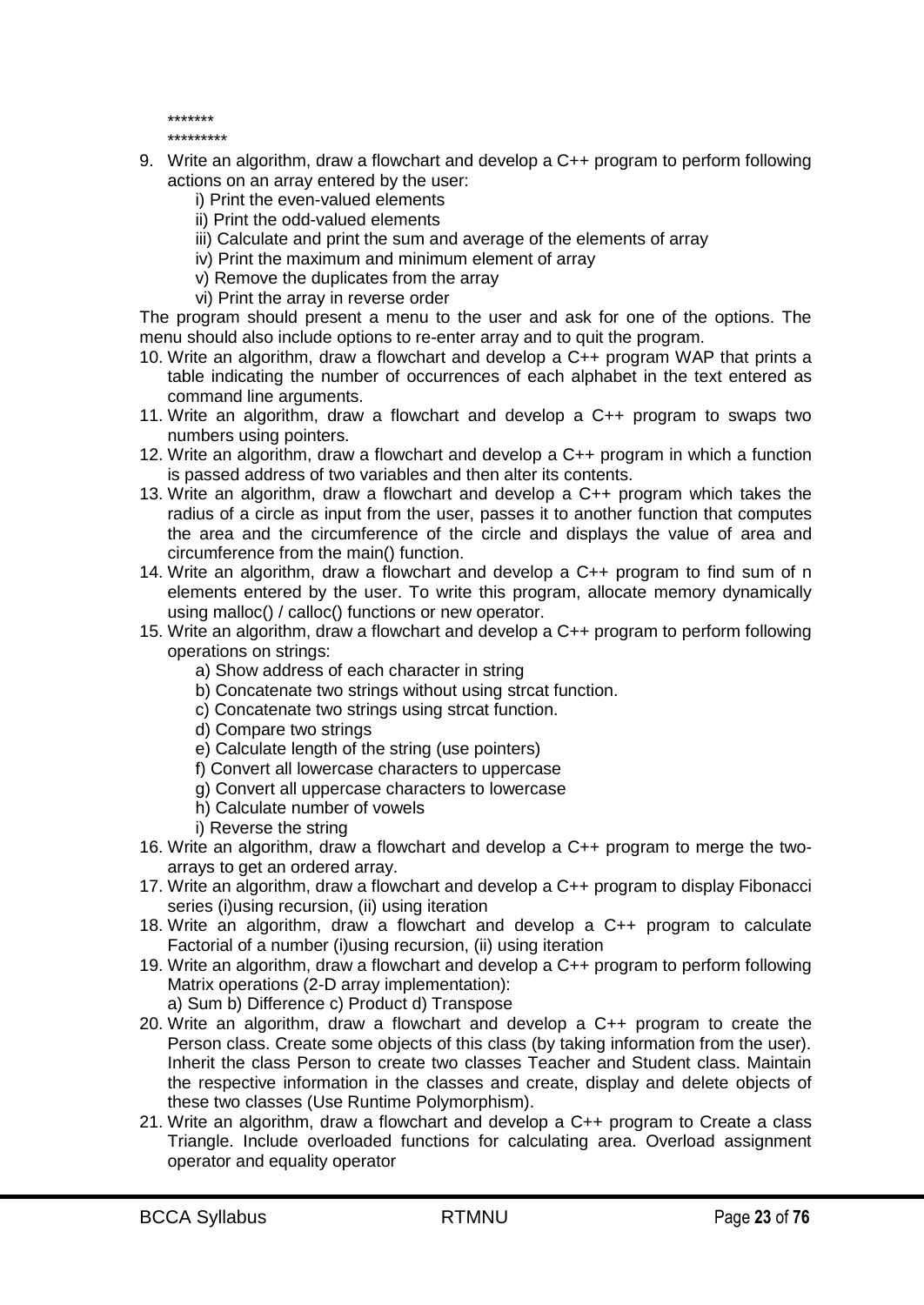- 22. Write an algorithm, draw a flowchart and develop a C++ program to create a structure Student containing fields for Roll No., Name, Class, Year and Total Marks. Create 10 students and store them in a file.
- 23. Write an algorithm, draw a flowchart and develop a C++ program to retrieve the student information from file created in previous question and print it in following format: Roll No. Name Marks
- 24. Write an algorithm, draw a flowchart and develop a C++ program to copy the contents of one text file to another file, after removing all whitespaces.
- 25. Write an algorithm, draw a flowchart and develop a C++ program to demonstrate the use of this pointer.
- 26. Write an algorithm, draw a flowchart and develop a C++ program to demonstrate the use of single inheritance.
- 27. Write an algorithm, draw a flowchart and develop a C++ program to create a Marksheet using multilevel inheritance.
- 28. Write an algorithm, draw a flowchart and develop a C++ program to find largest among two value using friend function.
- 29. Write an algorithm, draw a flowchart and develop a C++ program to perform unary operator overloading.
- 30. Write an algorithm, draw a flowchart and develop a C++ program to to perform binary operator overloading.

# **Paper - IV: E-Commerce and Web Designing**

# **UNIT – I**

# **Introduction to Electronic Commerce**

**Electronic Commerce :** The Scope of Electronic Commerce, Definition of Electronic Commerce, Electronic Commerce and the Trade Cycle, Electronic Markets, Electronic Data Interchange, Internet Commerce, e-Commerce in Perspective. **Business Strategy in an Electronic Age: The** Value Chain, Supply Chains, Porter's Value Chain Model, Inter Organizational Value Chains. **Competitive Advantage:** Competitive Strategy, Porter's Model, First Mover Advantage, Sustainable Competitive Advantage, Competitive advantage using e-Commerce. **Business Strategy:** Introduction to Business Strategy, Strategic Implication of IT, Technology, Business Environment, Business Capability, Existing Business Strategy, Strategy Formulation and Implementation Planning, e-Commerce Implementation, e-Commerce Evaluation. **Case Study: e-Commerce in Passenger Air Transport:** Choices, Airline Booking Systems, Competition and customer Loyalty, Web Booking Systems, Competitive Outcomes

# **UNIT – II**

# **Business to Business Electronic Commerce**

**Inter Organizational Transactions:** Inter Organizational Transactions, the Credit Transaction Trade Cycle, A Variety of Transaction, Pens and Things. **Electronic Markets: Markets**, Electronic Markets, Usage of Electronic Markets, Advantages and Disadvantages of Electronic Markets, Future of Electronic Markets. **Electronic Data Interchange (EDI):** Introduction to EDI, EDI definition, The Benefits of EDI, EDI Example. **EDI:the Nuts and Bolts :**, EDI technology, EDI Standards, EDI Communications, EDI Implementation, EDI Agreements, EDI Security, Nuts, Bolts and the Tool kit. **EDI and Business :**Organizations that use EDI, EDI Trading Patterns, EDI Transactions, EDI Adoption and EDI Maturity, IOS,EDI an Internet e-Commerce. **Inter Organizational e-Commerce: Inter** Organizational Transaction, Purchasing Online, After Sales Online, e-Commerce in Desk top Facilities Management, Pens and Things and the Web.

# **UNIT – III Business to Consumer Electronic Commerce**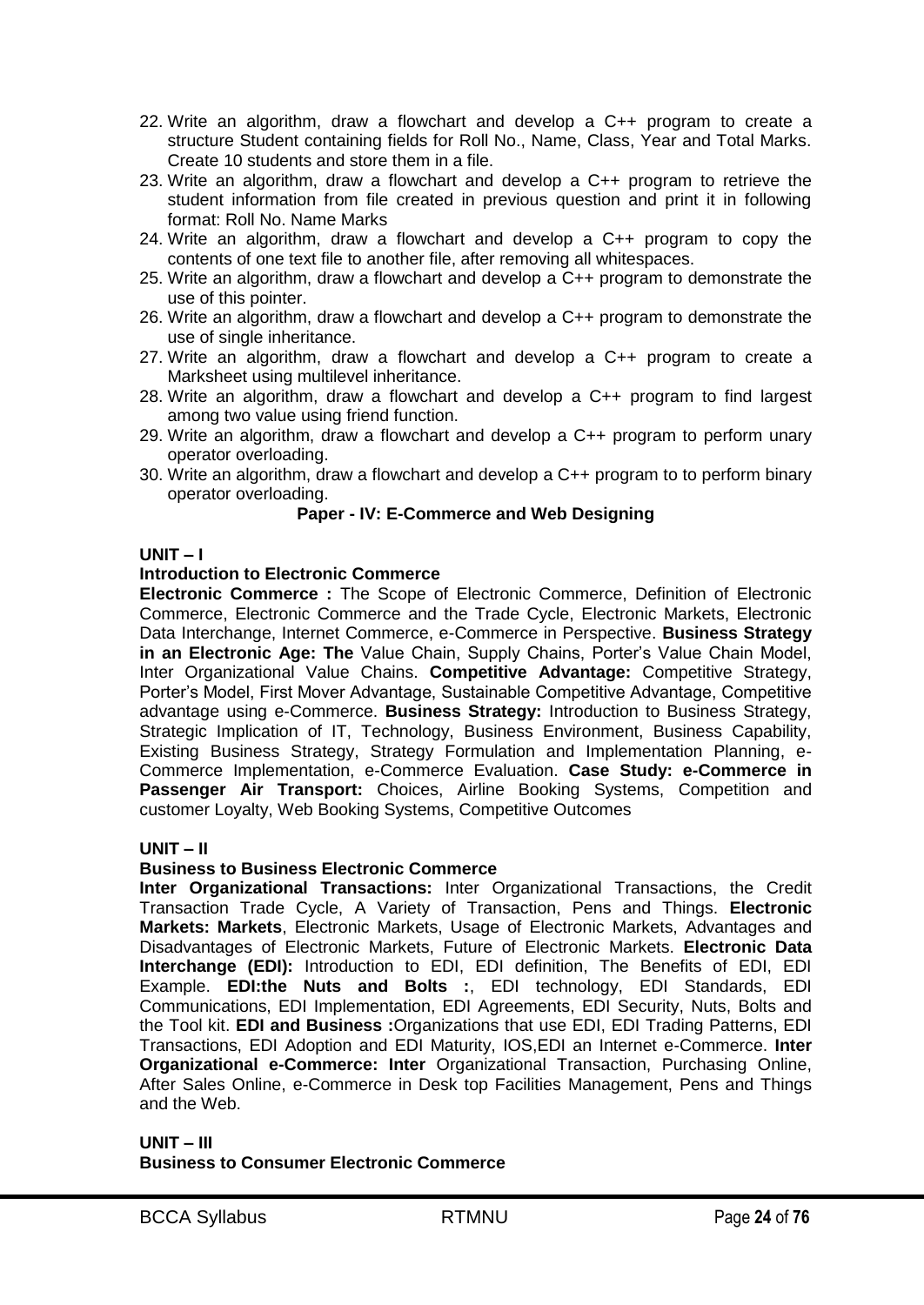**Consumer Trade Transactions:** What you want, when you want it, Internet e-Commerce, The e-Shop, Internet Shopping and the Trade Cycle, Other e-Commerce Technologies, Advantages and Disadvantages of Consumer e-Commerce, Consumer e-Commerce at Pens and Things. **The Elements of e-Commerce :** Elements, e-Visibility, The e-Shop, Online Payments, Delivering the Goods, After Sales Service, Internet e-Commerce Security, A Web Site Evaluation Model. **E-Business: Introduction**, Internet Bookshops, Grocery Supplies, Software Supplies and Support. Electronic Newspapers, Internet Banking, Virtual Auctions, Online Share Dealing, Gambling on the Net, e-Diversity **Introduction to the Internet:** Computer in Business, Networking, Internet, Electronic Mail(E-Mail), Resource Sharing, Gopher, World Wide Web, Usenet, Telnet, Bulletin Board Service, Wide Area Information Service. **Internet Technologies:** Modem, Internet Addressing, Physical Connections, Telephone Lines, Internet Browsers, Internet Explorer, Netscape Navigator. **Introduction to HTML:** Designing a Home Page, History of HTML, HTML Generations, HTML Documents, Anchor Tag, Hyper Links, Sample Html Documents. **Header and Body Sections: Header** Section, Title, Prologue, Links, Colorful Web Page, Comment Lines, Some Sample Html Documents. **Designing the body Section:** Heading Printing, Aligning the Headings, Horizontal Rule, Paragraph Tab Setting, Image and Pictures, Embedding PNG Format Images.

#### **UNIT – IV**

**Ordered and Unordered Lists:** Lists, Unordered Lists, Headings in a List, Ordered Lists, Nested List. **Table Handling: Table**, Table Creation in HTML, Width of the Table and Cells, Cells Spanning Multiple Rows/Columns, Coloring Cells, Columns Specification, Some Sample Tables. **Dhtml and Style Sheets:** Defining Styles, Elements of Styles, Linking a Styles Sheet to an HTML Document, In-Line Styles, External Styles Sheets, Multiple Styles. **Frames:** Frameset Definition, Frame Definition, Nested Framesets. **A web Page Design Project:** Frameset Definition, Animals, Birds, Fish. **Forms: Action** Attribute, Method Attribute, Enctype Attribute, Drop Down List, Sample Forms

#### **Text Books**

- 1. David Whiteley, e-Commerce Strategy, Technologies and Applications, McGraw Hill Education
- 2. C Xavier, World Wide Web design with HTML, McGraw Hill Education.

# **Reference Books:**

- 1. Bajaj, Nag, E-Commerce, McGraw-Hill.
- 2. Eric van der Vlist, Danny Ayers, Erik Bruchez, Joe Fawcett, AlessandroVernet, Professional Web 2.0 Programming, Wiely.
- 3. Michael P. Papazoglou, Pieter M.A. Ribbers, e-Business, Wiely.
- 4. Brian P. Hogan, HTML5 and CSS3, Shroff Publishers.
- 5. Sandeep panda, AngularJS Novice to Ninja, Shroff Publishers.
- 6. Web Technologies Black Book, Dreamtech Press.
- 7. Mike Mcgrath, Web Design in Easy Steps, McGraw-Hill.
- 8. Mike Mcgrath, JavaScript in Easy Steps, McGraw-Hill.
- 9. Mike Mcgrath, CSS3 in Easy Steps, McGraw-Hill.

# **Practical List of E-Commerce & Web Designing**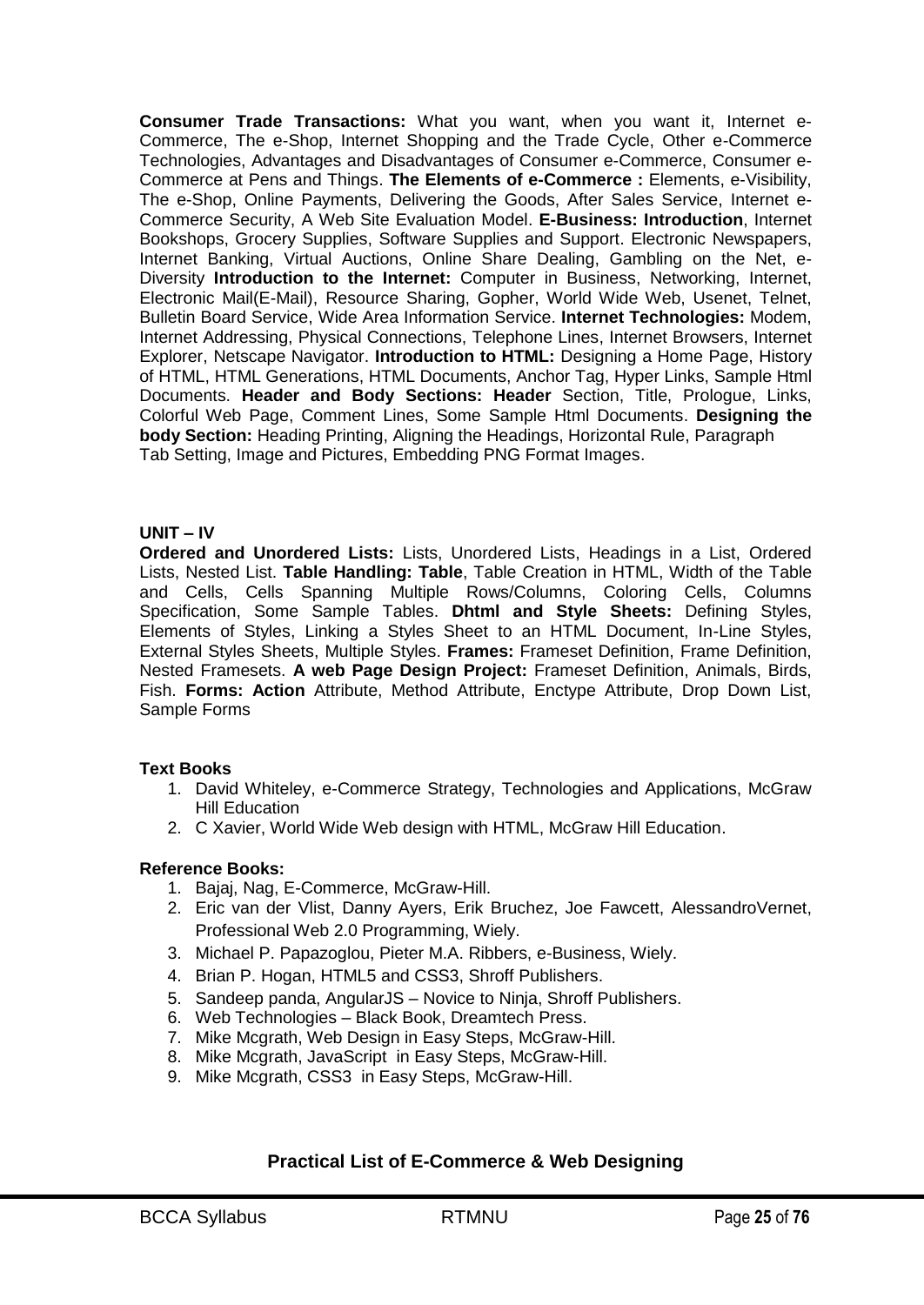- **A1.** Write a program in HTML to illustrate the use of Formatting tags => BOLD, ITALIC, UNDERLINE, SUPERSCRIPT, SUBSCRIPT, AND STRIKETHROUGH.
- **A2.** Write a paragraph centrally aligned and change the color of text to BLUE and Background to YELLOW. The size of the font should be 6.
- **A3.** Write a program in HTML to illustrate the below given formats.
	- a) The page should contain a paragraph which is centrally aligned.
	- b) FIRST line of the paragraph should be BOLD and ITALIC.
	- c) STRIKEOUT the Second Line.
	- d) Underline and change the color to RED, of the third line.
	- e) Change the font size of the fourth Line to 5.
	- f) Change the color of the text to GREEN.
	- g) Two horizontal lines below the paragraph.
- **A4.** Write a program in HTML to link two files. The name of the first file is LINK1.HTML and that of second file is LINK2.HTML. LINK2.HTML should contain a Back link also.
- **A5.** Write a program in HTML to Design a Table containing 5 columns and 4 rows. The name of the columns should be ENO, NAME, DESIGNATION, SALARY and CITY.
- **A6.** Write a program in HTML to design a Table containing 5 columns and 4 rows. The name of the columns should be ENO, NAME, DESIGNATION, SALARY and CITY. The table should also contain the below given specifications.
	- a) Table should contain BORDER.
	- b) Background color of the Table should be GREEN.
	- c) Color of the Text should be BLUE.
	- d) Text should be centrally aligned in the cell.
- **A7.** Write a program in HTML to Design a Table containing 5 columns and 4 rows. The name of the columns should be ENO, NAME, DESIGNATION, SALARY and CITY. Illustrate the usage of cell padding and cell spacing. Also align the Table to the CENTRE of the page.
- **A8.** Write a program in HTML to illustrate the usage of ROWSPAN in the below given format.

| CITY          | <b>TOWN</b>          |
|---------------|----------------------|
|               | <b>SHANKAR NAGAR</b> |
| <b>NAGPUR</b> | <b>DHARAMPETH</b>    |
|               | <b>RAMDASPETH</b>    |
|               | <b>DADAR</b>         |
| <b>BOMBAY</b> | V.T                  |
|               | <b>THANE</b>         |

**A9.** Write a program in HTML to illustrate the usage of COLUMN SPAN (COLSPAN) in the below given format.

| NAMF          | LIVING CITY       | <b>COMPANY CITY</b> |
|---------------|-------------------|---------------------|
| <b>SUJEET</b> | <b>CHHINDWARA</b> |                     |
| <b>TAPAN</b>  | <b>NAGPUR</b>     | <b>BOMBAY</b>       |
| RAM           | <b>BOMBAY</b>     |                     |
| <b>MOHAN</b>  | <b>BANGALORE</b>  |                     |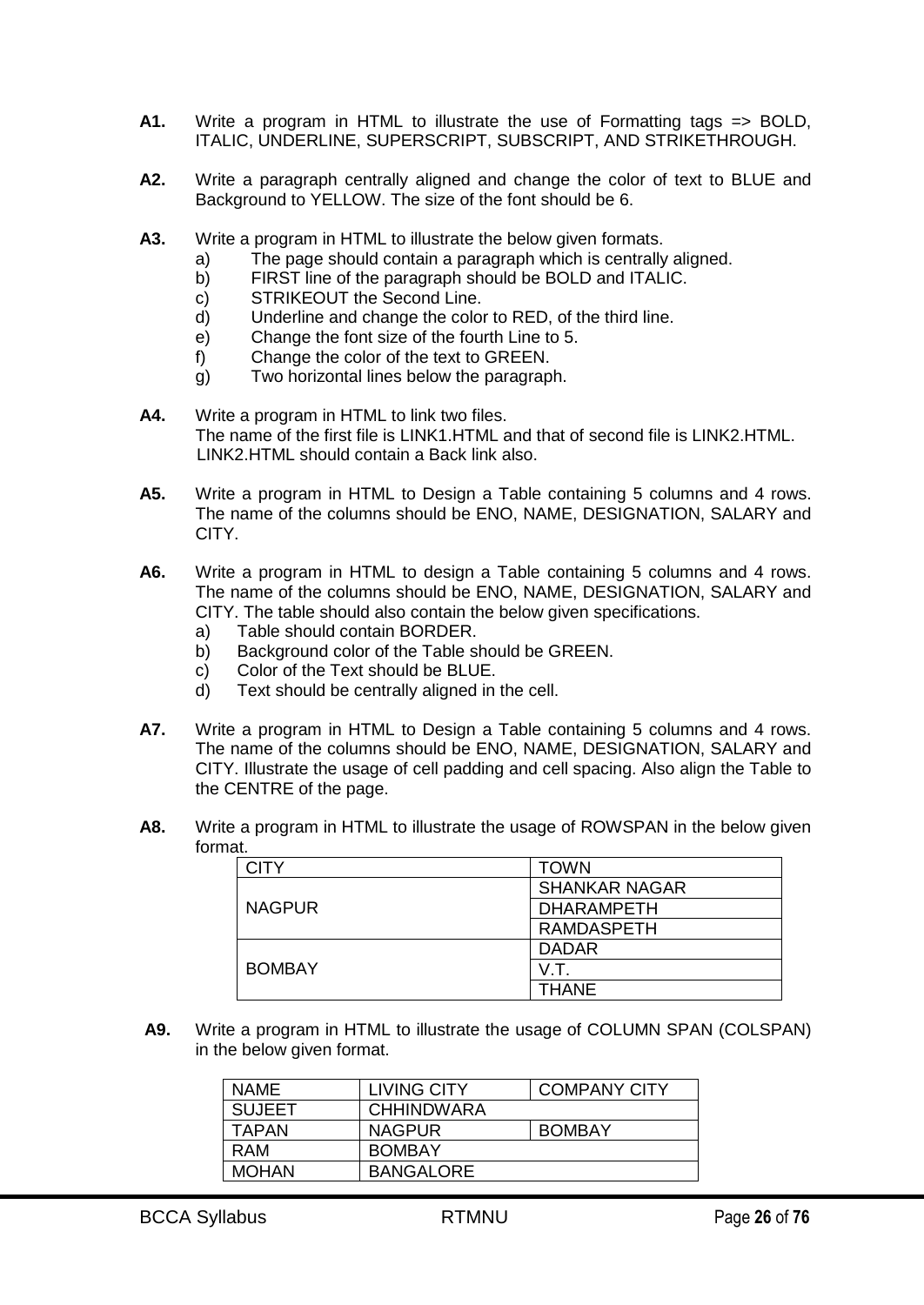| <b>KRISHNA</b> | PUNE          |               |
|----------------|---------------|---------------|
| <b>MANGESH</b> | <b>BOMBAY</b> | <b>NAGPUR</b> |
| <b>AVINASH</b> | DEI HI        |               |

- **A10.** Write a program in HTML to divide the screen horizontally into two sections.
- **A11.** Write a program in HTML to divide the screen vertically into two sections.
- **A12.** Write a program in HTML to divide the Screen into 4 sections.
- **A13.** Write a program in HTML to demonstrate the usage of Marquee text with the below given Specifications.
	- a. Marquee text is INTERNATIONAL COLLEGE.
	- b. Color of text is BLUE.
	- c. Background color is YELLOW.
	- d. Size of Text is 7.
	- e. Direction is LEFT to RIGHT.
- **A14.** Write a program in HTML to demonstrate the use of the Marquee Text with the below given Specifications.
	- a. Marquee Text is INTERNATIONAL COLLEGE.
	- b. Text color is BLUE.
	- c. Repeat the Marquee Text five Times.
	- d. Make use of SCROLLAMOUNT.
	- e. Make use of SCROLLDELAY.
- **A15.** Write a program in HTML to demonstrate the usage of Image file with the below given specification.
	- a) Background color of page is GREEN.
	- b) The size of Image is 400 x 400 pixels.
	- c) The Image should contain a border.
	- d) Alternate text is "IMAGE NOT FOUND".
	- e) Image should appear on the centre of the page.
- **A16.** Write a program in HTML to Demonstrate the usage of Image file with the below given specifications.
	- a) Background color is RED.
	- b) The size of Image is 300 x 300 pixels.
	- c) The image should contain a BORDER.
	- d) Alternate Text is "IMAGE is NOT FOUND".
	- e) Vertical space should be 100 pixels.
	- f) Horizontal space should be 350 pixels.
- **A17.** Write a program in Java Script which should prompt the user to enter the result of Question-"What is the result of 10+10?". The user will be given a chance to answer the question. If the answer is correct then the program should raise a message-

―Congratulations‖. If the answer is wrong then the program should again ask the same question. If the answer is correct then the message should be – "Cleared in the second round" else another message should be generated specifying – Sorry, try next time" and the program should exit. Note – Make use of If. Else.

**A18.** Write a program in Java Script which should prompt the user to enter the result of question  $-$  What is the Result of 10 +10?. At the most the user will get 5 chances to answer the question. If the user gives the correct answer during the attempts then the program should exit the loop by raising a message-"Congratulations ".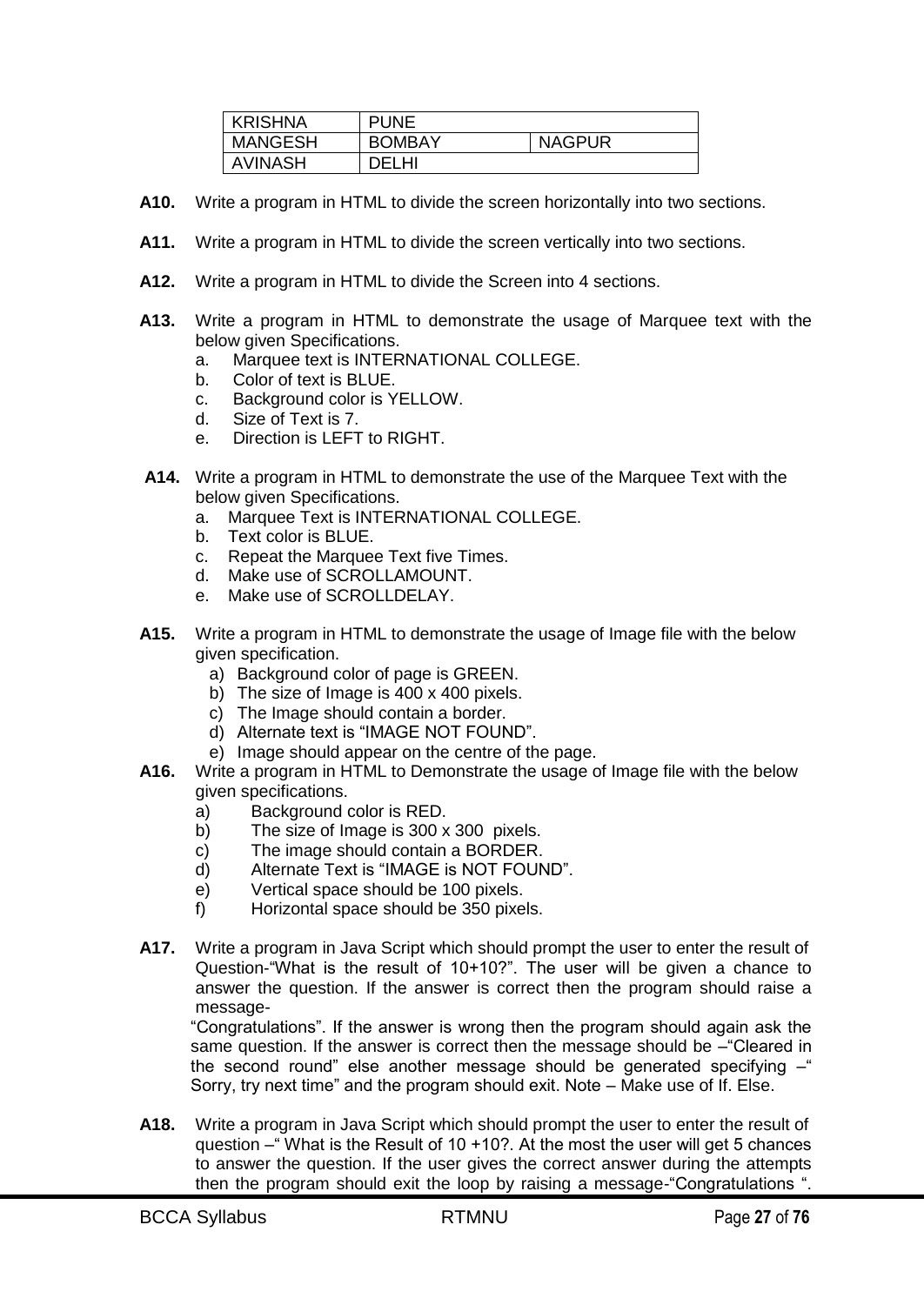Otherwise, whenever the answer is wrong the program should alert the user that the answer is wrong.

Even during the  $5<sup>th</sup>$  attempt, if the answer is wrong then it should raise another alert message also specifying- "Sorry- Try Next Time". (Use Loop, Prompt and Alert).

**A19.** Write a program in Java Script which prompt the user to enter the Result of Question- "What is the Result of 10+10?.

The program should repeat the question in two cases-

- a. If the user is wrong.
- b. And he wants to continue.

The program should exit the loop in two cases-

- a) If the answer is correct.
- b) If the answer is wrong but the user doesn't want to continue.

(Use odd Looping, Prompt, Alert and Confirm Dialog Boxes).

- **A20.** Write a program in Java Script which raises a Message:" "Welcome To Our Website" as soon as the Site is loaded. It should also display a message : - "Thank You " when the user switch over from the page.
- **A21.** Write a program in Java Script to check the username. If the user name is correct, the program should give an alert message-: "Welcome" along with user name else the program should alert the user specifying that the user name is wrong. Use DOM and onchange event.
- **A22.** Write a suitable program in Java Script which displays a message depending on the radio button being clicked using DOM and onclick event.
- **A23.** Write a program in Java Script to count the number of elements in a forms elements array. Check the number of elements returned against the number of form elements described between < Form> and </Form> tag in HTML page that is running in the browser. Recognize that number of elements in the array match the number of elements described between <FORM> and </FORM> tag in HTML page exactly.
- **A24.** Write a program in Java Script to check whether the form is filled or not. If one of the elements is not filled then display an alert message to fill the particular element using DOM and BUTTON.
- **A25.** Write a program in Java Script to check whether the form is completely filled or not. If one of the elements is not filled then display an alert message to fill the particular element using DOM and onsubmit event.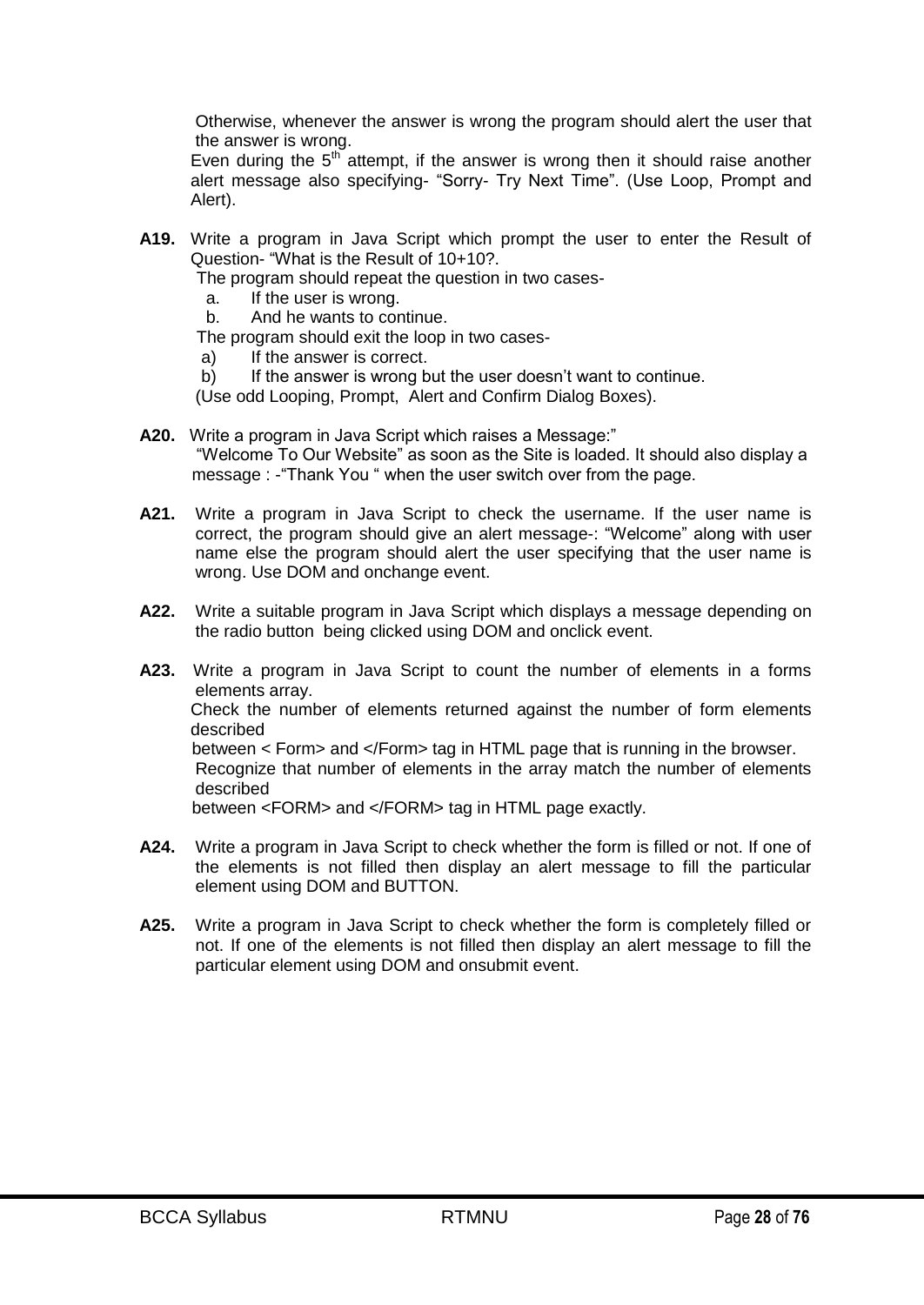# **BCCA Part – II Semester – I**

# **Paper - I: Environmental Studies**

# **UNIT - I**

**Multidisciplinary Nature of Environmental Studies-** Environment, Environment Studies, Need for public Awareness, Environmental Degradation, Shelter Security, Economic Security, Social Security, Effects of Housing on Environment , Effects of Industry on Environment**. Natural Resources-** Introduction, Types of Natural Resource, Forest Resources, Water Resources, mineral Resources, Food Security Resources, Energy resources, Land Resources, Conservation of Natural Resources, Sustainable Lifestyles, Sustainable Water Management(SWM), Biogeochemical Cycle.

# **UNIT – II**

**Ecosystem-** Introduction to Ecology and Ecological Succession, Ecosystem, Food Chain, Ecological Pyramids, Types of Ecosystems, Forest Ecosystems, Aquatic Ecosystems, Grassland Ecosystem, Desert Ecosystem. **Biodiversity and its Conservation-** Biodiversity, Values or Benefits of Biodiversity, Biogeographic Zones of India, Hot Spots of Biodiversity, Endangered and Endemic Species, Rare and Threatened Species, Threats to Biodiversity, Human –Wildlife Conflicts, Conservation of Biodiversity.

#### **UNIT – III**

**Environmental Pollution and Its Effects-** Introduction ,Requirements of a Nonpolluted Environment, Public Health Aspects, Air Pollution, Land Pollution, Land Pollution or Soil Pollution, Marine Pollution, Noise Pollution, Thermal Pollution, Hazardous Wastes, Nuclear Hazards (Radiation Pollution),Solid Waste and Its Management, Role of Individuals in Pollution Prevention, Disaster Management.

#### **UNIT – IV**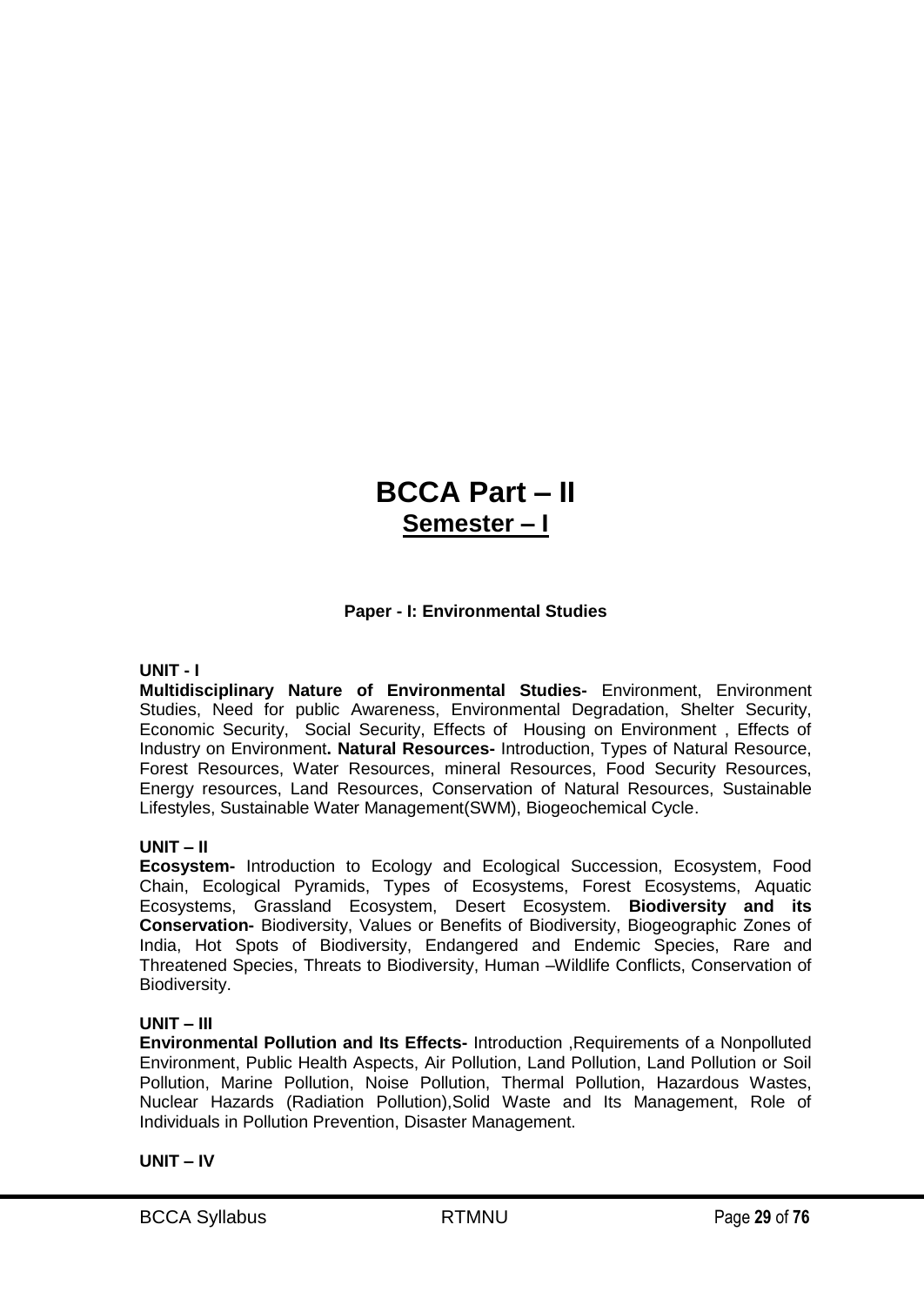**Social Issues and the Environment-** Introduction, Sustainable Development, Urbanization, Water Conservation, Resettlement and Rehabilitation of People ; Its Problems and Concerns, Social Issues and The Environment, Wasteland Reclamation, ACTs for Environmental Protection, Carbon Credits, Industrial Symbiosis, Initiatives and Roles of Nongovernmental Organization (NGOs) in Environmental Protection, Issues Involved in Enforcement of Environmental Legislation ,Animal Husbandry. **Human population and the Environment-** Population Growth, Family Welfare Programs, Environment and Human Health, Fundamental Rights, Human Rights, Value Education, HIV/AIDS, Environmental Education, Women's Education, Role of Information Technology in Environment and Human Health.

# **Text Book**

1. Shashi Chawla , Environmental Studies, McGraw-Hill.

# **Reference Books**

- 1. Dr. D. K. Asthana, Dr. Meera Asthana ,Environmental Studies, S. Chand.
- 2. Dr. K. Mukkanti, Environmental Studies, S. Chand.
- 3. Dr. D. D. Mishra,Fundamental Concepts in Environmental Studies, S.Chand.
- 4. Benny Joseph, Environmental Studies, McGraw Hill Education.

#### **Paper - II: Business Economics**

#### **UNIT – I**

**Introduction: Economics And Business Economics** - Introduction, What Is Economics, Definitions, Nature And Scope Of Business Economics, Some Economics Concepts Applied In Business Analysis. **The Economy, Its Basic Problems And Price Mechanism :-** Introduction, What Is An Economy?, How A Free Enterprise Economy Works, Kinds Of Economic Systems, Production Possibilities Of An Economy, Basic Problems Of An Economy, How Market Mechanism Solves The Basic Problems, All Is Not Well With Free Enterprise Economies, Role Of The Government In The Economy. **Laws Of Demand And Supply And Market Equilibrium** :- Introduction, The Concept Of Market, Demand Side Of The Market, Supply Side Of Market, Market Equilibrium, Stability Of Market Equilibrium. **Theory of Consumer Demand: Analysis Of Individual Demand** - Introduction, Meaning Of Individual Demand, Utility- The Basis Of Consumer Demand, Cardinal Approach To Consumer Demand, Ordinal Utility Approach To Consumer Demand –The Indifference Curve Approach, Comparison Of Cardinal And Ordinal Utility Approaches, Revealed Preference Theory, Consumer Surplus. **Elasticity Of Demand** :- Introduction, Meaning Of Demand Elasticity, Price Elasticity Of Demand, Cross-Elasticity Of Demand, Income-Elasticity Of Demand, Advertisement Elasticity Of Demand, Price Expectation-Elasticity Of Demand, Some Estimates Of Demand Elasticity. **Demand Forecasting: -** Introduction, Meaning And Purpose Of Demand Forecasting, Prerequisites Of Good Demand Forecasting, Methods Of Forecasting Demand, Concluding Remarks, Some Case Studies Of Demand Forecasting.

# **UNIT – II**

**Production And Cost Analysis: Theory Of Production -** Introduction, Some Basic Concepts, Production Function, Laws Of Production-Meaning And Kinds, Short-Run Laws Of Production, Long-Term Laws Of Production-I:Tools Of Analysis, Long-Term Laws Of Production-II: Laws Of Return To Scale, Laws Of Returns To Scale Through Production Function. **Theory Of Cost** - Introduction, Cost Concepts, Cost Function, Short-Run Cost-Output Relations, Long-Run Cost Output Relations, Economics And Diseconomies Of Scale, Modern Theory Of Cost. **Market Structure And The Firm's Objectives -** Introduction, Market Structure And Degree Of Competition, Market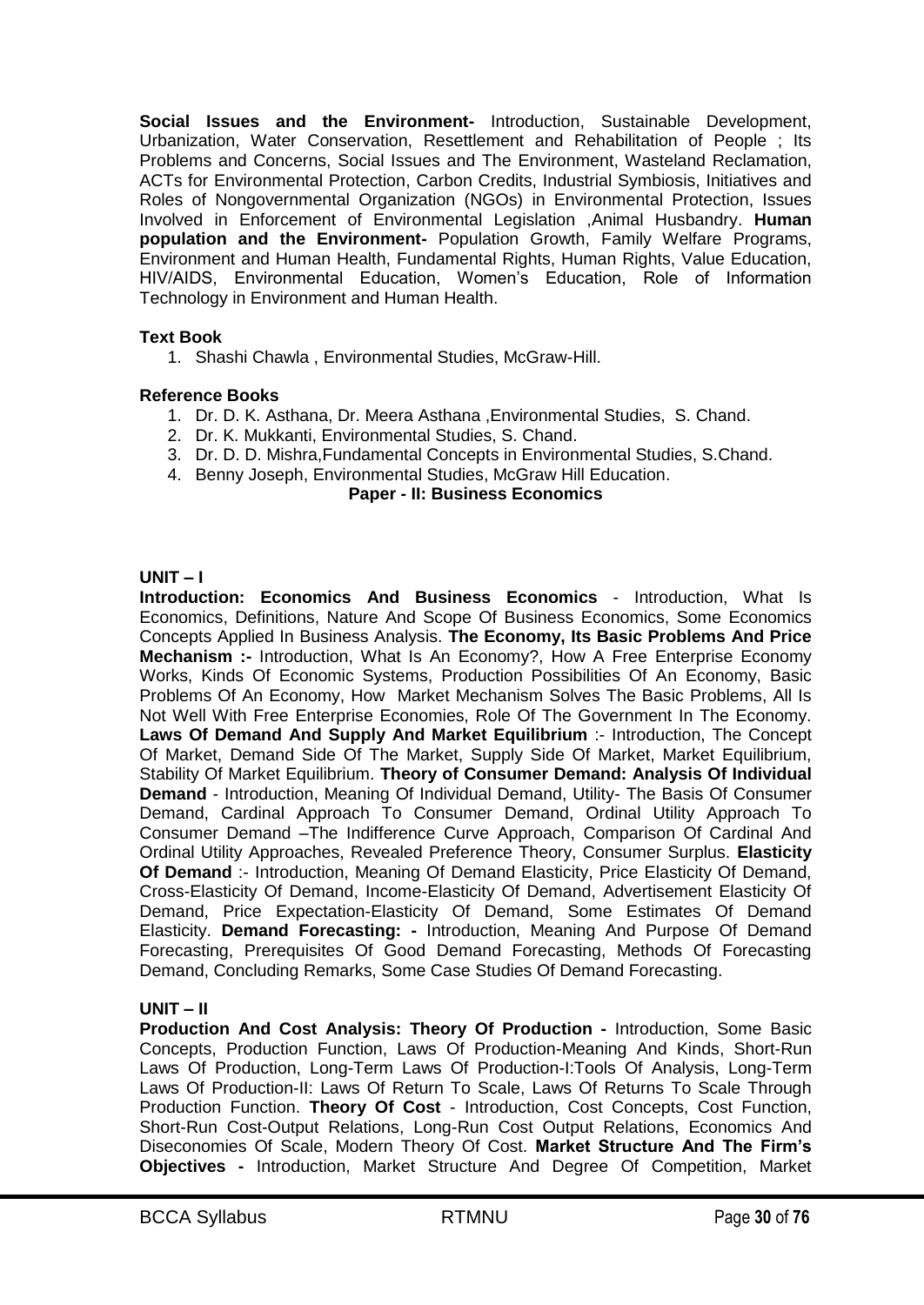Structure And Pricing Decisions, The Firm And The Industry, Profit: Meaning And Concepts, Objectives Of Business Firms, A Reasonable Profit Target: A Pragmatic Approach, Profit As Control Measure. **Price And Output Determination Under Perfect Competition -** Introduction, What Is Perfect Competition? Features Of Perfect Competition, Price Determination Under Perfect Competition, Equilibrium Of The Firm In Short-Run, Derivation Of Supply Curve, Equilibrium Of Industry And Firm In Short-Run, Equilibrium Of The Firm And Industry In Long-Run, Long-Run Supply Curve Of The Industry.

# **UNIT – III**

**Pricing Decisions Under Monopoly -** Introduction, Definition And Features Of Monopoly, Sources And Kinds Of Monopolies, Revenue Curves Under Monopoly, Price And Output Determination In Short-Run, Two Common Misconceptions About Monopoly, There Is No Supply Curve In Short-Run, Monopoly Equilibrium In The Long-Run, Capacity Utilization Under Monopoly, Equilibrium Of Multiplant Monopoly, Price Discrimination Under Monopoly, Monopoly *Vs*. Perfect Competition, Application Of Monopoly Theory, Measures Of Monopoly Power, Government Regulation Of Monopoly Prices. **Pricing Decision Under Monopolistic Competition -** Introduction, Monopolistic Competition: Definition & Characteristics, Basic Elements Of Monopolistic Competition, Firms Equilibrium Under Monopolistic Competition, Excess Capacity Under Monopolistic Competition, Selling Cost And The Firm's Equilibrium: Non-Price Competition, Monopolistic Competition *Vs* Perfect Competition: A Comparison, Drawbacks Of Chamberlin's Theory Of Monopolistic Competition. **Pricing Decisions Under Oligopoly -** Introduction, Oligopoly: A Market Of Few Sellers, The Oligopoly Models: An Overview, A Classical Model Of Duopoly: Cournet's Model, Chamberlin's Model Of Oligopoly : The Small Group Model, Sweezy's Kinked-Demand Curve Model, Price And Output Determination In Collusive Oligopoly, Baumol's Theory Of Sales Maximization, Oligopoly And The Game Theory.

#### **UNIT – IV**

**Factor Market: Factor Demand And Supply -** Introduction, Marginal Productivity Of Factor And Factor Demand, The Factor Supply: An Overview, Derivation Of Individual Labor Supply Curve, Derivation Of Market Labor Supply Curve. **Theory Of Wage Determination -** Introduction, Wage Determination Under Perfect Competition, Wage Differentials, Wage Determination Under Product Monopoly And Competitive Labor Market. **Theory Of Rent, Quasi-Rent And Economic Rent -** Introduction, Ricardian Theory Of Rent, Quasi-Rent: The Short-Term Rent On Fixed Factors, Factor Price, Transfer Earning And Economic Rent. **Theory Of Interest -** Introduction, Meaning Of Interest And Interest Rate, The Classical Theories Of Interest, The Loanable Fund Theory Of Interest, Keynesian Theory Of Interest. **Theory Of Profit -** Introduction, The Meaning Of Profit And Pure Profit, Accounting Profit *Vs* Economic Profit, Theories Of Profit, Does Profit Enter The Cost Of Production?.

#### **Text Book**

1. D. N. Dwivedi, Essentials of Business Economics, Vikas Publishing House Pvt. Ltd.

#### **Reference Books**

- 1. David P. Doane, Lori E. Seward, Applied Statistics in Business and Economics, McGraw-Hill.
- 2. Amit Kumar Upadhyay, Principles of Economics, Vikas Publishing House Pvt. Ltd.
- 3. P. K. Mehta, Business Economics, Taxmann.
- 4. Michael Mandel, Economics The basics, McGraw-Hill.
- 5. Sudip Chaudhuri, Anindya Sen, Economics, McGraw-Hill.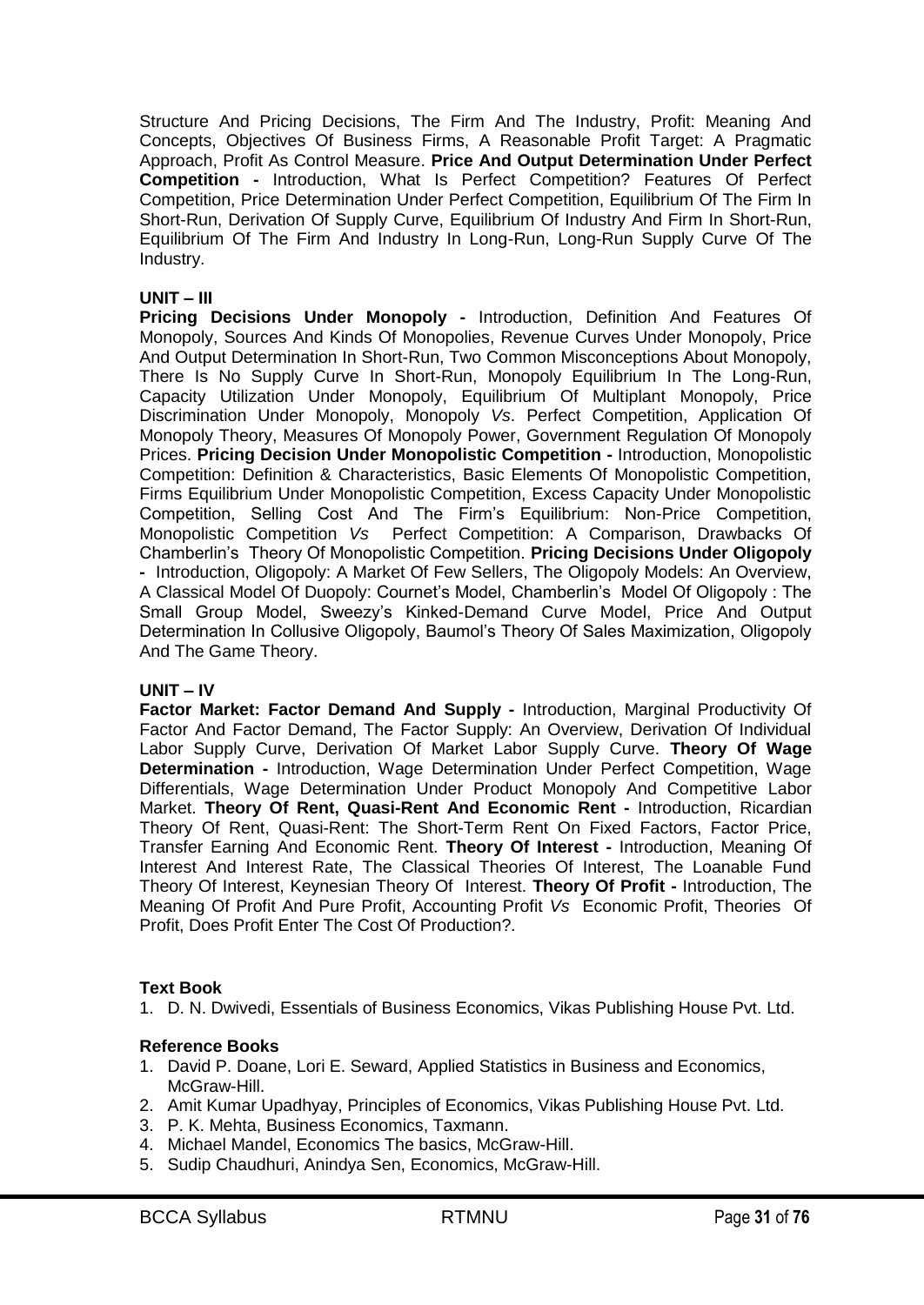6. Geetika, Piyali Ghosh, Purba Roy Choudhury, Managerial Economics, McGraw-Hill.

# **Paper - III: Visual Basic Programming**

# **Unit – I**

**Introduction To Visual Basic** – Advantages Of Visual Basic, Hardware Requirement, Software Requirement, Installing Visual Basic, Starting Visual Basic, Exiting From Visual Basic. **Working With Visual Basic Window Components** – Menu Bar, Standard Toolbar, Project Explorer Window, Form Layout Window, Properties Window, Toolbox, Code Editor Window, Object Browser, Customizing The Application Development Environment, Editor Tab, Editor Format Tab, General Tab, Docking Tab , Environment Tab, Advance Tab. **Working With Forms** – Extension & With Function Of The File, Properties, Events And Method Of The Form. **Using The Controls Of Visual Basic –** Using Label Control, Using Commandbutton Control, Using Textbox Control, Using Option Button Control, Using Frame Control, Using Checkbox Control, Using Listbox Control, Using Combobox Control, Using Image Control, Using Scroll Control, Using Picture Control, Using Timer Control, Using Drivelistbox Control, Using Dirlistbox, Using Filelistbox Control, Using The Shape Control. **Basic Programming Fundamentals –** Scope Of Variables, Arrays, Operators, Decision Structure, Loop Structure.

# **Unit – II**

**Working With Procedure, Functions And Modules –** Procedure, Functions, Modules **Accessing Files –** Sequential Method, Random Method, Binary Method. **Menus –** Creating Menus, Creating Popup. **Working With Common Dialog Control –** Showopen, Showsave, Showprint, Showfont, Showcolor, Showhelp. **Control Arrays** – What Is Control Arrays?, Creating Control Arrays Using The First Method, Control Arrays Using The Second Method, Control Arrays Using The Third Method, **Use Of Load And Unload Statement. Working With Custom Controls –** Imagelist Control, Imagecombo Control, Treeview Control, Listview Control, Sorting Listitems, Toolbar Control, Statusbar Control.

# **Unit – III**

**Creating Mdi Applications –** Features Of Child Form, Arranginh Windows, Window List **Creating An Application** – Making An Exe File, Taking Printouts. **Database Handling** – Creating The Database, Accessing The Database By Using The Data Control, Using Ado Data Control. **Working With Advance Data Controls** – Datalist Control, Datacombo Control, Datagrid Controls, Setting The Properties Of The Datagrid Control, Mshflexgrid Control, Setting The Properties Of Mshflexgrid Control, Sorting A Column, Merging Cells, Description Of Merge Options, Using The Data Form Wizard, Working With Ms Chart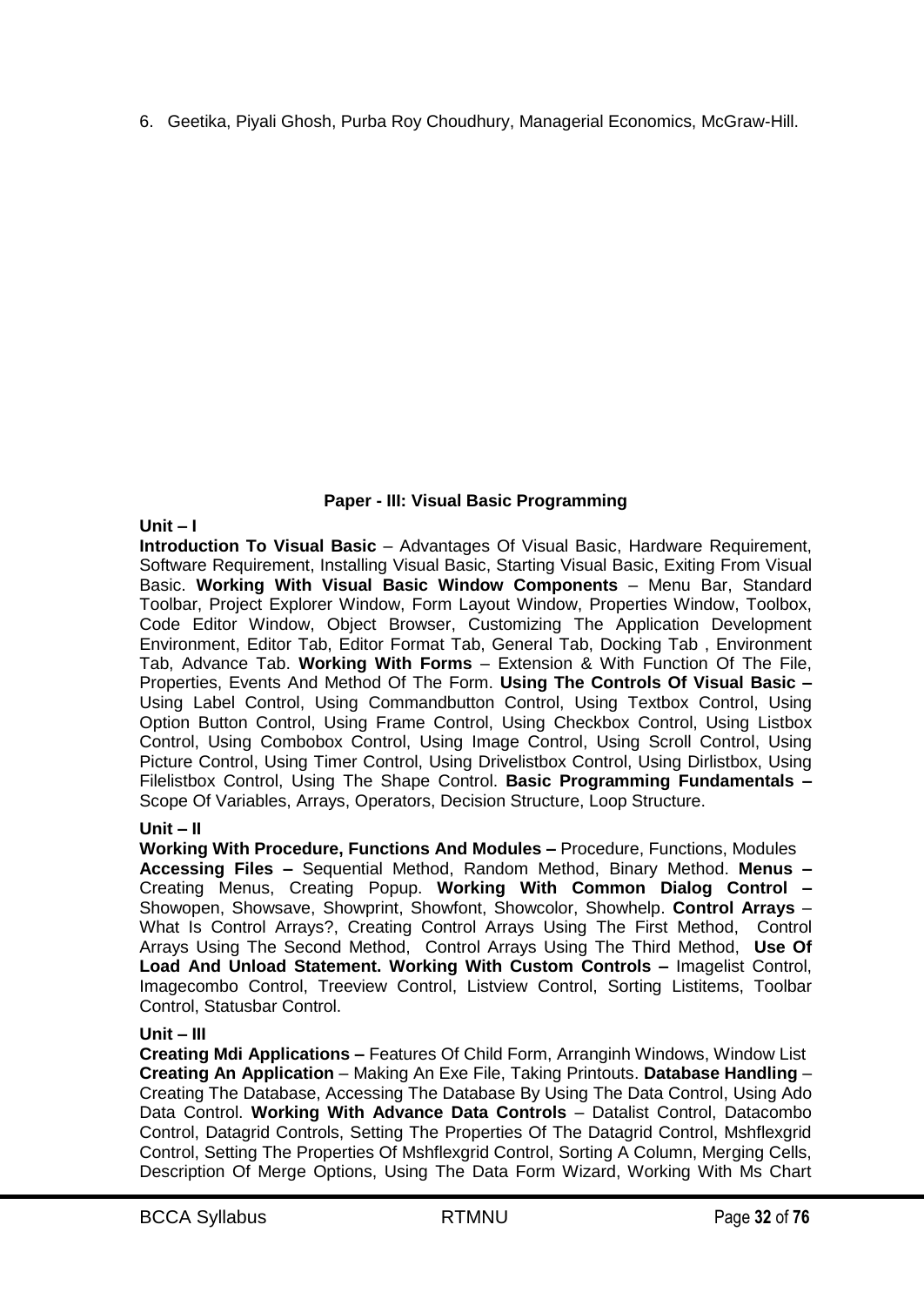Layout. **Working With Sql Statement** – Displaying All Fields, Displaying Selected Fields, Modifing The Data, Creating Search Program, Creating Numeric Search Programs, Creating Complex Search Program.

# **Unit – IV**

**Debugging Techniques –** Syntax Errors, Logical Errors, Run-Time Error, Debug Toolbar, Assert Method, Debugging Mode, Step Into, Step Out, Run To Cursor, Set Next, Show Next, Locals Window, Immediate Window, Watch Window, Edit Watch, Deleting Watch Expression, Quick Watch, Call Stack. **Handling Errors** – How Run-Time Error Occurs?, Trapping Error, Handling Errors, Resuming Program Execution, Resume, Resume Next, Using Resume Next, Err Object, Properties, Methods. **Working With Data Environment And Data Report** – SQL Query Builder, Data Report, Use Of Controls, Using The Function Control, Using The Page Footer. **Working With Com Components –** What Is COM?, Introduction, Activex Controls, Using The Activex Control, Creating The Activex Control, Using The Activex Control In The Standard EXE, Activex Documents, Benefits, Creating An Activex Documents, Lifetime Events Of An Activex Documents, Describing About Hyperlink Object, Propertybag Object, Write Property, Read Property, Property Change Method, Inserting Menus, Activex Document Migration Wizard, Activex Code Components, Setting Project Properties

#### **Text Book**

1. Soma Dasgupta, Visual Basic – to Advance, BPB Publications.

# **Reference Books**

- 1. Mohammad Azam, Programming with Visual basic, Vikas Publishing House Pvt. Ltd.
- 2. Mike Mcgrath, Visual basics in Easy Steps, McGraw-Hill.
- 3. Michael Vine, Microsoft Visual Basic Programming, PHI.
- 4. Evangelos Petroutsos, Mastering Visual basic, Wiley India Pvt. Ltd.

# **Practical List of Visual Basic Programming**

- **B1.** Draw a Flowchart. Write an Algorithm and Program to calculate the bonus for the Employee using user defined data types. If grade is A then bonus will be 1000, if B bonus 7000, if C bonus 5000, otherwise no bonus will be given. If the users have to reuse the program then all the values should be cleared and the cursor should be set to the first control. (Note - Use option button & frames)
- **B2**. Draw a Flowchart. Write an Algorithm and Program to give options of Font size, Font color and Font face in the check boxes. Convert the text in the text box by applying the selected fonts.
- **B3**. Draw a Flowchart, write an Algorithm and Program to increase & decrease the width of command button. And to change the position of command button (top & left) on the form using scrollbar.
- **B4.** Draw a Flowchart. Write an Algorithm and Program to generate a thermometer using vertical scrollbar.
- **B5.** Draw a Flowchart. Write an Algorithm and Program to accept an employee\_no, emp name from the user. Display several cities in the list box in which your company have the branches. Allow the user to do the following.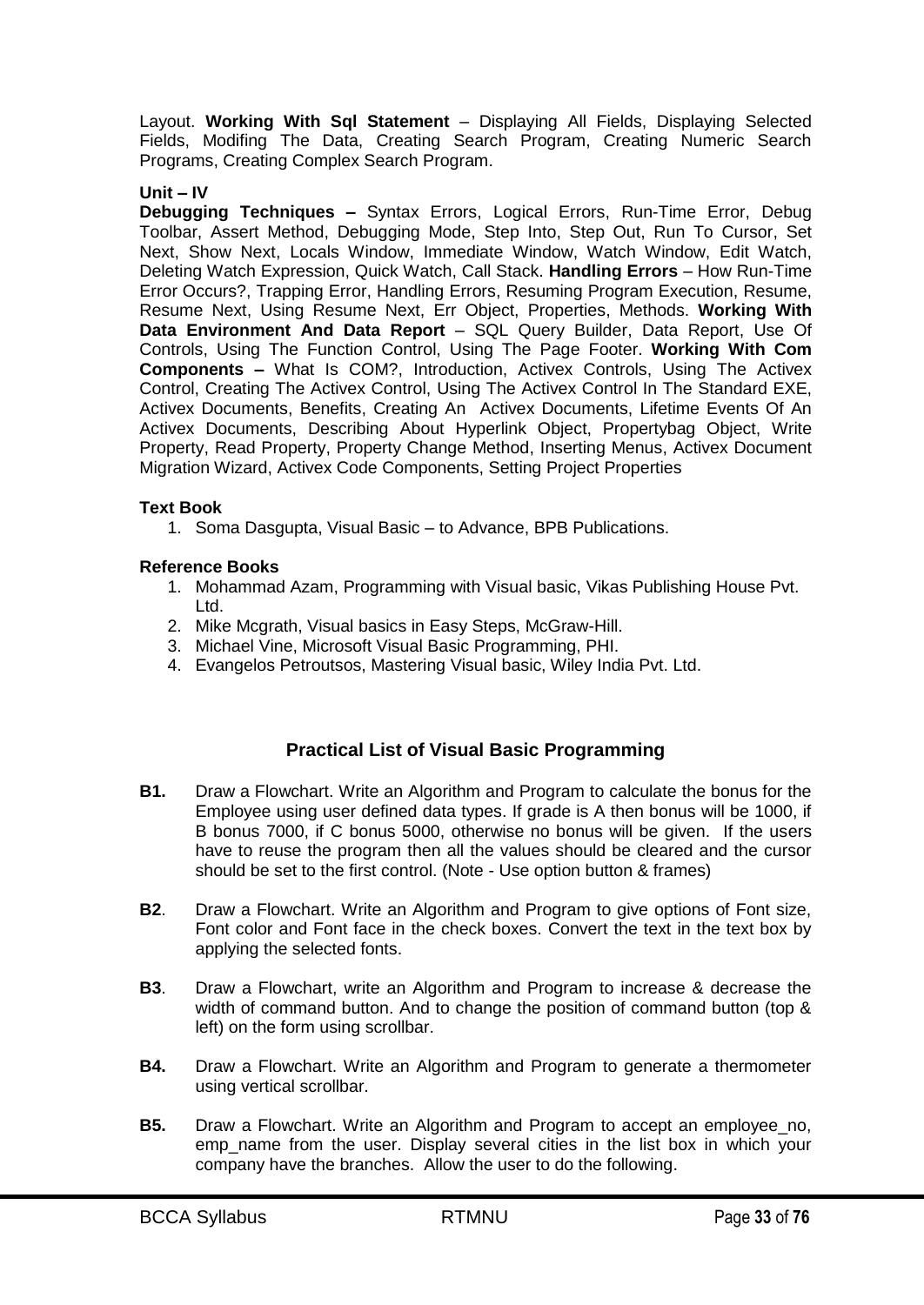- a. User should add the city if new branch opens.
- b. Display the selected city.
- c. Remove the city if the branch closed.
- d. Create another list box in which user can add the metropolitan cities.

Note : Multiple cities can be added from the available cities.

- **B6.** Draw a Flowchart. Write an Algorithm and Program to find the reverse of a 4 digit number and print the sum of all the digits.
- **B7.** Draw a Flowchart. Write an Algorithm and Program to enter a base number and an exponent number from the user. Calculate exponential value of an entered base number. (For Example, if base  $= 2$  and the exponent  $= 5$  then the value will be 32)
- **B8.** Draw the Flowchart. Write an Algorithm and Program to ask a Password while opening a project. Validate the user's password for 3 times, else do not allow the user to open the project.
- **B9.** Draw a Flowchart. Write an Algorithm and Program to generate a stopwatch of 10 minutes using timer control.
- **B10**. Draw a Flowchart. Write an Algorithm and Program to calculate the age of the user in year, month and days as on the current date.
- **B11.** Draw a Flowchart. Write an Algorithm and Program to match the given pairs.

|    | Sachin Tendulkar | а. | Boxing  |
|----|------------------|----|---------|
|    | Vishwanath Anand |    | Tennis  |
| 3. | Leander Pace     |    | Chess   |
|    | MikeTyson        |    | Cricket |

- **B12.** Draw a Flowchart. Write an Algorithm and Program to conduct a competitive examination. The examination contains 5 questions and each question is having 4 option. Assign 10 marks for every appropriate answer & 0 for wrong. Display the total marks at the end.
- **B13.** Draw a Flowchart. Write an Algorithm and Program to add and subtract two different matrices.
- **B14.** Draw a Flowchart. Write an Algorithm and Program to prepare a calculator. The calculator includes following operations - addition, subtraction, multiplication, division.
- **B15.** Draw a Flowchart. Write an Algorithm and Program to calculate the area of a triangle and the area of circle.

| Area of Triangle | -<br>- | $1/2$ x Base x Height |
|------------------|--------|-----------------------|
| Area of Circle   | $=$    | Pi x Radius x Radius  |

**B16.** Draw a Flowchart. Write an Algorithm and Program to enter the temperature in degree & convert it into Fahrenheit and vice versa.

| Celsius    | $= (F - 32) \times (5/9)$ |
|------------|---------------------------|
| Fahrenheit | $= (C + 32) \times (9/5)$ |

**B17**. Draw a Flowchart. Write an Algorithm and Program to calculate the average of five numbers using focus event.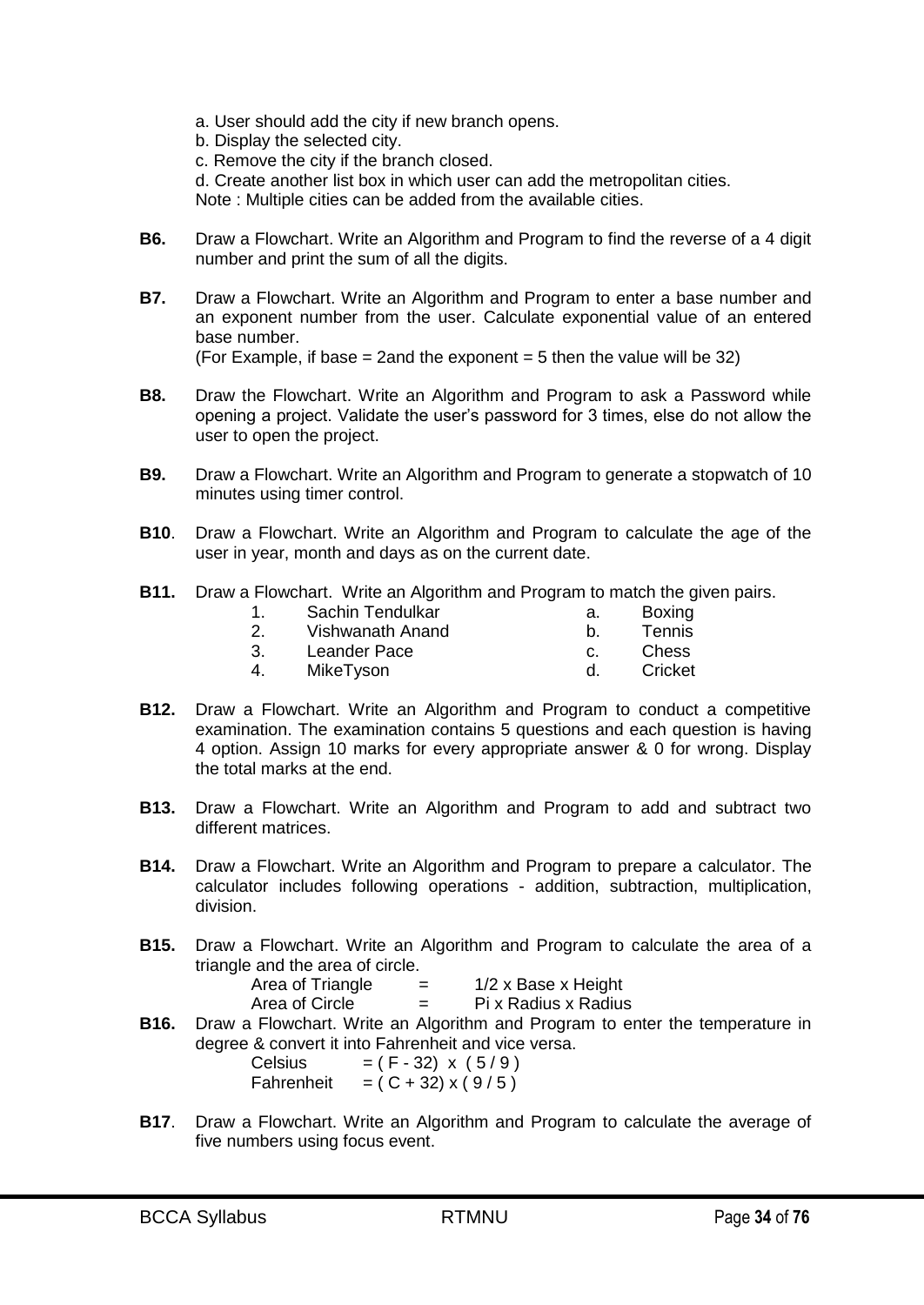- **B18.** Draw a Flowchart. Write an Algorithm and Program to input text from the user & change it to Upper case and Lower case using option buttons.
- **B19.** Draw a Flowchart. Write an Algorithm and Program to generate an Electricity Bill.Input customer number, customer name, current reading, last reading and area from the user. Are should be any one from the following - I. Household II. Industrial III. Non Household IV. Urban V. Rural VI. Agriculture VII. Poultry Farm Rates for Household : 1 to 30 - Rs.1 31 to 100 - Rs. 2.55 101 to 300 - Rs.2.95 301 and above - Rs. 4.55 Rates for Industrial : 1 to 1000 - Rs.2.40 1001 to 15000 - Rs. 3 15001 and above - Rs. 3.40 Rates for Non Household : 1 to 100 - Rs.2.50 201 and above - Rs. 5 Rates for Urban : For all - Rs. 2.25 Rates for Rural : For all - Rs. 1.40 Rates for Agriculture : For all - Rs. 1.90
- **B20.** Draw a Flowchart. Write an Algorithm and Program to input ASCII values from the user & classify them into Small letters, Capital letters, Numeric value & special characters.
- **B21.** Draw a Flowchart; write an Algorithm and Program to generate a Telephone Bill. Input customer number, customer name, telephone number, current reading, last reading, the month of billing and area as Urban OR Rural from the user. Calculate the bill as follows -

Call rates for Urban area :- Free Calls - 150 151 to 400 - 0.80 Rs. 401 to 1000 - Rs. 1 1001 and above - Rs. 1.20 Call rates for Rural area :- Free Calls - 250 251 to 450 - 0.60 Rs. 451 to 500 - Rs. 0.80 501 to 1000 - Rs. 1 1001 and above - Rs. 1.20

- **B22.** Draw a Flowchart, write an Algorithm and Program to sort a Numeric Array using Linear Sort method.
- **B23.** Draw a Flowchart. Write an Algorithm and Program to sort a String Array using Bubble Sort.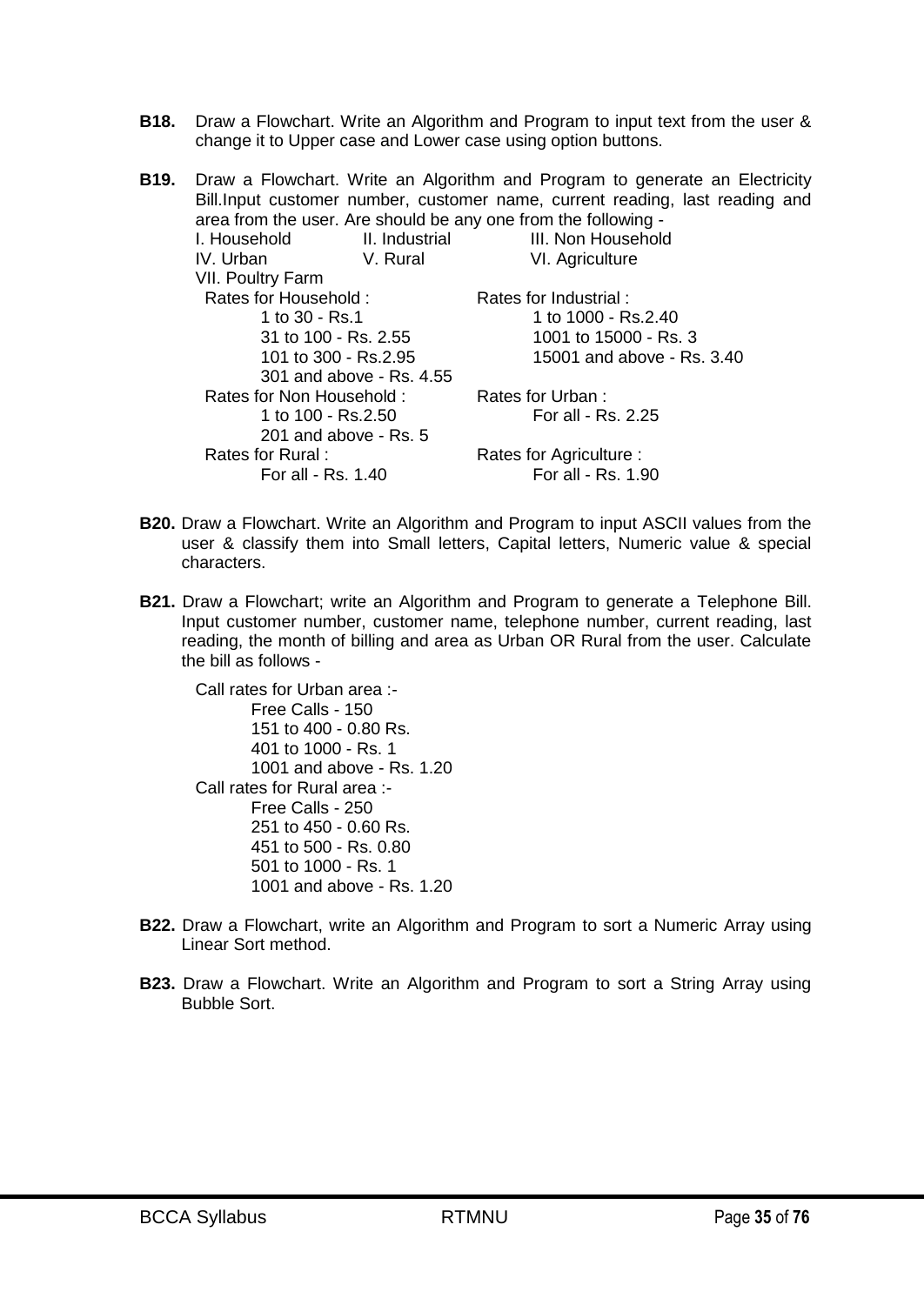# **Paper - IV: Database Management System**

# **UNIT – I**

**Introduction:** Concept of the System, Types of Decisions, Information System, Classification of information System, Conventional File Processing System, Database System, Components of Database Management System, Economic Justification of Database Approach. **Database Concepts:** Introduction, Data, Information, Metadata, Terminologies of Files, Association between Fields, Association between Files (Record Types), File Organization. **Data Structure:** Introduction, Location Methods, Types of Pointer, Interrecord Data Structure.

# **UNIT – II**

**Data Models:** Introduction, Classification of Data Model, Entity Relationship Model. **Database Design:** Introduction, Steps of Database Design, Normalization, Case Problem, Data Volume and Usage Analysis, Integrated Case Study-Database Design for Academic institution. **Implementation Design:** Introduction, Implementation Design, Guidelines for mapping Conceptual data model into a desired logical Data Model, Problem Design Guidelines.

#### **UNIT – III**

**Hierarchical Database Management Systems:** Introduction, Information Management System (IMS), PC-FOCUS. **Network Database Management Systems:** Introduction, Integrated Database Management Systems (IDMS). **Relational Database Management Systems:** Introduction, Relational Database Languages, Interactive SQL.

#### **UNIT-IV**

**Distributed Database Management Systems:** Introduction, Types of data Processing Application, Distinction between Centralized Databases and Decentralized Databases, Database Portioning, Case Study on Vertical Partitioning (Schema level Partitioning). **Client/Server Systems:** Introduction, Client/Server Concept, Examples of Client/Server Systems, Three-Tier Client/Server Architecture, Types of Client, Client/Server Protocols, Benefits and Drawbacks of Client/Server Systems, Design and Implementation Issues of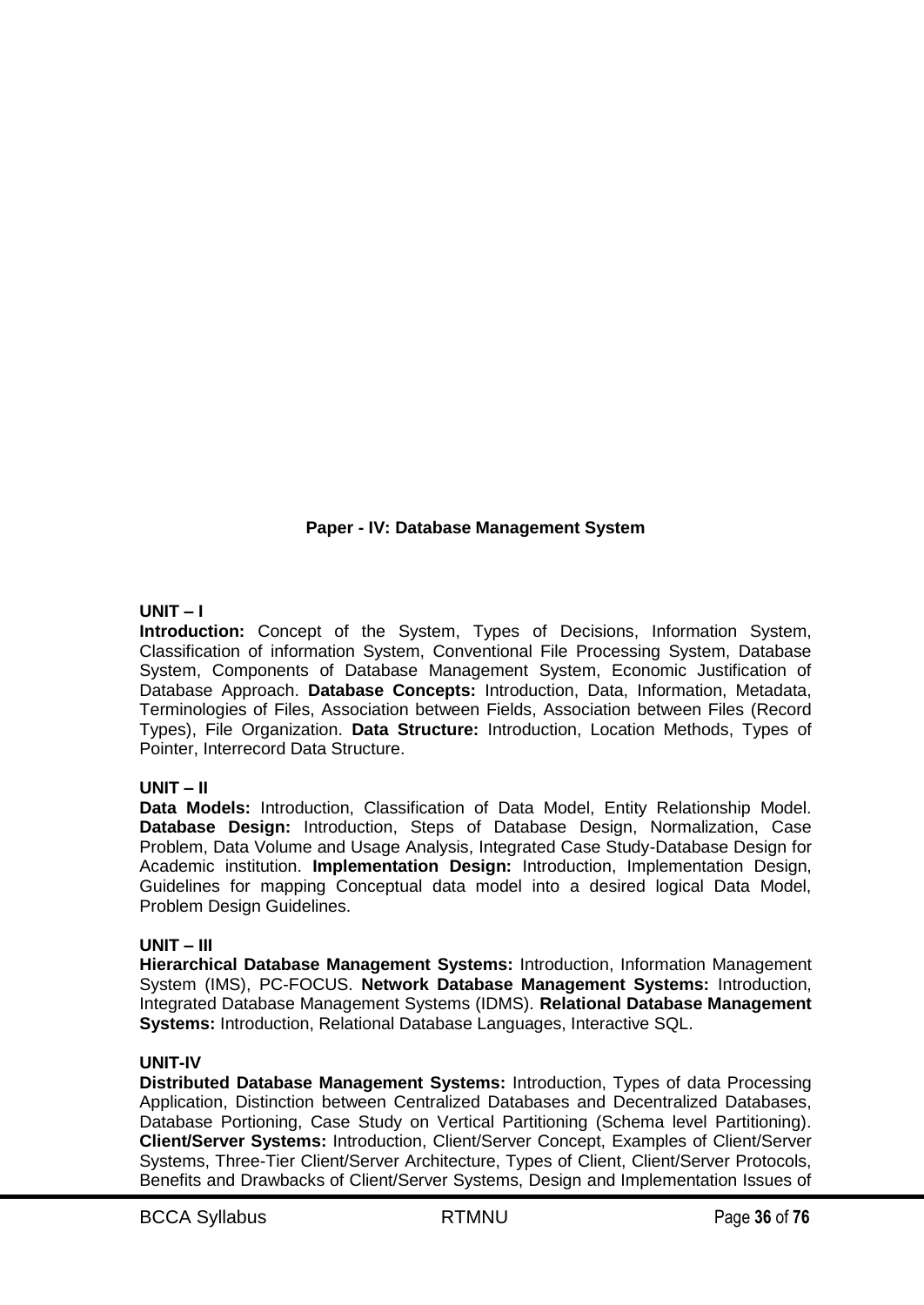Client/Server Design. **Database Operations and Maintenance:** Introduction, Database Administration (DBA), Security Mechanisms, Concurrency Control, Database Recovery, Cryptography for Network Security.

#### **Text Books**

1. R. Panneerselvan, Database Management Systems, PHI Publication.

#### **Reference Books**

- 1. Silberschatz, Korth, Sudarshan, Database System concepts, McGraw-Hill.
- 2. Gupta, Database Management Systems, McGraw-Hill.
- 3. Alexis Leon, Mathews Leon, Database Management System, Leaon Vikas.
- 4. Mike Mcgrath, SQL in Easy Steps, McGraw-Hill.
- 5. Dr. P. S. Deshpande, SQL & PL/SQL for Oracle 11g, Dreamtech Press.
- 6. Ivan Bayross, SQL, PL/SQL, BPB Publications.

# **Practical List of Database Management System**

**1.** Write a SQL Query to create a table"employee":

| <b>Field Name</b> | <b>Datatype</b> | <b>Size</b> |
|-------------------|-----------------|-------------|
| Emp_no            | varchar2        | 5           |
| Emp_name          | varchar2        | 25          |
| Address           | varchar2        | 50          |
| Phone number      | number          | 10          |
| Designation       | varchar2        | 15          |
| Salary            | number          | 15          |

- 1. Display the structure of table.
- 2. Add qualification field at the end of employee table.
- 3. Modify the size of the name field 25 to 30.
- 4. Display the employee name whose salary is greater than 20,000.
- 5. Display the employee details whose name starts with "A".
- **2.** Write a SQL Query to create a table "student":

| <b>Field Name</b> | <b>Datatype</b> | <b>Size</b> | <b>Constraint</b> |
|-------------------|-----------------|-------------|-------------------|
| Roll              | number          | 5           |                   |
| Name              | varchar2        | 30          |                   |
| <b>Address</b>    | varchar2        | 30          |                   |
| City              | varchar2        | 30          |                   |
| <b>DOB</b>        | date            |             |                   |
| Phone             | number          | 11          |                   |
| Class             | varchar2        | 10          |                   |
| <b>Marks</b>      | number          | (10, 2)     |                   |
|                   |                 |             |                   |

1. Display the structure of database and insert 10 records.

2. Display student information for all student in city Pune and Nagpur.

- 3. Display student information where marks greater than 80 and less than 90.
- 4. Display student name where first two character of student name 'An'.
- 5. Change student name to Ashish where student roll number A001.
- **3.** Write a SQL Query to create a table "sales\_details": **Field Name Datatype Size**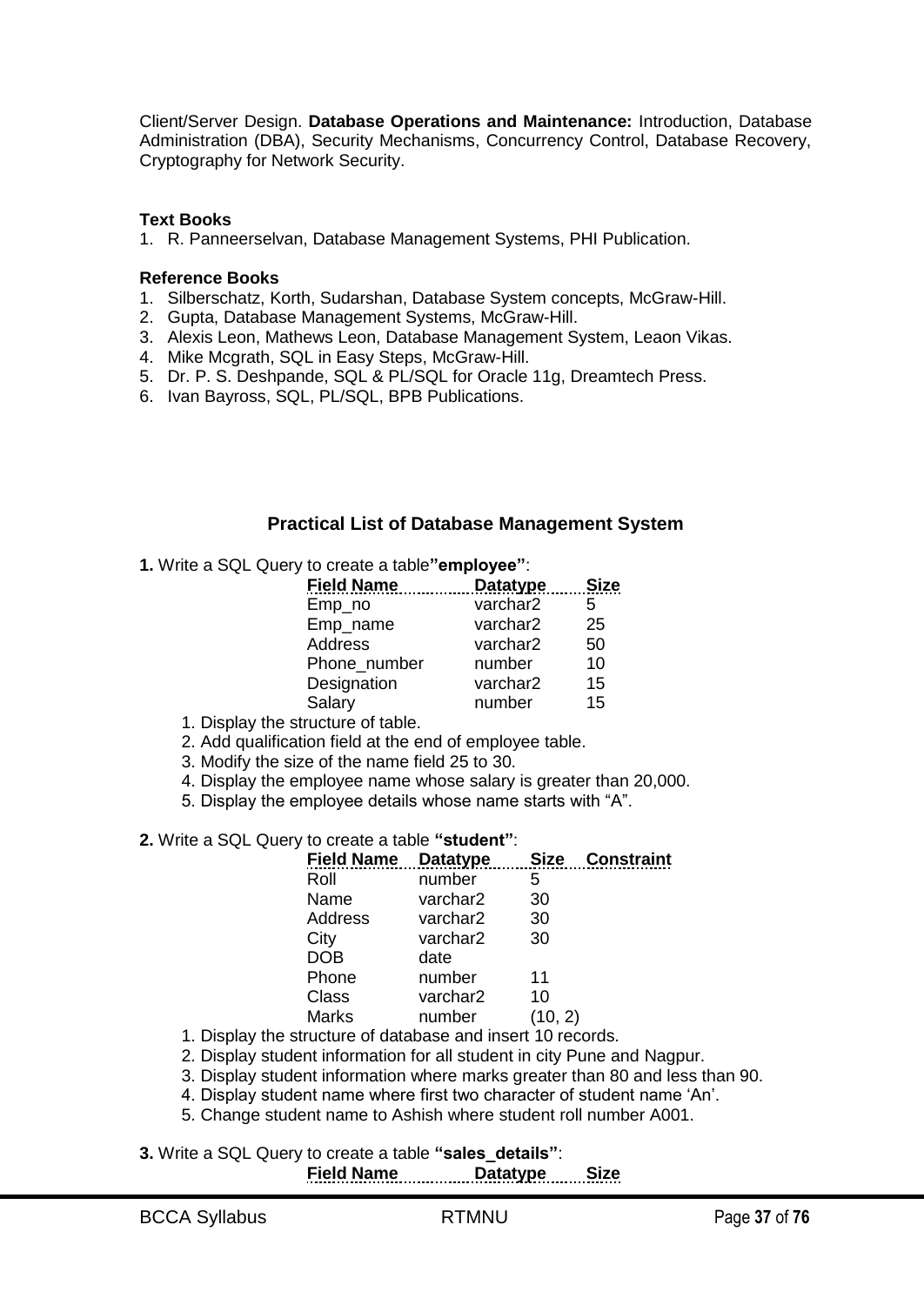| S id   | varchar2 | 8  |
|--------|----------|----|
| P id   | varchar2 | 8  |
| P name | varchar2 | 15 |
| Price  | number   | 10 |
| Qty    | number   | я  |

1. Drop foreign key constraint on column p\_no in table sales details.

2. Add foreign key constraint on column sale no in table sales details.

3. Modify the column qty to include not null constraint.

4. Insert 10 records in sale details.

5. Display p\_id and total of quantity qty for each product.

6. Display p\_id and total of price for all the products.

4. Write a SQL Query to create a table "customer":

| <u>FieldName_</u>                    | Datatype | <b>Size</b> |
|--------------------------------------|----------|-------------|
| Cust no                              | varchar2 | 10          |
| Cust name                            | usertype |             |
| Address                              | varchar2 | 10          |
| Salary                               | number   | 10          |
| والمنتصب والمشاري والملحاة والمتكاري |          |             |

1. Modify address field with not null.

2. Add city field as it must keep city name Mumbai, Delhi and Kolkata.

3. Add salary field where salary greater than 20,000.

4. Display the structure of table customer.

5. Insert 10 records into the table customer.

6. Display all the customer details who lives in Mumbai and Kolkata.

7. Display all the customer records whose salary>20,000 and salary<30,000.

8. Modify the address field where customer number is 'C001'.

**5.** Write a SQL query to create **c\_master** with fields c\_no, name, address, city, state and pin\_code:

| <b>Field Name</b> | <b>Datatype</b> | Siz |
|-------------------|-----------------|-----|
| $C_{n}$ no        | varchar2        | 10  |
| Name              | varchar2        | 10  |
| Address           | varchar2        | 10  |
| <b>State</b>      | varchar2        | 20  |
| City              | varchar2        | 20  |
| Pin_code          | number          | 10  |

1. Create sequence which will generate number from 1..999 in ascending order, with an interval of 1 and in cyclic order.

2. Insert 10 records.

3. Create index on c\_master which column name c\_no and state.

- 4. Create view on c\_master .
- 5. Select columns c\_no, city which belongs to Nagpur and Mumbai.

**6.** Write a SQL query to create a syntax seq\_order which generating numbers from

1…9999 in ascending will number with an interval of 1 in cyclic order.

| <b>Field Name</b>              | <b>Datatype</b> | <b>Size</b> |
|--------------------------------|-----------------|-------------|
| P no                           | varchar2        | 10          |
| P_name                         | varchar2        | 20          |
| Qty                            | varchar2        | 10          |
| P rate                         | varchar2        | 10          |
| yt value of ceguence ceg order |                 |             |

1. Display next value of sequence seq\_order. 2. Display current value of sequence seq\_order.

- 3. Insert values in sal\_order table must be generated using sal\_order sequence.
- 4. Display all records of sal order table.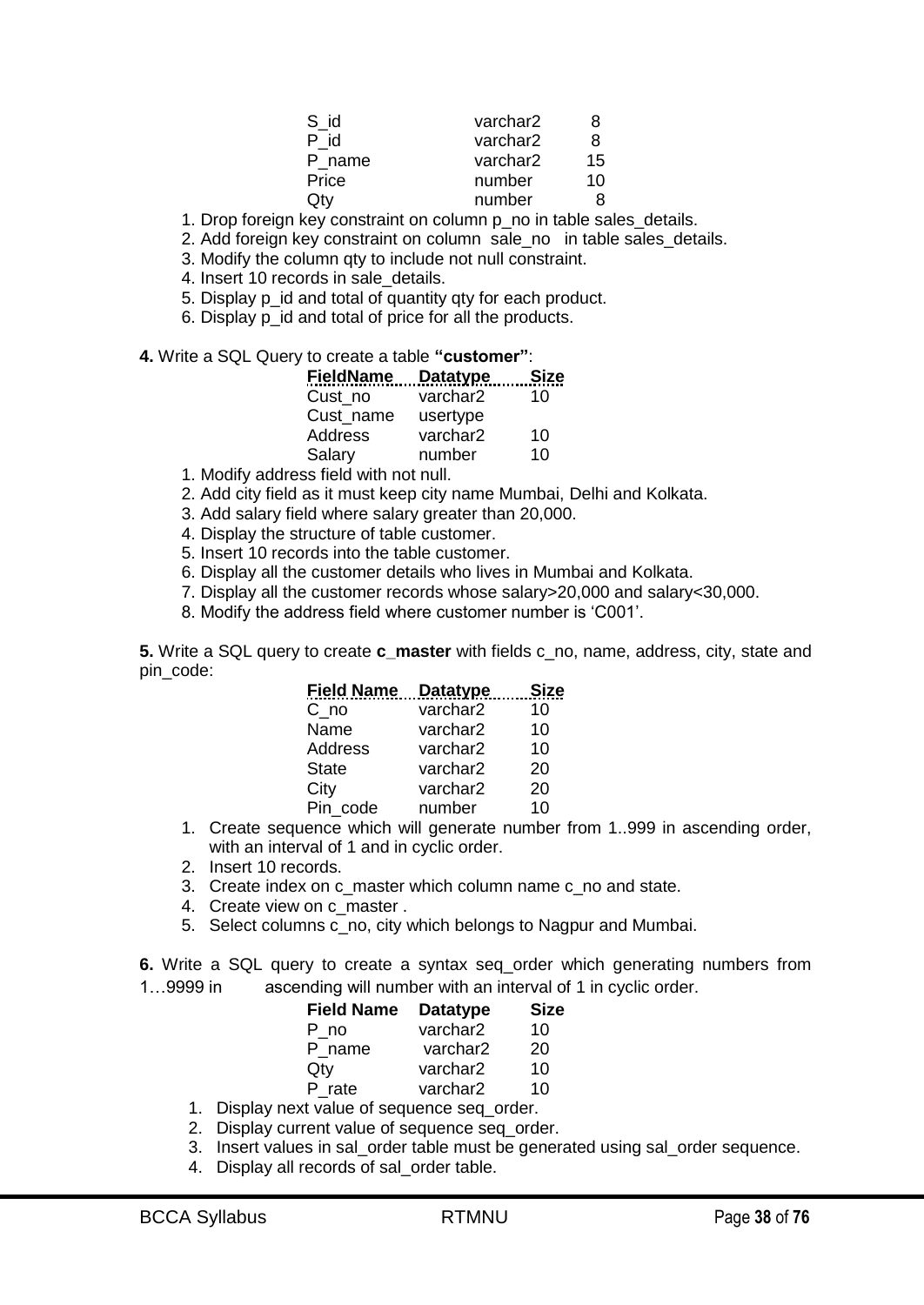- 5. Change a cache memory of 50 seq\_order sequence having interval 2.
- 6. Drop sequence.

**7.** Write a SQL Query to-

- 1. Create an index employee index depends on employee table using field name.
- 2. Create a view depends on employee table.
- 3. Display the records from the view where city as Delhi and Mumbai.
- 4. Update the view where employee id is 'E006'.

**8.** Write a SQL query to illustrate numeric function.

| 1. Sqrt | 2. Ceil | 3. Power | 4. Floor    | 5. Round  |
|---------|---------|----------|-------------|-----------|
| 6. Mod  | 7. Abs  | 8. Exp   | 9. Greatest | 10. Least |

**9.** Write a SQL query to create tablespace datauser or data where size of file 100MB extend it by 10MB reach upto 250MB in size. Create user data1 with default tablespace and temporary tablespace. Create role acc\_create with create session, create user, alter user and assign role to user. Assign profile to user where user should fail after 5 attempt and valid for 3 days. Destroy user data1 and tablespace from system.

**10.** Write a SQL query for join, inner join, outer join, self join and Cartesian join.

# **BCCA Part – II**

# **Semester – II**

#### **Paper - I: Mathematics**

# **UNIT – I**

**Introduction Scope, Data Collection and Classification:** Meaning of Statistics, Variable and Attribute, Primary Data and Secondary Data, Population (or Universe) and Sample, Complete Enumeration (or Census) and Sample Survey, Statistical Enquiry, Useful Terms Classification, Tabulation, Mechanical Tabulation. **Permutation:** Introduction, Fundamental Rules of Counting, Result on Permutation Examples. **Combination:** Introduction, Result of Combination. **Set Theory :**Method of Set Representation and Notation, Types of Sets, Venn Diagram, Set Operations, Union(Set Addition), Intersection (Set Multiplication), Complement, Difference, Examples on Set Operations, Laws of Algebra of Sets, Duality, Verification of Laws (Using Venn Diagram), Proof of the Laws of Set Algebra, Number of Elements in a set

#### **UNIT – II**

**Logarithm: Introduction**, Definition of Logarithm, Laws of Logarithm, Common Logarithm and Natural Logarithm, Antilogarithm. **Compound Interest:** Interest Compounded Continuously, Amount at the Changing rates of Interest, Nominal and Effective rate of Interest, Growth and Depreciation. **Other Useful Mathematics Devices: Rounding** of Numbers, Absolute, Relative and Percentage Errors, Significant Figures, Some Short Processes of Calculation, Roots and Reciprocals Expressed as Power, A.P. Series and G.P. Series, Sum and Sum of the Squares of Numbers, Inequalities, Concept of Function, Polynomial, Sigma (∑) Notation, Simple Interpolation

#### **UNIT –III**

**Charts and Diagrams: Objects** of Diagrammatic Representation, Types of Charts and Diagrams. **Frequency Distribution :**Observation, Frequency, Simple Series(or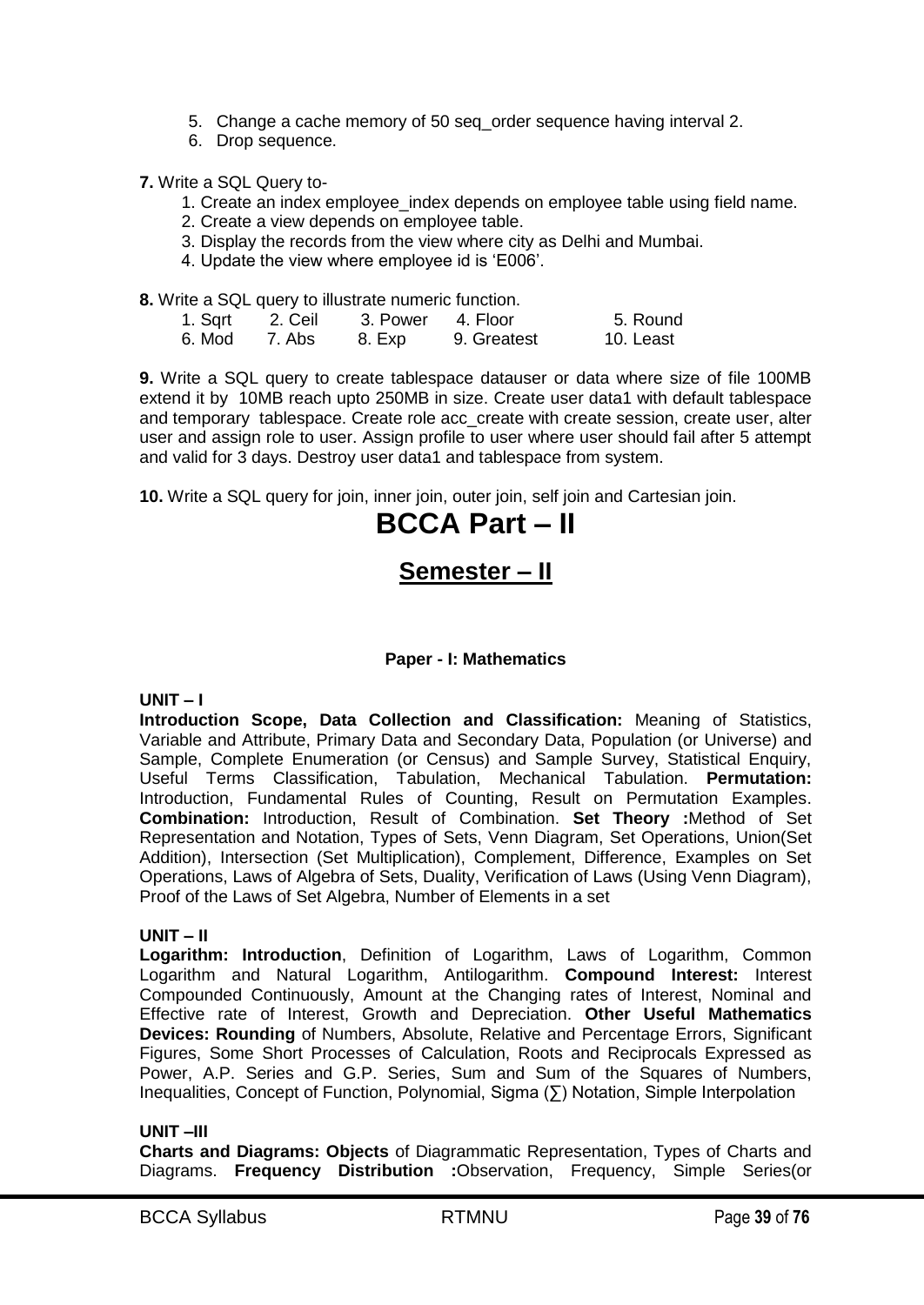Ungrouped Data)and Frequency Distribution, Useful Terms Associated with Grouped Frequency Distributions, Construction of frequency Distribution, Cumulative Frequency Distribution, Relative Frequency Distribution, Diagrammatic Representation of Frequency Distributions, Frequency Curve. **Measures of Central Tendency :**Average or Measure of Central Tendency, Arithmetic Mean(A.M.), Important Properties of A.M., Simplified Calculation for A.M., Mean of Composite Group, Geometric Mean(G.M.), Properties of G.M., Harmonic Mean(H.M.), Advantages and Disadvantages of A.M.,G.M.,H.M., Relations between A.M.,G.M.,H.M., Median, Calculation of Median, Advantage and Disadvantage of Median, Mode, Calculation of Mode, Advantages and Disadvantages of Mode, Relation between Mean, Median, Mode, Partition Values - Quartiles, Deciles, Percentiles, Calculation of Partition Values. **Measures of Dispersion :**Meaning and Necessity of 'Measures of Dispersion, Range, Quartile Deviation (Or Semi – Interguartile Range), Mean Deviation (Or Mean Absolute Deviation), Standard Deviation(S.D.), Important Properties of S.D., Calculation of Standard Deviation (σ), S.D. of Composite Group, Relation between S.D. and Other Measures, Relative Measure of Dispersion.

#### **UNIT- IV**

**Moments, Skewness and Kurtosis :**Moments, Relation between central and Non-Central moments, Beta coefficients and Gamma-coefficients, Standardized Variable, Moments of Frequency Distributions, Skewness, Kurtosis. **Curve Fitting :**Curve Fitting, Straight Line and Parabola, Free- hand Method of Curve Fitting, Method of Least squares, Fitting Straight line, Simplified Calculations, Fitting Parabola, Fitting Exponential and Geometric Curves. **Correlation and Regression :**Concepts of ‗correlation ‗and ‗Regression', Bivariate Data, Bivariate , Frequency Distribution, Scatter Diagram, Correlation, Covariance, Correlation Coefficient(r), Properties of Correlation coefficient, Calculation of r, Interpretation and use of r, Variance of the Sum (Difference)of Two Series, Regression, Properties of Linear Regression, Explained Variation and Unexplained Variation, Regression Curve in Bivariate Frequency Distribution , Rank Correlation. **Time Series** : Meaning and Necessity of ‗Time Series Analysis', Components of Time Series, Adjustments to Time Series Data, Secular Trend, Measurement of Trend, Monthly Trend from Annual Data, Seasonal Variation, Measurement of Seasonal Variation, Cyclical Fluctuation, Business Forecasting, Exponential Smoothing. **Probability Theory :**Introduction, Random Experiment, Outcome, Event, Important Terminology, Techniques of Counting, Classical (or'a Priori')Definition of Probability, Theorems of Probability, Draw without Replacement, Repeated Trials-Drawing with Replacement, Bayes' Theorem Other Approaches to Probability Theory, Set and Probability, Finite Probability Space and Assignment of Probabilities, Finite Equiprobable Sample Space and Classical Definition, Conditional Probability, Independent Events.

# **Text Book**

1. N G Das, J K Das, Business Management and Statistics, McGraw-Hill.

# **Reference Books**

- 1. Mrintunjay Kumar, Business Mathematics, Vikas Publishing House Pvt. Ltd.
- 2. Ajay Goel, Alka Goel, Mathematics & Statistics, Taxmann.
- 3. Walter Rudin, Principals of mathematical Analysis, McGraw-Hill.
- 4. Dr. S. R. Arora, Dr. Kavita Gupta, Business Mathematics and Statistics, Taxmann.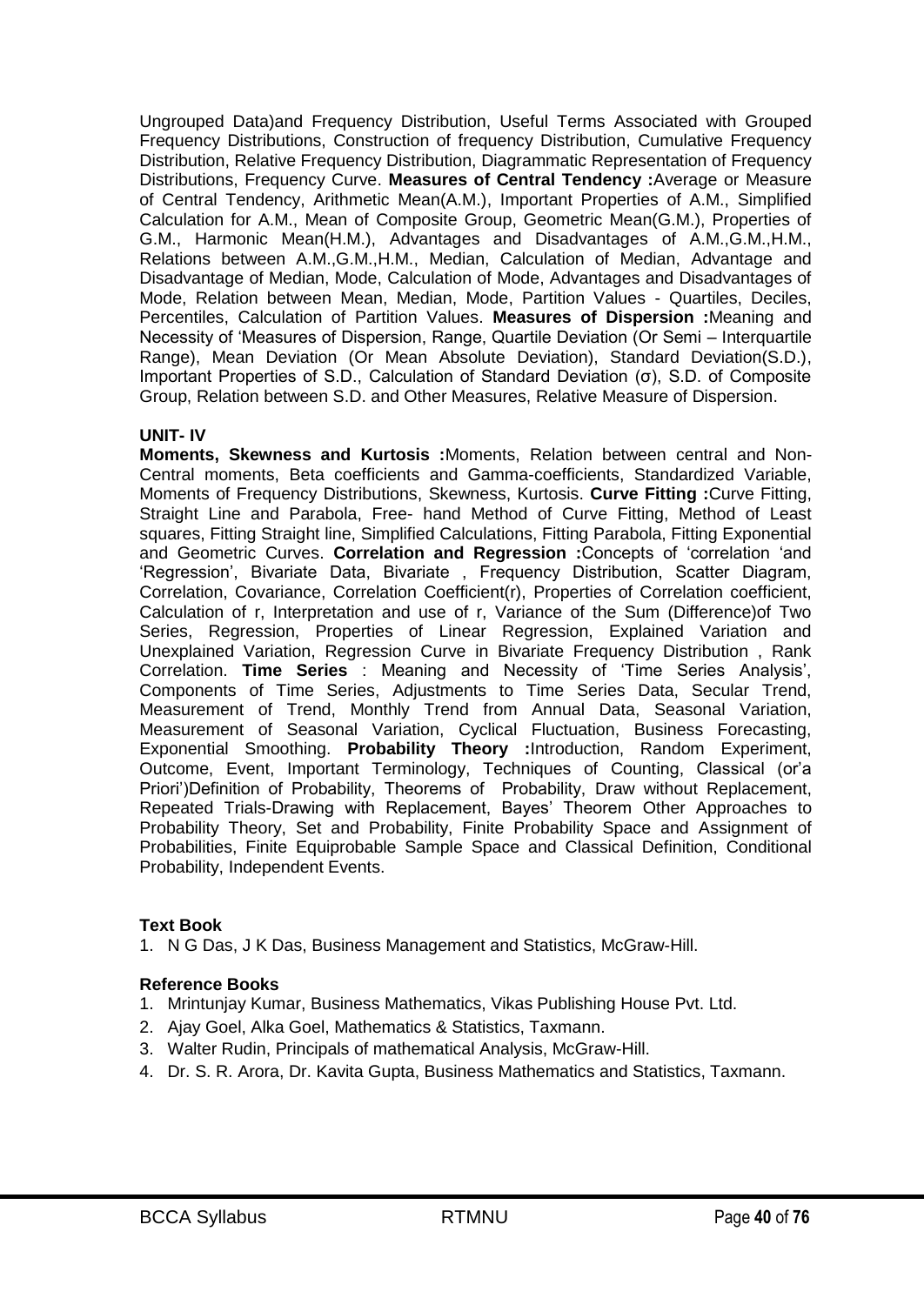# **Paper - II: Business Law**

# **UNIT - I**

#### **THE INDIAN CONTRACT ACT, 1872**

Meaning Of Essentials Of Contract, Offer And Acceptance, Capacity Of Parties, Considerations, Free Consent, Legality Of Object And Consideration, And Agreements Opposed To Public Policy, Void Agreement And Contingent Contracts, Performance Of A Contract, Discharge Of A Contract, Remedies For Breach Of Contract, Quasi-Contracts, Indemnity And Guarantee, Bailment And Pledge, Contract Of Agency.

#### **UNIT- II**

**THE SALE OF GOODS ACT, 1930:-** The Sale Of Goods Act,1930, Contract Of Sale, ‗Sale' And ‗Agreement To Sell' Distinguished, Meaning & Types Of Goods, Sale/Agreement To Sell, Price. **Condition And Warranties**-Meaning, Condition & Warranty Distinguished, Express And Implied Conditions And Warranties, Doctrine Of Caveat Emptor. **Transfer Of Property-** Meaning, Rules Regarding To The Transfer Of Property, Transfer Of Property In Specific Or Ascertained Goods, Transfer Of Property In Unascertained Goods And Future Goods, Rules Relating To Transfer Of Property Of Goods Sent ‗On Approval' Or ‗On Sale Or Return', Delivery. **Rights Of Unpaid Seller** - Meaning, Right Of Lien, Right Of Stoppage Of Goods In Transit, Lien And Stoppage In Transit Distinguished, , Effect Of Sub-Sale Or Pledge By Buyer Upon The "Two Rights" Of The Unpaid Seller", Right Of Resale, Rights Of Seller And Buyers, Right Of Unpaid Sellers Against Buyer Personality, Auction Sale.

**THE INFORMATION TECHNOLOGY ACT, 2000 :-** Meaning, objectives, scheme, scope, provision relating to electronic signature, provision relating to electronic governance, acknowledgement and dispatch of electronic records, secure electronic records and secure electronic signature, regulation of certifying authorities, electronic signature certificates, duties of subscribers, penalties, compensation and adjudication, the cyber appellate tribunal, offences, constitution of advisory committee, power of controller to make regulations.

#### **UNIT- III**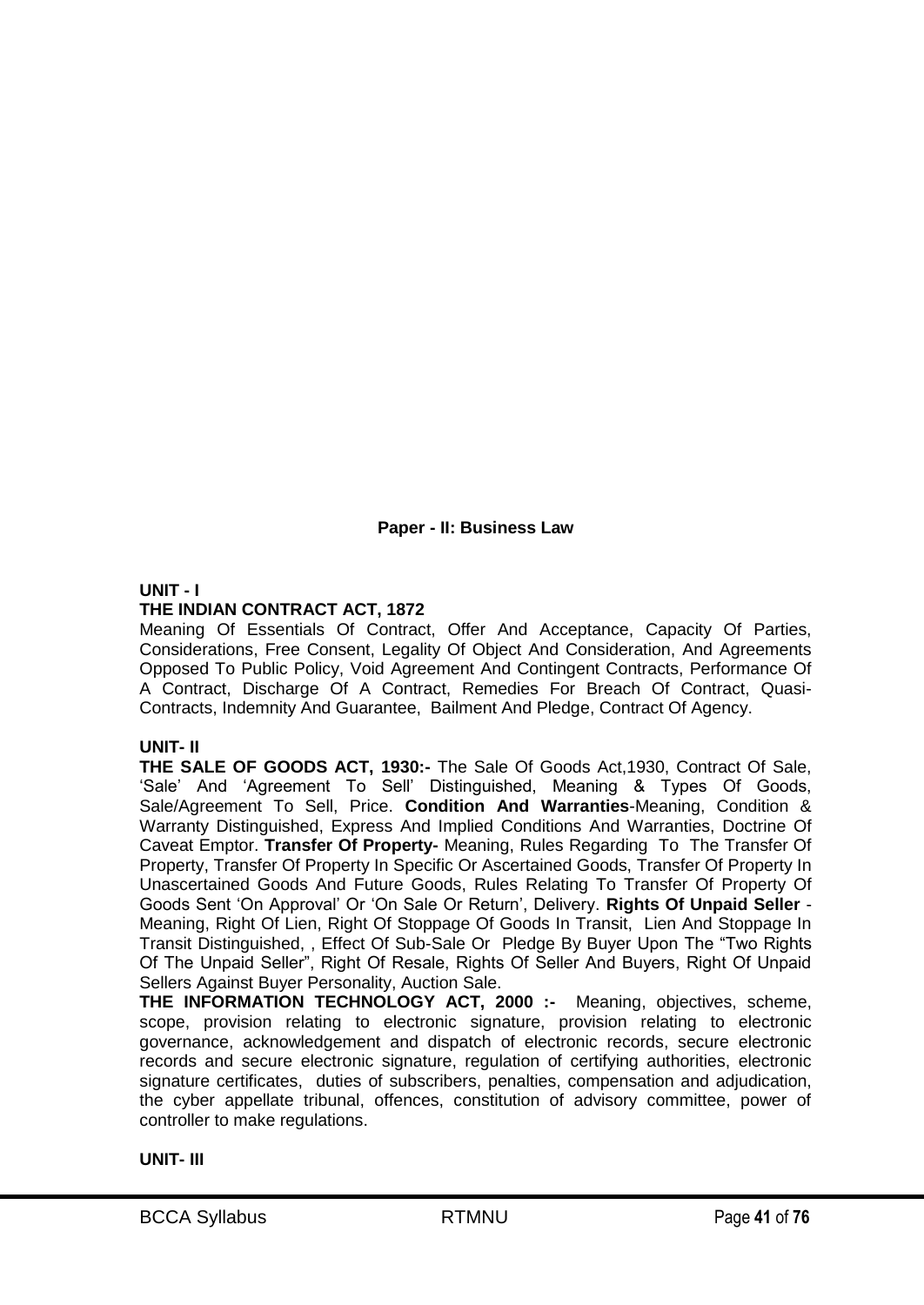**THE INDIAN PARTNERSHIP ACT, 1932:** Meaning & Essentials Of Partnership, Co-Ownership, Partnership Deed, Registration Of Firm, Types Of Partnership On The Basis Of Duration, Types Of Partners, Position Of Minor As A Partner, Mutual Rights And Duties, Relation Of Partners With Third Parties, Implied Authority Of Partners, Reconstitution Of Firms, Dissolution Of Firm, Settlement Of Accounts, Public Notice.

**THE LIMITED LIABILITY PARTNERSHIP ACT, 2008 (LLP)**:-Meaning & Features Of LLP, Comparison Between Existing Partnership & LLP, Comparison Between Company & LLP, Minimum No. Of Partners, Designated Partners, Incorporation Document, Incorporation By Registration, Effects Of Registration, Registered Office Of LLP & Change Therein, Name Of LLP and change therin, partners of LLP and change therin, cessation of partnership interest, partner as agent of LLP And Not Of Other Partners, Extent Of Liability Of LLP, Extent Of Liability Of Partner, Unlimited Liability In Case Of Fraud, Whistle Blowing, Contribution. **Account, Audit And Taxation** :- Maintenance Of Books Of Account, Other Records And Audit, Etc, Annual Return, Parteners Transferable Interest, **Taxation of LLP**, Conversion From Firm Into LLP, Conversion From Private Co. Into LLP, Conversion From Unlisted Public Co. Into LLP , Winding Up Of LLP, compulsory winding up, commencement of winding up by tribunal, voluntary winding up of a LLP.

#### **UNIT- IV**

**The Negotiable Instruments Act, 1881 (Part-I) :-Ne**gotiable instrument, promissory note, bill of exchange, acceptance, distinction between bill of exchange & promissory note, cheque, distinction between a cheque and bill of exchange, crossing, bouncing or dishonor cheque, holder & holder in due course, distinction between holder & holder in due course, negotiation and assignment, distinction between negotiation and assignment, endorsement, material alteration.

**The Negotiable Instruments Act, 1881 (Part-II):-** liabilities of various parties, proportionate in case of partial failure of consideration, presentment for acceptance, presentment for payment, acceptance for honour, payment for honour, dishonor of bill, notice of dishonor, rights of holder in case of instrument acquired after dishonor or after maturity, noting and protesting, drawee in case of need, discharge of an instrument, discharge of a parity, distinction between discharge of an instrument & discharge of a parity, hundi, types of hundies.

#### **Text Book**

1. P C Tulsian, Bharat Tulsian, Business law, McGraw-Hill.

#### **Reference Books**

- 1. M. C. Kuchhal, Vivek Kuchhal, Business laws, Vikas Publishing House Pvt. Ltd.
- 2. Sushma Arora, Business Laws, Taxmann.
- 3. Akhileshwar Pathak, Legal Aspects of Business, McGraw-Hill.
- 4. C. L. Bansal, Business Laws, Taxmann.
- 5. Chandra Kumar Roy, Pravhat Kumar Roy, Business Laws, Vikas Publishing House Pvt. Ltd.
- 6. Satish B Mathur, Business Law, McGraw-Hill.
- 7. Dr. K. V. Achalapati, Ramanna Murthi, Business Laws, Taxmann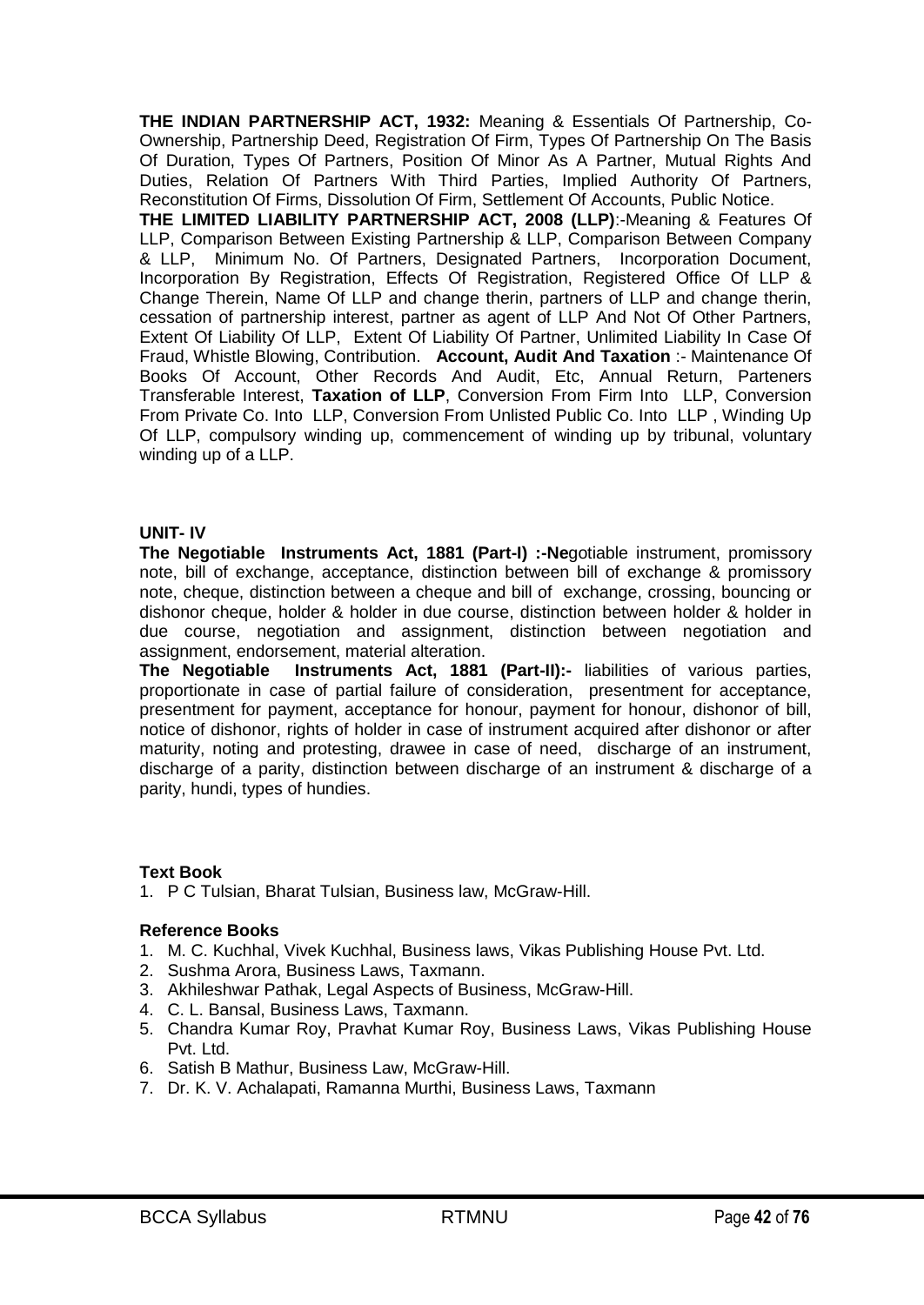# **Paper - III: Core Java**

# **UNIT- I**

**Getting Started** - The HelloWeb Applet, What is Java?, Why Learn Java, Installing and Setting Up the Java SDK, Writing Your First Application, Learning Java Syntax Basics, Writing Your First Applet! **Variables, Data Types, and Simple I/O –** The Project: the NameGame Application, Variables and Data Types, Working with Numbers, Getting Simple User Input, Strings and String Operations, Getting Back to the Name Game. **The Fortune Teller:** Random Numbers, Conditionals, and Arrays – The Project: the Fortune Teller, Generating Random Numbers, Controlling the Random Numbers Range, The If Statement, The if-else Statement, Using the Switch Statement, Understanding the Arrays, Back to the Fortune Teller.

# **UNIT- II**

**Using Loops and Exception Handling –** The Project: The NumberGuesser, Counting Forward with Loops, Skipping Values, Counting Backwords, Nested For Loops, Looping on Arrays, Using the while loop, Exception Handling, Back to the NumbersGuesser Program. **Blackjack: Object-Oriented Programming** – The Project: The BlackJack Application, Understanding Object-Oriented Concept, Examining Member Variables, Defining and Using Methods, Understanding Access Modifiers, The Card and CardDeck Class, Extending a Class, Back to the BackJack Game. **Creating a GUI Using the Abstract Windowing Toolkit** – The Project: MadLib Program, The java.awt Package, Using Frames, Using Components, Back to the MadLib Game Application.

# **UNIT- III**

**Advance GUI: Layout Managers and Events Handling –** The Project: the AdvancedMadLib Application, Using Layout Managers, Handling AWT Events, Getting Back to the AdvancedMadLib Application. **Writing Applets** – The Project: QuizShow Applet, Understanding Applets, Including an Applet in a Web Page, Learning Applet Methods: init(), start(), stop(), and destroy(), Printing Status Messages, Writing Java Programs that Can Run as Applets or Applications, Using Sounds and Images, Back to the QuizShowApplet Applet.

#### **UNIT- IV**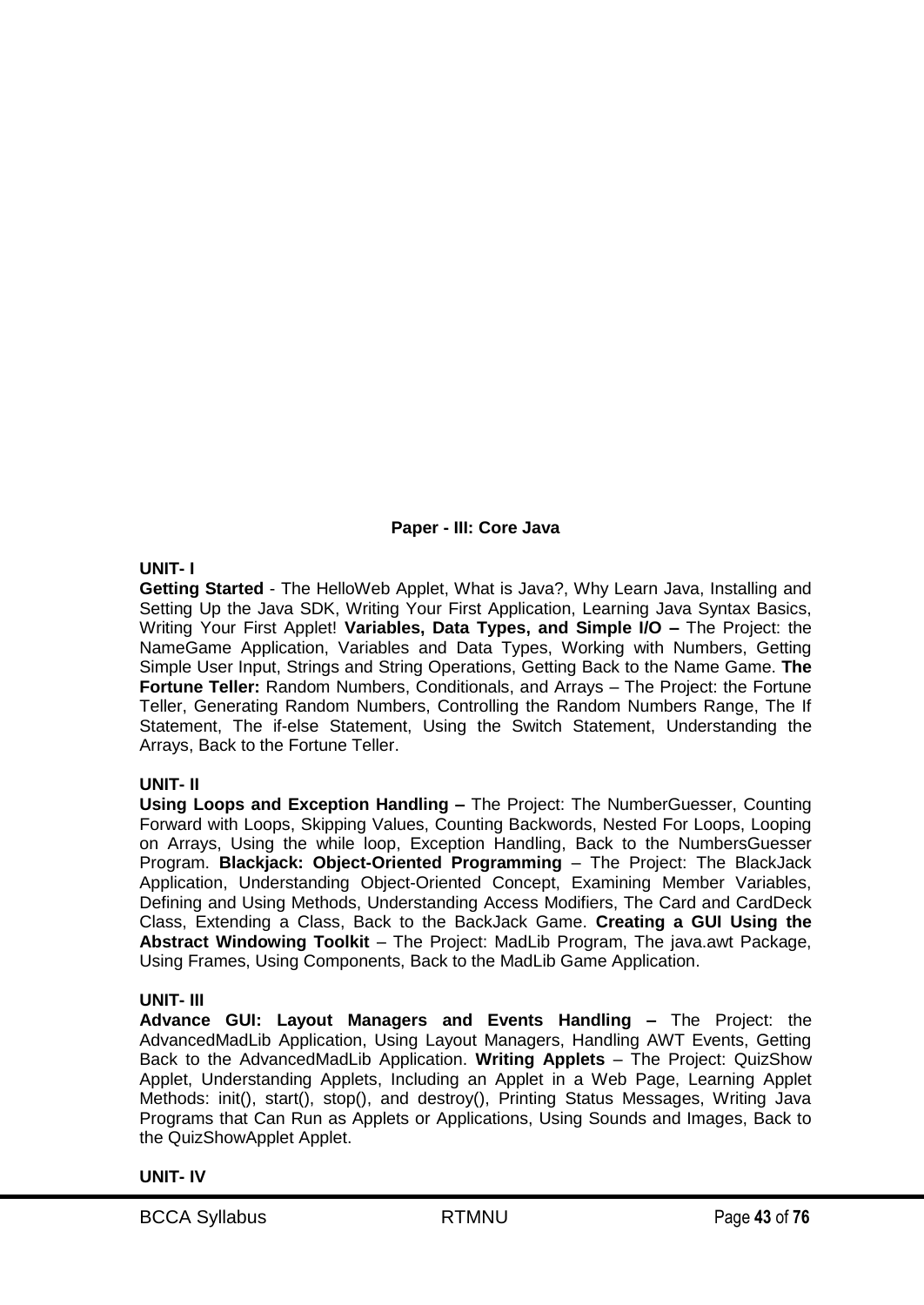**The Graphics Class: Drawing Shapes, Images, and Text –** The Project: Memory Game, The Graphics Class, Fonts and FontMatrics, Drawing Images, Using the Color Class, Getting Back to the Memory Game. **Custom Events Handling and File I/O –** The Project: The Block Game, Building the Block Class, Creating the BlockGrid Class, Building the PlayArea Event Model, Creating the PlayArea Class, Creating the ScorelnfoPanel Class, Creating the Block Game Application. **Creating Your Own Components and Packages** – The Project: MinePatrol, Creating Lightweight Components, Preparing to Create the jpr.lightweight Package, Building the MineCell Classes, Creating the Mine Field Classes, Creating the MinePatrol Application.

#### **Text Book**

1. Java Programming for the absolute beginner, PHI, Joseph P. Russel (Text book).

#### **Reference Books**

- 1. E. Balagurusamy, Programming with Java A Premier, McGraw-Hill.
- 2. Mike Mcgrath, Java in Easy Steps, McGraw-Hill.
- 3. Rashmi Kanta Das, Core Java for Beginners, Vikas Publishing.
- 4. Schildt, The Complete Reference Java 2, McGraw-Hill.
- 5. Dr. R. NageswaraRao, Core Java An Integrated Approach, Dreamtech Press.
- 6. Joel Murach, Murach's Java Programming, Shroff Pubishers.

# **Practical List of Core Java**

- **A1.**Write an algorithm, draw a flowchart and develop a Java program to accept a number from the user and print its factorial.
- **A2.**Write an algorithm, draw a flowchart and develop a Java program to accept three numbers from the user and print the largest number.
- **A3.**Write an algorithm, draw a flowchart and develop a Java program to print first 10 prime numbers.
- **A4.**Write an algorithm, draw a flowchart and develop a Java program to to print the following designs

| *       |           |     |      |
|---------|-----------|-----|------|
| * *     | 12        | 22  | 22   |
| $***$ * | 123       | 333 | 333  |
|         | **** 1234 | 22  | 4444 |
|         |           |     |      |

- **A5.**Write an algorithm, draw a flowchart and develop a Java program to accept any 10 numbers from the user to store it in an Array and print the largest of all.
- **A6.**Write an algorithm, draw a flowchart and develop a Java program to multiply two matrices by accepting matrix elements from the user.
- **A7.**Write an algorithm, draw a flowchart and develop a Java program to accept 10 names from the user to store them in array of string and print them in Alphabetical order.
- **A8.**Write an algorithm, draw a flowchart and develop a Java program to demonstrate multilevel inheritance.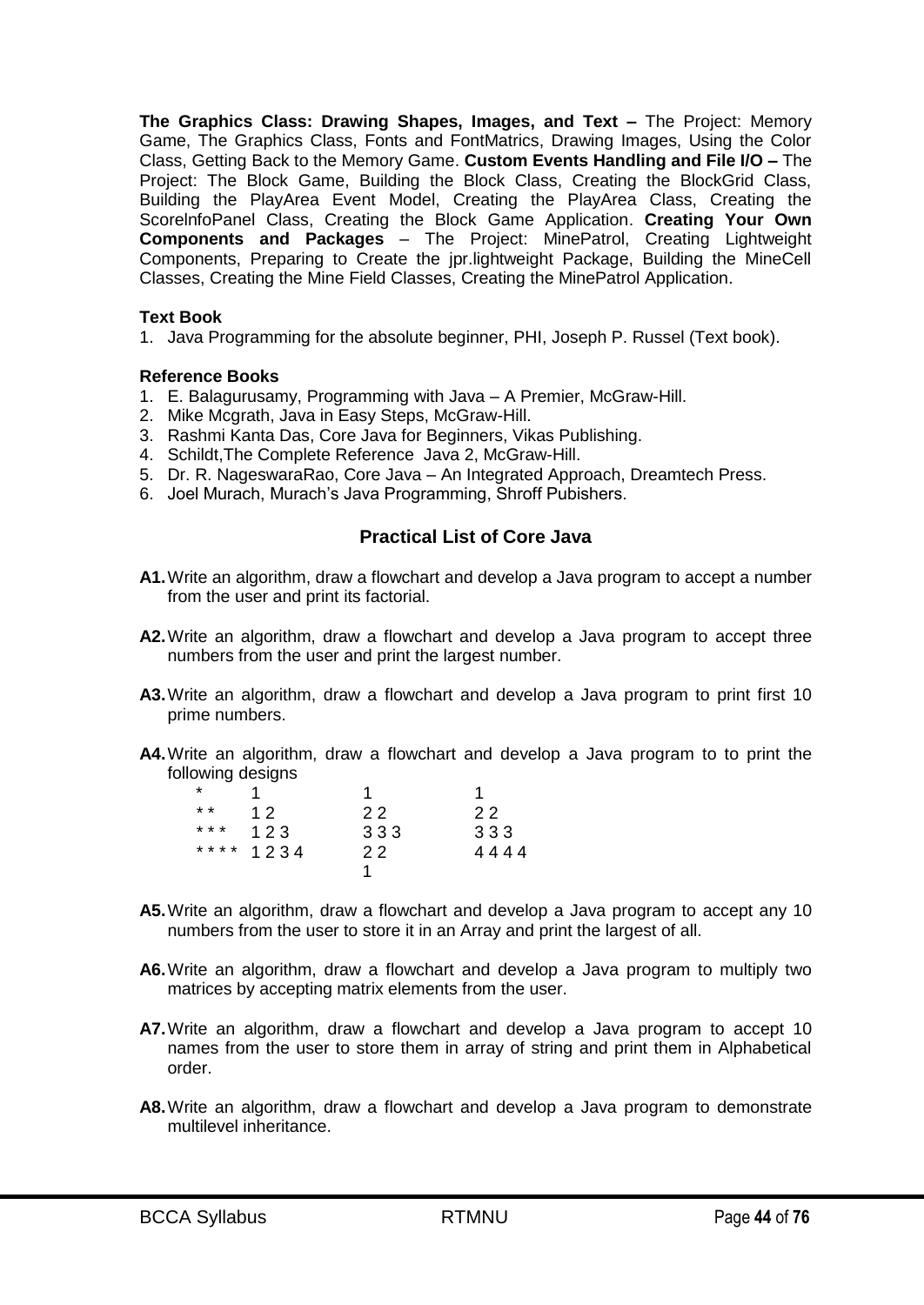- **A9.**Write an algorithm, draw a flowchart and develop a Java program to demonstrate object references.
- **A10.** Write an algorithm, draw a flowchart and develop a Java program to accept any digit number from the user and print its reverse.
- **A11.** Write an algorithm, draw a flowchart and develop a Java program to find area of rectangle, square, cylinder using the concept of method overloading.
- **A12.** Write an algorithm, draw a flowchart and develop a Java program to accept a number from the user and search that number in array of numbers.
- **A13.** Write an algorithm, draw a flowchart and develop a Java program to demonstrate method overriding and method overloading.
- **A14.** Write an algorithm, draw a flowchart and develop a Java program to define a package P1 with class A having method show1() and show2(). Write another class B in package P2 to access elements of class A in it.
- **A15.** Write an algorithm, draw a flowchart and develop a Java program to declare abstract class student having methods getName(), showName() and define these methods in another class B and access them.
- **A16.** Write an algorithm, draw a flowchart and develop a Java program to demonstrate i. public variables and methods
	- ii. private variables and methods
	- iii. Final class and Methods
	- iv. Default Variables
	- v. Protected Variables and Methods
- **A17.** Write an algorithm, draw a flowchart and develop a Java program to display the following using Applet



- **A18.** Write an algorithm, draw a flowchart and develop a Java program to design user login screen using Applet and provide the facility of valid user login.
- **A19.** Write an algorithm, draw a flowchart and develop a Java program to draw following using graphics class methods in a frame.

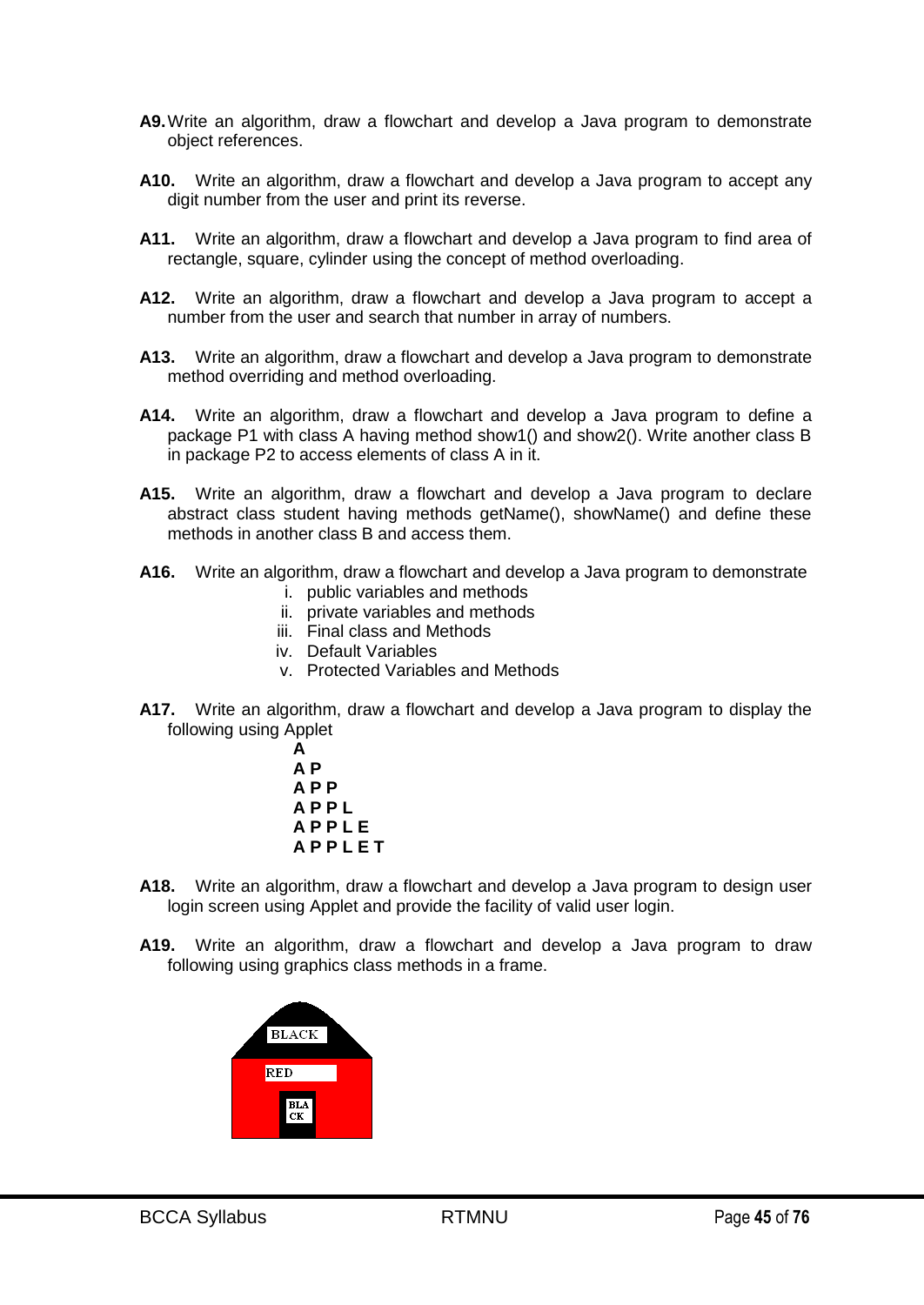- **A20.** Write an algorithm, draw a flowchart and develop a Java program to demonstrate multithreading using moving balls example in a frame.
- **A21.** Write an algorithm, draw a flowchart and develop a Java program to demonstrate multithreading using moving strings example in a frame.
- **A22.** Write an algorithm, draw a flowchart and develop a Java program to change color of applet window with following condition
	- a. Green Color should be for exact 3 sec
	- b. Red color should be for exact 1 sec
- **A23.** Write an algorithm, draw a flowchart and develop a Java program to accept two numbers from user and perform their division. Define an array with size 10, accept index number from the user and store the value at that index of the array. The exception if occurred for division should be handled in inner try block and exception for array storage should be handled at outer try block.
- **A24.** Write an algorithm, draw a flowchart and develop a Java program to define an user defined exception sal out of range and write a class named employee with fields id, name, sal, phno and accept details of user according to id and store in the variables, if sal exceeds 10000, sal out of range should be thrown and handled properly.
- **A25.** Write an algorithm, draw a flowchart and develop a Java program to design a registration form for new user creation. It should include fields such as First\_Name, Last Name, User Name, Password, Confirm Password and Email. After user enters complete data and clicks on Ok button, a dialog box should display message of successful user creation else user creation failed message should be displayed. A validation for password and confirm password should be performed in this practical.
- **A26.** Write an algorithm, draw a flowchart and develop a Java program to handle all mouse events using an example of cursor movement on a frame.
- **A27.** Write an algorithm, draw a flowchart and develop a Java program to demonstrate card layout manager.
- **A28.** Write an algorithm, draw a flowchart and develop a Java program to add a text field, a choice control and a label on a frame. User should enter some text in the text field then after hitting the enter key, entered text should be added to choice control and label should display the number of items present in the choice control.
- **A29.** Write an algorithm, draw a flowchart and develop a Java program to design a menu called Text with MenuItems like Set Fore Color, Set Back Color, Set Font to the text in the TextField on the Frame.
- **A30.** Create a class named EmpAccDetails, add a method getEmpAccDetails to accept Account Details of Employee such as Income tax paid, gross sal, basic sal, HRA allowance. Add this class to a package EMP. Create another class called EmpDetails with method getEmpPerDetails, also access getEmpAccDetails in the same class by importing the EMP Package.
- **A31.** Write an algorithm, draw a flowchart and develop a Java program to create three child Threads, all threads should print numbers from 1 to 10 but condition is that Thread 1 whenever starts printing the number should print all numbers completely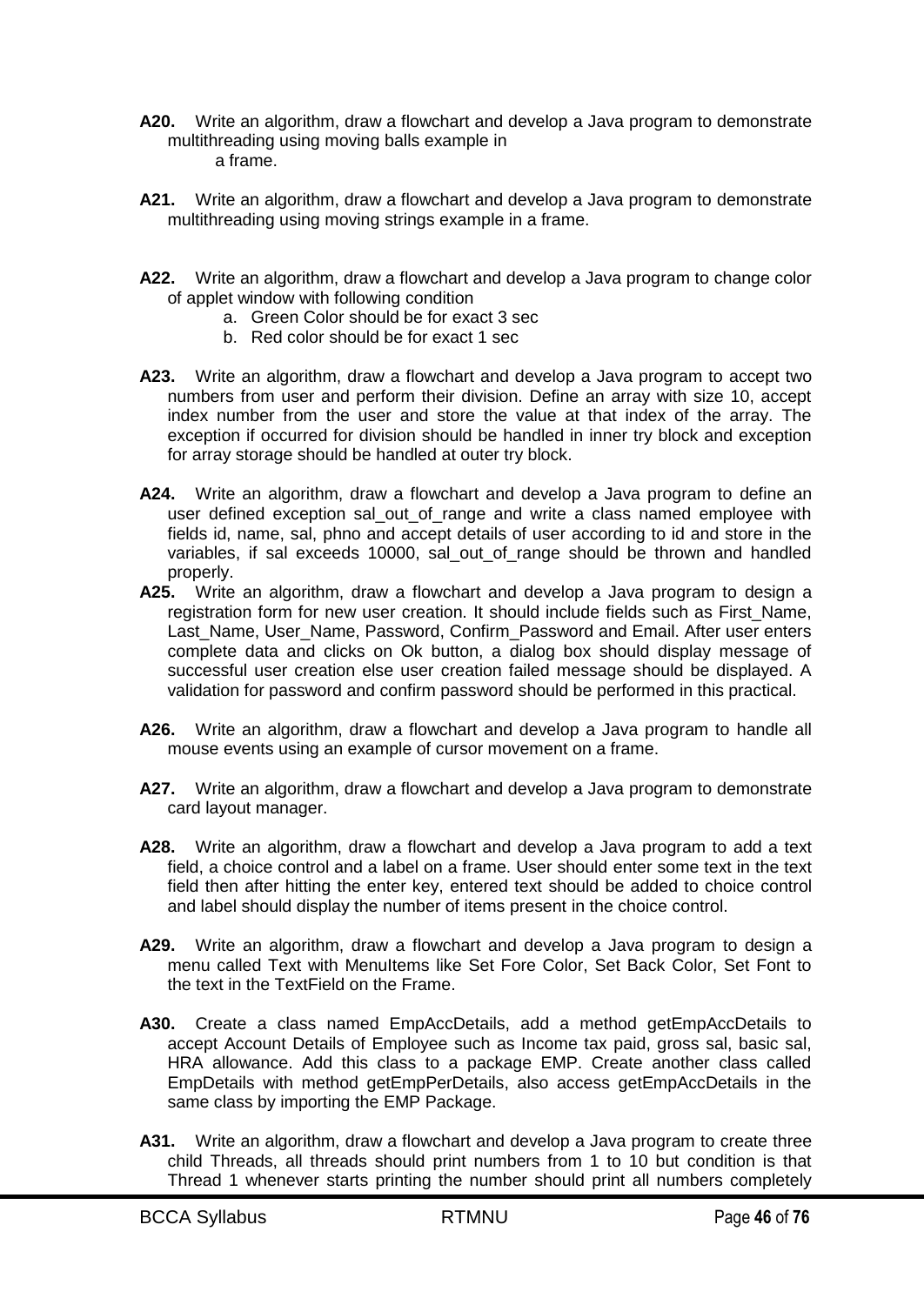without any break and then Thread 2 and 3 should print values as per the priority set by the system.

- **A32.** Write an algorithm, draw a flowchart and develop a Java program to accept 10 numbers from the user, store it in an Array and print them in Ascending order, also print largest and smallest number of the array.
- **A33.** Write an algorithm, draw a flowchart and develop a Java program to demonstrate Parameterized Applet by loading images to the Applet Window using specific name from the Parameter.

**Paper - IV: PHP & MySQL**

#### **UNIT- I**

**Getting Started With PHP-** Basic HTML Syntax, Basic PHP Syntax, Using FTP, Testing Your Scripts, Sending Text To The Browser, Using The PHP Manual, Sending HTML To The Browser, Adding Comment To The Script, Basic Debugging Steps. **Variables-** What Are Variables?, Variable Syntax, Types Of Variables, Variable Values, Understanding Quotation Marks. **HTML Forms And PHP-** Creating A Simple Forms, Choosing A Form Data In PHP, Displaying Errors, Error Reporting, Manually Sending Data To A Page. **Using Numbers-** Creating The Forms, Performing Arithmetic, Formatting Numbers, Understanding Precedence, Incrementing And Decrementing A Number, Creating Random Numbers.

# **UNIT- II**

**Using Strings-** Creating The HTML Forms, Concatenating Strings, Handling Newlines, HTML And PHP, Encoding And Decoding Strings, Finding Substrings, Replacing Parts Of A String. **Control Structures-** Creating The HTML Forms, The if Conditional, Validation Functions, Using Else, More Operators, Using elseif, The Switch Conditional, The For Loop. **Using Arrays-** What Is An Array, Creating An Array, Adding Items To An Array, Accessing An Array From A Form.

# **UNIT- III**

**Creating Web Applications-** Creating Templates, Using External Files, Using Constants, Working With The Date And Time, Handling HTML Forms With PHP, Making Forms Sticky, Sending Email, Output Buffering, Manipulating HTTP Headers. **Cookies And Sessions-** What Are Cookies?, Creating Cookies, Reading From Cookies, Adding Parameters To Cookies, Deleting A Cookie, What Are Sessions?, Creating Session, Accessing Session Variables, Deleting Session. **Creating Functions-** Creating And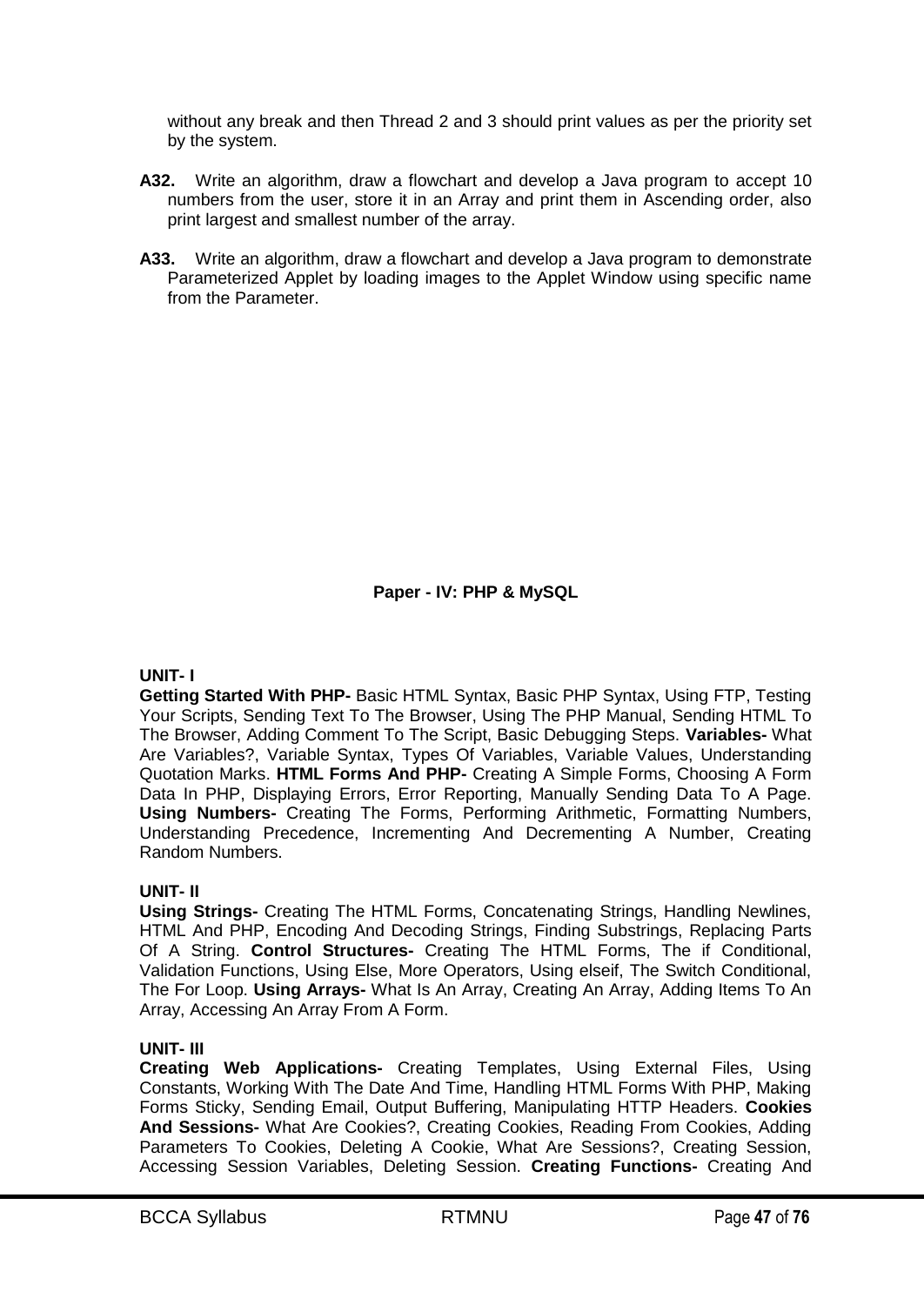Using Simple Functions, Creating And Calling Functions That Take Arguments, Setting Default Arguments Values, Creating And Using Functions That Return A Value, Understanding Variable Scope.

# **UNIT- IV**

**Files And Directories-** File Permissions, Writing To Files, Locking To Files, Reading From Files, Handling File Uploads, Navigating Directories, Creating Directories, Reading Files Incrementally. **Intro To Database-** Introduction To SQL, Connecting To MYSQL, MYSQL Error Handling, Creating And Selecting A Database, Creating A Database, Inserting Data Into A Database, Securing Query Data, Retrieving Data From A Database, Deleting Data In A Database, Updating Data In A Database. **Putting It All Together-** Getting Started, Connecting To The Database, Writing The User-Defined Function, Creating The Template, Logging In, Logging Out, Adding Quotes, Listing Quotes, Editing Quotes, Deleting Quotes, Creating The Home Page.

#### **Text Book**

1. Larry Ullman, PHP for Web, Pearson.

#### **Reference Books**

- 1. Holznr, The Complete Reference PHP, McGraw-Hill.
- 2. Mike Mcgrath, PHP & MySQL in Easy Steps, McGraw-Hill.
- 3. Steve Suehring, Tim Converse & Joyce Park, PHP and MySQL, Wiely.
- 4. Joel Murach & Ray Harris, murach's PHP and MySQL, Shroff Publishers.
- 5. Jason Gilmore, Beginning PHP and MySQL.

# **Practical List of PHP & My-SQL**

- 1. Write an algorithm, draw a flowchart and Write a PHP script to print the value of variable in PHP and use print function for printing.
- 2. Write an algorithm, draw a flowchart and Write a PHP script to print the values of variable using echo.
- 3. Write an algorithm, draw a flowchart and Write a PHP script to print the following pattern using nested loop.
	- \* \* \* \* \* \* \* \* \* \* \* \* \* \* \*
- 4. Write an algorithm, draw a flowchart and Write a PHP script to that creates the following table using for loops. Add cell padding="3px" and cell spacing="0px" to the table tag.

|  | $1 * 1 = 1 1 * 2 = 2 1 * 3 = 3 1 * 4 = 4 1 * 5 = 5$                                        |  |
|--|--------------------------------------------------------------------------------------------|--|
|  | $2 * 1 = 2   2 * 2 = 4   2 * 3 = 6   2 * 4 = 8   2 * 5 = 10$                               |  |
|  | $3 * 1 = 3 \times 2 = 6 \times 3 = 9 \times 4 = 12 \times 5 = 15$                          |  |
|  | $4 * 1 = 4 4 * 2 = 8 4 * 3 = 12 4 * 4 = 16 4 * 5 = 20$                                     |  |
|  | $\left 5 * 1 = 5\right 5 * 2 = 10\left 5 * 3 = 15\right 5 * 4 = 20\left 5 * 5 = 25\right $ |  |
|  | $6 * 1 = 6   6 * 2 = 12   6 * 3 = 18   6 * 4 = 24   6 * 5 = 30$                            |  |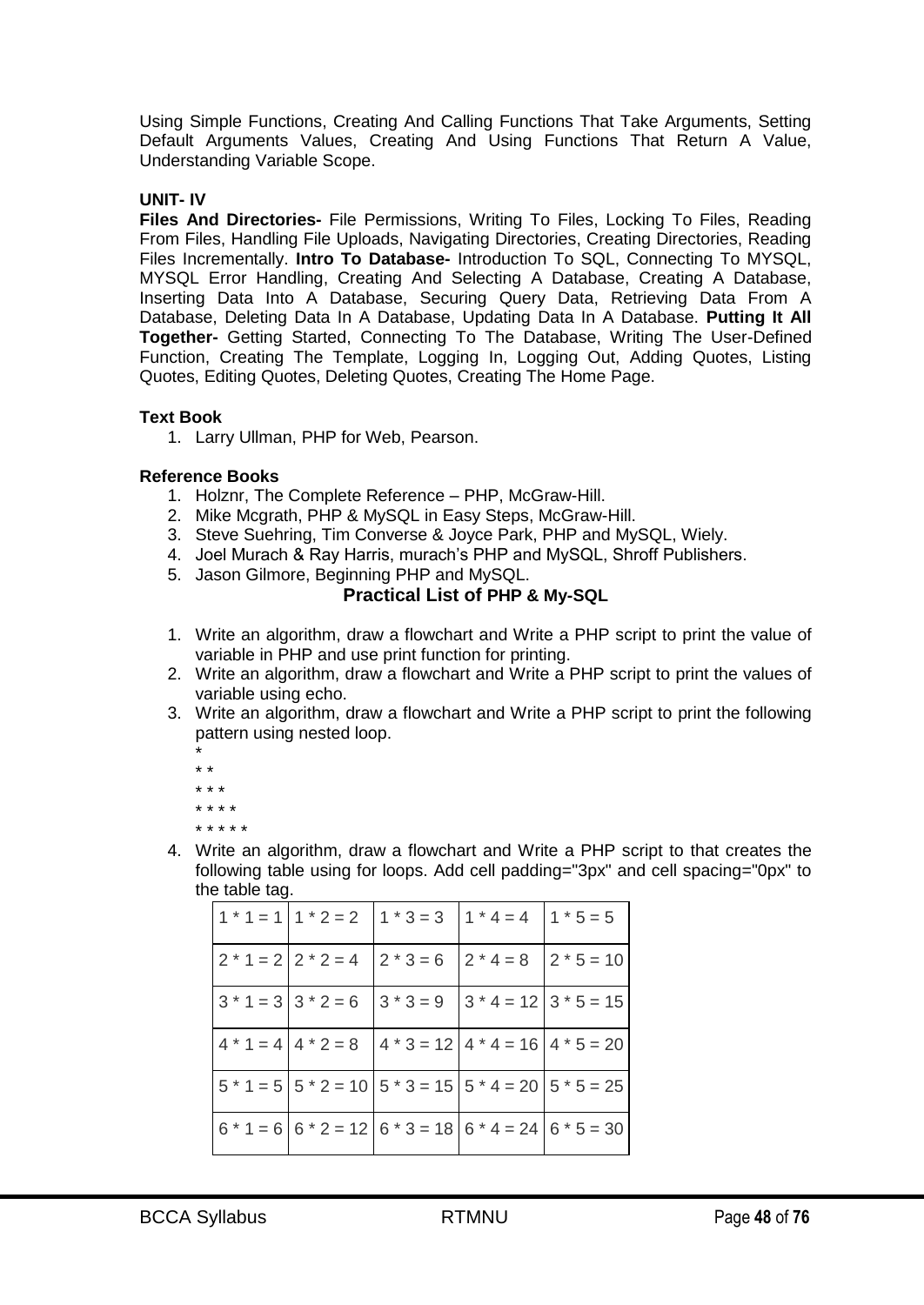5. Write an algorithm, draw a flowchart and Write a PHP script using nested for loop that creates a chess board as shown below. Use table width="270px" and take 30px as cell height and width.



- 6. Write an algorithm, draw a flowchart and Write a PHP script to insert a new item in an array on any position.
- 7. Write an algorithm, draw a flowchart and Write a PHP script to sort an array of positive integers using the Sort function asort() and ksort().
- 8. Write an algorithm, draw a flowchart and Write a PHP script to for Creating, Retrieving and Deleting data from the cookie using POST Method.
- 9. Write an algorithm, draw a flowchart and Write a PHP script to convert a date from yyyy-mm-dd to dd-mm-yyyy. Sample Date: 2012-09-12 Expected Result: 12-09-2012
- 10. Write an algorithm, draw a flowchart and Write a PHP script to remove the whitespaces from a string.
- 11. Write an algorithm, draw a flowchart and Write a PHP function that checks if a string is all lower case.
- 12. Write an algorithm, draw a flowchart and Write a PHP script to check whether a entered string is palindrome or not
- 13. Write an algorithm, draw a flowchart and Write a PHP script to print Fibonacci series using recursion.
- 14. Write an algorithm, draw a flowchart and Write a PHP script using switch case and dropdown list display a - Hello‖ message depending on the language selected in drop down list.
- 15. Write an algorithm, draw a flowchart and Write a PHP script to replace the first 'the' of the following string with 'That' –
- 16. Sample: 'the quick brown fox jumps over the lazy dog.'
- 17. Expected Result: That quick brown fox jumps over the lazy dog.
- 18. Write an algorithm, draw a flowchart and Write a PHP script to check that email id is valid or not.
- 19. Write an algorithm, draw a flowchart and Write a PHP script to create a simple 'birthday countdown' script, the script will count the number of days between current day and birth day.
- 20. Write a SQL statement to create simple table countries including columns country\_id, country\_name and region\_id.
- 21. Write a SQL statement to create table countries including columns country\_id, country name and region id and make sure that the column country id will be unique and store an auto incremented value.
- 22. Write a SQL statement to create a table named countries including columns country\_id, country\_name and region\_id and make sure that no countries except Italy, India and China will be entered in the table.
- 23. Write a SQL statement to insert a record with your own value into the table countries against each columns region\_id.
- 24. Write a SQL statement to rename the table countries to country new.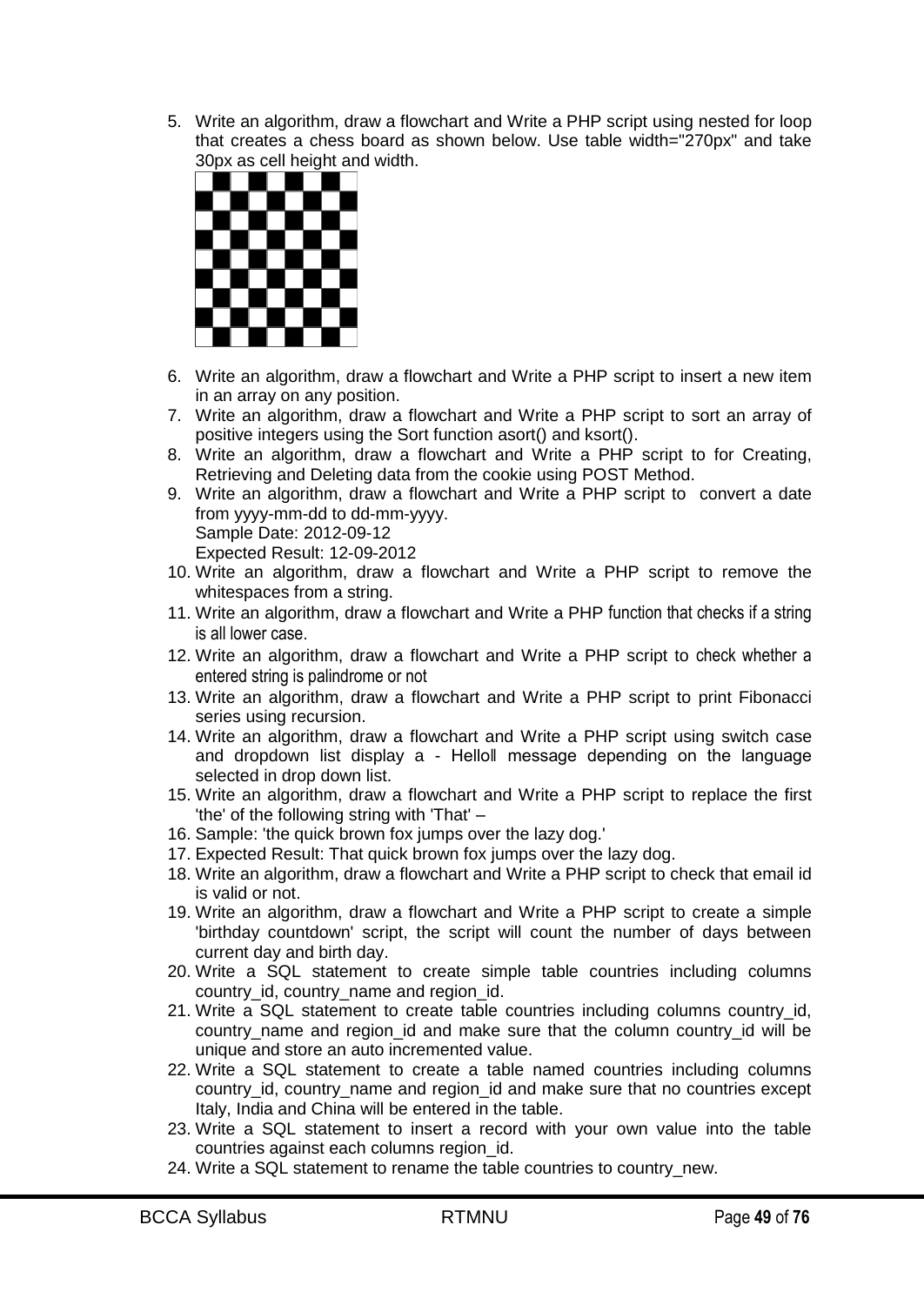# **BCCA Part – III**

# **Semester – I**

# **Paper - I: Computerized Accounting using Tally**

# **UNIT-I**

**Introduction to Tally.ERP 9-** Features of Tally, Enhancement in Tally.ERP 9, Installation Procedure of Tally.ERP 9, Opening Tally.ERP 9, Components of the Tally.ERP 9 Window, Creating a Company. **Stock and Godown in Tally-** Stock Groups, Stock Categories, Stock Items, Units of Measure, Godowns.

# **UNIT-II**

**Groups, Ledgers, Vouchers and Orders-** Introducing Groups, Introducing Ledgers, Introducing Vouchers, Introducing Purchase Orders, Introducing a Sales Order, Introducing Invoices. **Reports in Tally.ERP 9-** Working with Balance Sheet, Working with Profit & Loss A/c Report, Working with Stock Summary Report, Understanding Ratio Analysis, Working with Trial Balance Report, Working with Day Book Report.

#### **UNIT-III**

**Exploring Payroll in Tally.ERP 9-** Working with Payroll Vouchers, Defining Payroll Reports, Working with Statements of Payroll Report, Describing Salary Disbursement. **Taxation-** Indian Tax Structure, Tax Deducted at Source in Tally.ERP 9, Create a Tax Ledger, TDS Vouchers, Printing a TDS Challan, Tax Collected at Source in Tally.ERP 9,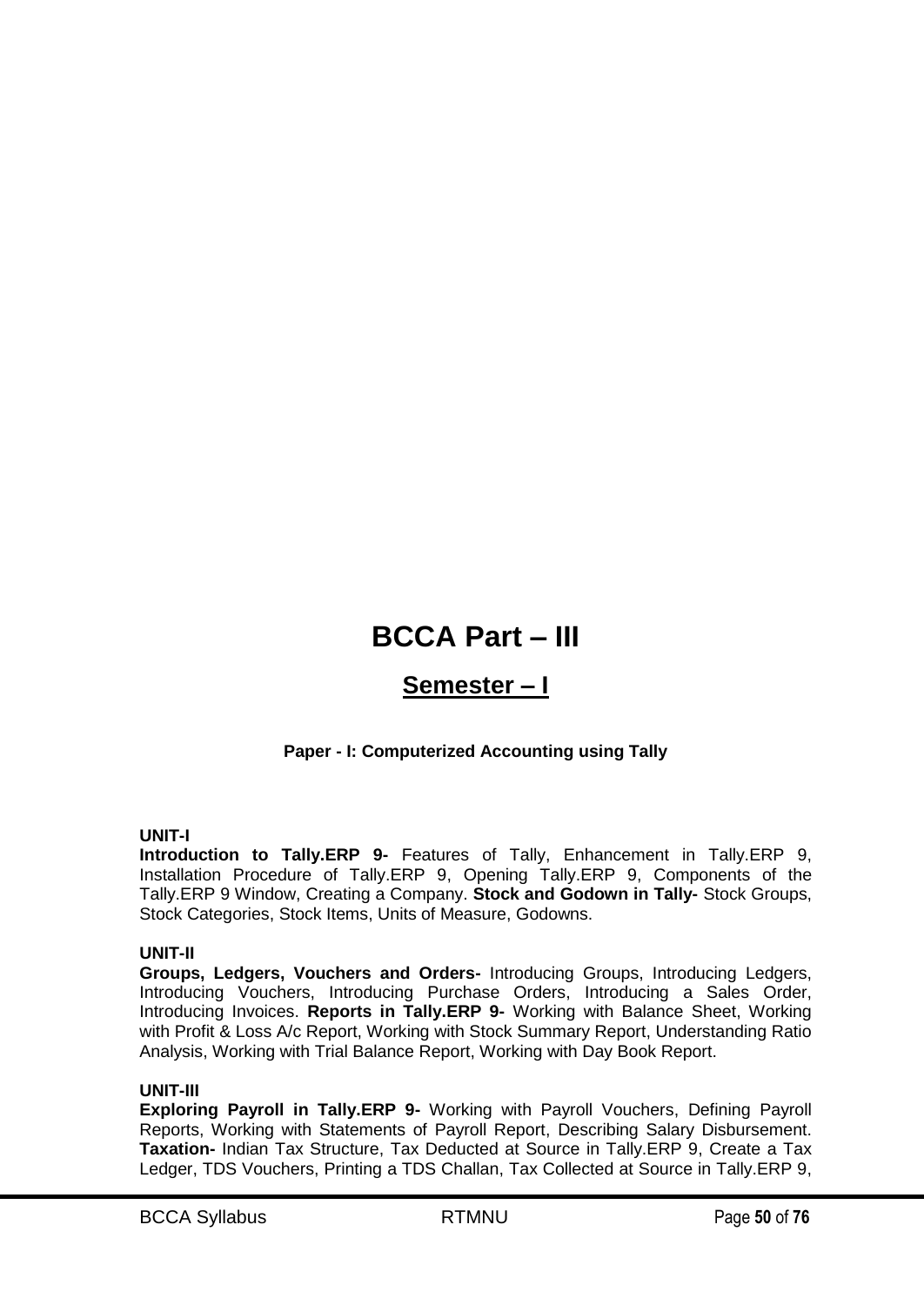TCS Reports in Tally.ERP 9, Calculating VAT in Tally.ERP 9, VAT Classification, VAT Vouchers, VAT Reports in Tally.ERP 9, Service Tax.

#### **UNIT-IV**

**Important Features of Tally.ERP 9-** Taking Backup in Tally.ERP 9, Restoring Data in Tally. ERP 9, Using E-mail in Tally.ERP 9, Migrating Data from Tally 7.2 to Tally.ERP 9, **Tally.NET in Tally.ERP 9-** Configuring the Tally.NET Feature, Assigning Security Levels, Creating Security Controls, Connecting a Company to the Tally.NET Server, Logging as a Remote User.

#### **Text Book:**

1. DT Editorial Services, Tally.ERP 9 in Simple Steps, Dreamtech Press.

#### **Reference Books:**

- 1. Computerized Accounting using Tally ERP 9, Sahaj Enterprise, Tally Education Private Ltd (TEPL).
- 2. Vikas Gupta, Business Accounting with MS Excel and Tally.ERP 9 Course Kit, Dreamtech Press.
- 3. Vishnu Priya Singh, Tally 9.
- 4. K. K. Nadhani, Accounting with Tally, BPB Publication.
- 5. K. K. Nadhani and A.K. Nadhani, Tally Tutorial, BPB Publication.

# **Practical List of Computerized Accounting using Tally**

#### **1. Create a company in Tally.Erp 9 with the following details:**

| Name of company               | Universal Company Ltd.                            |
|-------------------------------|---------------------------------------------------|
| Address                       | 1804, world Tower, AB road, Baner, Pune<br>411080 |
| Country                       | India                                             |
| <b>State</b>                  | Maharashtra                                       |
| Contact number                | 7894561230                                        |
| Mobile number                 | 7741258963                                        |
| Email-Id                      | info@universalmfg.co.in                           |
| Books beginning from          | 01-04-2015                                        |
| Financial year Beginning from | 01-04-2015                                        |

#### **2. Create a company in Tally.Erp 9 with the following details:**

| Name of company | Sambhav trading Company                                            |
|-----------------|--------------------------------------------------------------------|
| Address         | a/512, palm court, girgaam chaupaty, charni<br>road, Mumbai-400007 |
| Country         | India                                                              |
| <b>State</b>    | Maharashtra                                                        |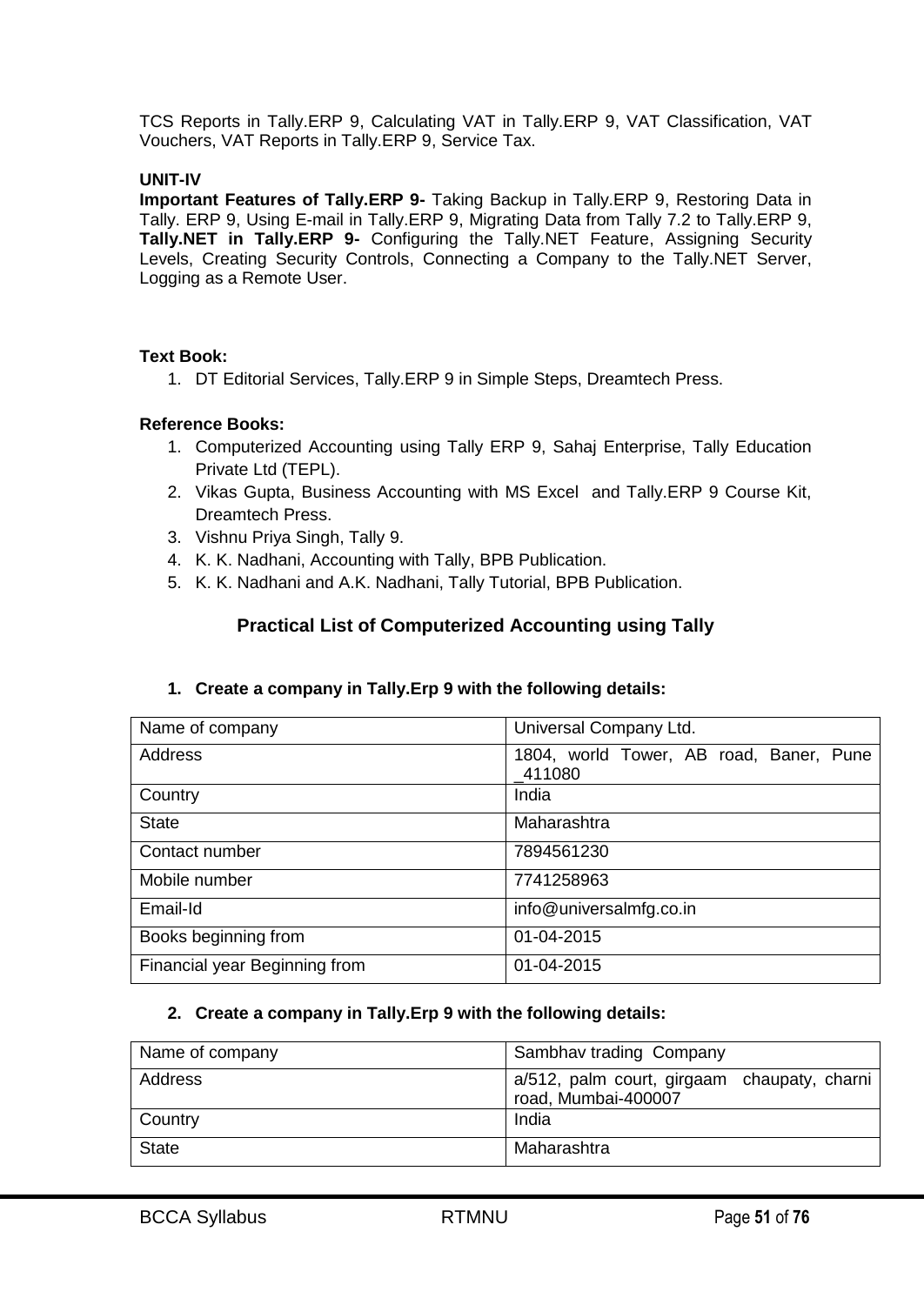| Contact number                | 022-22886512        |
|-------------------------------|---------------------|
| Mobile number                 | 9898745555          |
|                               |                     |
| Email-Id                      | enquiry@sambhav.com |
|                               |                     |
| Books beginning from          | 01-04-2014          |
| Financial year Beginning from | 01-04-2014          |
|                               |                     |

#### **3. Create the following ledgers in the books of universal company ltd.**

| Name of ledger        | Under (group)        | Bill<br>wise<br>details | <b>Opening balance</b> |
|-----------------------|----------------------|-------------------------|------------------------|
|                       |                      | set to                  |                        |
| Share capital         | Capital account      | No.                     | 15,00,000              |
| Purchase account      | Purchase account     | <b>No</b>               | Nil                    |
| Sales accounts        | Sales accounts       | No.                     | Nil                    |
| Ultra tech cement Itd | Sundry creditors     | ves                     | 270000                 |
| <b>Building</b>       | <b>Fixed assets</b>  | <b>No</b>               | 1200000                |
| Computers             | <b>Fixed assets</b>  | No.                     | 50000                  |
| Office furniture      | <b>Fixed assets</b>  | <b>No</b>               | 175000                 |
| Cash in hand          | Cash accounts        | <b>No</b>               | 20000                  |
| Civic<br>centre       | Sundry debtors       | yes                     | 290000                 |
| association           |                      |                         |                        |
| Bank of india         | <b>Bank accounts</b> | <b>No</b>               | 80000                  |
| Petty cash            | Cash in hand         | <b>No</b>               | 50000                  |

# **4. Create the following ledgers in the books of universal company ltd.**

| Name of ledger           | Under (group)        | Bill<br>wise<br>details | <b>Opening balance</b> |
|--------------------------|----------------------|-------------------------|------------------------|
|                          |                      | set to                  |                        |
| Proprieters capital      | Capital account      | No                      | 10,00,000              |
| Purchase account         | Purchase             | <b>No</b>               | Nil                    |
|                          | account              |                         |                        |
| Sales accounts           | Sales accounts       | <b>No</b>               | Nil                    |
| Hindustan unilever Itd   | Sundry creditors     | yes                     | 355000                 |
| Land and Building        | <b>Fixed assets</b>  | <b>No</b>               | 850000                 |
| Computers<br>and I       | <b>Fixed assets</b>  | <b>No</b>               | 30000                  |
| peripheral               |                      |                         |                        |
| Office furniture         | <b>Fixed assets</b>  | <b>No</b>               | 75000                  |
| Cash in hand             | Cash accounts        | <b>No</b>               | 18000                  |
| Tahuraa Traders Pvt. Itd | Sundry debtors       | ves                     | 310000                 |
| <b>Bank of Baroda</b>    | <b>Bank accounts</b> | No                      | 102000                 |

# **5. Record the following vouchers in the books of Universal company ltd.**

- a. 04-04-2014 withdrawn Rs. 20000 from bank of india and transferred to petty cash book.
- b. 08-04-2014 paid 2000 from petty cash for buying stationery for office.
- c. 15-04-2014 made purchase from ultra tech cement ltd. Worth Rs. 45000
- d. 19-04-2014 issued cheque to ultra tech cement ltd for Rs. 45000
- e. 21-04-2014 sold goods worth of Rs. 75000 to civic centre association
- f. 25-04-2014 received a cheque from civic center association for Rs. 75000. The same was deposited in the bank on the same date.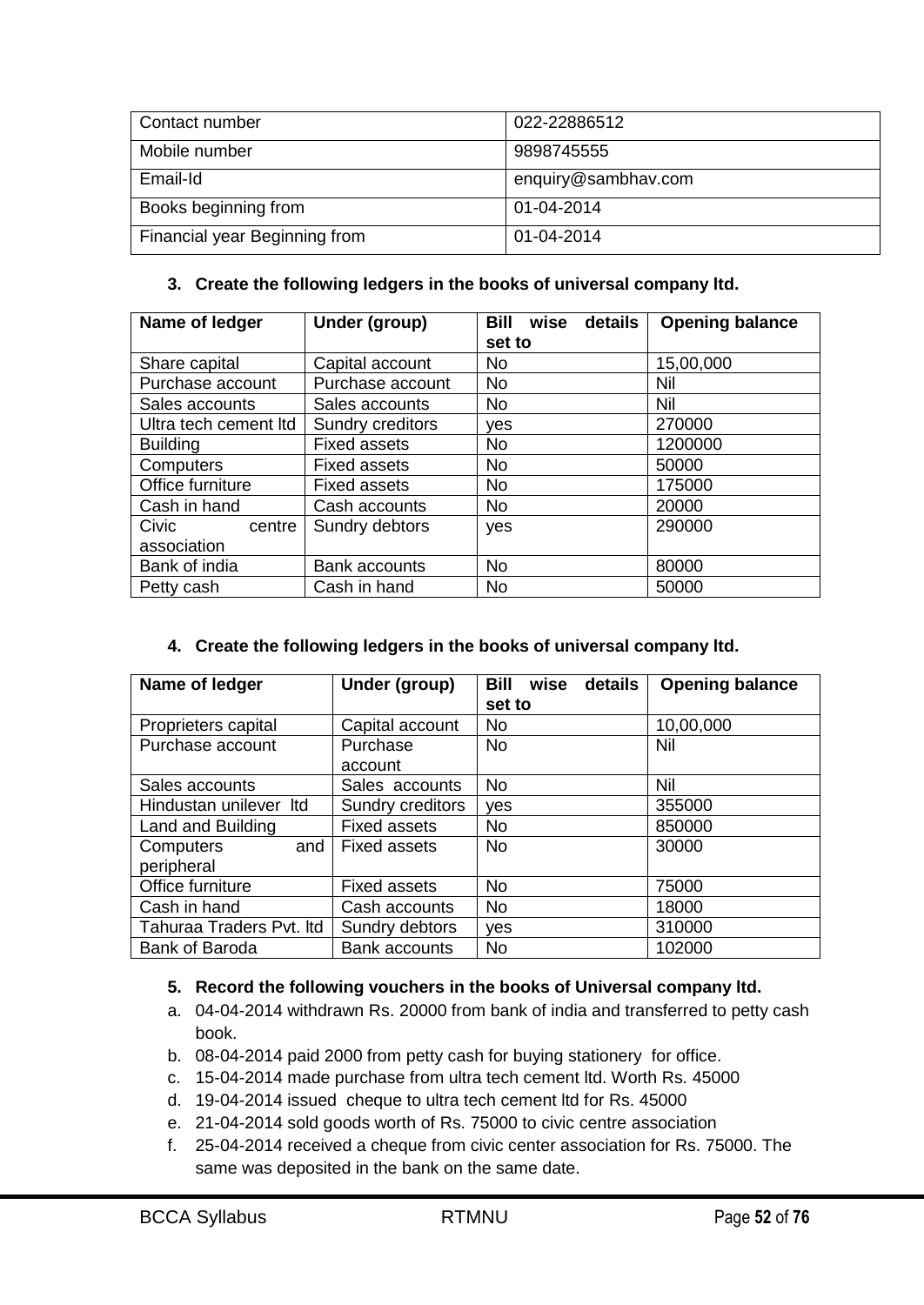g. 30-04-2014 paid staff salary of Rs. 9800 from petty cash

# **6. Record the following vouchers in the books of Sambhav Trading Co. Pvt. ltd.**

- a. 02-04-2014 withdrawn RS. 10000 From bank of baroda and transeferred to petty cash book.
- b. 05-04-2014 paid 1000 from petty cash for office expences.
- c. 11-04-2014 made purchase from Hindustan unilever ltd. Worth Rs. 33000
- d. 13-04-2014 Issued cheque to Hindustan Unilever Ltd. For Rs. 20000
- e. 14-04-2014 Made purchase from Hindustan Unilever Ltd. Worth Rs. 26000
- f. 18-04-2014 Issued cheque of Rs. 38000 to Hindustan Unilever Ltd.
- g. 21-04-2014 sold goods worth of Rs. 90000 to Tahuraa Traders Pvt Ltd.
- h. 22-04-2014 received a cheque from Tahuraa Traders Pvt Ltd. For Rs. 75000 . The same was deposited in the bank on the same date.
- i. 23-04-2014 sold goods worth of rs. 85000 to Tahuraa Traders Pvt Ltd.
- j. 25-04-2014 received cheque from Tahuraa Traders Pvt Ltd. From Rs.75000. The same was deposited in the bank on the same date.
- k. 30-04-2014 Paid staff salary of Rs. 7200 from petty cash.

#### **7. Journalize the following transaction in the books of Sanjay Potdar for the month of March 2012.**

| <b>March 2012</b> | <b>Particular</b>                         | Amt   |
|-------------------|-------------------------------------------|-------|
|                   | Sanjay commenced business with cash       | 40000 |
| 2                 | Bought goods for cash                     | 25000 |
| 5                 | Deposit in Bank                           | 50000 |
|                   | Bought goods in credit from Anand         | 15000 |
| 10                | Sold goods to Prakash                     | 7000  |
| 12 <sup>2</sup>   | Purchase Machinery Payment made by Cheque | 10000 |

#### **8. Journalize the following transaction in the books of Prashant for April 2011 prepare Balance sheet.**

| April 2011 | <b>Particular</b>                                           | Amt      |
|------------|-------------------------------------------------------------|----------|
| 1          | Start business with capital borrowed from his friend Satish | 1,10,000 |
| 3          | <b>Bought Machinery</b>                                     | 40,000   |
| 5          | Sold goods for cash to Satish                               | 25000    |
|            | Purchase goods from Somesh                                  | 30000    |
| 9          | Bought goods for cash from Nitin                            | 26000    |
| 11         | Cash sales                                                  | 10000    |
| 15         | sold goods to Manish                                        | 8000     |

**9. Journalize the following transaction in the books of Rahul Thakur for the month of March 2012 and prepare profit and loss account.**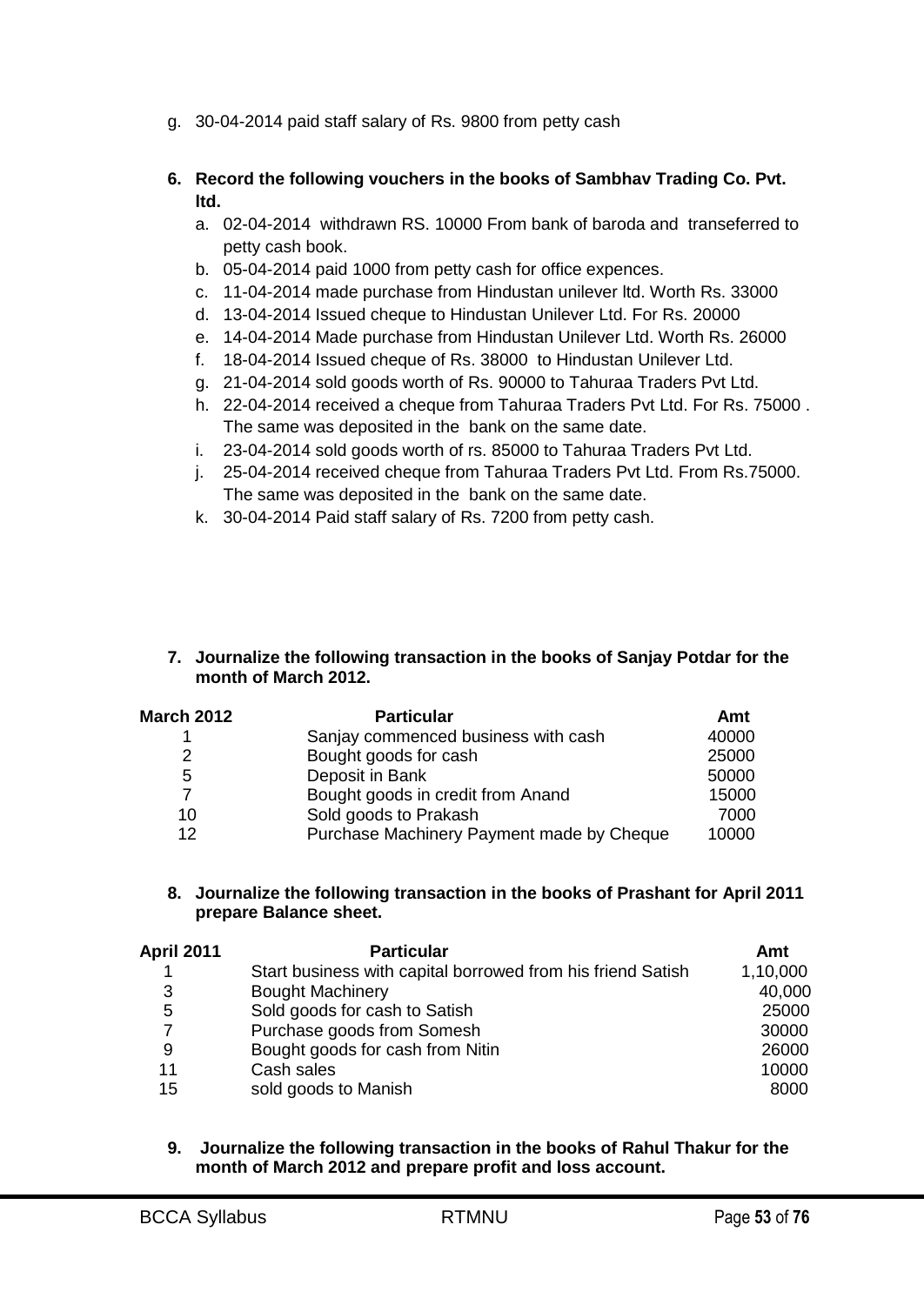| <b>March 2012</b> | <b>Particulars</b>                   | Amt   |
|-------------------|--------------------------------------|-------|
|                   | <b>Start Business with Furniture</b> | 15000 |
|                   | And machinery                        | 40000 |
| 2                 | Borrowed from central Bank           | 45000 |
| 5                 | Bought goods                         | 30000 |
| 8                 | Sold goods to Manoj on credit        | 12000 |
| 10                | <b>Paid Electricity Bill</b>         | 1500  |
| 13                | <b>Bought Stationary from Vikas</b>  | 8500  |

#### **10. Journalize the following transaction in the books of Rupesh for the year ended March 2012 and prepare Profit and loss account.**

| <b>March 2012</b> | <b>Particulars</b>                  | Amt   |
|-------------------|-------------------------------------|-------|
| 1                 | Rupesh commenced business with cash | 80000 |
| 2                 | Bought goods on credit from Ramesh  | 15000 |
| 6                 | Paid into Bank                      | 8000  |
| 8                 | Bough from Sanket on credit         | 15000 |
| 10                | Bought goods for cash               | 12000 |
| 12                | Received goods from Sukesh          | 7500  |
| 15                | Goods sold on credit to Chanda      | 9000  |

# **11. Create cost centers Project A and Project B under primary cost category and record the following transaction in the books of sambhav trading company**

- a. On 07-09-2014 , purchased Cement worth Rs. 1,50,000/- from Ultratech cement Ltd. That will be shared equally between Project A and Project B . A credit period of 30 days was provided.
- b. Record transaction on 09-09-2014 for the purchase of Steel worth Rs. 450000 from Embee Enterprises. Allocate Rs. 50000 to Project A and the the rest to Project B . a credit period of 45 days was allowed .

# **12. Create cost centers Mumbai and Pune under primary cost category and record the following transaction in the books of Universal co. Limited**

- a. On 05-10-2014 , purchases done worth Rs. 2,50,000/- from Hindustan Unilever Ltd. That will be shared equally between Mumbai and Pune.
- b. Record transaction on 09-10-2014 for the purchase worth Rs. 600000 from Hindustan Unilever Ltd. Allocate Rs. 250000 to Mumbai and the rest to Pune. . a credit period of 45 days was allowed.
- c. On 18-10-2014 record a transaction for the sale on Super technologies for Rs. 1575000/- of which 1200000 would be allocated to Mumbai branch and the rest to Pune.
- d. On 22-10-2014 one more sales entry was made for 1600000 to Super technologies of which 10,00,000 was allocated to pune branch and the rest to Mumbai.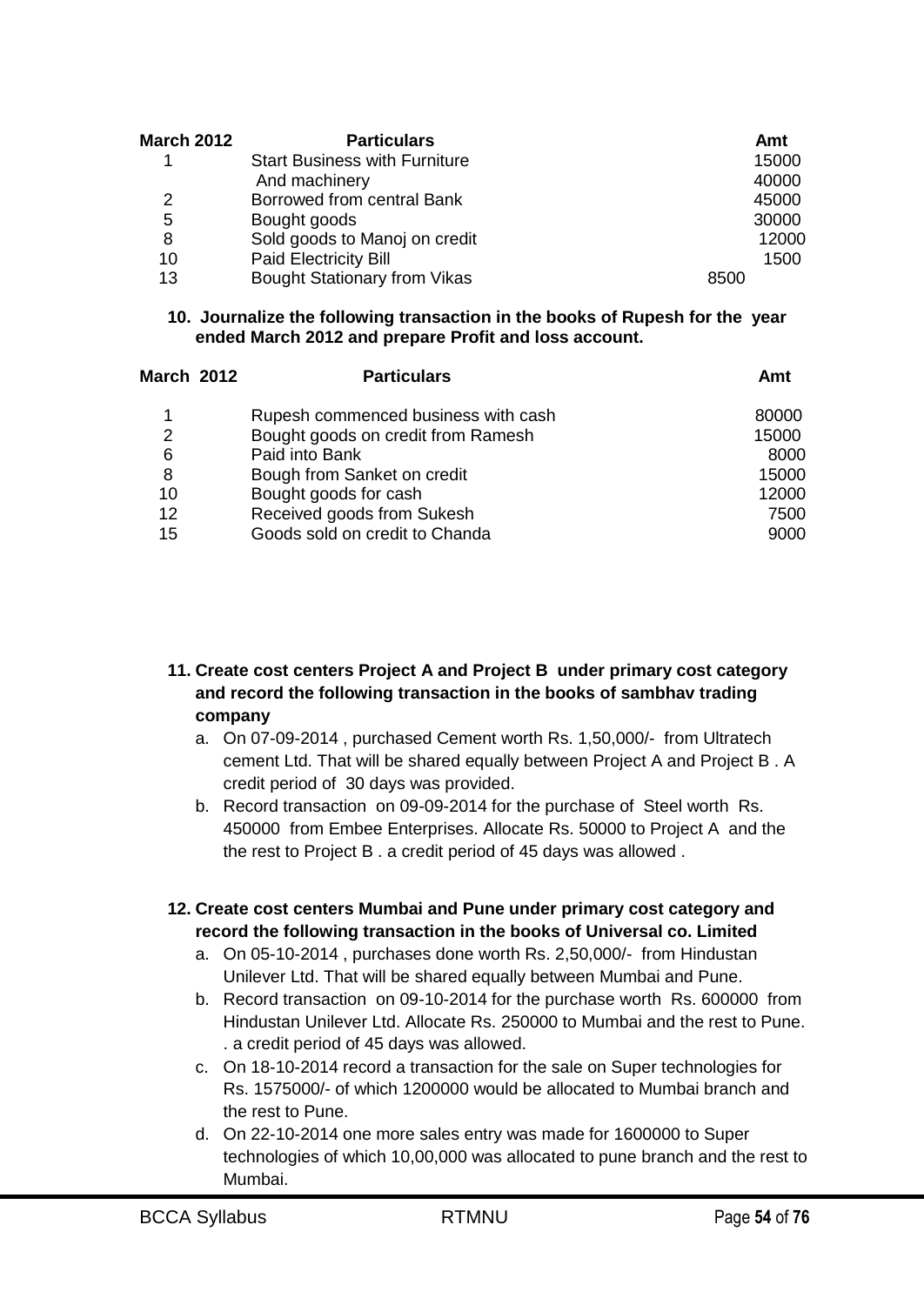# **13. Record the following transaction in the books of Universal Co. Ltd.**

- a. On may 11,2014 they received a bill no. May /005/2014 for a sum of Rs. 125000/- from M/s. Rajesh shah and Co. , architects for consultancy towards designing their office and training centre.
- b. Universal company Ltd. Made the payment after deducting the TDS amount.
- c. On  $27<sup>th</sup>$  May 2014, company received bill no May/015/2014 for a sum of Rs. 75000 from M/s Rajesh shah and co., architects for consultancy.
- d. On 28<sup>th</sup> May, company made the payment after deducting TDS.

# **14. Record the following transaction in the books of Raj enterprises.**

- 1. Goods purchase from "Kirti sales" on credit Bill no. 115 Rs. 62000
	- a. Color tv (lg) 4% 3qty Rs. 30000
	- b. Washing machine (samsung) 4% 4 qty Rs. 32000
- 2. Cash received from sangam enterprizes Rs. 15000
- 3. Goods purchase in cash bill no. 69 Rs. 35000
	- a. B/W tv (sony) 4% 4 qty Rs. 20000
	- b. Audio (onida) 4% 5 qty Rs. 15000
- 4. Goods sale on cash rs, 19000
	- a. Color tv (lg) 4% 1 qty Rs. 15500
	- b. Audeo (onida) 4% 1 qty Rs. 3500
- 5. Goods purchase in cash from vikram enterprises bill no. 45 Rs. 40000
	- a. Color tv (lg) 4% 2 qty Rs. 20000
	- b. Refregerator (vedeocon) 4% 2qty Rs. 20000
- 6. Cheaque no. received from ravi agency Rs. 10000 and deposited in state bank .
- 7. Credit sale to vijay enterprises bill no. 93 Rs.17200
	- a. Washing machine (samsung) 4% 1qty Rs. 8000
	- b. B/W tv (sony) 4% 1 Qty Rs. 5700
	- c. Audio (onida) 4% 1 qty Rs. 3500
- 8. Cash paid to ravi kulkarni rs. 1500
- 9. Cheque no. 159 paid to central engineering co. Rs 15000
- 10. Refregerator purchase on cash Rs. 30000 fom k k agency 3 qty (videocon) 4%
- 11. Office rent paid in cash Rs. 1700
- 12. Received cheque from vijay enterprises Rs. 10000 & deposited in canara bank.
- 13. Bill received from lokmat Rs. 1500 bill no.5
- 14. Amount received from vaishali agency in cash rs. 5000 & cheque no. 336791 Rs. 10000 only. Cheque deposited in state bank.
- 15. Cash sale to telco ltd. Rs. 29900
	- a. Color tv (Lg) 4% 1 qty Rs. 10000
	- b. Washing machine (samsung) 4% 1 qty Rs. 9100
	- c. Refregerator (vedeocon) 4% 1qty Rs. 10800
- 16. Cheque deposited in canara bank Rs.5000
- 17. Cash withdrawn from bank Rs. 34000

# **15. Record the following transaction in the books of Maharashtra Traders.**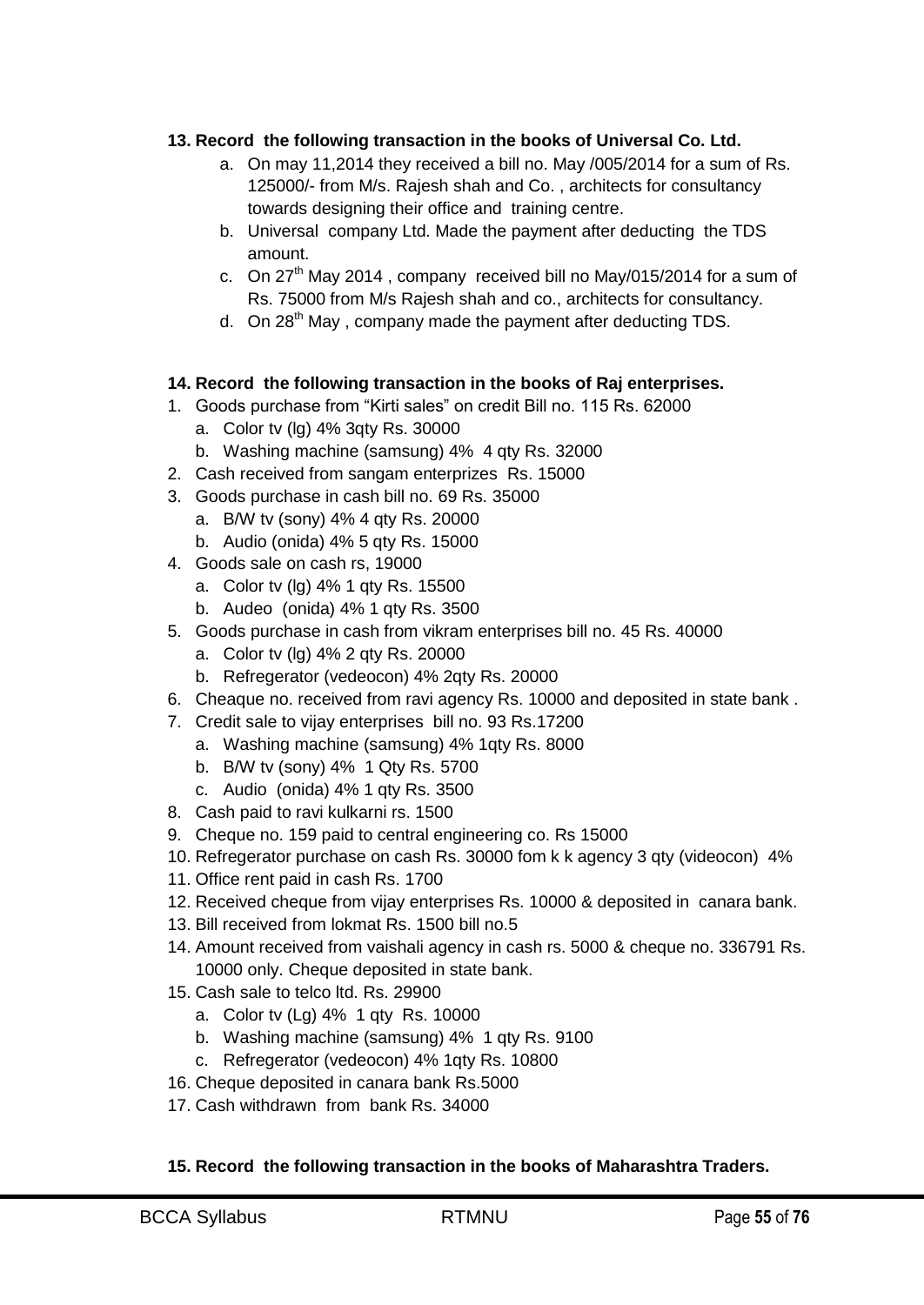- 1. Opening stock for Wadi Godown
	- a. Akai color Tv 4% 10 qty Rs.10500 each.
	- b. Refregerator (videocon) 7qty 12000 each.
	- c. Washing machine (samsung) 5 qty 8000 each
	- d. Audio (Philips) 4% 2Qty 2000
	- e. Onida color tv 4% 5 qty 12000 each
	- f. B/W tv (akai) 4% 5 qty 18000
- 2. Opening stock for nandanwan godown
	- a. Akai color tv 2 qty 10500 each
	- b. refrigerator (videocon) 3qty 12000 each
	- c. Audio (Philips) 3 qty 1000 each.
- 3. Cash sale to Bhagwandas Co. Rs. 41500 in wadi godown.
	- a. Color tv (akai) 4% 2 qty Rs.21000.
	- b. Refrigerator (Vedeocon) 4% 1qty Rs. 11300
	- c. Washing Machine (samsung) 4% 1 qty Rs. 9200.
- 4. Goods purchase in cash from national Trading co. & store Nandanwan godown.
	- a. Audio (Philips) 2qty 4% Rs.6000
	- b. W/M (Samsung) 1qty 4% Rs. 10000
- 5. Credit sales to Ravina traders Rs. 51800 wadi godown.
	- a. Refrigerator (vedeocon) 2qty 4% Rs. 22000.
	- b. W/M (Samsung) 1qty 4% Rs.8300
	- c. Color tv (akai) 2qty 4% 21500
- 6. Cheque received from vikas enterprises Rs. 20000 & deposited in state bank.
- 7. Cash withdrawn from state bank cheque no. 16 Rs. 15000/-
- 8. Received loan from state bank Rs. 10,00,000/- invensted in business, interest 10%.
- 9. Cheque paid to kirti sales rs. 25000/-
- 10. Goods purchase on credit from rama & sons Rs. 44000 store nandanwan.
	- a. W/M (Lg) 3 qty 4% Rs. 24000
	- b. Refrigerator (videocon) 1qty 4% Rs. 10000.
	- c. Color tv (onida) 1qty 45 Rs. 10000
- 11. Akai color Tv purchase in cash Rs. 20000 2qty 4% Rao store in nandanwan.
- 12. Paid salary Rs. 10000
- 13. Paid bank loan Rs. 8,00,000
- 14. Cash sale on wadi godown Rs 42000\
	- a. Audio 2 qty 4% Rs.7000
	- b. w/m (s.s.) 2qty 4% Rs. 17000
	- c. b/w tv (akai) 3qty 4% Rs. 18000
- 15. Paid to rama & sons by cheque rs. 18000 chq. No. 1152.
- 16. Paid electric bill Rs. 10000
- 17. Total cash sale after allowing discount Rs. 1000.
- 18. Paid total balance loan on state bank.
- 19. Advertisement exp. Rs.10000
- 20. Carriage exp. Rs. 5000
- 21. Purchase furniture for nandanwan godown Rs.28000 in cash.
- 22. Withdrawn for personal use Rs, 10000.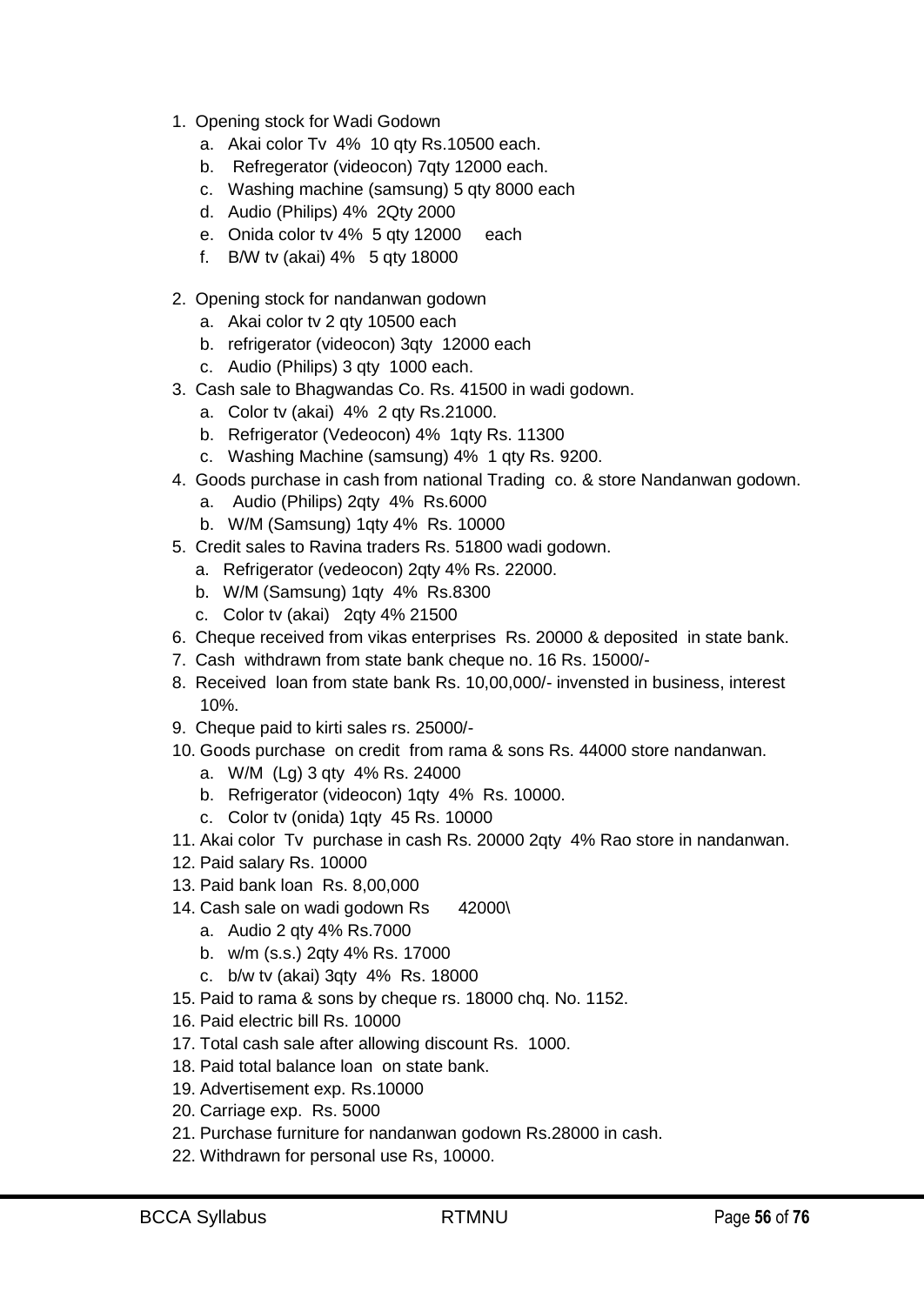# **16. Record the following transaction in the books of Rathore Traders.**

- 1. Goods purchase from sohan & sons Rs. 20000/
	- a. Gold 10gm (12.5%) rs. 10000/-
	- b. Silver 1kg (12.5%) Rs.10000/-
- 2. Goods purchase from sagar computer Rs. 25000/
	- a. Monitor (compaq) 1qty 5000/- 4%
	- b. Cpu (intel) 1qty 15000/- 4%
	- c. Speaker (Logitex) 1qty 5000/- each
- 3. Goods sold on cash Rs. 22000/
	- a. Gold (12.5%) 10gm 12000/-
	- b. Silver(12.5%) 1kg 10000/-
- 4. Withdrawn 400/- Rs. From canara bank.
- 5. Cash given to sagar computers Rs. 24000/- in full settlement.
- 6. Cheque given to mr. sohan & sons. Rs 20000.
- 7. Salary given to mr. sahil Rs. 2000/-
- 8. Withdrawn Rs. 4000/-
- 9. Paid insurance premium Rs. 200/-
- 10. Purchase table without vat Rs.2000/-

# **Paper - II: VB.Net**

# **UNIT- I**

**Welcome to Visual Basic.NET –** Windows Versus DOS Programming, Installing Visual Basic.NET, The Visual Basic.NET IDE, Creating a Simple Application, Using the Help System. **The Microsoft.NET Framework** – Microsoft's Reliance on Windows, Writing Software for Windows, Common Language Runtime, The Common Type System and Common Language Specification. **Writing Software –** Information and Data, **Variables**, Comments and Whitespaces, Data Types, Sorting Variables, Methods. **Controlling the Flow** – Making Decisions, The if Statement, Select Case, Loops.

# **UNIT- II**

**Working with Data Structure** – Understanding Array, Understanding Enumerations, Understanding Constants, Structures, Working with Collection and Lists, Building Lookup Tables with Hashtable, Advanced Array Manipulation. **Building Windows Application** – Responding to Events, Building a Simple Application, Creating Complex Applications, Using Multiple Forms. **Displaying Dialog Boxes** – The MessageBox Dialog box, The OpenDialog Control, The SaveDialog Control, The FontDialog Control, The ColorDialog Control, The PrintDialog Control.

# **UNIT- III**

**Creating Menu –** Understanding Menu Features, Creating Menu, Context Menu. **Debugging and Error Handling –** Major Error Types, Debugging, Error Handling.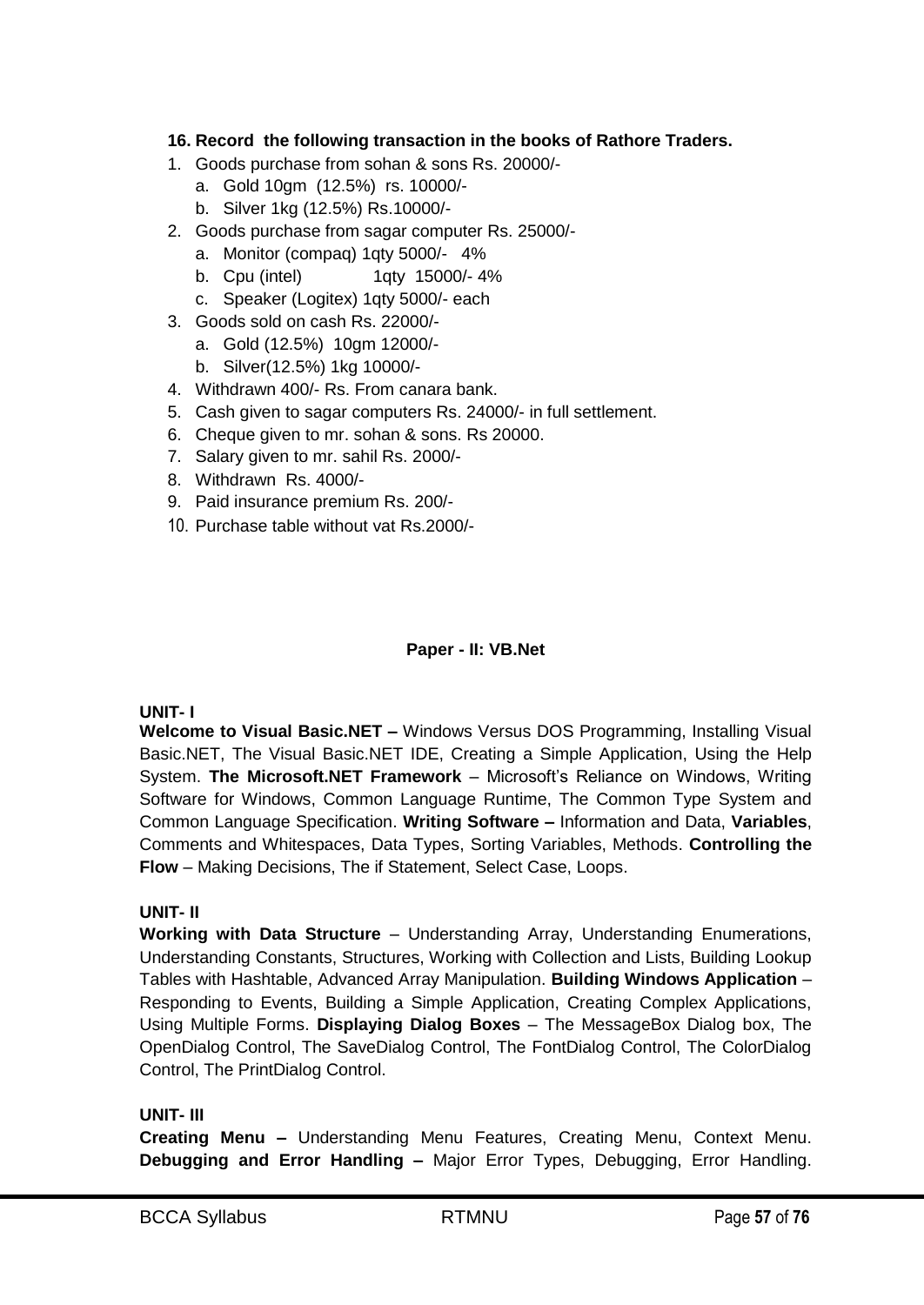**Building Objects** – Understanding Objects, Reusability, Our First Object, Constructor, Inheritance, The Framework Classes.

# **UNIT- IV**

**Accessing Database –** What is Database, SQL Select Statement, Queries in Access, Data Access Components, Data Binding. **Database Programming with SQL Server and ADO.NET** –ADO.NET, The ADO.NET Classes in Action, Data Binding. **Deploying Your Application** – What is Deployment?, Creating a Visual Studio .NET Setup Application, Assemblies as Installers, The Core of Deployment, Deploying Different Solution, Advance Deployment Option.

# **Text Book**

1. Jonathan, Richard Blair, Beginning VB.MET 2003, WILEY, Thearon Willis.

# **Reference Books**

- 1. Thearon Willis, Jonathan Crossland, Richard Blair, Beginning CB.Net 2003, Dreamtech Press, Wiley.
- 2. Jeffry R. Shapiro, The Complete Reference, Visual Basic .NET, McGraw- Hill.
- 3. Francesco Balena, Programming Microsoft Visual Basic.net, Microsoft Press.
- 4. Jeffrey Kent, Visual basic.Net A Beginner's Guide, McGraw- Hill.

# **Practical List of VB. Net**

- 1. Write an algorithm, draw a flowchart and develop a VB.NET console application to calculate the reverse of a number.
- 2. Write an algorithm, draw a flowchart and develop a VB.NET console application to implement the Cos series.
- 3. Write an algorithm, draw a flowchart and develop a VB.NET console application to find largest and second largest number from the array.
- 4. Write an algorithm, draw a flowchart and develop a VB.NET console application to create all possible sets from given set {1, 2, 3 }.
- 5. Write an algorithm, draw a flowchart and develop a VB.NET console application to display the following pattern –



- 6. Write an algorithm, draw a flowchart and develop a VB.NET console application to check a number is palindrome or not.
- 7. Write an algorithm, draw a flowchart and develop a VB.NET console application to calculate the binary number from decimal number.
- 8. Write an algorithm, draw a flowchart and develop a VB.NET console application to check a given number is prime or unprimed.
- 9. Write an algorithm, draw a flowchart and develop a VB.NET console application to calculate the reverse of a string and check the string is palindrome or not.
- 10. Write an algorithm, draw a flowchart and develop a VB.NET console application to Search an element from characters and as well as from numbers using linear search method.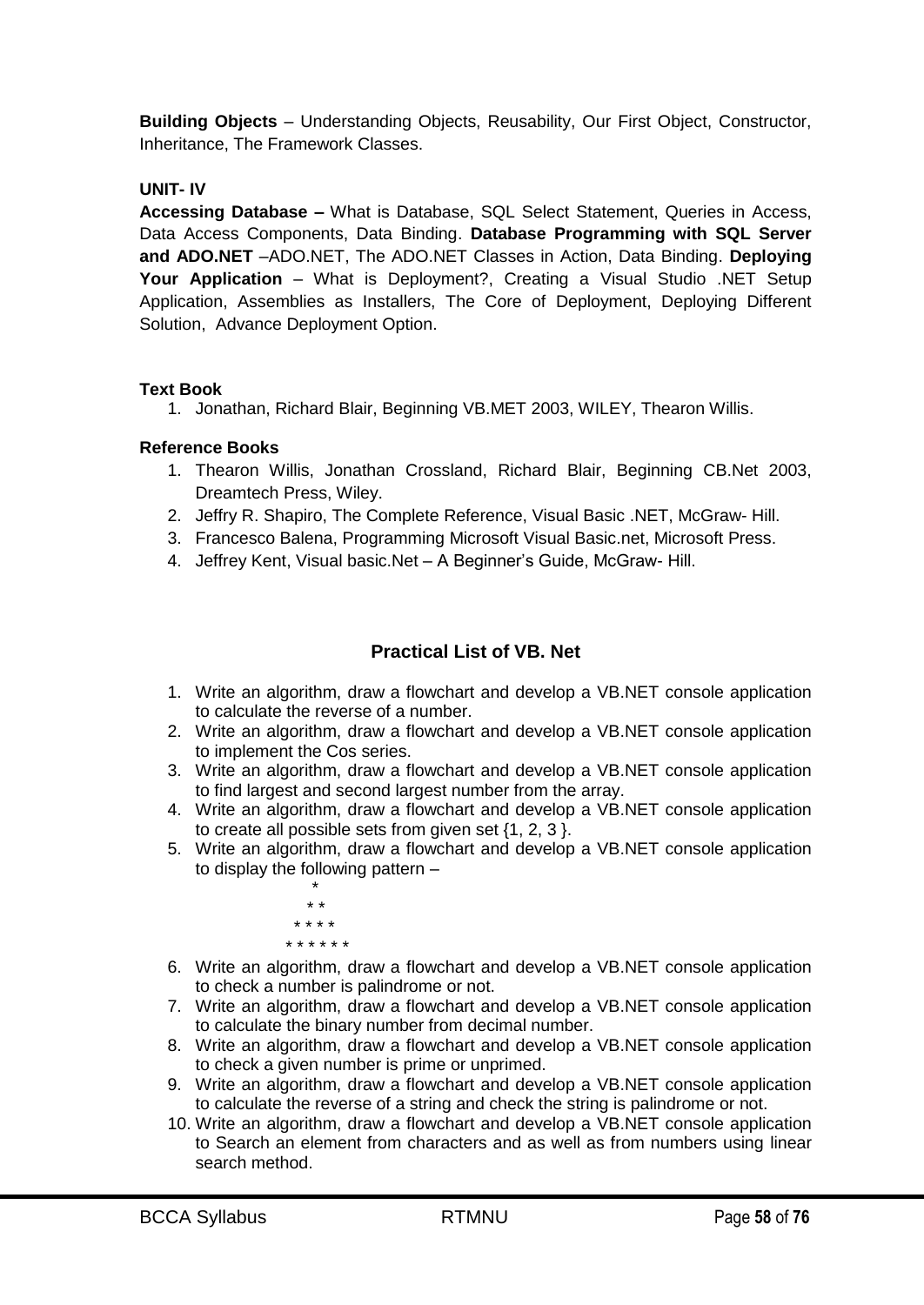- 11. Write an algorithm, draw a flowchart and develop a VB.NET console application to sort a given string in the order of alphabets, digits & symbol.
- 12. Write an algorithm, draw a flowchart and develop a VB.NET console application to input array element, sorting them using bubble sort method.
- 13. Write an algorithm, draw a flowchart and develop a VB.NET console application to create jagged array.
- 14. Write an algorithm, draw a flowchart and develop a VB.NET console application to demonstrate exception handling.
- 15. Write an algorithm, draw a flowchart and develop a VB.NET windows application to check the user id and password is valid or not.
- 16. Write an algorithm, draw a flowchart and develop a VB.NET windows application to create a calculator.
- 17. Write an algorithm, draw a flowchart and develop a VB.NET windows application to create notepad.
- 18. Write an algorithm, draw a flowchart and develop a VB.NET windows application to demonstrate MDI form.
- 19. Write an algorithm, draw a flowchart and develop a VB.NET windows application to create a start menu using status bar.
- 20. Write an algorithm, draw a flowchart and develop a VB.NET windows application to create a menu and perform any operation.
- 21. Write an algorithm, draw a flowchart and develop a VB.NET windows application to create MDI and arrange all forms as tiles and cascade form.
- 22. Write an algorithm, draw a flowchart and develop a VB.NET windows application to create popup menu.
- 23. Write an algorithm, draw a flowchart and develop a VB.NET windows application to create data bound control for retrieving the data from database.
- 24. Write an algorithm, draw a flowchart and develop a VB.NET windows application to create different dialog box and perform any operation.

# **Paper - III: Management Information Systems**

#### **UNIT- I**

**Management Information Systems: An Overview -** Introduction, Need for Management Information Systems, Management Information Systems: A Concept, MIS: A definition, Management Information System and Information Technology, Nature and Scope of MIS, MIS Characteristics, Structure of MIS, Types of MIS, Role of MIS in Global Business, Challenges of Managing Information Systems. **Information, System and Organization Concepts -** Introduction: A definition, Types of Information, Information Quality, Dimensions of Information, System: A definition, Kinds of Systems, System -related Concepts, Elements of a System, Information System, Organization : A Concept, Impact of Information System on Organization. **Information System and Competitive Advantage -** Introduction, Changing Role of IS, Competitive Advantage, Strategic Information System(SIS).

#### **UNIT- II**

# **IT Infrastructure and Emerging Technology -**

Introduction , A computer System, Computer Categories, Computer Evolution, IT Infrastructure Components ,Emerging Technology. **Data Resource Management -** Introduction, Database Concepts, Files : The Traditional Approach, The Database Management Approach: The Modern Approach, Database Management System, Data Models, Data Warehousing and Data Mining, Application of DBMS using MS-Access. **Telecommunication and Computer Networks -** Introduction, Telecommunications, Types of Signals, Communication Channels, Characteristics of Communication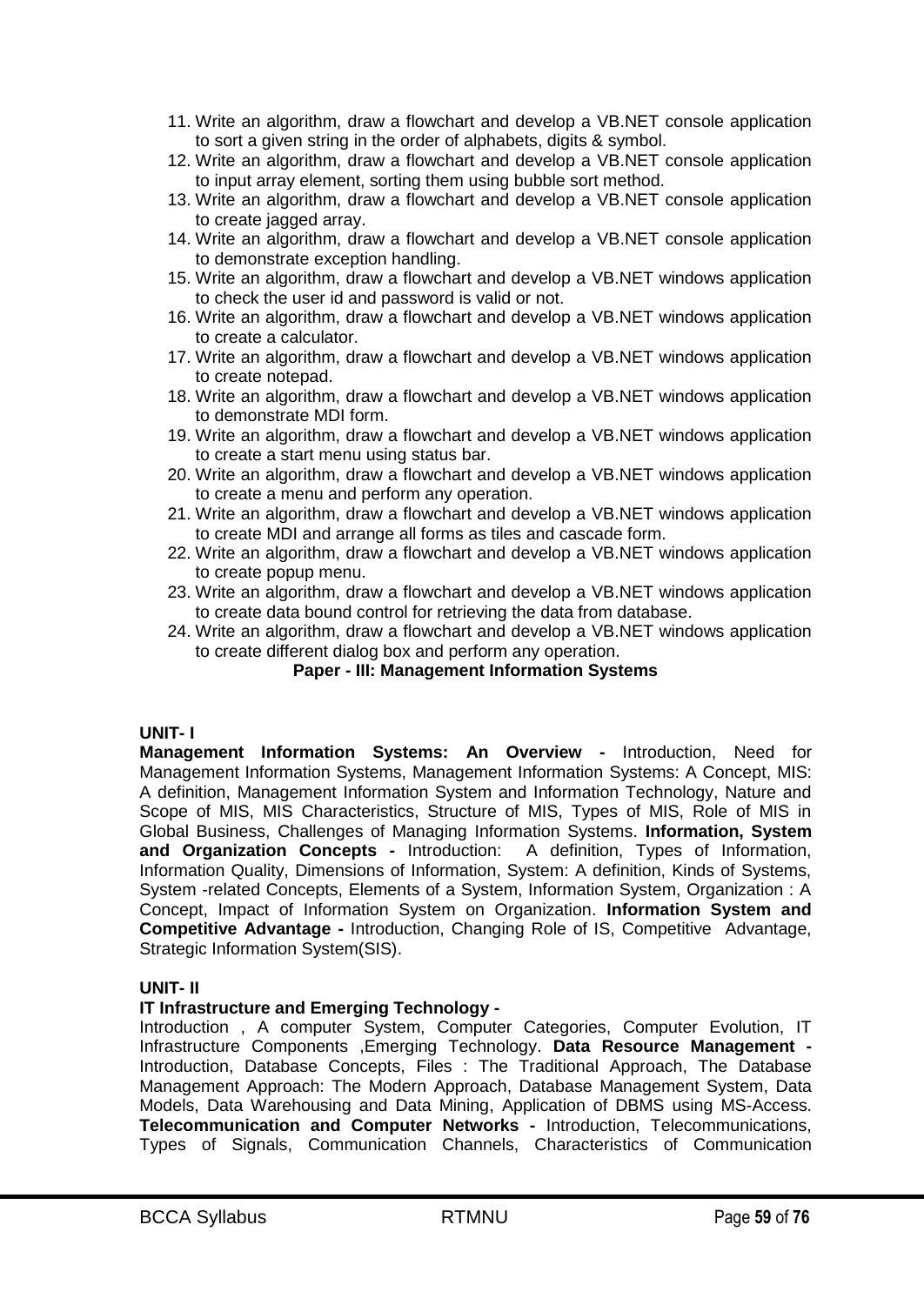Channels, Communication Hardware, Communication Networks, Computer Networks in India, Internet.

#### **UNIT- III**

**E-Commerce, e-Business and e-Governance -** Introduction, e-Commerce, e-Commerce Sales Life Cycle, e-Commerce Infrastructure, e-Commerce Applications , e-Commerce Challenges and Opportunities, E-Business, e-Governance. **Enterprise Systems -** Introduction, Enterprise Systems, Enterprise Resource Planning (ERP) System, Customer Relationship Management(CRM) System, Supply Chain Management(SCM) System. **Decision Support Systems -** Introduction, Decision-Making :A Concept, Simon's Model of Decision Making ,Types of Decisions, Methods for Decision-Making, Decision Support Techniques ,Decision Making and Role of MIS, Decision Support Systems (DSSs),Business Intelligence ,Knowledge Management Systems.

#### **UNIT- IV**

**Information System Planning -** Introduction, Information System Planning, Creating an IS Plan(CRISP), Resource Allocation Project Planning, Organization Structure and Location of MIS Department. **Is Choices and System Acquisition -** , Introduction Is Choices, Acquisition of Hardware and Software. **Is Development and Project Management -** Introduction, System Development Models, Project Management. **Information Requirements Analysis & Systems Design -** Introduction, Systems Analysis, Requirements Determination, Strategies for Requirements Determination, Structured Analysis Tools, System Design. **Evolution and Maintenance of IS -** Introduction Evaluation Approaches, Evaluation Classes, Product-Based MIS Evaluation, Cost/benefit –Based Evaluation, Models Used in Evaluation, Process-based Evaluation, System Maintenance.

#### **Text Book**

1. D. P. Goyal, Management Information System, Vikas Publishing House Pvt Ltd.

#### **Reference Books**

- 1. Waman S. Jawadekar, Management Information Systems, McGraw-Hill.
- 2. D. P. Nagpal, Management Information Systems, S. Chand.
- 3. Dr. Sushila Maden, Management Fundamental and Information System, Taxmann.
- 4. S. Sadagopan, Management Information Systems, PHI.
- 5. A. K. Gupta, Management Information Systems, S. Chand.
- 6. Mahesh Halale, Management Information Systems, Himalaya publishing house.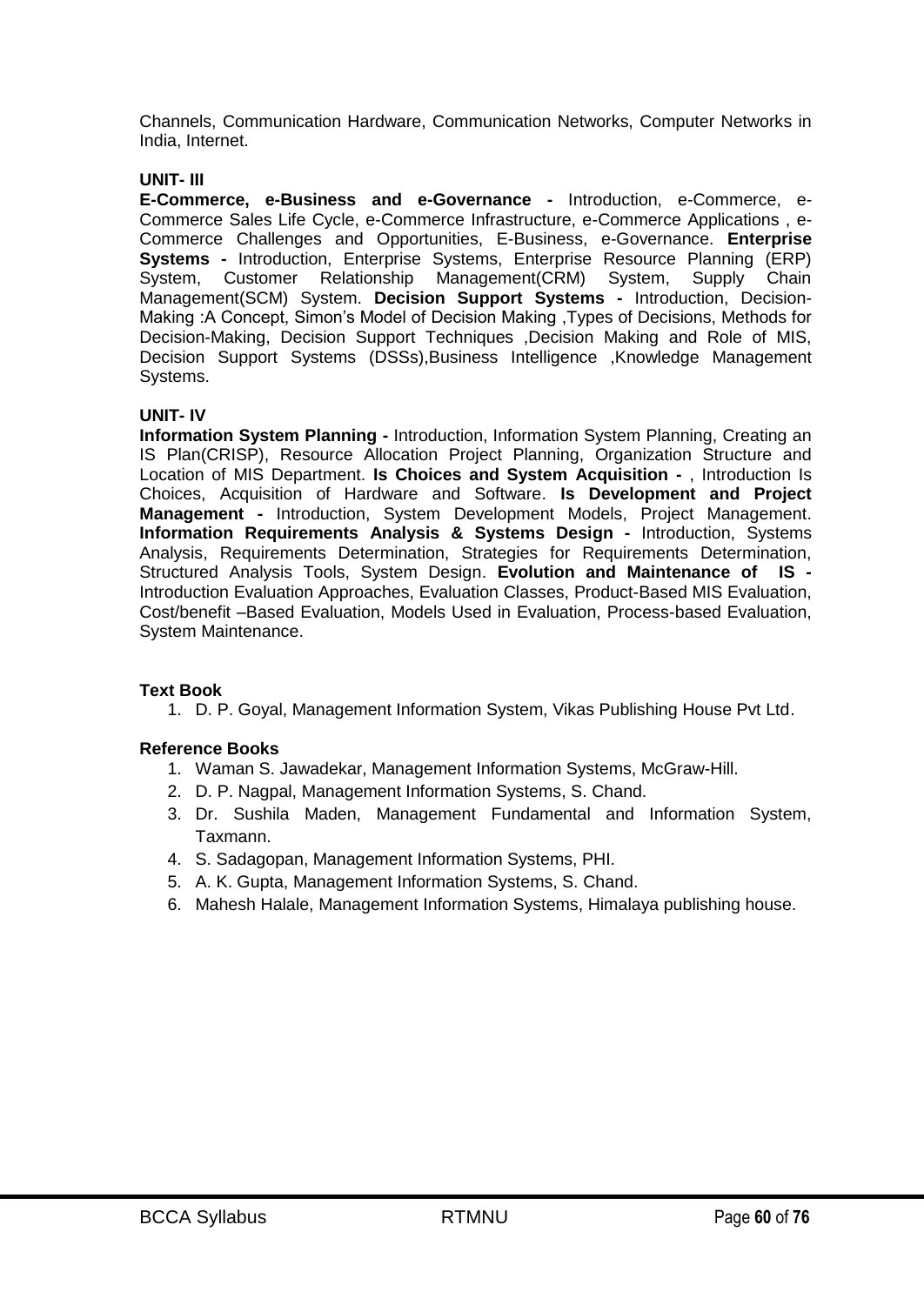**Paper - III: System analysis & Design**

# **UNIT- I**

**System Concept And The Information Systems Environment**- Introduction, The Systems Concept, Characteristics Of A System, Elements Of A System, Types Of A System. **The System Development Life Cycle** - Introduction, System Development Life Cycle, Considerations for the Candidate System, Prototyping. **The Role Of System Analyst**- Introduction, Definition, Historical Perspective, What Does It Take To Do Systems Analysis?, The Multifaceted Role Of The Analyst, The Analyst/User Interface, The Place Of The Analyst In The MIS Organization, Rising Positions In System Development, Conclusions.

# **UNIT- II**

**System Analysis- System Planning And The Initial Investigation-** Introduction, Bases For Planning In System Analysis, Initial Investigation. **Information Gathering-**Introduction, What Kinds Of Information Do We Need?, Where Does Information Originate?, Information Gathering Tools. **The Tools Of Structured Analysis-**Introduction, What Is Structured Analysis?, The Tools Of Structured Analysis. **Feasibility Study-** Introduction, System Performance Definition, Feasibility Study.

# **UNIT- III**

**System Design- The Process And Stages Of System Design-** Introduction, The Process Of Design, Design Methodologies, Major Development Activities, Audit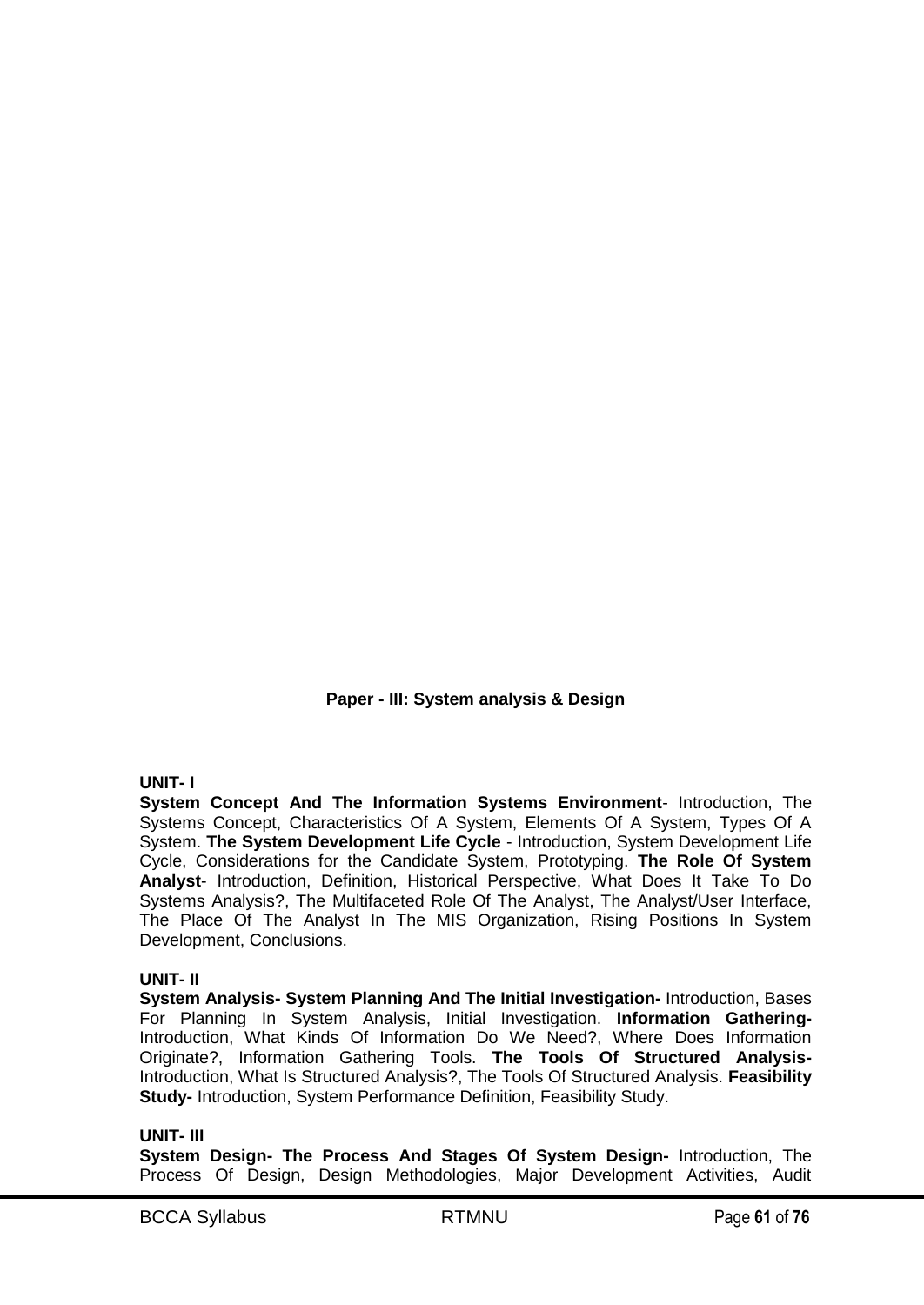Consideration. **Input/output And Forms Design-** Introduction, Input Design, Output Design, Forms Design. **File Organization And Data Base Design-** Introduction, File Structure, File Organization, Data Base Design, The Role Of The Data Base Administrator.

# **UNIT- IV**

**System Implementation- System Testing And Quality Assurance-** Introduction, Why System Testing?, What Do We Test For?, The Test Plan, Quality Assurance, Trends In Testing, Role Of Data Processing Auditor. **Implementation And Software Maintenance-** Introduction, Conversion, Combating Resistance To Change, Post-Implementation Review, Software Maintenance. **Hardware/ Software Selection And The Computer Contract-** Introduction, The Computer Industry, The Software Industry, A Procedure For Hardware/ Software Selection, Financial Considerations In Selection, The Used Computer, The Computer Contract.

# **Text Book**

1. Elias Awad, System Analysis and Design, Galgotia.

# **Reference Books**

- 1. Jeffrey L Whitten, Lonnie D Bentley, System Analysis and Design Methods, McGraw-Hill.
- 2. Edward, System analysis and Design, McGraw-Hill.
- 3. Hawryszkiwyez, Fundamentals of System analysis and Design, PHI.
- 4. Vinod Garg, Workbook on System analysis and Design, PHI.

# **Paper - IV: Cost & Management Accounting**

# **UNIT- I**

**Introduction to Cost and Management Accounting:** Accounting Framework And Taxonomy, From Cost Accounting To Cost Management, The Dimensions Of Management Accounting. **Forces Shaping Business Environment And Their Effect On Cost And Management Accounting: Drivers** Defining The Future Of Business And Accounting, Trends In Cost And Management Accounting , Evolving Role Of Cost And Management Accountants, Profession Of Cost And Management Accountants.

# **UNIT- II**

**Strategic Management Accounting:** Linking Strategy to Management Accounting Value Chain for Strategic Management Accounting, Life Cycle Costing, Target Costing, Kaizen Costing. **Cost Measurement and Estimation:** Definition and Measurement Of Cost, Costs On Financial Statements, The Statements Of Financial Position, The Income Statement, Cost Classification, Cost Estimation Methods.

# **UNIT- III**

**Costing Systems:** Alternative Cost Accumulation Systems—Contingency Based Approach To Accounting, Levels Of Costing Systems, Income Analysis Under Alternative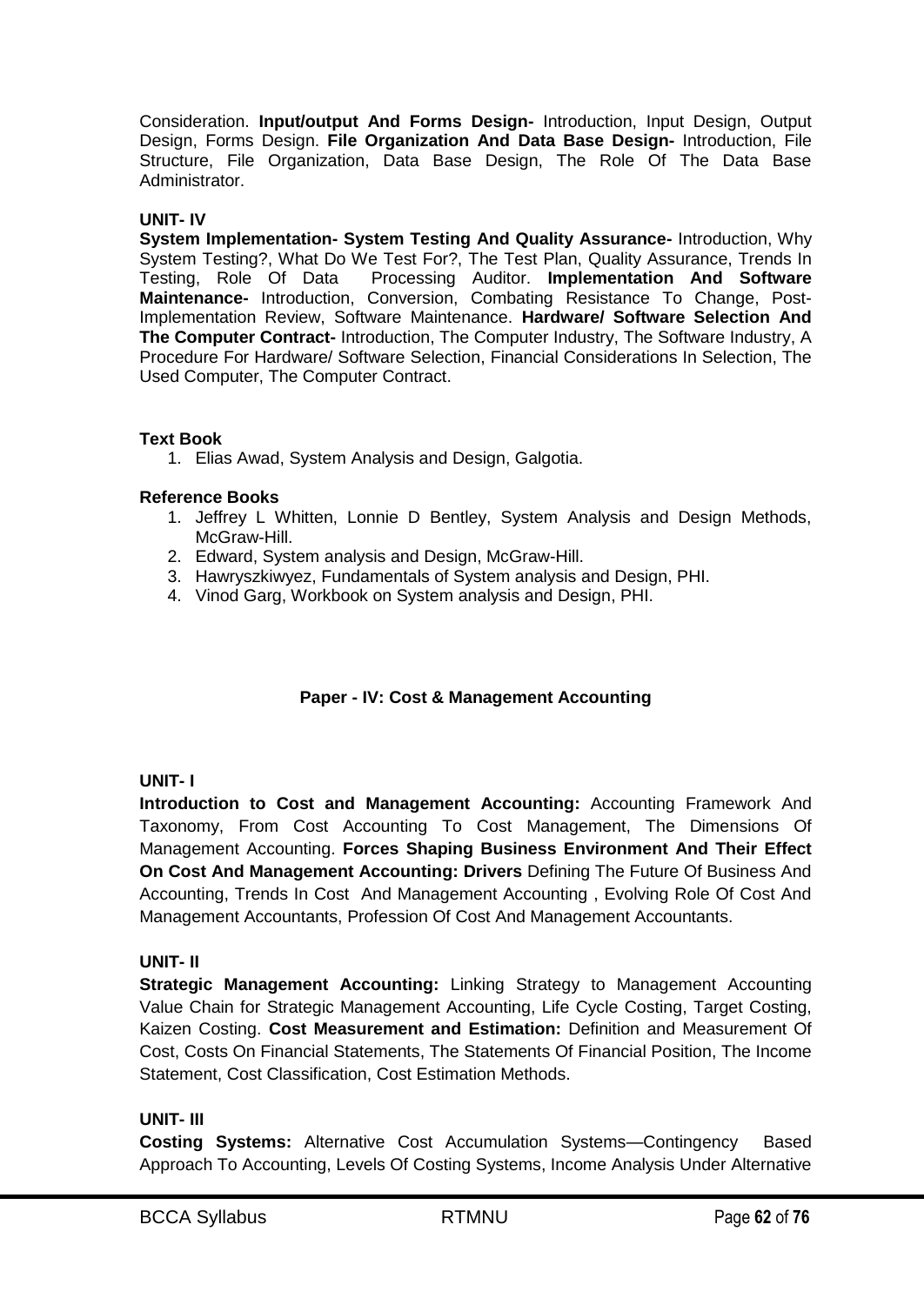Costing Systems, Reconciling Income Under Alternative Costing Systems, Impact Of Just In Time (JIT) Inventory System. **Job Order Costing:** An Overview Of Traditional Costing Systems, Job Order Costing System For Manufacturing Companies, Job Order Costing System For Service Companies, Job Order Costing For Planning Purposes.

# **UNIT- IV**

**Process Costing:** Product And Cost Flows Through Process Costing System, Calculating Unit Cost, Process Costing Methods, Production Cost Report, Operation Costing, Accounting For By-Products, Allocation Of Support Service Costs. **Activity-Based Costing And Customer Profitability Analysis:** Traditional Volume-Based Costing, Activity Based Costing (abc), Comparision Of Traditional Volume-Based With The Activity-Based Costing, Advantage And Disadvantages Of Activity-Based Costing, Activity-Based Management(ABM), Scope And Advances In Activity Based Costing, Customer Profitability Analysis.

# **Text Book**

1. Suveera Gill, Cost and Management Accounting, Vikas Publishing House Pvt. Ltd.

# **Reference Books**

- 1. M. Hanif, Modern Cost and Management Accounting, McGraw-Hill.
- 2. Ravi M. Kishor, Cost and Management Accounting, Taxmann.
- 3. Puneet Bhatia, Cost and Management Accounting, Pooja Law publishing Co.
- 4. N. S. Zad, Cost and Management Accounting.
- 5. T. K Basu, Deborshi Bhattacharya, Cost And Management Accounting, Platinum Publishers.

# **Paper - IV: Corporate Accounting**

# **UNIT-I**

**Corporate Accounting (Company Accounts)—Issue Of Share Capital-** Definition, Characteristics Of A Company, Kinds Of Companies (Or) Types Of Companies, Privileges Of A Private Limited Company, Documents, Share Capital, Differences Between "Capital Reserve" And "Reserve Capital", Shares Of A Company, Equity Shares, Management Of Companies, General Meetings Of The Company, Quorum, Voting, Resolutions, Floating Of A Company (Forming A New Company), Minimum Subscription, Issue Of Shares, Accounting Treatment For Issue Of Shares For Cash, Over-Subscription, Under-Subscription, Calls-In-Arrears, Calls-In-Advance, Issue Of Shares From The Standpoint Of Issue Price, Cash Book, More Than One Type Of Shares, Shares Issued For Consideration Other Than Cash, Forfeiture Of Shares, Re-Issue Of Forfeited Shares, Employee Stock Option Plan, Issue Of Bonus Shares, Rights Issue, Sweat Equity, Underwriting, Buy-Back Of Shares, Escrow Account. **Underwriting Of Shares And Debentures**- Underwriting—Definition, Underwriting Commission And Payment, Sub-Underwriters, Brokers, Managers To The Issue, Applications—Marked, Unmarked And Firm-Underwriting Applications, Types Of Underwriting, Accounting Treatment. **Redemption Of Preference Shares-** Issue And Redemption Of Preference Shares, Determination Of The Amount Of New Issue Stages In Solving Problems.

# **UNIT-II**

**Issue And Redemption Of Debentures-** Meaning And Definition Of Debenture, Meaning Of Some Terms, Types Of Debentures, Differences Between Shares And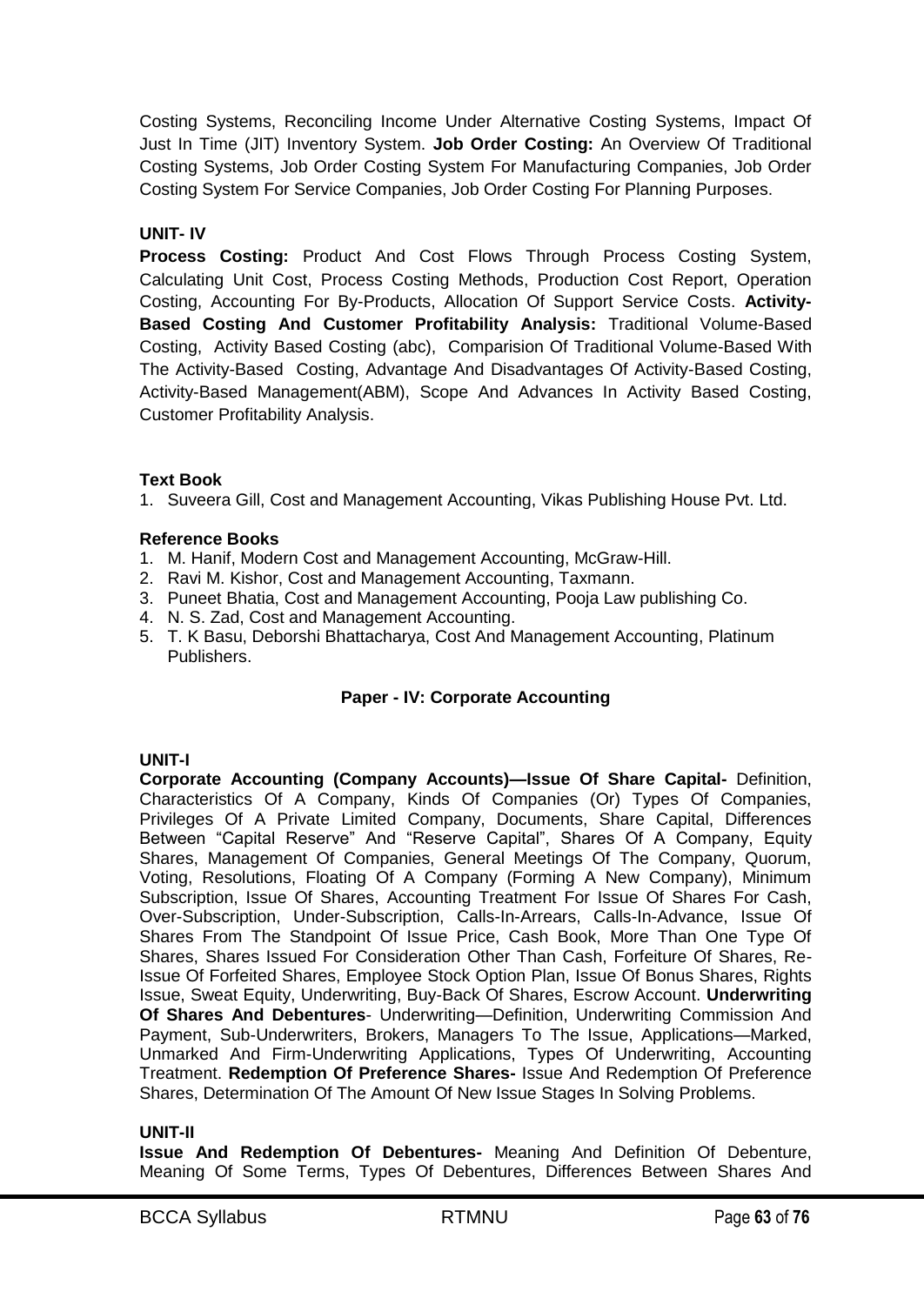Debentures, Debenture Trust Deed, Coupon Rate, Accounting For Issue Of Debentures, Terms Of Issue Of Debentures, Interest On Debentures, Discount Or Loss On Issue Of Debentures, Loss On Issue Of Debentures, Redemption Of Debentures. **Acquisition Of Business (Purchase Of Business)-** Factors Associated With Acquisition Of Business, Determination Of Purchase Consideration, Accounting Entries. **Profits Prior To Incorporation-** Meaning, Accounting Treatment Of Profits/Losses Prior To Incorporation In The Books Of The Company, Methods Of Ascertaining Profit Or Loss Prior To Incorporation, Basis Of Apportionment Of Expenses, Advanced Problems—Professional Course Level, Accounting Standard AS-5 Revised. **Final Accounts Of Companies-**Meaning Of Final Accounts, Preparation Of Final Accounts.

# **UNIT-III**

**Valuation Of Goodwill And Shares-** Valuation Of Goodwill, Need For Valuation Of Goodwill, Factors Affecting The Value Of Goodwill, Components Of Goodwill, Methods Of Valuation Of Goodwill, Valuation Of Goodwill Advanced Problems, Valuation Of Shares, Methods Of Valuation Of Shares, Different Categories Of Equity Shares, Methods Of Valuation Of Shares—Other Methods Illustrated, Price–Earnings Ratio—(PE Ratio)**Amalgamation, Absorption And External Reconstruction-** Meaning, Types Of Amalgamation, Accounting Treatment As Per AS–14, Absorption, External Reconstruction. **Liquidation Of Companies-** Meaning And Salient Features Of Liquidation, Order Of Payments, Statement Of Affairs, Statement Of Deficiency Or Surplus (List H), Liquidator's Final Statement Of Account, "B" List Of Contributories, Receiver For Debentures. **Internal Reconstruction**-Need For Internal Reconstruction, Methods Of Internal Reconstruction, Handling Of Reconstruction Account, Balance Sheet After Reconstruction.

#### **UNIT-IV**

**Holding Company Accounts-** Holding Company, Subsidiary Company, Legal Requirements For A Holding Company Consolidated Financial Statements. **Accounts Of Banking Companies-** Definition And Meaning Of Bank, Banking And Banking Company, Forms Of Business Of Banking Companies, Classification Of Commercial Banks, Important Legal Provisions Of Banking Regulation Act 1949, Principal Books Of Accounts, Registers, System Of Banking Accounting, Preparation And Presentation Of Final Accounts, Guidelines Of RBI For Profit And Loss Account, Special Transactions, Provision For Non-Performing Assets, Income Recognition, Guidelines Of RBI For Preparing Balance Sheet. **Double Account System-** Double Account System, Final Accounts. **Cash Flow Statement-** Cash Flow Statement, Cash Flow Statement— Preparation, Cash Inflow From Debtors, Cash Inflow From Trading Commission, Calculation Of Cash Outflow On Purchases—Purchases Include Both Cash And Credit Purchases, Cash Outflow On Expenses Incurred.

#### **Text Book**

1. Corporate Accounting, V. Rajasekaran, R. Lalitha, Pearson.

# **Reference Books**

- 1. Corporate Accounting, V. K. Goyal, Ruchi Goyal, PHI.
- 2. Corporate Accounting, S N Maheshwari & Suneel K Maheshwari, Vikas Publishing House Pvt. Ltd..
- 3. Corporate Financial Accounting, Dr. S.K. Singh, SBPD.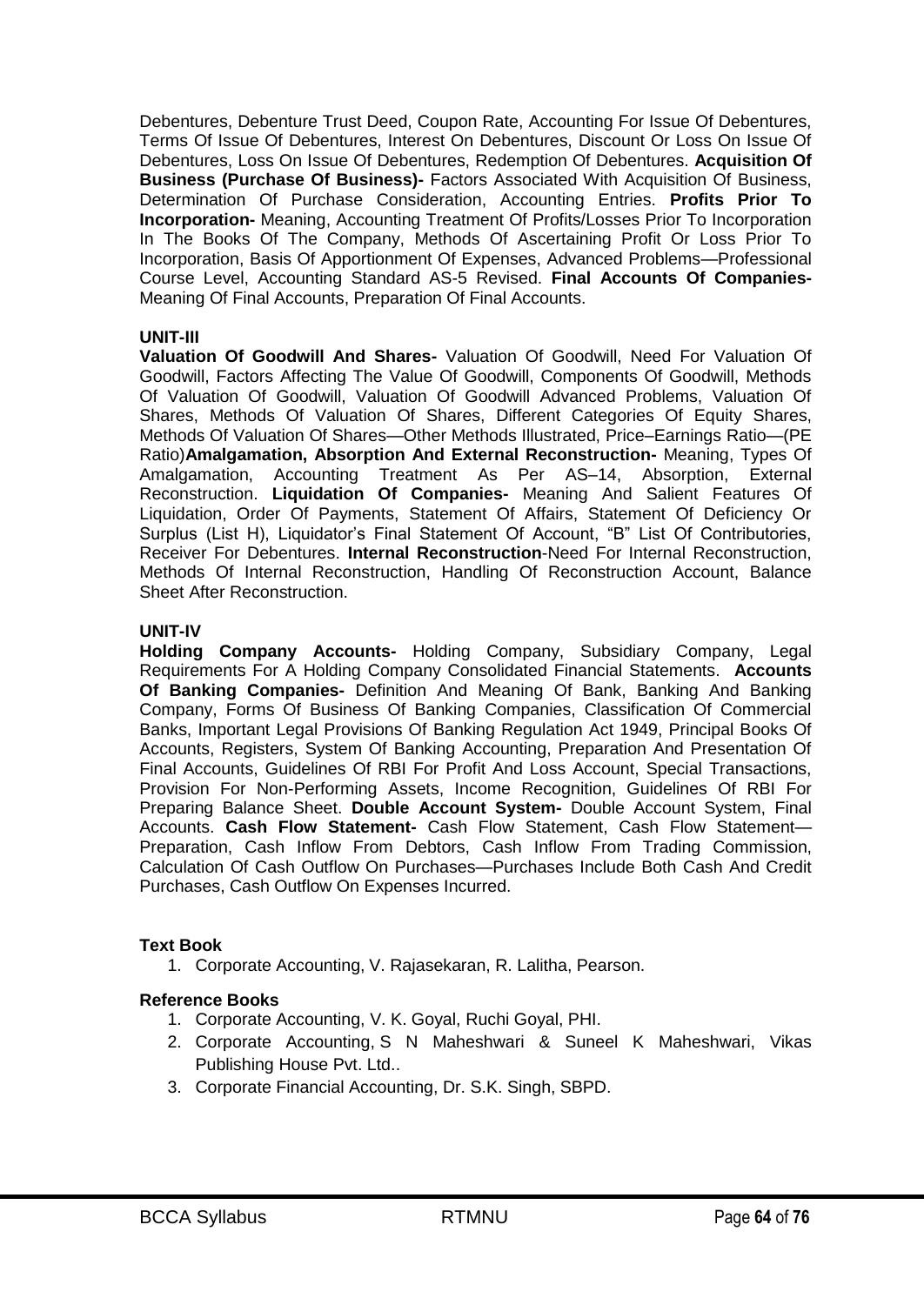# **BCCA Part – III**

# **Semester – II**

# **Paper - I: C#.Net**

**UNIT - I**

**Introducing C# -** What is C#?**,** Evaluation of C#**,** Characteristics of C#**,** Application of C#**,** How does C# Differ from C++?**,** How does C# Differ from Java?. **Understanding .NET: The C# Environment –** The .NET Strategy, The Origin of .NET Technology, The .NET Framework, The Common Langue Runtime, Framework Base Class, User and Program Interface, Visual Studio .NET, .NET Languages, Benefits of the .NET Approach, C# and .NET. **Overview of C#** - Introduction, A Simple C# Program, Namespaces, Adding Comments, Main Running Value, Using Aliases for Namespaces Classes, Passing String Objects to WriteLine Method, Command Line Argument, Main with Class, Providing Interactive Input, Using Mathematical Function, Multiple Main Methods, Compile Time Error, Program Structure, Program Coding Style. **Literals, Variables and Data Types** – Introduction, Literals, Variables, Data Types, Value Types, Reference Type, Declaration Types, Initialization of Variables, Default Value, Constant Variable,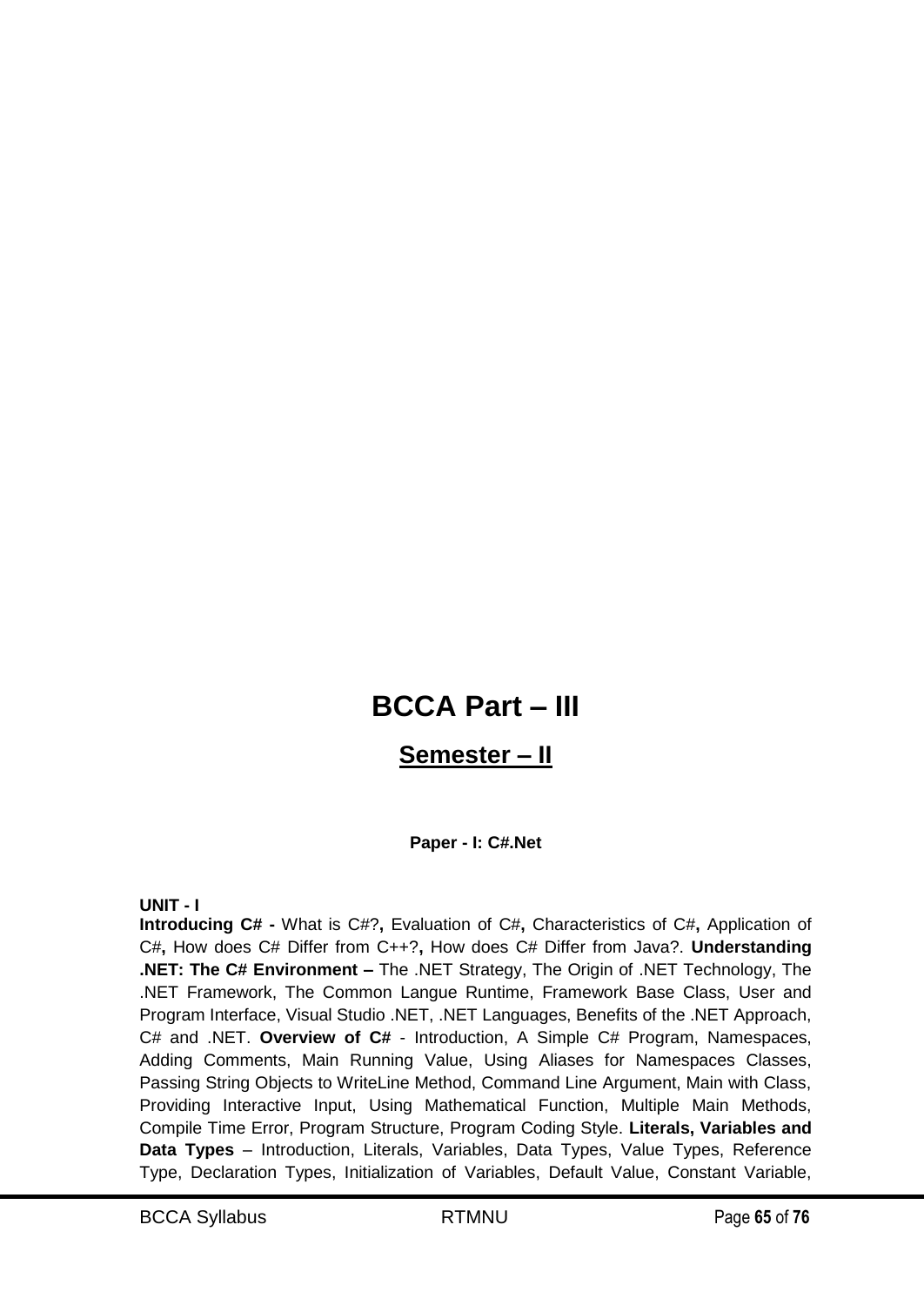Scope of Variables, Boxing and Unboxing. **Operators and Expressions** – Introduction, Arithmetic Operators, Relational Operators, Logical Operators, Assignment Operators, Increment and Decrement Operators, Conditional Operators, Bitwise Operators, Special Operators, Arithmetic Expressions, Evaluation of Expressions, Precedence of Arithmetic Operators, Type Conversion, Operator Precedence and Associativity, Mathematical Function.

# **UNIT - II**

**Decision Making and Branching** – Introduction, Decision Making with if Statement, Simple if Statement, The if…else Statement, The else if Ladder, The Switch Statement, The ? : Operator, Decision Making and Looping – Introduction, The while Statement, The do Statement, The for Statement, The foreach Statement, Jumps in Loops. **Methods in C#** - Introduction, Declaring Methods, The Main Method, Invoking Methods, Nesting of Methods, Method Parameters, Pass by Value, Pass by Reference, The Output Parameters, Variables Argument List, Methods Overloading. **Handling Arrays** – Introduction, One-Dimensional Array, Creating an Array, Two-Dimensional Array, Variable-Size Arrays, The System.Array Class, ArrayList Class. Manipulating Strings – Introduction, Creating String, String Methods, Inserting String, Comparing String, Finding String, Mutable String Arrays of String, Regular Expressions.

# **UNIT - III**

**Structures and Enumerations** – Introduction, Structurs, Structs with Methods, Nested Structs, Difference between Classes and Structs, Enumerations, Enumerator Base Type, Enumerator type Conversion. **Classes and Objects** - Introduction, Basic Principle of OOP, Defining a Class, Adding Variables, Adding Methods, Member Access Modifiers, Creating Objects, Accessing Class Members, Constructors, Overloaded Constructors, Static Members, Static Constructors, Private Constructors, Copy Constructors, Destructors, Member Initialization, The This Reference, Nesting of Members, Constant Members, Read-only Members, Properties, Indexers. **Inheritance and Polymorphism** – Introduction, Classical Inheritance, Containment Inheritance, Defining a Subclass, Visibility Control, Defining Subclass Constructors, Multilevel Inheritance, Hierarchical Inheritance, Overriding Methods, Hiding Methods, Abstract method, Sealed Class: Preventing Inheritance, Sealed Methods, Polymorphism.

# **UNIT - IV**

**Interface: Multiple Inheritance** – Introduction, Defining an Interface, Extending Interface, Implementing Interface, Interface and Inheritance, Explicit Interface Implementation, Abstract Class and Interface. **Operator Overloading** – Introduction, Overloadable Operators, Need for Operator Overloading, Defining Operator Overloading, Overloading Unary Operator, Overloading Binary Operator, Overloading Comparison Operator. **Managing Errors and Exceptions** – Introduction, What is Debugging?, Types of Errors, Exceptions, Syntax of Exception Handling Code, Multiple Catch Statements, The Exception Hierarchy, General Catch Handler, Using Finally Statement, Nested Try Blocks, Throwing Our Own Exceptions, Checked and Unchecked Operators, Using Exceptions for Debugging.

#### **Text Book:**

1. E. Balagurusamy, Programming in C#, McGraw-Hill.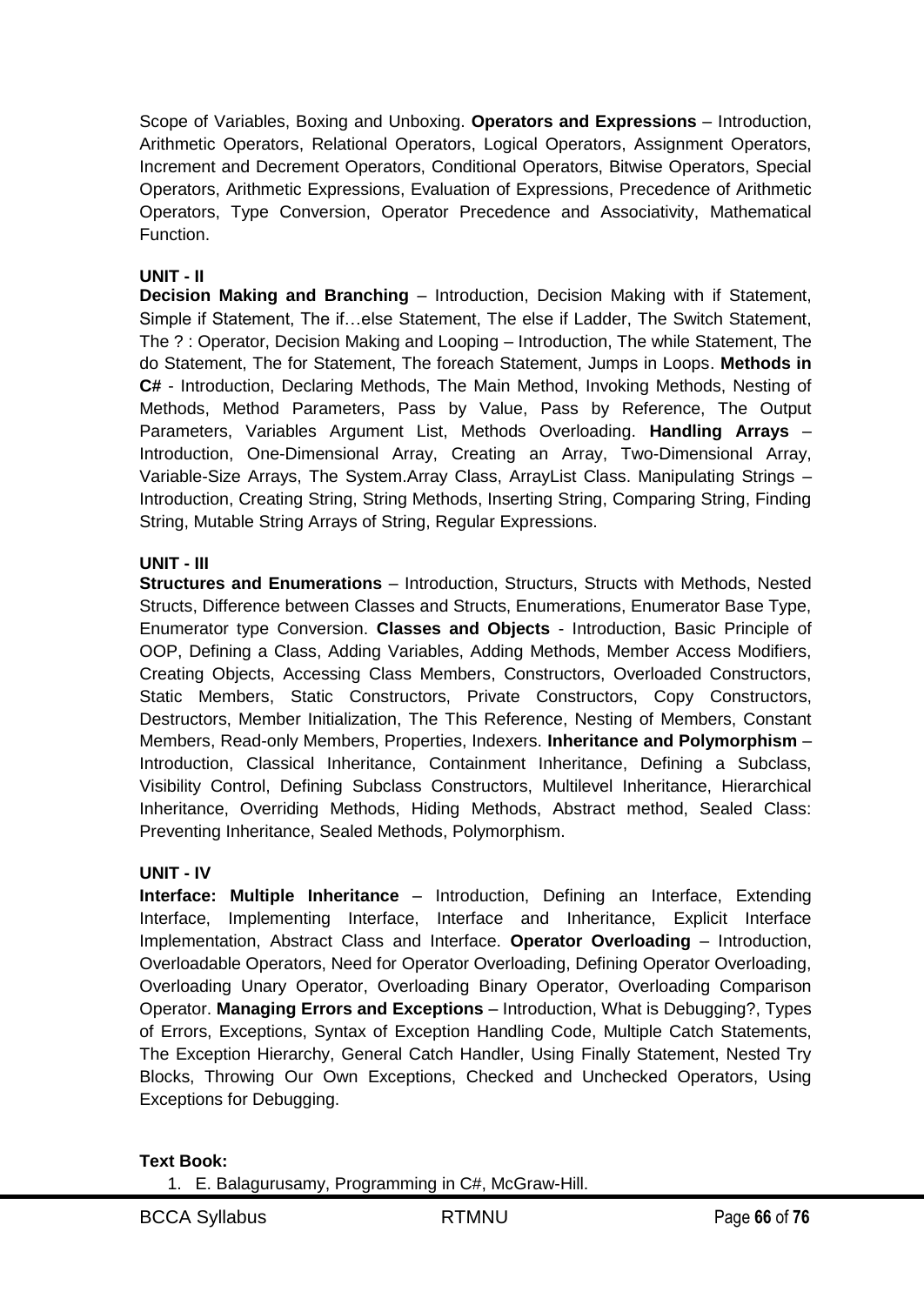#### **Reference Books:**

- 1. Rod Stephens, C# 5.0 Programmer's Reference, Wrox A Wiley Brand.
- 2. Rod Stephens, C# 24 –Hour Trainer, Wrox A Wiley Brand.
- 3. Herbert Schildt, The Complete Reference C# 4.0, McGraw-Hill.

# **Practical List of C#.NET**

- 1. Write an algorithm, draw a flowchart and develop a C#.Net console application to check whether the entered number is even or odd.
- 2. Write an algorithm, draw a flowchart and develop a C#.Net console application to develop Boxing and Unboxing concept.
- 3. Write an algorithm, draw a flowchart and develop a C#.Net console application to calculate the reverse of a number, to check the given number is palindrome or not.
- 4. Write an algorithm, draw a flowchart and develop a C#.Net console application to print the Following Pattern:

| 1            |                |               |        |   |
|--------------|----------------|---------------|--------|---|
| $\mathbf{1}$ |                | $\mathbf{3}$  |        |   |
| 1            |                | 3             | 4      |   |
| 1            | 2 2 2 2 2 2    |               | 4<br>4 | 5 |
| 1            |                | $\frac{3}{3}$ |        |   |
| 1            |                |               |        |   |
| 1            | $\overline{2}$ |               |        |   |
| 1            |                |               |        |   |

5. Write an algorithm, draw a flowchart and develop a C#.Net console application to display the following pattern-

|   |         |         | $\star$ |         |         |         |
|---|---------|---------|---------|---------|---------|---------|
|   |         | *       | $\star$ | $\star$ |         |         |
|   | $\star$ | $\star$ | $\star$ | $\star$ | $\star$ |         |
| * | $\star$ | *       | $\star$ | $\star$ | ¥       | $\star$ |
|   | $\star$ | $\star$ | $\star$ | $\star$ | $\star$ |         |
|   |         | *       | $\star$ | $\star$ |         |         |
|   |         |         | $\star$ |         |         |         |
|   |         |         |         |         |         |         |

- 6. Write an algorithm, draw a flowchart and develop a C#.Net console application to Print and evaluate the following series. The series is -----  $Sum = (1)+(x^{2}/2!))+(x^{4}/4!))+(x^{6}/6!)+(x^{8}/8!))+…$
- 7. Write an algorithm, draw a flowchart and develop a C#.Net console application to perform ascending order sorting using Jagged Array.
- 8. Write an algorithm, draw a flowchart and develop a C#.Net console application to find out the largest and smallest number from an array using jagged array.
- 9. Write an algorithm, draw a flowchart and develop a C#.Net console application to print abbreviation form of Name.
- 10. Write an algorithm, draw a flowchart and develop a C#.Net console application to count number of characters, words and blank spaces of given sentence.
- 11. Write an algorithm, draw a flowchart and develop a C#.Net console application to withdraw, deposit & transfer money to the account using method overloading.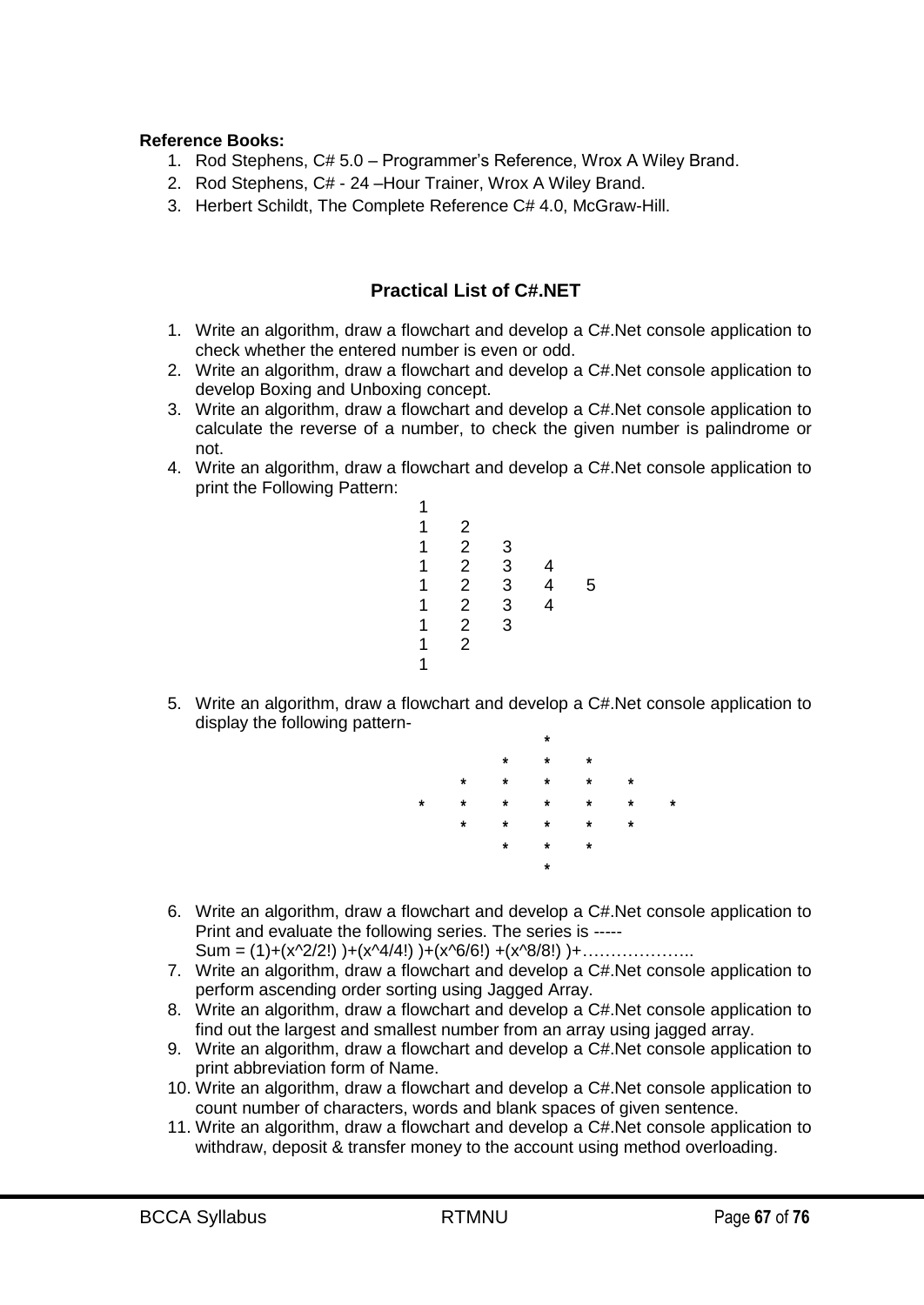- 12. Write an algorithm, draw a flowchart and develop a C#.Net console application to overload unary operator '-' and perform subtraction operation.
- 13. Write an algorithm, draw a flowchart and develop a C#.Net console application to overload binary operator ‗+' and perform addition operation between two complex numbers.
- 14. Write an algorithm, draw a flowchart and develop a C#.Net console application to implement the concept of constructor overloading.
- 15. Write an algorithm, draw a flowchart and develop a C#.Net console application to implement the concept of hierarchical inheritance.
- 16. Write an algorithm, draw a flowchart and develop a C#.Net console application to implement the concept of interface.
- 17. Write an algorithm, draw a flowchart and develop a C#.Net console application to combine two delegates.
- 18. Write an algorithm, draw a flowchart and develop a C#.Net console application to display the priority of the thread.
- 19. Write an algorithm, draw a flowchart and develop a C#.Net console application to convert feet to inches using Delegates.
- 20. Write an algorithm, draw a flowchart and develop a C#.Net console application to copy the contents from one file to another file.

# **Paper - II: Python**

#### **UNIT - I**

**Getting Started -** Introducing python, Installing python on windows, Installing python on Linux, Meeting the interpreter, Writing your first program, Employing variables, Obtaining user input, Correcting Errors. **Performing operations -** Doing arithmetic, Assigning values, Comparing Values, Assessing logic. , Examining Conditions, Setting precedence, Casting data types, Manipulating bits. **Making statements -** Writing lists, Manipulating lists, Restricting lists, Associating list elements, Branching with if, Looping while true, Looping over items, Breaking out of loops.

#### **UNIT - II**

**Defining Functions-**Understanding scopes, Supplying arguments, Returning Values, Using callbacks, Adding placeholders, Producing generators, Handling exceptions, Debugging assertions. **Importing Modules -** ,Storing functions, Owning function names, Interrogating the system, Performing mathematics, Calculating decimals, Telling the time, Running a timer, Matching patterns.

#### **UNIT - III**

**Managing strings -**Manipulating strings, Formatting strings, Modifying strings, Accessing files, Reading and writing files, Updating file strings, Pickling data **Programming objects**, Encapsulating data, Creating instance objects, Addressing class attributes, Examining built-in attributes, Collecting garbage, Inheriting features, Overriding base methods, Harnessing polymorphism.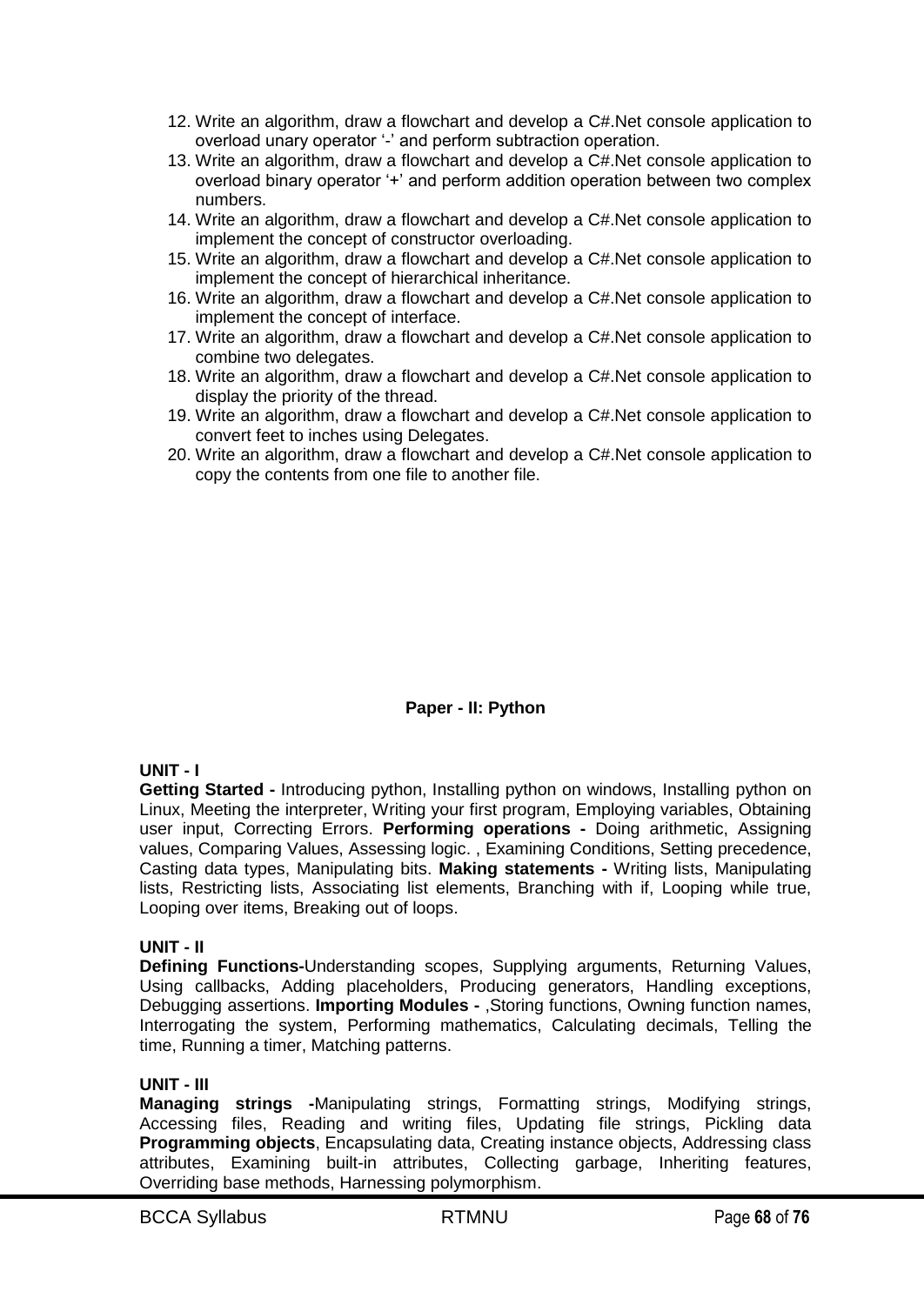# **UNIT - IV**

**Processing requests-**Sending responses, Handling values, Submitting forms, Providing text areas, Checking boxes, Choosing radio buttons, Selecting options, Uploading files **Building interfaces-**Launching a window, Responding to buttons, Displaying messages, Gathering entries, Listing options, Polling radio buttons, Checking boxes, Adding images **Developing applications-** Generating random numbers, Planning the problem, Designing the interface, Assigning static properties, Initializing dynamic properties, Adding runtime functionality, Testing the program, Freezing the program, Deploying the application.

#### **Text Book:**

1. Mike McGrath, Python in easy steps, McGraw-Hill.

#### **Reference Books:**

- 1. Charles Dierbach, Introduction to Computer Science using Python, Wiley.
- 2. Laura Cassell & Alan Gauld, Python Projects, Wrox A Wiley Brand.
- 3. Allen B. Downey, Think Python, Shroff Publishers, O'Reilly.
- 4. Paul Greis, Jennifer Campbell, Jason Montojo, Practical Programming An Introduction to Computer Science using Python, Shroff Publishers.

# **Practical List of Python**

- 1. Write a Python program to convert the given temperature from Fahrenheit to Celsius and vice versa depending upon users choice.
- 2. Write a Python program that allows the user to enter any integer base and integer exponent, and displays the value of the base raised to that exponent.
- 3. Write a Python program that prompts the user for a certain number of cities for the Travelling salesman Problem, and displays the total number of possible routes that can be taken.
- 4. Write a Python program that prompts the user to enter an upper or lower case letter and displays the corresponding Unicode encoding.
- 5. Write a Python program to calculate total marks, percentage and grade of a student. Marks obtained in each of the three subjects are to be input by the user. Assign grades according to the following criteria:

Grade A: Percentage >=80

- Grade B: Percentage>=70 and <80
- Grade C: Percentage>=60 and <70

Grade D: Percentage>=40 and <60

- Grade E: Percentage<40
- 6. Write a Python program to find the area of rectangle, square, circle and triangle by accepting suitable input parameters from user using user-defined function.
- 7. Write a Python program to display the Fibonacci series in a given range.
- 8. Write a Python program to Print and evaluate the following series. The series is -- Sum = (x)-(x^2/2!) )+(x^3/3!) )-(x^4/4!) +(x^5/5!) )- ………………….
- 9. Write a Python program to calculate the subtraction of two compatible matrices.
- 10. Write a Python program to calculate the addition of diagonal elements of a matrix.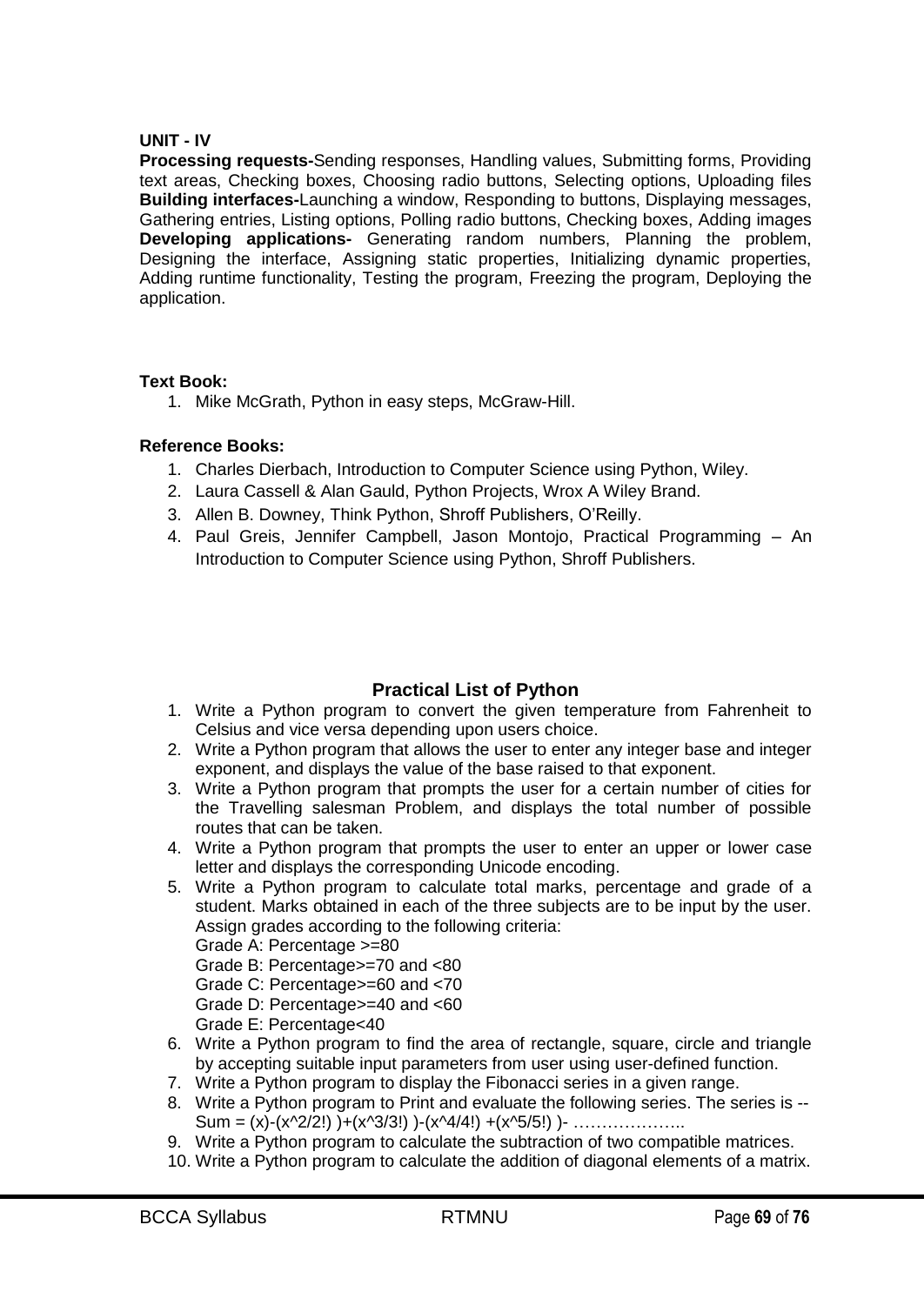- 11. Write a Python program to search a given string from the list of strings using recursion.
- 12. Write a Python program to calculate factorial of a given number using recursion.

# **Visual Python**

- 13. Write a Python program to create mathematical 3D objects
	- I. curve
	- II. sphere
	- III. cone
	- IV. arrow
	- V. ring
	- VI. cylinder.
- 14. Write a Python program to read n integers and display them as a histogram.
- 15. Write a Python program to display sine and cosine curves.
- 16. Write a Python program to plot a graph of people with pulse rate p vs. height h. The values of p and h are to be entered by the user.
- 17. Write a Python program to calculate the mass m in a chemical reaction. The mass m (in gms) disintegrates according to the formula m=60/(t+2), where t is the time in hours. Sketch a graph for t vs. m, where t>=0.
- 18. A population of 1000 bacteria is introduced into a nutrient medium. The population p grows as follows:

 $P(t) = (15000(1+t))/(15+ e)$ 

where the time t is measured in hours. Write a Python program to determine the size of the population at given time t and plot a graph for P vs t for the specified time interval.

- 19. Input initial velocity and acceleration, and plot the following graphs depicting equations of motion:
	- I. velocity wrt time  $(v=u+at)$
	- II. distance wrt time ( s=u\*t+0.5\*a\*t\*t)
	- III. distance wrt velocity ( $s=(v^*v-u^*u)/2^*a$ )
- 20. Write a Python program show a ball bouncing between 2 walls.

# **Paper - II: Ruby on Rail**

# **UNIT - I**

**Introduction -** A Tour of Ruby, Try Ruby, A Sudoku Solver in Ruby. **The Structure and Execution of Ruby Programs -** Lexical Structure, Syntactic Structure, File Structure, Program Encoding, Program Execution. **Data types and Objects -** Numbers, Text, Arrays, Hashes, Ranges, Symbols, True, False, and Nil, Objects.

# **UNIT - II**

**Expressions and Operators -** Literals and Keyword Literals, Variable References, Constant References, Method Invocations, Assignments, Operators. **Statements and Control Structures -** Conditionals, Loops, Iterators and Enumerable Objects, Blocks, Altering Control Flow, Exceptions and Exception Handling, BEGIN and END, Threads, Fibers, and Continuations. Methods, Procs, **Lambdas, and Closures -** Defining Simple Methods, Method Names, Methods and Parentheses, Method Arguments, Procs and Lambdas, Closures, Method Objects, Functional Programming.

# **UNIT - III**

**Classes and Modules -** Defining a Simple Class, Method Visibility: Public, Protected, Private, Subclassing and Inheritance, Object Creation and Initialization, Modules, Loading and Requiring Modules, Singleton Methods and the Eigenclass, Method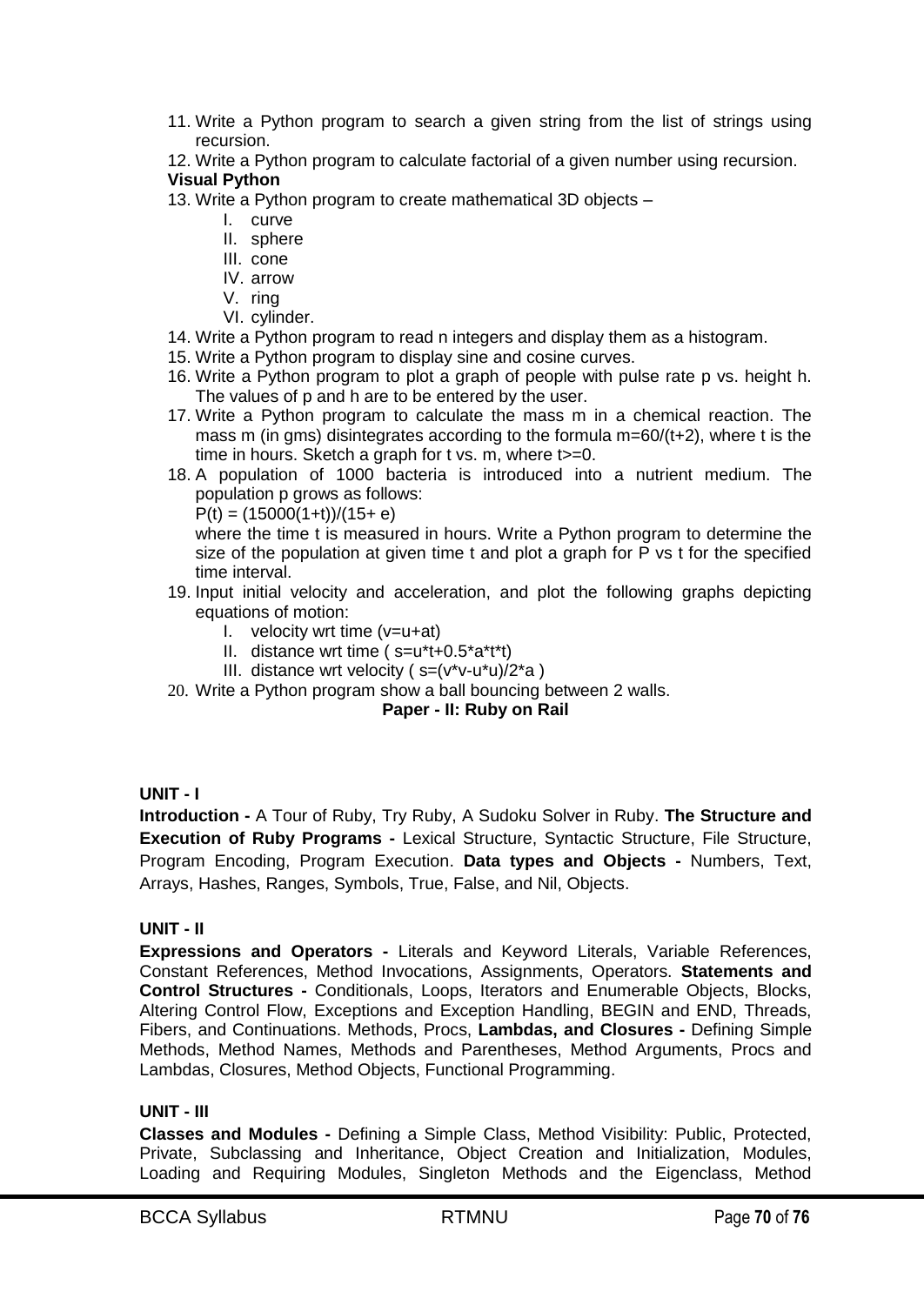Lookup, Constant Lookup. **Reflection and Meta programming -** Types, Classes, and Modules, Evaluating Strings and Blocks, Variables and Constants, Methods, Hooks, Tracing, ObjectSpace and GC, Custom Control Structure, Missing Methods and Missing Constants, Dynamically Creating Methods, Alias Chaining, Domain-Specific Languages.

#### **UNIT - IV**

**The Ruby Platform –** Strings, Regular Expressions, Numbers and Math, Dates and Times, Collections, Files and Directories, Input/Output, Networking, Threads and Concurrency. **The Ruby Environment -** Invoking the Ruby Interpreter, The Top-Level Environment, Practical Extraction and Reporting Shortcuts, Calling the OS, Security.

#### **Text Book:**

1. David Flanagan, Yukihiro Matsumoto, The Ruby Programming language, O'Reilly.

#### **Reference Books:**

- 1. Noel Rappin, Professional Ruby on Rails, Wrox.
- 2. Michael Fitzgerald, Ruby Pocket Reference, O'Reilly.
- 3. Timothy Fisher, Ruby on Rails Bible, Wrox.
- 4. Daniel Kehoe, Learn Ruby on Rails, Book One.
- 5. Michael Hartl, Ruby on Rail Tutorial,

# **Practical List of Ruby on Rail**

- 1. Write a program of Ruby on Rail to find the largest number between three numbers.
- 2. Write a program of Ruby on Rail to swap the values of two variables with and without using third variable.
- 3. Write a program of Ruby on Rail to perform the following arithmetic operations using arithmetic operators in switch statement. The Arithmetic operations are addition (+), Subtraction (-), Multiplication (\*), Integer Division (/) Real Division (/), modulo (%) and Raise to power (^).
- 4. Write a program of Ruby on Rail to generate and print Fibonacci series of a given range.
- 5. Write a program of Ruby on Rail to calculate LCM & HCF of two numbers.
- 6. Write a program of Ruby on Rail to check the entered number is Armstrong number or not.
- 7. Write a program of Ruby on Rail to check the entered number is Palindrome or not.
- 8. Write a program of Ruby on Rail to perform parallel iteration with external iterators.
- 9. Write a program of Ruby on Rail to find factorial of given number using function.
- 10. Write a program of Ruby on Rail to find reverse of given number using function.
- 11. Write a program of Ruby on Rail to demonstrate class and object.
- 12. Write a program of Ruby on Rail to demonstrate after and every method.
- 13. Write a program of Ruby on Rail to demonstrate thread.
- 14. Write a program of Ruby on Rail to tracing method invocations with method\_missing.
- 15. Write a program of Ruby on Rail to perform attribute methods with define\_method.
- 16. Write a program of Ruby on Rail to perform Alias chaining for thread safety.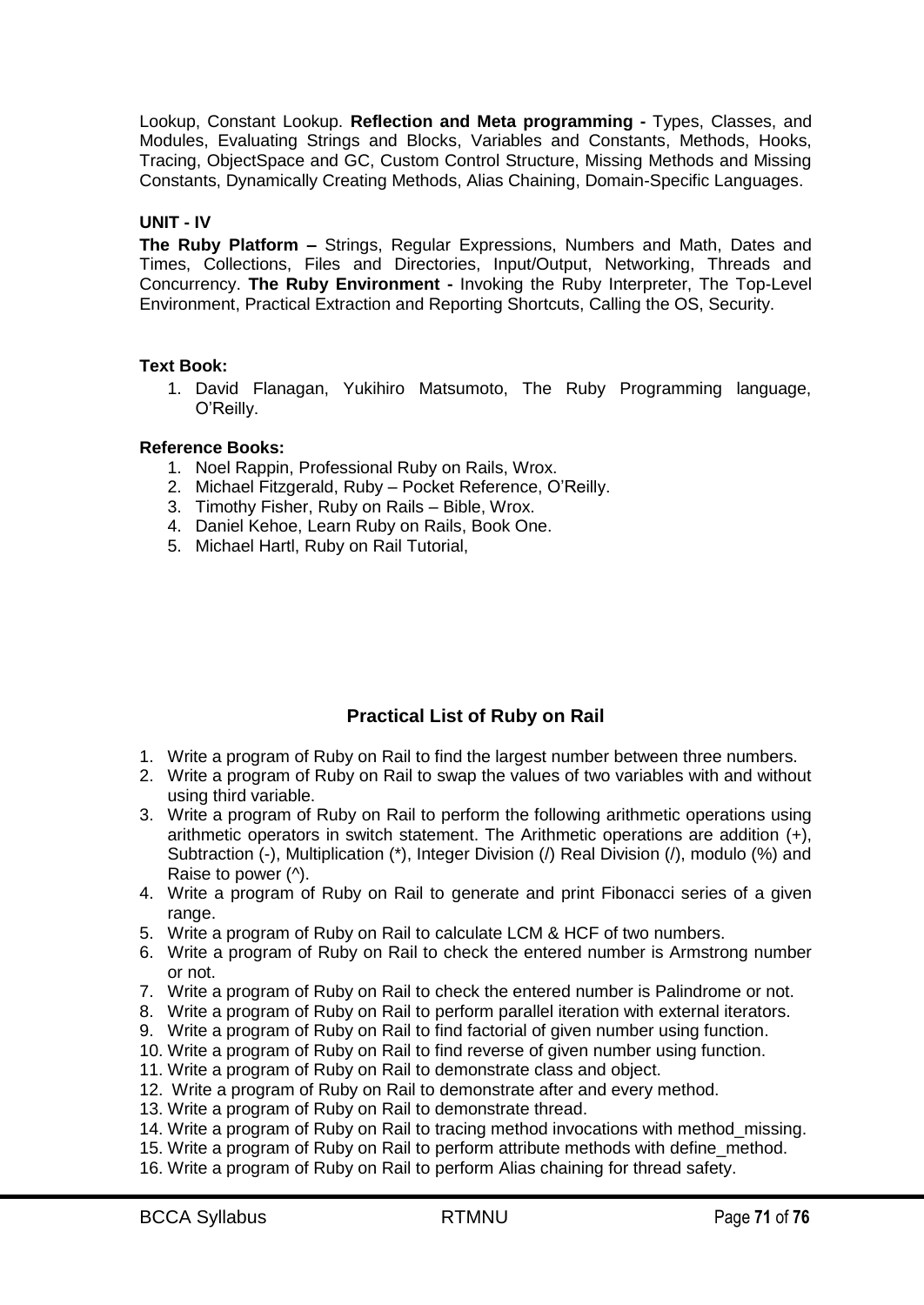- 17. Write a program of Ruby on Rail to check the string is palindrome or not.
- 18. Write a program of Ruby on Rail to calculate number of characters, words and blank spaces from a sentence.
- 19. Write a program of Ruby on Rail to insert and modify the data into the database.
- 20. Write a program of Ruby on Rail to upload a file on the server.

# **Paper - III: Entrepreneurship Development**

#### **UNIT - I**

**Entrepreneur:** Introduction, Evolution of the concept of Entrepreneur, Characteristics of successful Entrepreneurs, The charms of becoming Entrepreneur, The Entrepreneurial decision process, Functions of Entrepreneur, Need of Entrepreneur, Types of Entrepreneurs, Distinction between an Entrepreneur and a Manager, Intrapreneur, social Entrepreneur **Entrepreneurship:** Concept of Entrepreneurship, Growth of Entrepreneurship in India, Role of Entrepreneurship in economic development. **Women Entrepreneurship:** Concept of women Entrepreneur, Functions of women Entrepreneurs, Growth of women Entrepreneurship in India, Problems of women Entrepreneurs, Developing women Entrepreneurship. **Rural Entrepreneurship:** Meaning of rural Entrepreneurship, Need of rural Entrepreneurship, Rural Entrepreneurship/ Industrialization in retrospect, Problems of rural Entrepreneurship, How to develop Rural Entrepreneurship?. **Tourism Entrepreneurship:** Meaning of tourism Entrepreneurship, The perspective, Tourism enterprise, Entrepreneur and Entrepreneurship, Policy Measures of Tourism Entrepreneurship in India.

#### **UNIT - II**

**Agri-Preneurship:** Introduction, Need for developing Agri-Preneurship in India, Opportunities for developing Agri-Preneurship, Challenges involved in developing Agri-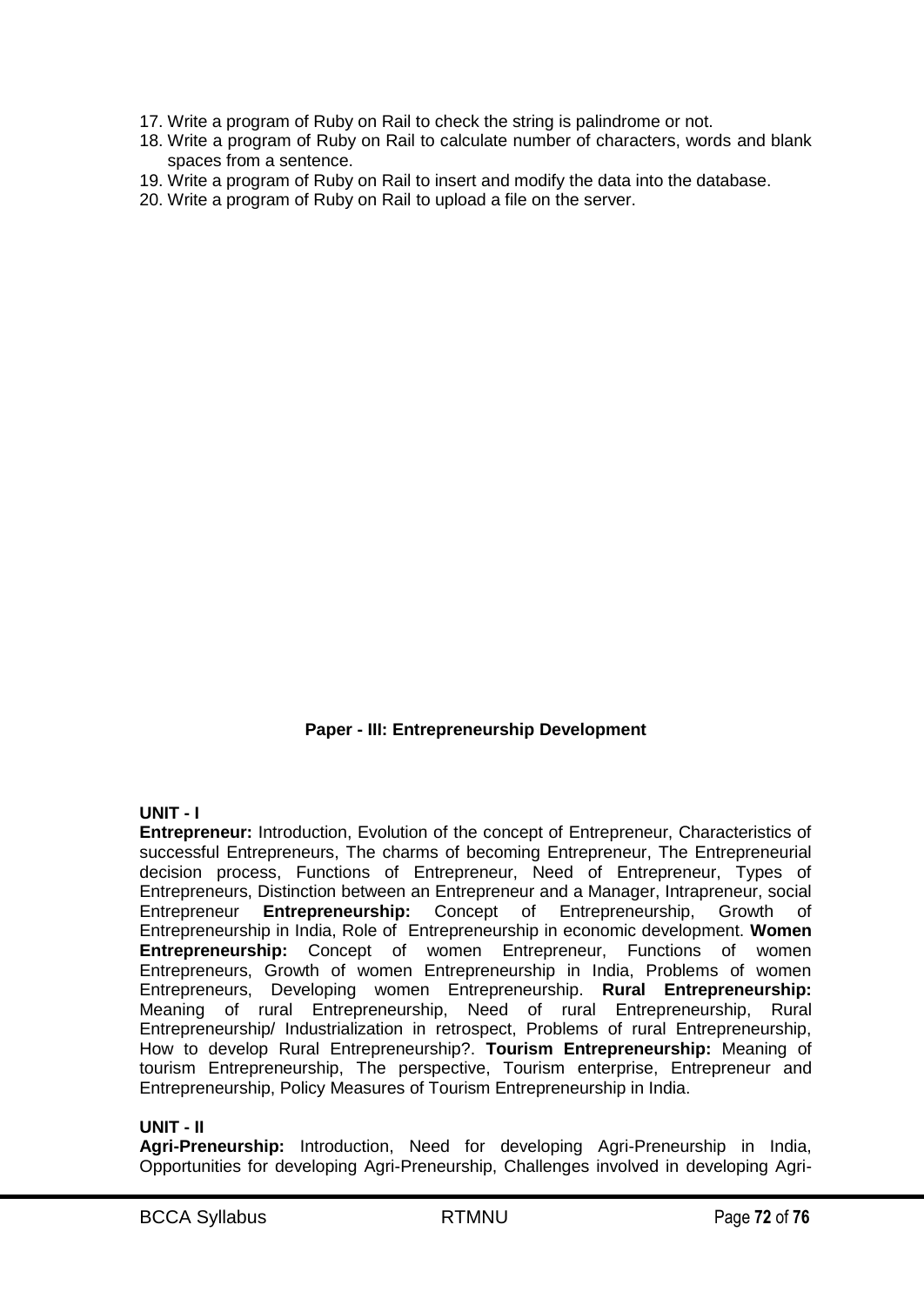Preneurship. **Social Entrepreneurship:** Introduction, Meaning of Social Entrepreneurship, The Perspective of Social Entrepreneurship. **Family Business:**  Introduction, Manning of family business, Types of family business, family business in India: A Historical Perspective, Advantages of family business, Disadvantages of family business, Major challenges faced by family business in India. **Factors affecting Entrepreneurship growth:** Factors affecting Entrepreneurship, Government Actions.

**Entrepreneurial Motivation:** Meaning of Entrepreneurial Motivation, Motivational Cycle or Process, Theories of Entrepreneurial Motivation. **Entrepreneurial Competencies:**  Meaning of Entrepreneurial Competency, Major Entrepreneurial Competencies, Developing Entrepreneurial Competencies.

### **UNIT - III**

**Entrepreneurship Development Programmes (EDPs):**Meaning of EDP, Need of EDPs, Objectives of EDPs, Entrepreneurship Development Programmes in India: A Historical Perspective, Course contents and curriculum of EDPs, Phase of EDP, Evaluation of EDPs, and Problems of EDPs. **Micro and small enterprises:** Small enterprise: Meaning & Definition, Micro & Macro units, Essentials, features & Characteristics, Relationship between Micro and Macro enterprises, Rationale behind Micro & small enterprises, Scope of Micro and Small Enterprises, Objectives of Micro enterprises, Enterprise & Society, Role of Micro enterprise in economic development, Quick Estimates of 4<sup>th</sup> All India Cenus of MSME, Package for promotion of Micro and Small-scale enterprise. **Opportunity Identification and Selection:** Need for Opportunity Identification and Selection, Environmental dynamics and change, Business opportunities in various sectors, Identification of business opportunity, Opportunity selection, Steps in setting up of a small business enterprise. **Formulation of Business Plans:** Meaning of business plan, Contents of business plan, Significance of business plan, Formulation of business plan, Planning Commission's Guidelines for formulating Project report 310, Network Analysis, Common Errors in business plan formulation.

#### **UNIT - IV**

**Project Appraisal:** Concept of Project Appraisal, Methods of Project Appraisal, and Environmental clearance of SMEs. **Financing of Enterprise:** Meaning and need for financial planning, Source of Finance, Capital Structure, Capitalization, Term Loans, Sources of short-term Finance, Venture Capital, Export Finance. **Forms of business Ownership:** Sole Proprietorship, Partnership, Company, Cooperative, And Selection of an appropriate form of ownership structure, Ownership Pattern in Micro-sale Enterprise in India: The Empirial Evidence. **Institutional Finance of entrepreneurs:** Need for institutional finance, Institutional Finance. **Institutional Support to Entrepreneurs:**  Need for institutional support, Institutional Support to small Entrepreneurs.

## **Text Book**

1. Dr. S. S. Khanka, Entrepreneurial Development, S. Chand.

## **Reference Books**

- 1. Robert D. Hisrich, Mathew J. Manimala, Michael P. Peters, Dean A. Shepherd, Enterpreneurship, McGraw-Hill.
- 2. CA Dr. Abha Mathur, Business Entrepreneurship and Management, Taxmann.
- 3. Charles E. Bamford, Garry D. Bruton, Enterpreneurship A Small Business Approach, McGraw-Hill.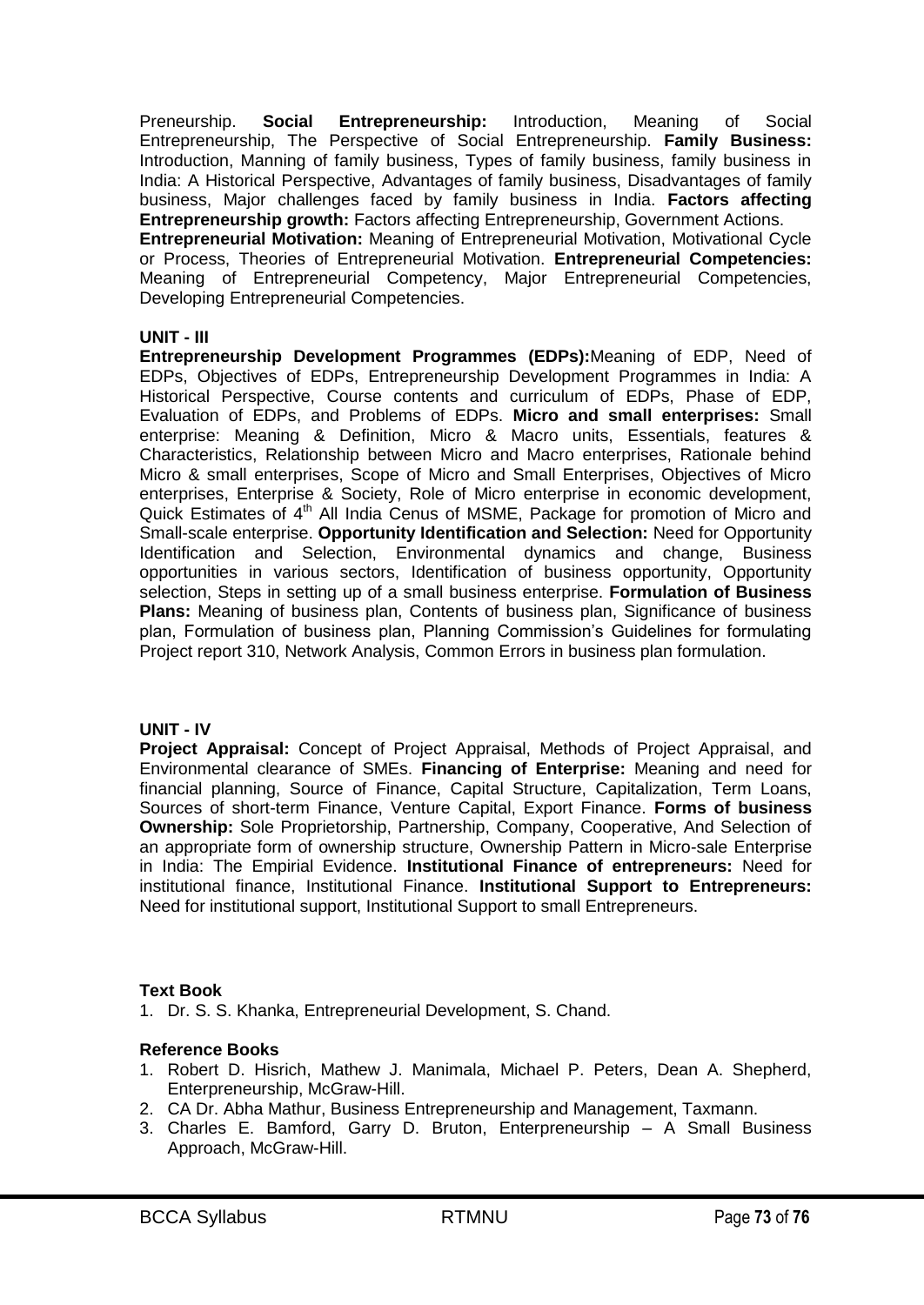# **Paper - III: Company Law and Secretarial Practice**

## **UNIT - I**

**Introduction to Company Law** : Meaning And Scope Of Company Law, History Of Company Law In India, The Companies Act, 2013, Landmark Provisions Of New Act, Definitions Of Important Terms, Frequently Referred Provisions, Securities And Exchange Board Of India And Provisions Of Companies Act. **Nature of Companies :** Definition, Meaning Of Company, Characteristics Of A Company, Principles Of Separate Legal Existence, Lifting Or Piercing The Corporate Veil, Body Corporate Or Corporation, Compulsory Registration Of Associations/Partnerships. **Classification of Companies** :On The Basis Of Mode Incorporation , On The Basis Of Number Of Members, On The Basis Of Liability Of Members, On The Basis Of Control, On The Basis Of Ownership, On The Basis Of Access To Capital Market, Other Companies. **Private and One Person Company** :Private Company, Privileges And Exemptions Of Private Companies, Distinction Between A Private And A Public Company, Conversion Of A Private Company Into A Public Company, Conversion Of A Public Company Into A Private Company, One Person Company, Provisions For The Formation Of OPC, Change /Alteration Of Nominee, Contract By A OPC With The Member, Privileges Of a OPC Over a MPC, Distinction Between a OPC and a MPC, cessation of OPC, conversion of OPC into a Public Or A Private Company, Conversion Of A Private Company Into a OPC.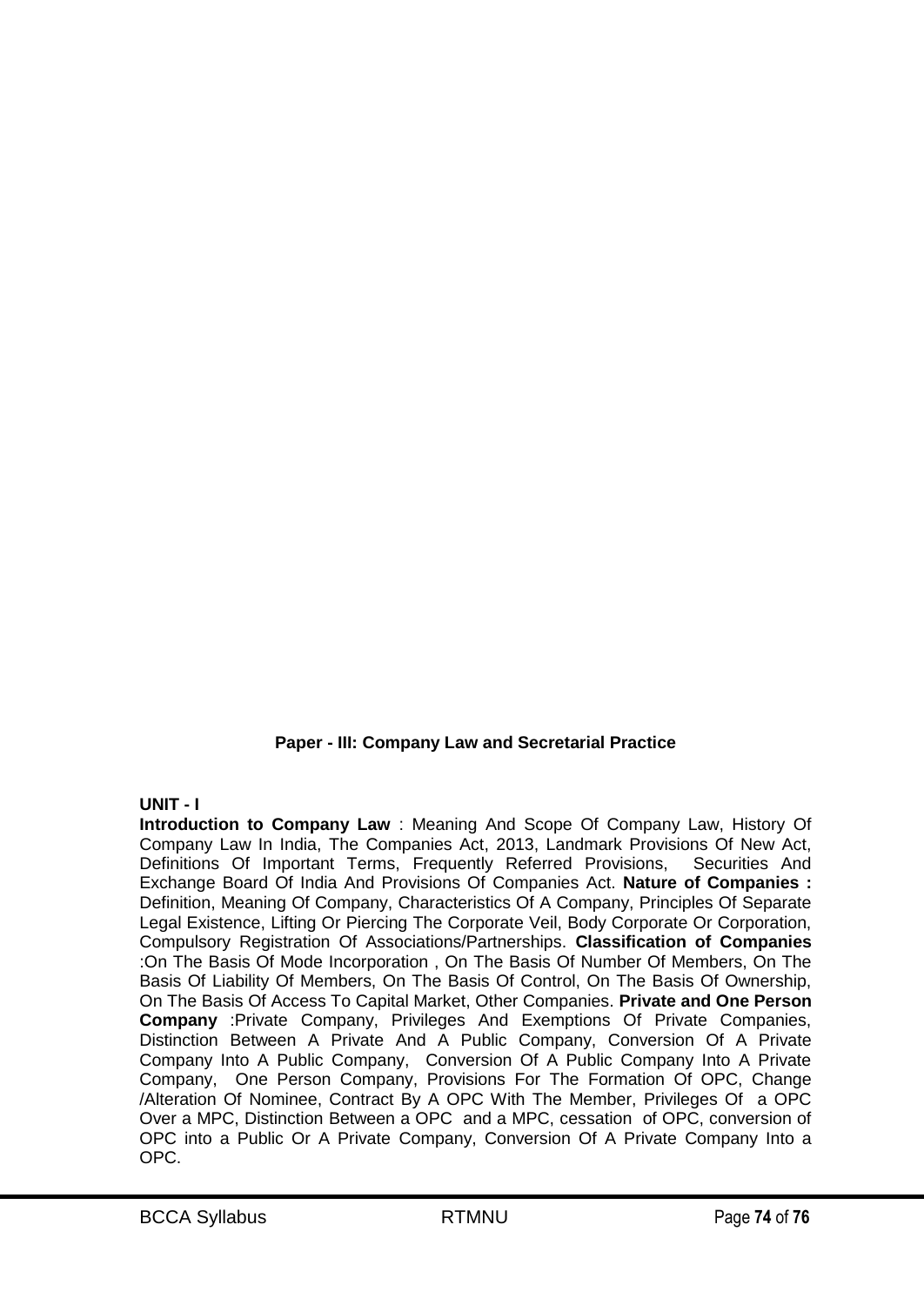#### **UNIT - II**

**Formation and Incorporation of Company** : Promotion Of A Company, Promoter , Legal Position Of A Promoter, Functions Of Promoter, Duties Of Promoter, Liabilities Of The Promoter, Remuneration Of The Promoters, Registration And Incorporation Of Company, Commencement Of Business, Integrated Process Of Incorporation, Incorporation On Incorrect Information: Implications, Effects Of Incorporation Of Company, Preliminary/ Pre-Incorporation Contracts. **Memorandum of Association:** Meaning And Definition, Framing The Memorandum, Contents Of The Memorandum, The Name Of The Company/Name Clause, The Registered Office/Place Clause, Object Of The Company And The Object Clause, The Liability Of Members Or The Liability Clause, The Capital Or The Capital Clause, The Subscribers Clause, The Nomination Clause, Alteration Of The Memorandum, Alteration Of The Name Or The Name Clause, Procedure Of Change In Name, Alteration Of Place Or Registered Office Clause, Alteration In Objects And The Object Clause, Alteration Of Liability Or The Liability Clause, Alteration Of Capital Or Capital Clause. **Articles of Association:** Definition And Meaning , Forms And Formalities Of Articles, Provision With Respect To Contents Of Articles, Relation Between The Memorandum And The Articles, Distinction Between The Memorandum And The Articles, Effects Of Memorandum And Articles, Alteration Of Articles, Procedure Of Alteration, Restrictions Or Limitations On Alteration, , Doctrine Of Constructive Notice, Doctrine Of Indoor Management.

### **UNIT - III**

**Share Capital**: Concept Of Share Capital, Kinds Of Share Capital, Alteration Of Capital Or Capital Clause, Further Issue Of Capital, Further Issue Of Shares To Existing Shareholders, Issue Of Shares To Employees Of The Company, Issue Of Share To Any Person On Preferential Basis, Global Depository Receipts, Sweat Equity Shares, Capitalization Of Profits/Bonus Shares, Restriction On Purchase Of Own Shares, Buy-Back Of Own Securities By A Company, Conversion Of Debentures Or Loans Into Shares, Reduction Of Share Capital. **Securities / Share:** Definition And Nature Of Share, Distinction Between Share And Stock, Kinds Of Share, Redemption Of Preference Share, Voting Rights Of Shareholders /Members, Variation Of Shareholders Rights, Price Of Issue Of Shares, Issue At Par, Share/Security Certificate, Issue Of Share Certificate, Effects Of Share Certificate, Issue Of Renewed Or Duplicate Certificate, In Case Of Exchange Of Existing Certificate, Calls On Shares /Securities, Forfeiture Of Shares. **Deposits, Loans, Investments and Related Party Transactions :** Acceptance Of Deposits, Acceptance Of Deposits From Members Only, Deposits By Eligible Companies Or Public Deposits, Loan To Directors, Investment By Companies, Loan By Companies Or Intercorporate Loans, Investments In Own Name, Disclosure Of Interest By Director, Related Party And Relative, Related Party Transactions.

#### **UNIT - IV**

**Directors Position, Appointment And Removal:** Definition Of Directors, Position Of Director In A Company, Composition Of Board Of Directors, Number Of Directorship, Methods Of Appointment Of Directors, Some Other Provisions As To Directors Appointment, Appointment/Reappointment Of Rotational Directors, Appointment Of Directors By Board, Director Identification Number, Disqualifications For Director, Vacation Of Office Of Director, Resignation Of Director, Removal Of Directors. **Company Secretary :** Definition Of Company Secretary, Company Secretary In Practice, Provisions As To Appointment Of Company Secretary, Provision And Role Of Company Secretary, Importance Of Company Secretary, Functions Of Company Secretary, Duties Of Company Secretary, Rights Of Company Secretary, Legal Liabilities Of Company Secretaries, Removal /Dismissal Of Company Secretary, Secretarial Audit For Bigger Companies. **Company Meetings :** Annual General Meetings, Report On Annual General Meetings, Extraordinary General Meetings, Persons Entitled To Call EGM, Notice,